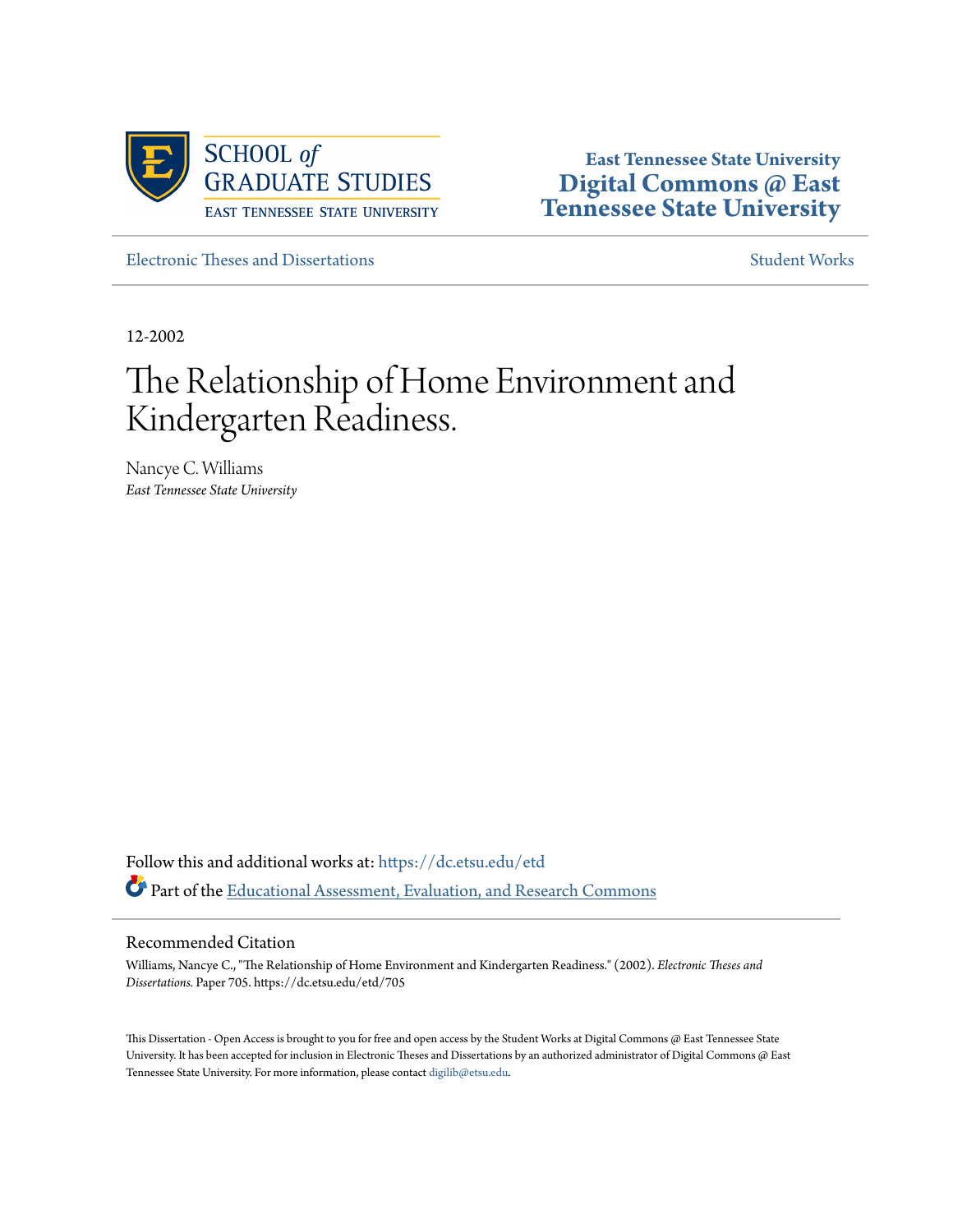The Relationship of Home Environment and Kindergarten Readiness

A dissertation

presented to

the faculty of the Department of Educational Administration and Policy Analysis

East Tennessee State University

In partial fulfillment

of the requirements for the degree

Doctor in Education

by

Nancye C. Williams

December 2002

Dr. Russell Mays, Chair Dr. Nancy Dishner Dr. Norma MacRae

Dr. Russell West

Keywords: Brigance Screen, Income, Environment, Kindergarten, Literacy, Education Level, School Readiness, Television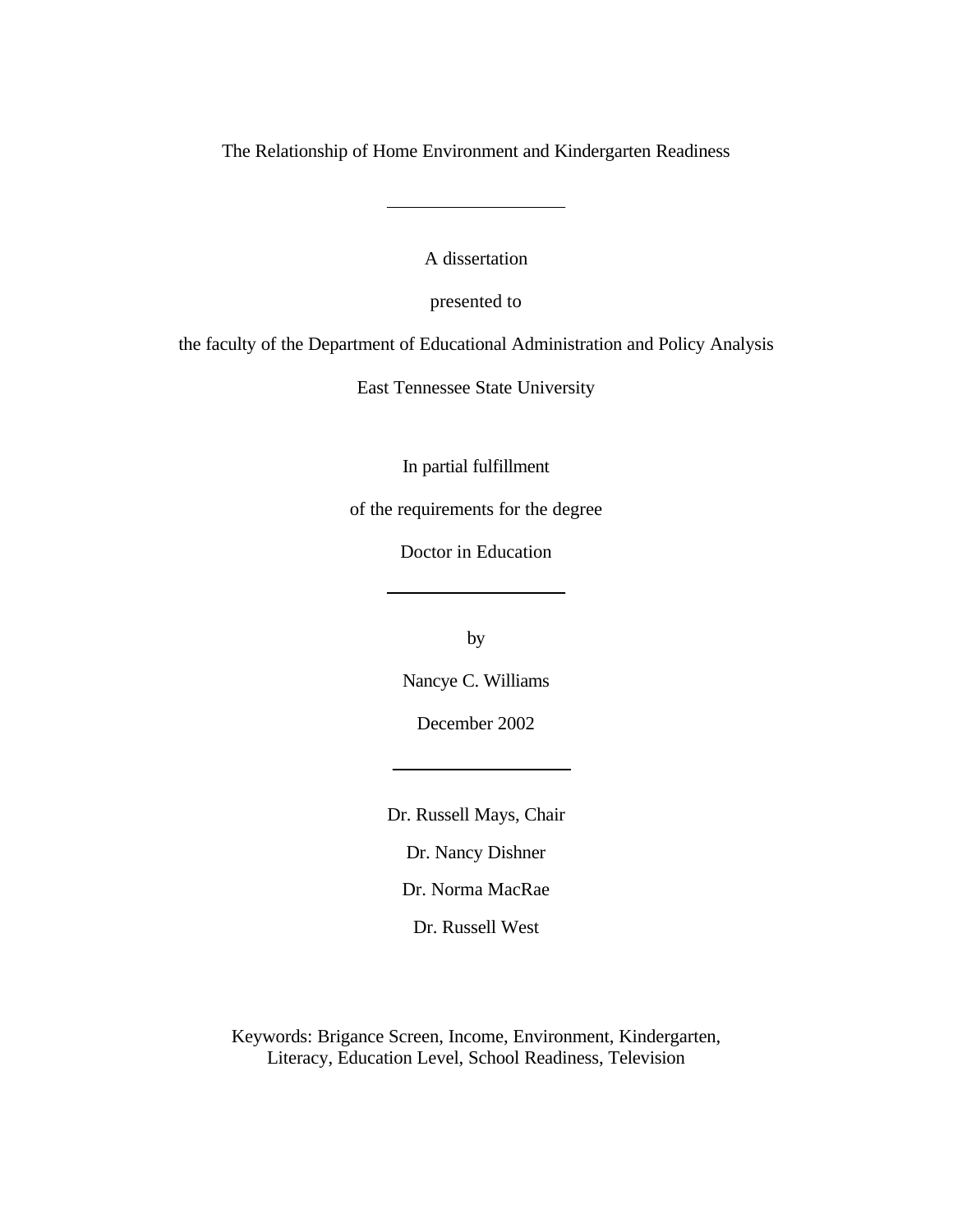# ABSTRACT

### The Relationship of Home Environment and Kindergarten Readiness

by

# Nancye C. Williams

The purpose of this study was to investigate the relationship between home environment and school readiness of children entering kindergarten in a rural East Tennessee county. Variables included family income and structure, parents' education, participation in literacy activities, availability of home learning tools, and amount of children's television viewing. A self-reported parent survey was used to gather information; the *Brigance K Screen* was used to determine entering kindergartner's readiness for school. Three hundred thirty-eight children and parents participated.

An initial analysis of data incorporated simple descriptive statistics in the form of frequency tables. To examine the relationships between the dependent variable (*Brigance* scores) and independent variables (family characteristics/environment), Kendall's tau-b and Cramer's V were used. Independent sample t-tests and analyses of variance (ANOVAs) analyzed differences in *Brigance* scores between groups. A hierarchical multiple regression analysis determined if kindergarten readiness could be predicted by specific variables: socioeconomic status, literary resources, and literacy activities.

The analysis of relationships study indicated that family income was more closely related to success on the *Brigance K Screen* than any other variable; next in importance were the levels of parents' education. Significant positive correlations indicated the value of parents reading to their children, educational outings, availability of educational tools--specifically, a home computer, family structure, mealtime conversation, and the number of children's books in the home. A significant negative correlation was found between the duration of television viewing and *Brigance* scores; increased television viewing time was significantly related to lower test scores. ANOVAs and t-tests indicated significant differences in *Brigance* scores of prekindergarten students from different socioeconomic status groups based on family structure, family income, and parents' education levels. Children from two-parent homes scored significantly higher than those from other family situations as did children from higher income homes. Parents' education level was also reflected in the *Brigance* scores; more educated parents had children who scored higher than children with less educated parents. The multiple regression analysis reinforced the statistical significance and magnitude of the relationship between socioeconomic factors and school readiness. Literacy resources and literacy activities also accounted for variance in the scores.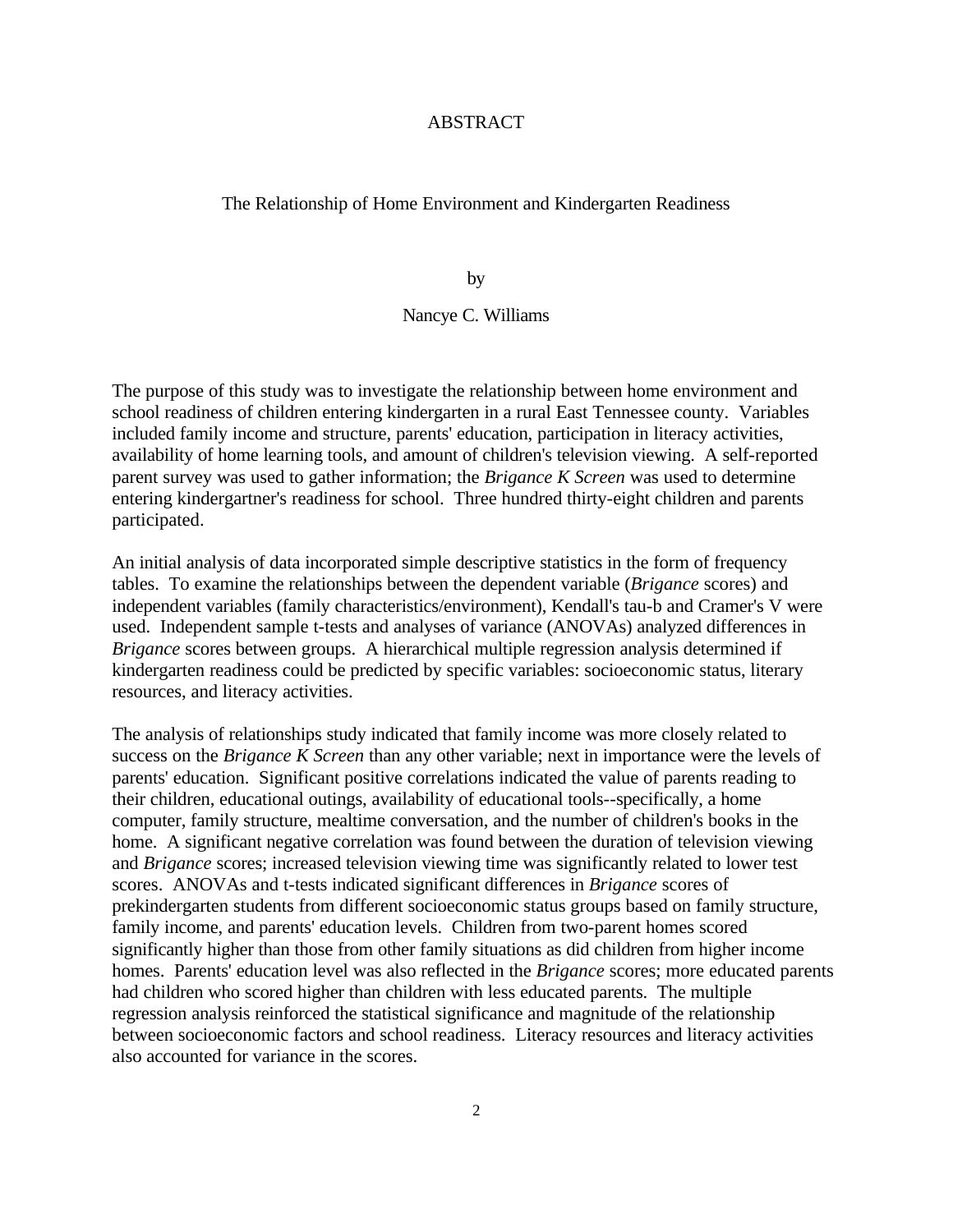# DEDICATION

This work is dedicated to my husband

Jon

and our three sons

Matt, Dan, and Bart.

I deeply appreciate their love and encouragement. It is a privilege to be the "mom" in such a wonderful family.

This work is also dedicated to the memory of my father Armond L. Chandler and in honor of my mother Pauline Chandler.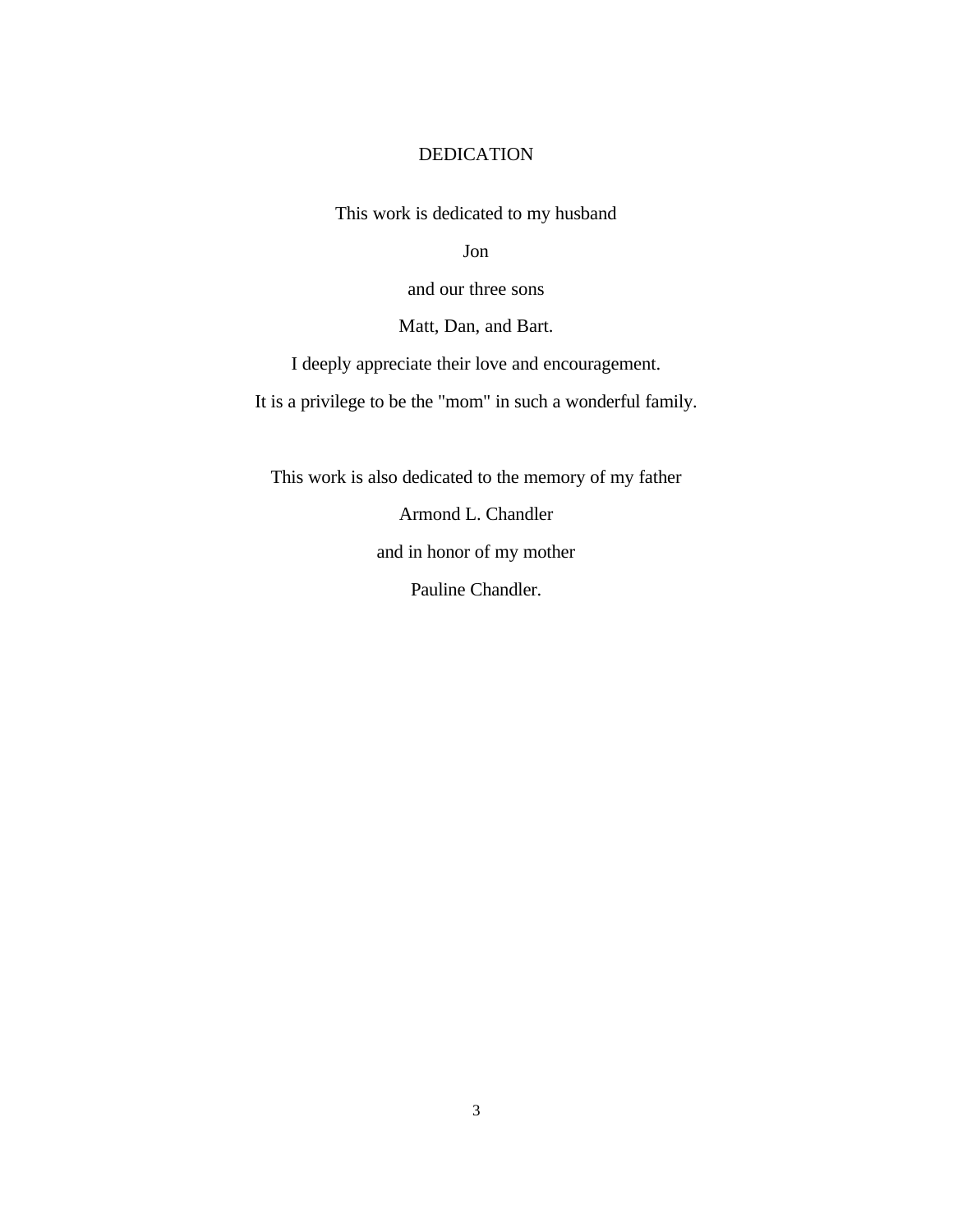### ACKNOWLEDGMENTS

I would like to express my appreciation to the chairperson of my graduate committee, Dr. Russell Mays, and to my committee members--Dr. Nancy Dishner, Dr. Norma MacRae, and Dr. Russell West.

I am especially appreciative of the many parents who agreed to participate in my study and their children who are eagerly anticipating the new experience of kindergarten.

A very special thanks goes to Debby Bryan for both her professional expertise and her constant encouragement.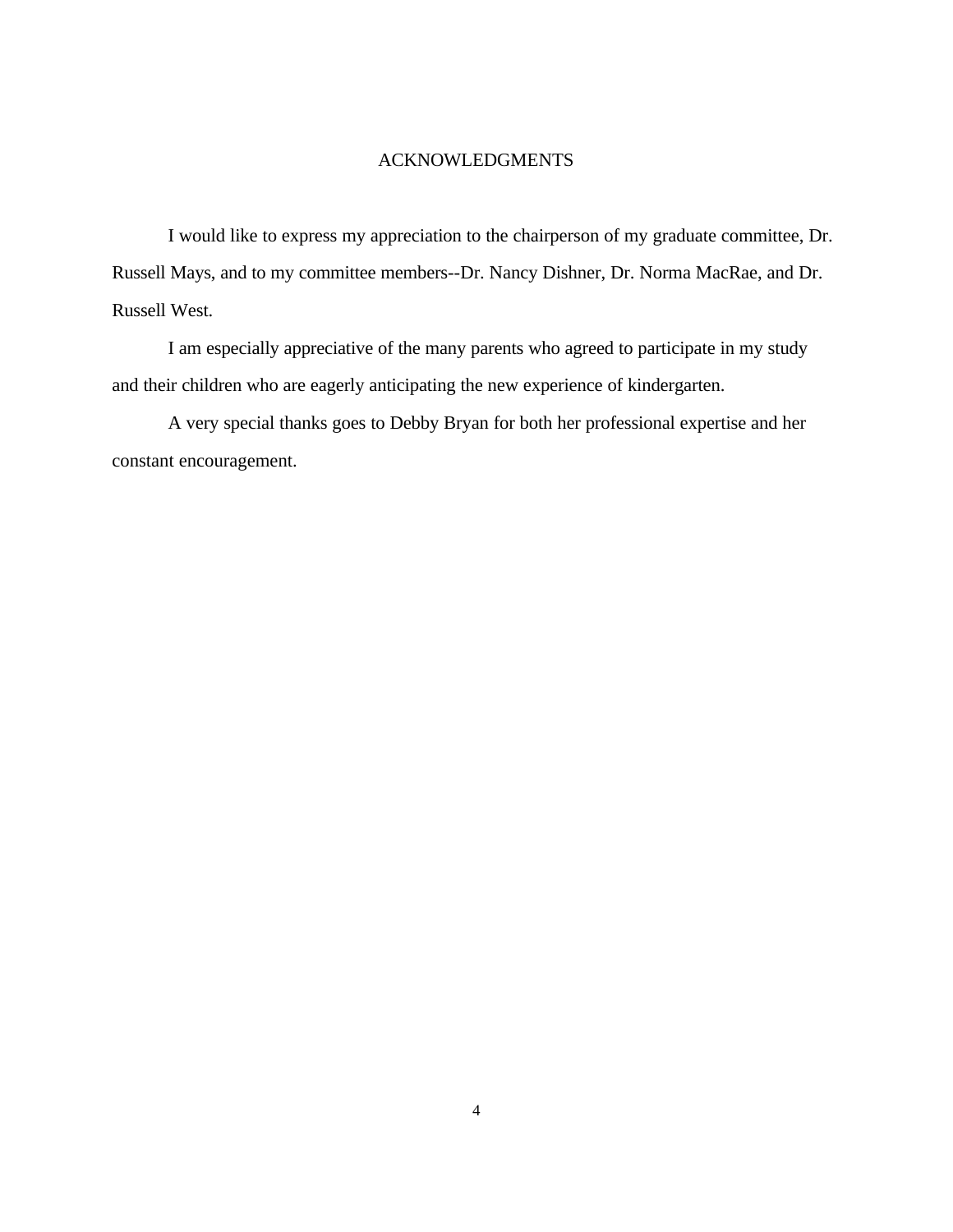# **CONTENTS**

# Page

# Chapter

|                                                                                 | 9  |
|---------------------------------------------------------------------------------|----|
|                                                                                 | 9  |
|                                                                                 | 12 |
|                                                                                 | 13 |
|                                                                                 | 13 |
|                                                                                 | 14 |
|                                                                                 | 15 |
| Nonprocess Variables: Family Income, Family Structure, and Parents' Educational | 16 |
| Process Variables: Literacy Activities, Learning Tools, and Television Viewing  | 23 |
|                                                                                 | 35 |
|                                                                                 | 37 |
|                                                                                 | 37 |
|                                                                                 | 38 |
|                                                                                 | 38 |
|                                                                                 | 39 |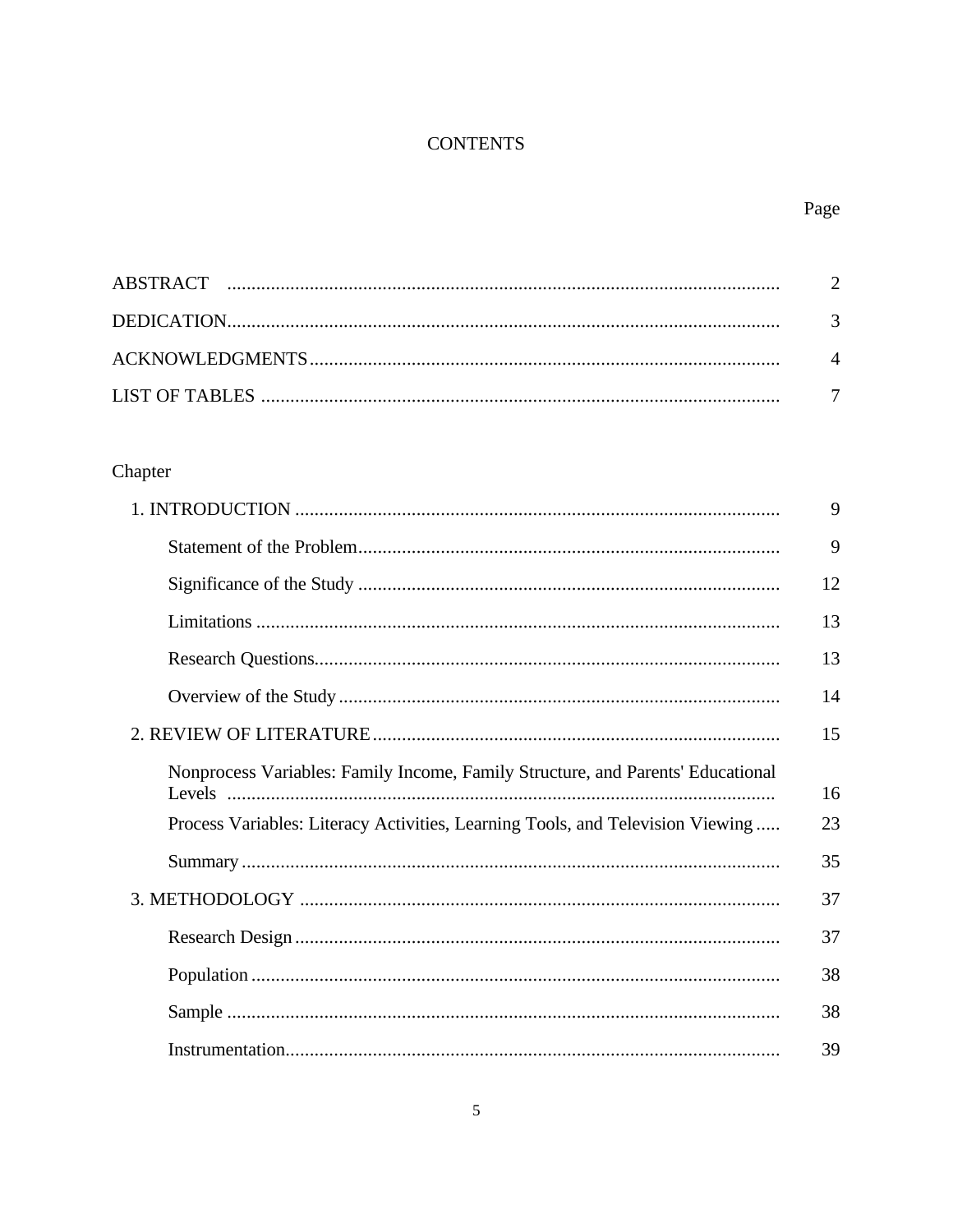# Chapter

# Page

|                                               | 40 |
|-----------------------------------------------|----|
|                                               | 41 |
|                                               | 45 |
|                                               | 48 |
|                                               | 61 |
|                                               | 65 |
|                                               | 69 |
| 5. FINDINGS, CONCLUSIONS, AND RECOMMENDATIONS | 73 |
|                                               | 74 |
|                                               | 74 |
|                                               | 76 |
|                                               | 76 |
|                                               | 77 |
|                                               | 77 |
|                                               | 79 |
|                                               | 81 |
|                                               | 90 |
|                                               | 90 |
|                                               | 91 |
|                                               | 92 |
|                                               | 93 |
|                                               | 95 |
|                                               | 99 |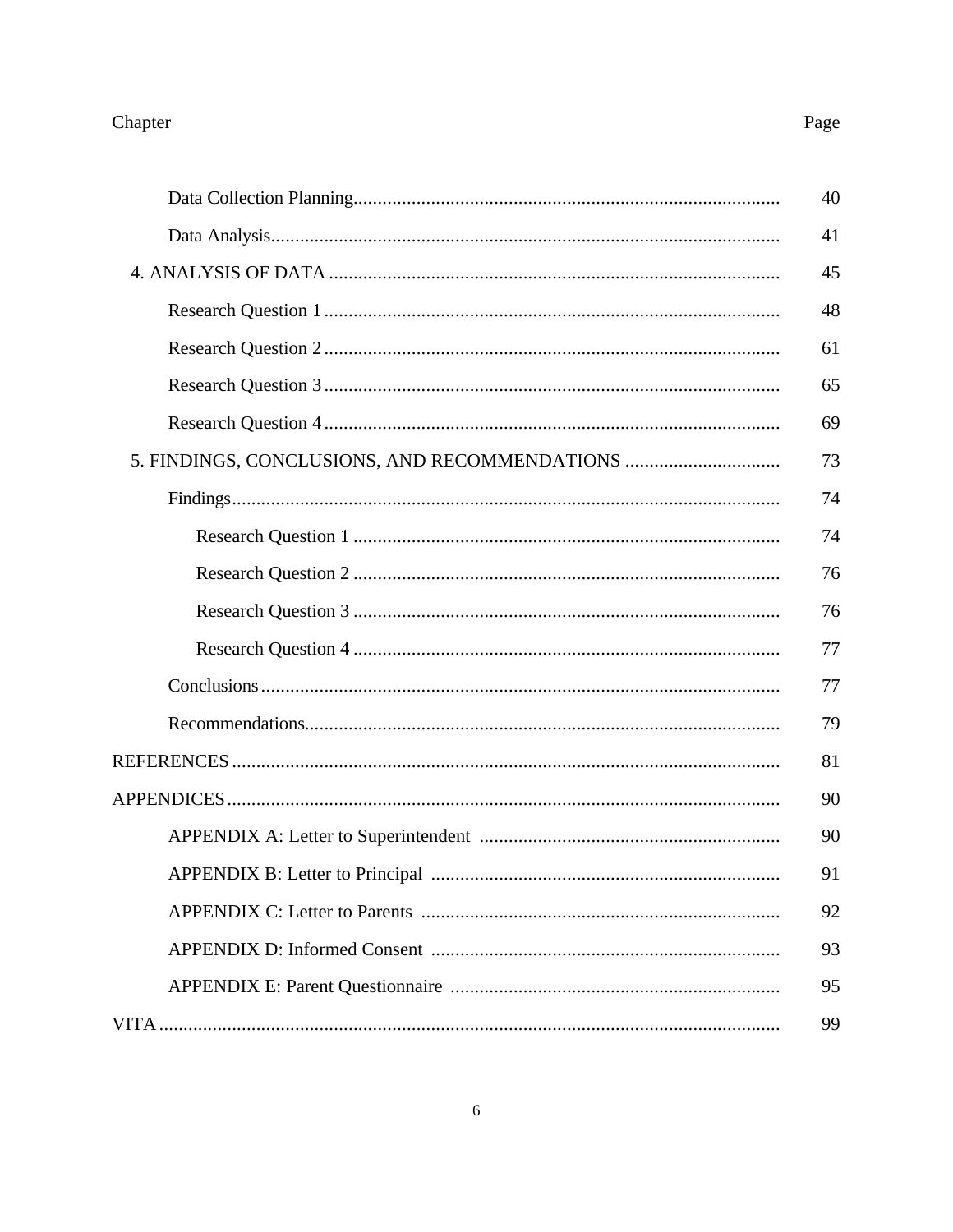# LIST OF TABLES

Table Page

| 5. Frequency Table: Survey Responses to "Father's Education and Mother's                                                                                     |  |
|--------------------------------------------------------------------------------------------------------------------------------------------------------------|--|
|                                                                                                                                                              |  |
| 7. Frequency Table: Survey Responses to "Father's Occupation and Mother's                                                                                    |  |
| 8. Frequency Table: Survey Responses to "Prior to Kindergarten Entry, What Best                                                                              |  |
| 9. Frequency Table: Survey Responses to "How Often Do You Read to Your Child?<br>How Often Does Your Child Read to You? How Often Do You Play With or        |  |
| 10. Frequency Table: Survey Responses to "How Often Does Your Child Visit the<br>Public Library, a Zoo, an Aquarium, a Museum, or Other Place With Education |  |
| 11. Frequency Table: Survey Responses to "How Often Does Your Family Sit Down                                                                                |  |
| 12. Frequency Table: Survey Responses to "When Your Family Eats Together,                                                                                    |  |
| 13. Frequency Table: Survey Responses to "How Often Does Your Child Watch"                                                                                   |  |
| 14. Frequency Table: Survey Responses to "On an Average Weekday, How Many                                                                                    |  |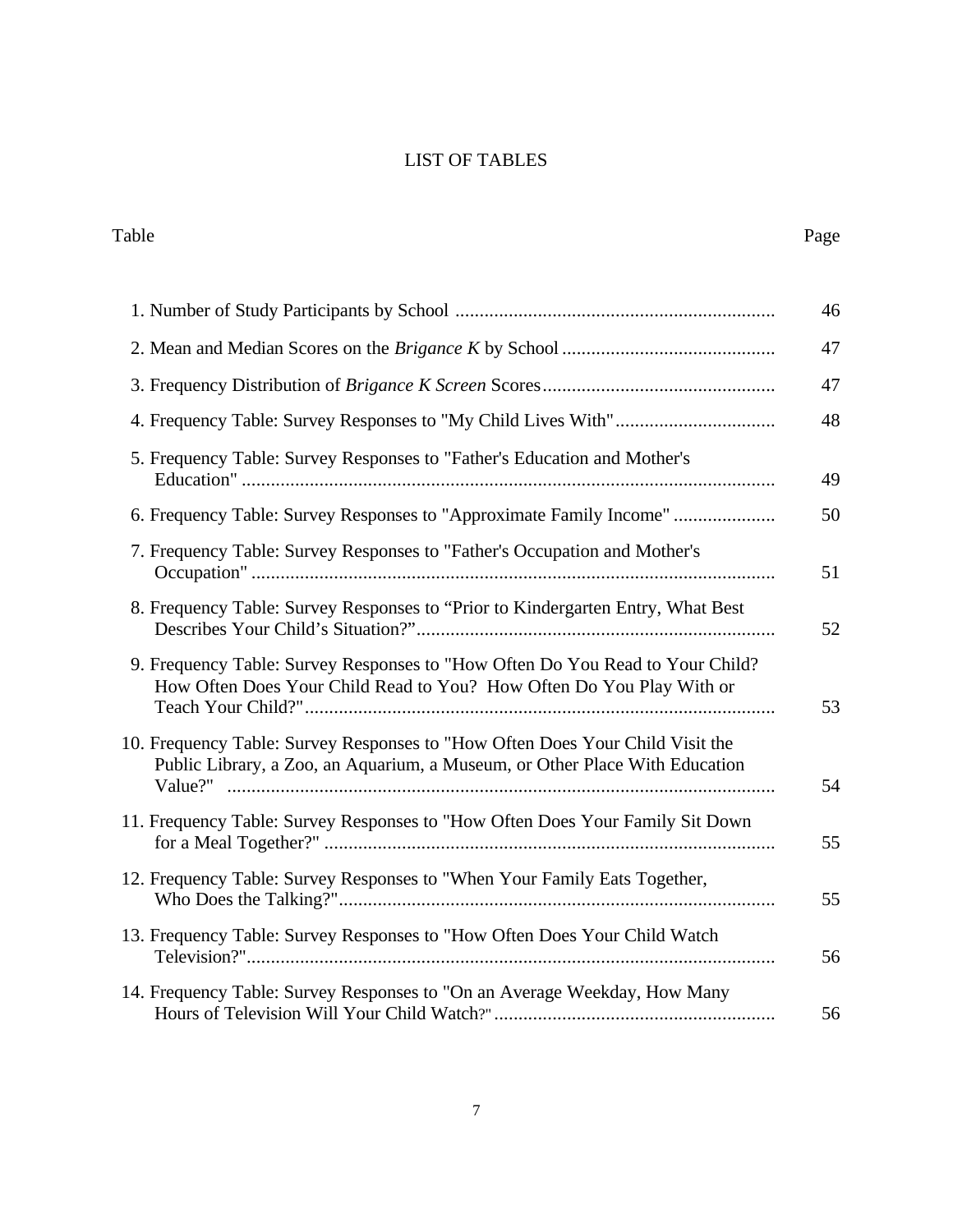# Table Page

| 15. Frequency Table: Survey Responses to "How Often Over the Past Year Has<br>Your Child Been Involved With Toys or Hobbies That You Feel Have Educational |  |
|------------------------------------------------------------------------------------------------------------------------------------------------------------|--|
| 16. Frequency Table: Survey Responses to "Of the Following Materials--<br>Encyclopedia, Dictionary, Almanac, Atlas, Computer--How Many Do You              |  |
| 17. Frequency Table: Survey Responses to Availability of Home Computer                                                                                     |  |
| 18. Frequency Table: Survey Responses to "How Many Children's Books Do You                                                                                 |  |
| 19. Frequency Table: Survey Responses to "How Often Does Your Child Get a New                                                                              |  |
| 20. Frequency Table: Written Survey Responses to "What Do You Think Is the Most"<br>Important Thing You Have Done to Prepare Your Child for School?"       |  |
| 21. Correlations of Each Independent Variable and School Readiness                                                                                         |  |
|                                                                                                                                                            |  |
| 23. Analysis of Variance (ANOVA) Comparison of Means of Brigance K Screen by                                                                               |  |
| 24. Analysis of Variance (ANOVA) Comparison of Means of Brigance K Screen by                                                                               |  |
| 25. Analysis of Variance (ANOVA) Comparison of Means of Brigance K Screen by                                                                               |  |
|                                                                                                                                                            |  |
| 27. Hierarchical Multiple Regression Analysis of the Effects of Independent Variables                                                                      |  |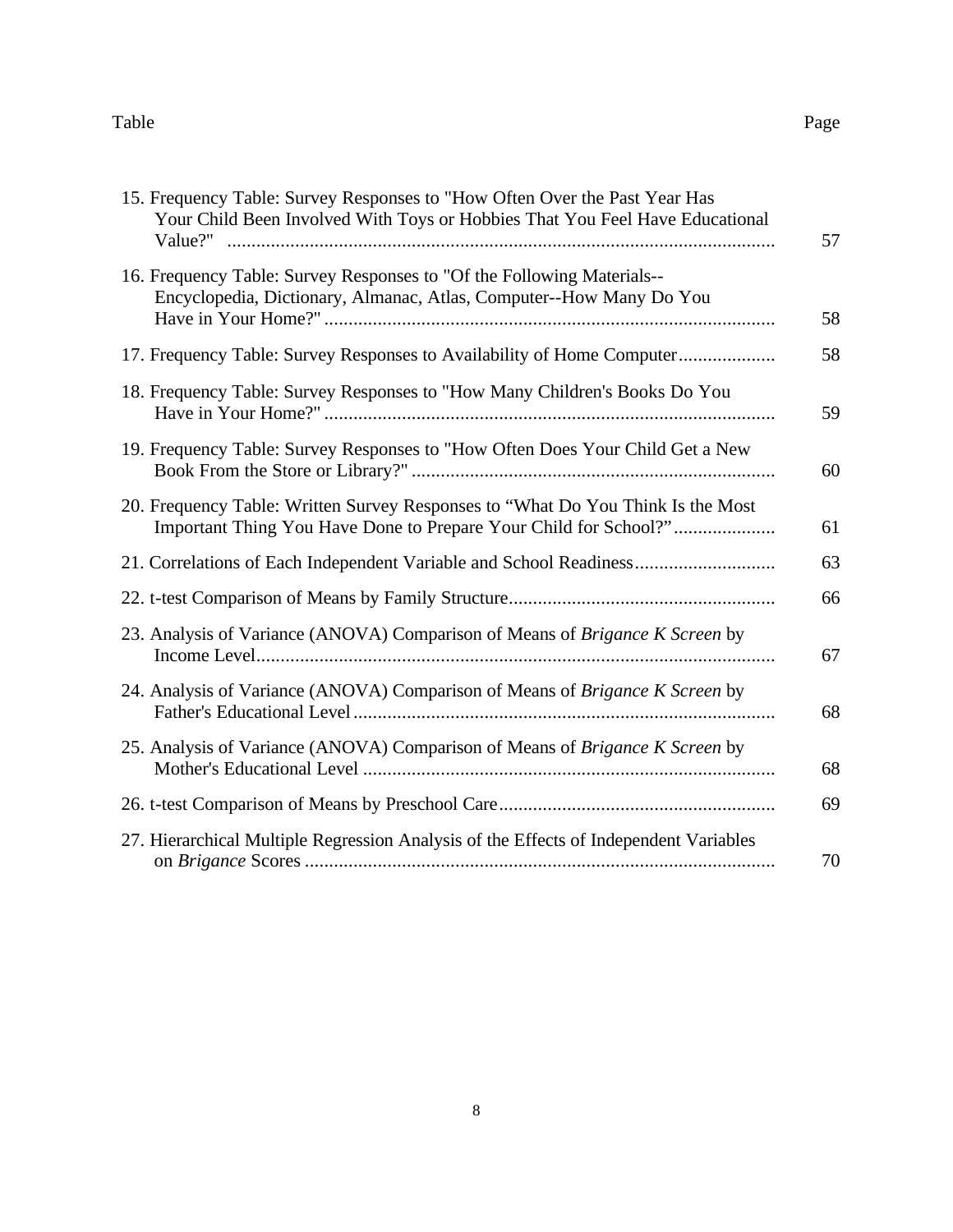# CHAPTER 1

# INTRODUCTION

"If you can read this, thank a teacher." The general public is familiar with this slogan made popular by a teachers' union. A literal interpretation of this simple statement would suggest that most public discussion about improving education should revolve around greater support for teachers and school-based reform, with the school assuming the basic responsibility of influencing and developing a child's academic potential. But is this line of reasoning necessarily in the best interest of today's children?

Perhaps the educational debate should shift to, or at least include another more basic and fundamental focus--family environment. Rearing a child is one of the most difficult and important jobs that a large number of people undertake. Family environment has a pervasive and life-long impact on children, yet most people enter into parenthood without significant preparation or training. What influence does a child's family life have on school achievement? What effect does a stimulating home environment have on school readiness? Does family structure impact student learning? How important are early literacy activities in the home?

# *Statement of the Problem*

Over the last two decades, considerable debate has occurred in society and in the research community about changes in and the direction of student achievement. A large cross-national study of Chinese, Japanese, and American school children determined that there were significant achievement differences as early as kindergarten, with American children lagging behind others in mathematics and reading (Stevenson, Lee, & Stigler, 1986; Walberg, 1984a). Continuing dialogue has centered on whether student performance is improving or declining, whether changes in family characteristics have affected student achievement, and whether social and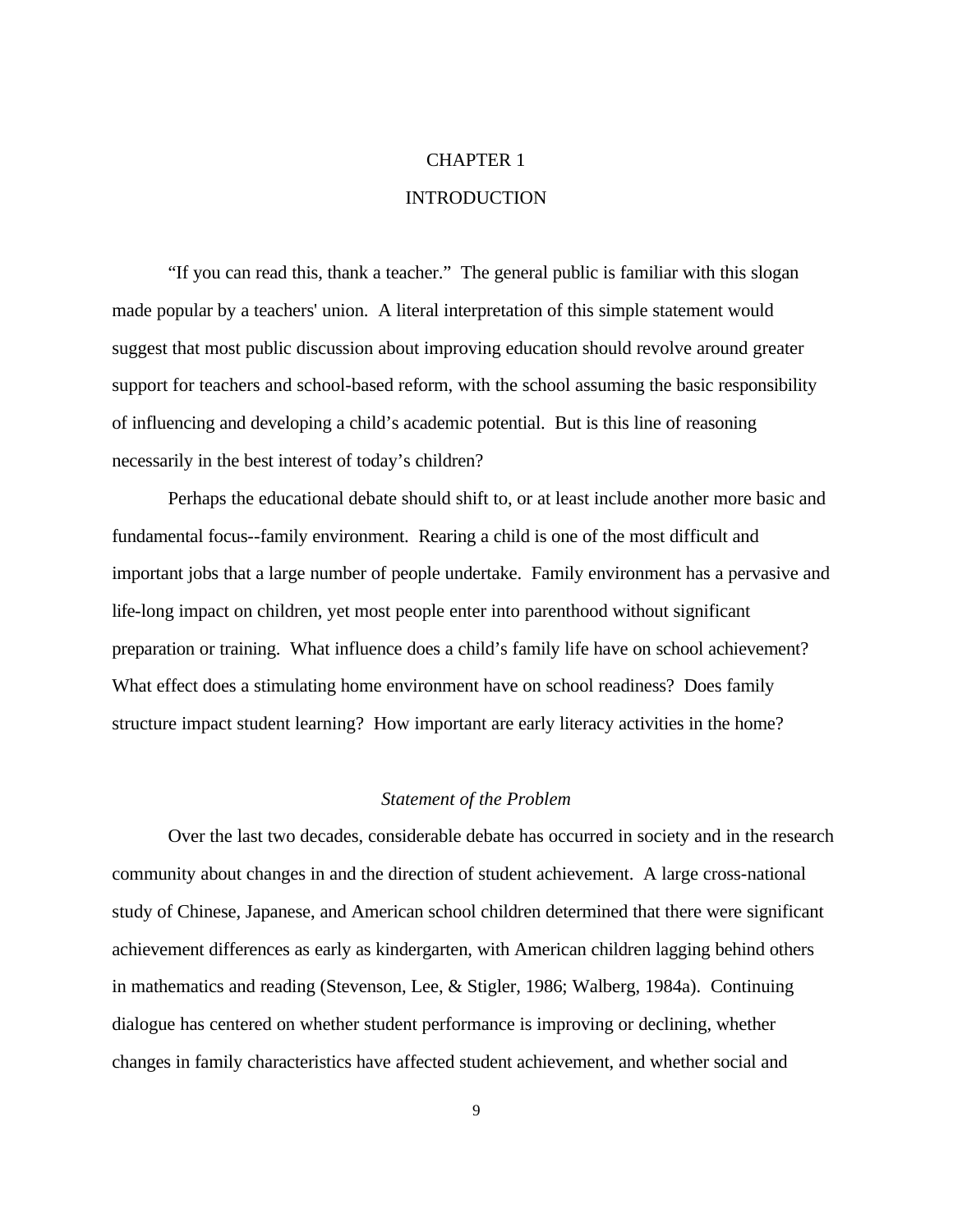educational programs and policy changes aimed toward equal educational opportunities have been effective. When studying the American family, Grissmer, Kirby, Berends, and Williamson (1994) used test scores to determine that there was no evidence of a deteriorating family environment for students ages 14 to 18 in 1990 when compared to similar students in 1970 and 1975. However, there are many who imply that the family has deteriorated to the extent that it is losing the capacity to positively support the development of children (Walberg, 1984a).

Whether questioning or accepting the deterioration of the family unit, one should recognize that more than 30 years of research indicate that families have more influence over a child's academic performance than any other factor--including schools (Laosa, 1982; Mattox, 1995). University of Chicago sociologist Coleman (1990) conducted a major research study in the mid-1960s designed to explain differences in student performance between certain schools and certain classes. While weighing the relative influence on student achievement of different school factors and teacher variables, Coleman reached an interesting conclusion. Although some specific school factors had a modest effect on school performance, the influence of family background was considerable. Based on his studies conducted in the mid 60s, Coleman determined that resources under control of the school were considerably less important than those that were intrinsic to the child's family background. That is, the resources brought to education from the home were considerably more important for achievement than those provided by the schools.

Likewise, 20 years later, Bevevino (1988) established that from birth to age 18, the average child spends 87% of his or her waking time under the influence of home environment, whereas only 13% of that time is under school supervision. It is no surprise, then, that Bevevino concluded a child's academic success is largely determined by parents and the environment they provide during the child's life. Especially crucial are the first six years, a period of rapid physical, emotional, and intellectual development. Gottfried (1984) discovered that the highest correlation between cognitive development and environment tends to be found during the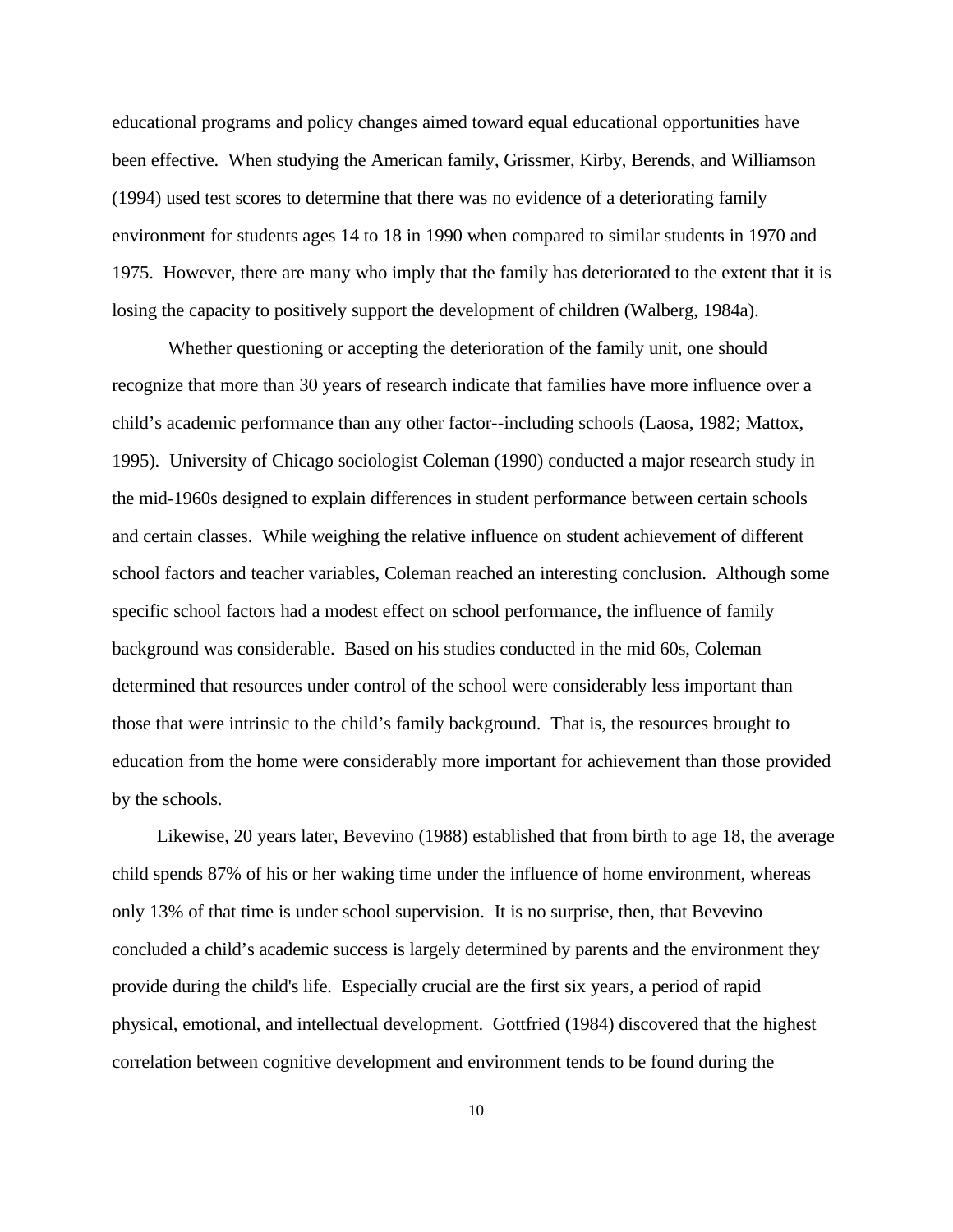preschool years. In brain research, Bruer (1997) emphasized the rapid increase of synapses that connect neurons in the brain, starting in infancy and continuing into later childhood. Until age 10, a child's brain contains more synapses than at any other time in life. Early childhood experiences fine-tune these connections by reinforcing and maintaining synapses that are repeatedly used and snipping away unused synapses. According to Bruer,

This time of high synaptic density and experiential fine-tuning is a critical period in a child's cognitive development. It is the time when the brain is particularly efficient in acquiring and learning a range of skills. During this critical period, children can benefit most from rich, stimulating learning environments. If, during this critical period, we deprive children of such environments, significant learning opportunities are lost forever. (p. 4)

In light of the family's extraordinary influence and the changing home environment in today's society, a study of school readiness and its relationship to specific family environment factors is relevant. The importance of environment cannot be overlooked or underestimated. As Teale and Sulzby (1986) acknowledged, "Growth in writing and reading comes from within the child and as a result of environmental stimulation" (p. xx). Previous research has shown that the presence of specific family and home environment characteristics may contribute to school readiness and later academic achievement; conversely, the absence of certain identifiable factors may contribute to significant delays in readiness (Clark, 1983; Milne, 1989; Teale, 1986). Therefore, increased knowledge of identified positive factors will be beneficial in developing appropriate remediation strategies. In addition, public policy and funding agencies must consider such findings to determine the most effective allocation of public resource money for both education and social programs. If family environment is truly a key factor in student achievement, it should be taken into account when attempting to evaluate the effectiveness of both public policy and public investments.

11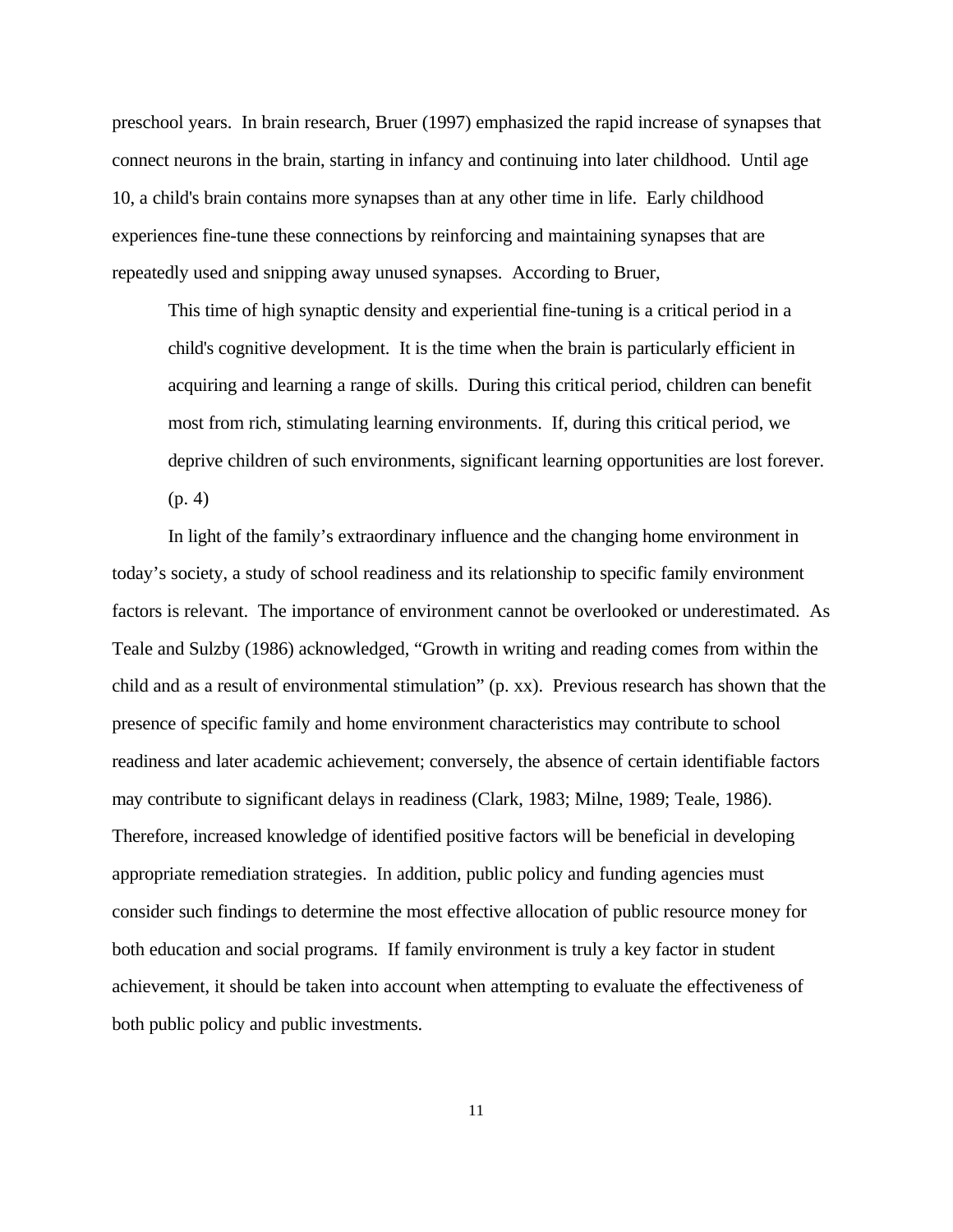The purpose of this study was to investigate the relationship between family environment and school readiness of children entering kindergarten in a rural East Tennessee county. For the purpose of this study, three nonprocess and three process family factors were broadly identified. Nonprocess or status factors are those defined as relatively static family characteristics, including family income, family structure (two-parent home vs. other situations), and parents' education level. Process variables are defined as opportunities provided by parents for parent-child interactions in different situations or the actual family investment in children's development through time and resources. These include literacy activities (oral reading by parent or story telling by child, educational teaching/learning activities, educational outings, frequency of family meal times, and meal conversation); television viewing (frequency and duration); and availability of learning tools (educational toys and hobbies, home educational tools, computers, number of children's books, frequency of new book acquisition, and library loans**)**. The *Brigance K Screen*, a test that assesses the basic skills necessary for success in kindergarten, was used to measure school readiness of the participants. Data collection related to the identified variables was gathered through self-reported parent surveys distributed to parents of incoming kindergarten students at the four selected school sites.

# *Significance of the Study*

With the acknowledgment that family background is an important contributor to achievement outcomes, it becomes imperative that educators continue to acquire knowledge in this area. This study contributes to current research by focusing on family characteristics and the home environment of the kindergarten child while attempting to determine factors that strongly correlate with school readiness. The study has practical significance in updating previous research that in turn may have implications for both parents' and teachers' education. The study also provides information about which characteristics of the home environment are most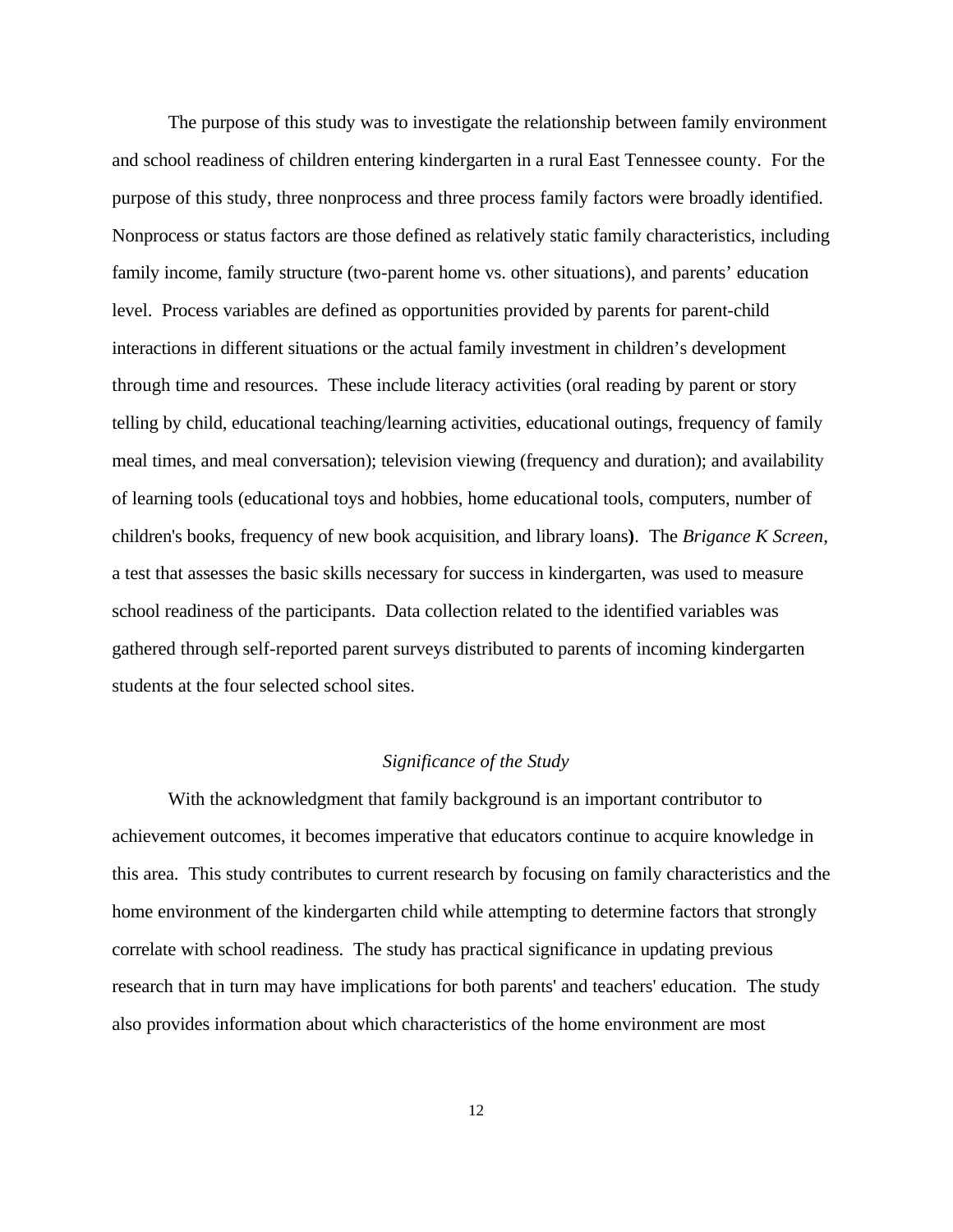conducive to promoting school readiness, so that schools and other community agencies can guide and assist parents in providing optimal educational environments for their preschoolers.

# *Limitations*

Limitations of the study included the population used, the objectivity of both researcher and participants, and the instruments used. Generalizations with regard to the results must be limited to kindergarten children within this county. The self-reported parent survey presented several inherent limitations. Parents' accuracy may have been limited by lack of reading ability, lack of understanding of survey items, poor memory relating to past events, and their perceptions of the social acceptability of certain responses. Therefore, the reliability of some responses may have been affected. The interrater reliability of the *Brigance K Screen* was also considered a limiting factor, as the instrument was administered by a number of kindergarten teachers from various schools throughout the selected county. There was no opportunity to observe the home environment of the students and no proximal (face-to-face) interviews were conducted.

### *Research Questions*

Several avenues of inquiry could be developed in regard to kindergarten readiness. For the purpose of this study, however, four basic research questions were selected as the focal point of the investigation:

- 1. What are the characteristics of the study's participants and their home environments?
- 2. What is the relationship between specific home/family characteristics and kindergarten readiness?
- 3. Are there differences in the total *Brigance* scores of prekindergarten students from different socioeconomic status groups?
- 4. To what extent can socioeconomic status, literacy activities, and learning resources be used to predict kindergarten readiness?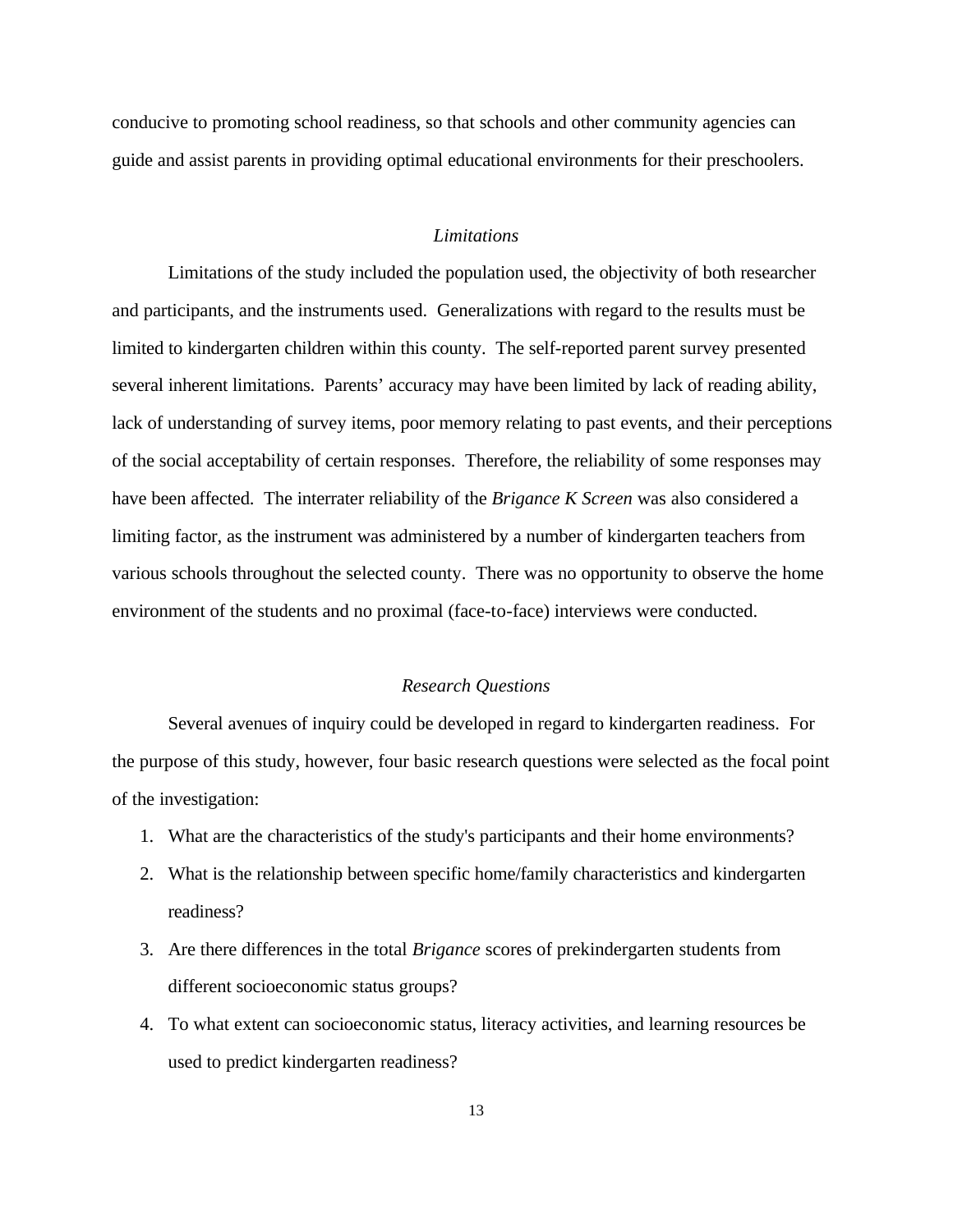### *Overview of the Study*

This study was organized as follows: Chapter 1 consists of an introduction, statement of the problem, purpose of the study, significance of the study, limitations, research question, and overview of the study. Chapter 2 contains a review of the related literature and research. It broadly examines the identified process and nonprocess variables in relation to readiness and school achievement. Chapter 3 describes the research design and methodology employed in this study. It includes a description of subjects, procedures, and instruments, in addition to the statistical models and analyses used. Chapter 4 presents the statistical analysis of the data and the findings of the study. The data from this study was presented, analyzed, and discussed. Chapter 5 contains a summary of the findings of the study and general conclusions and provides recommendations for future consideration.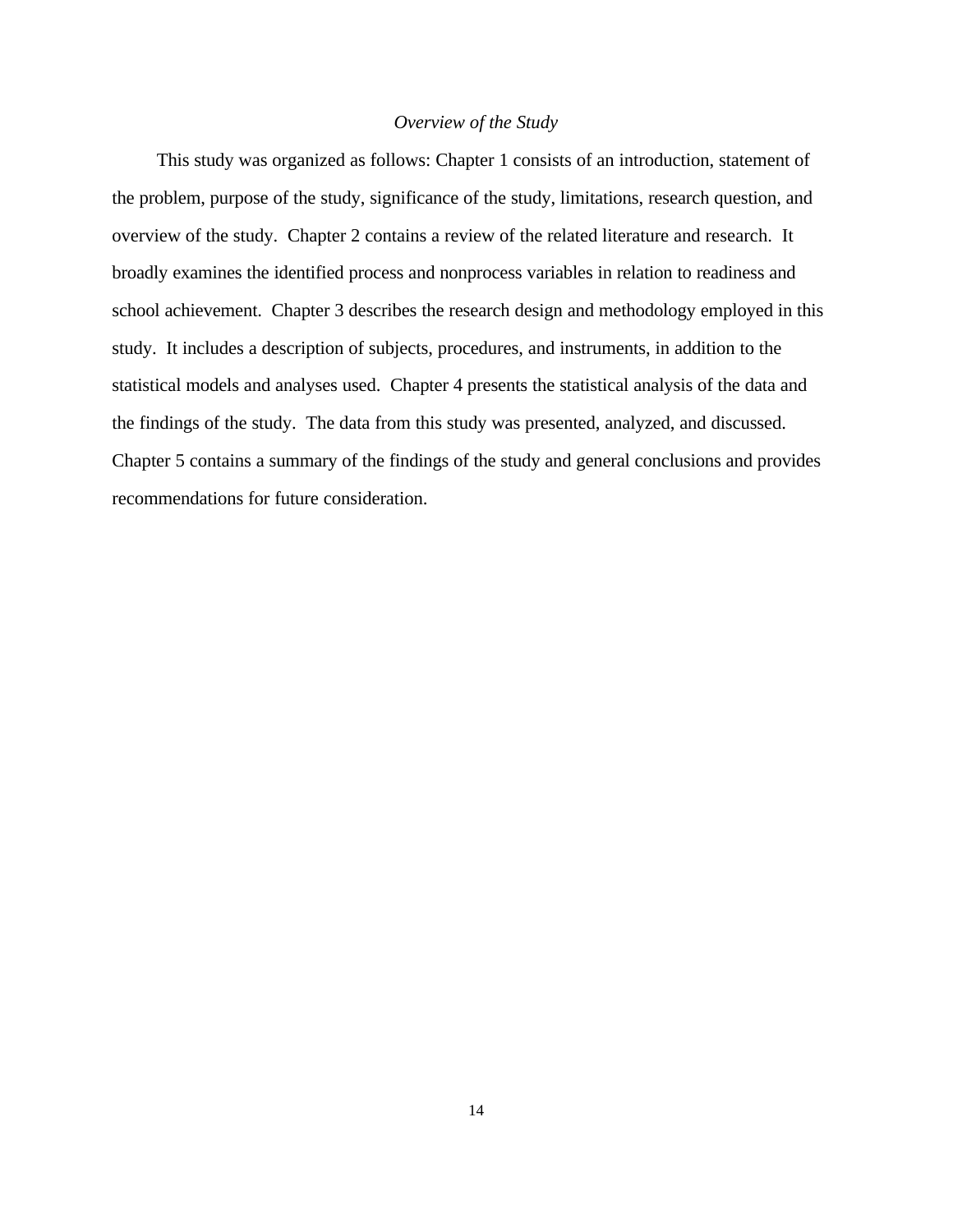# CHAPTER 2 REVIEW OF LITERATURE

The review of literature broadly addresses literature and research related to the identified process and nonprocess variables and their relationships to both school readiness and school achievement. Because of the broad scope of the study, the literature review is not intended to be an exhaustive one. However, it is an attempt to highlight what the researcher considered most relevant and pertinent to this endeavor.

It is generally accepted that the structure of the American family has changed and will continue to change. Such phenomena as the increased divorce rate, two-employed-parent families, a growing number of teenage pregnancies, and the decreasing influence of extended families have substantially changed the kind of preschool experiences that children have (Gullo, 1990). Meanwhile, research has indicated that variables including family income, family structure, parents' educational level, amount of children's television viewing, availability of learning tools, and home literacy activities may be related to school readiness and academic success (Baker et al., 1996; Burns, Griffin, & Snow, 1999; Snow, Burns, & Griffin, 1998; Weinberger, 1996). A comprehensive literature review in this area is difficult, not only because of the number and variety of studies but also because of the intricate relationships that have been hypothesized or found to exist among the variables used in these studies.

Although research specifically aimed at the relationship of environment and school readiness is somewhat limited, numerous studies and contributions to the general study of environment, literacy issues, and academic achievement across various grade levels are available. Growing evidence indicates that many factors in the family environment interact in complex ways to either facilitate or hinder children's academic success (Chall & Snow, 1982; Milne, 1989; Tocci & Englehard, 1991; Weinberger, 1996; Zimilies & Lee, 1991). In studying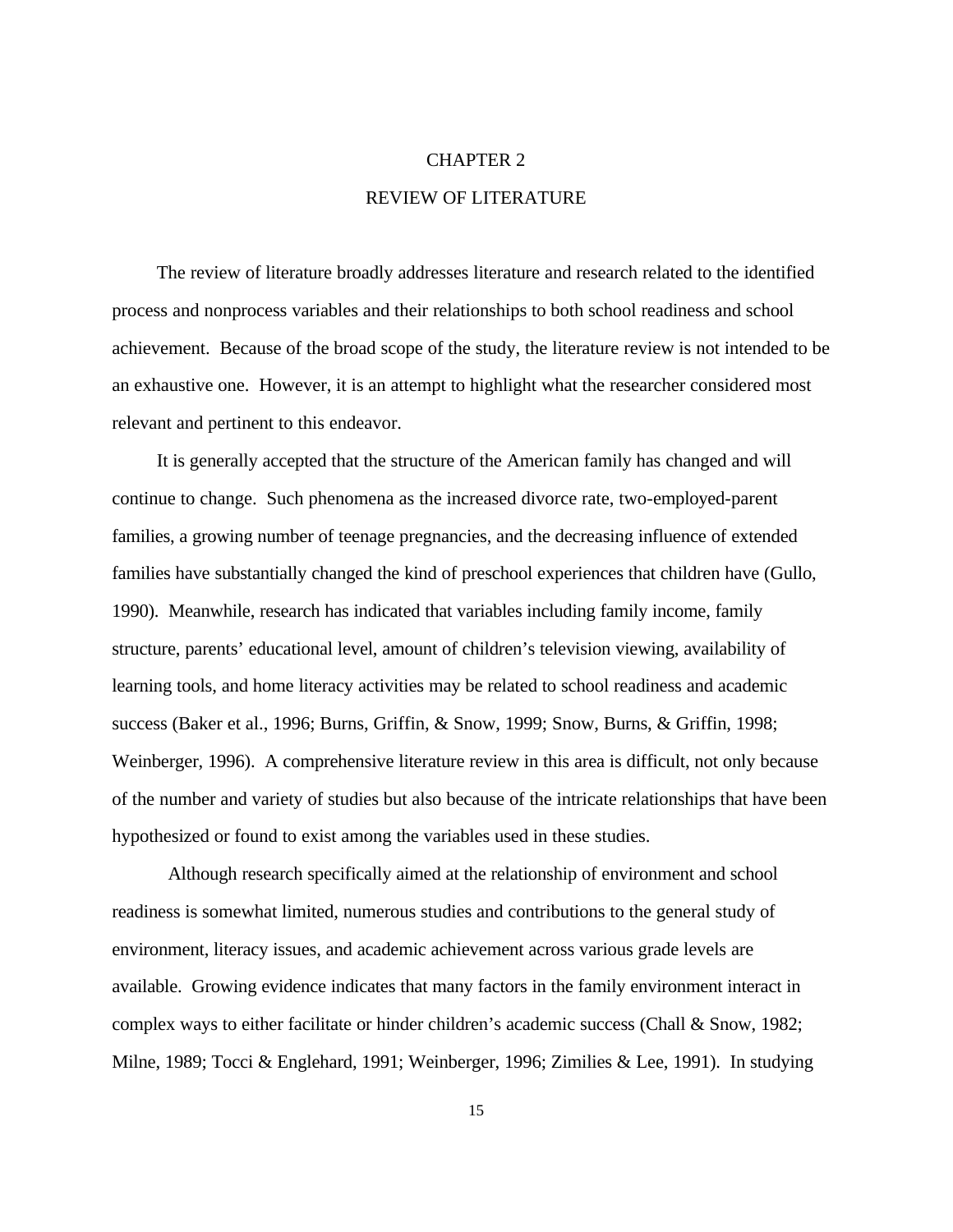elementary school children, Clark (1993) learned that "Home process variables, parental responsibility variables, and family background circumstances *worked together* to shape student achievement patterns" (p. 20).

### *Nonprocess Variables: Family Income, Family Structure, and Parents' Educational Levels*

Beginning with Coleman's seminal study in the middle 1960s, research has indicated that children's academic achievement and school performance are strongly influenced by home background (Coleman et al., 1966). During this early research, home background was typically defined in terms of global social status variables including parental income, education, and occupation in addition to family structural characteristics such as family size and birth order (Christenson, 1990). A sizable amount of older literature exists that examines the relationship of environment and academic achievement across grade levels.

Early landmark studies by Bloom (1964) longitudinally investigated stability, change, and the effect of environment on school students. In addition to examining the effects of environment on physical characteristics, he also studied intelligence, attitudes, personality, and achievement. In arguing that the nature of home environment can modify the measured intelligence of children, he boldly added his beliefs:

In contrast with height, which is in large part determined by heredity, is school achievement, which is more clearly determined by environment. Although there must be some genetic potential for learning, the direction the learning takes is most powerfully determined by the environment. . . . General school achievement . . . is likely to be greatly affected by the home, peer group, and school environments in which the children live, play, and learn. . . . There are clearly some environments, which discourage school learning, while there are other environments, which encourage and reinforce school learning. (pp. 209-210)

16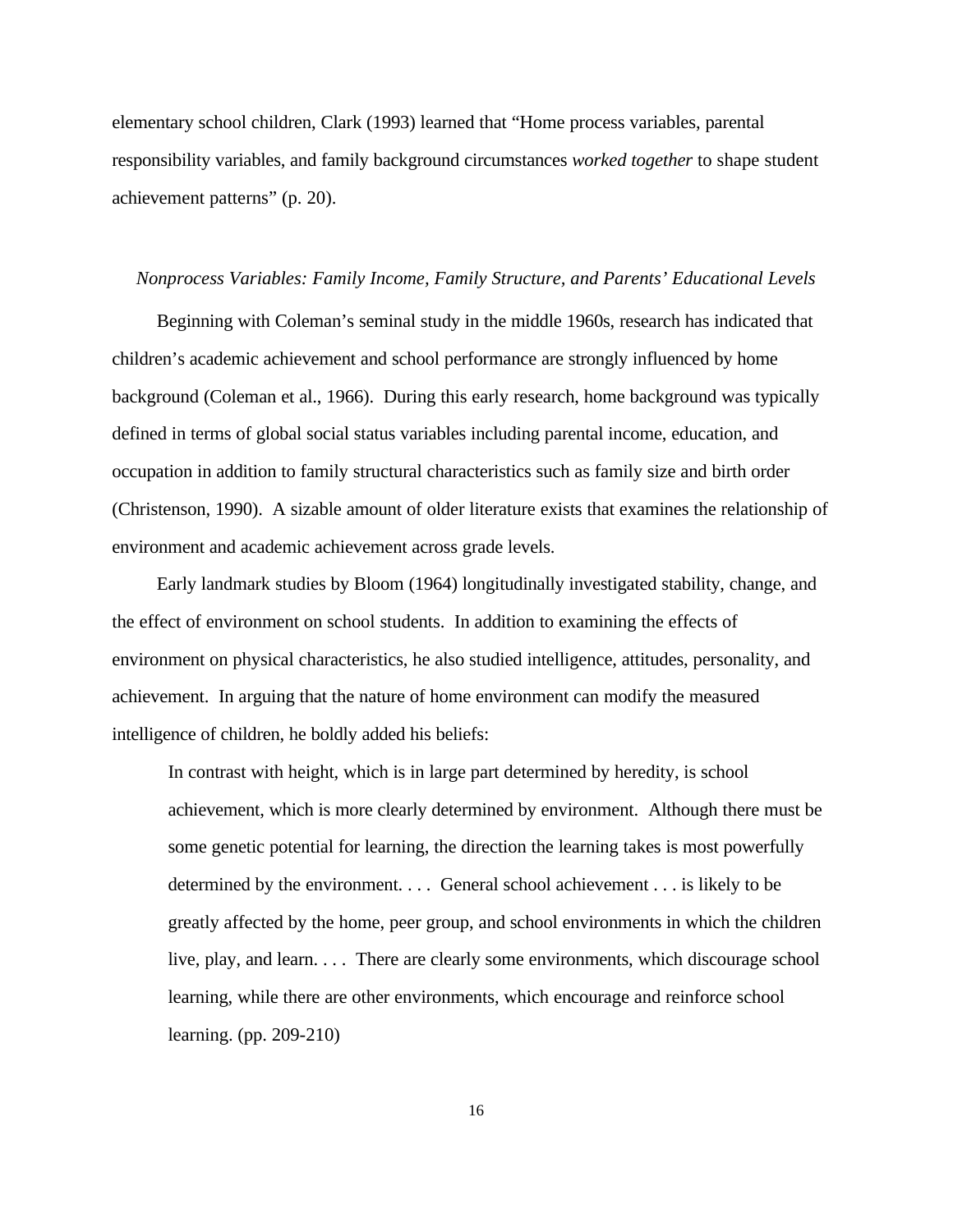Static factors such as socioeconomic status, family structure, and parents' education level have been studied to determine their effects on academic achievement. According to Coleman (1990), one of the focuses of the 1966 congressionally mandated Equality of Educational Opportunities report was how schools overcame the inequalities that children came to school with. In this impressive study, researchers initially examined the differences in family backgrounds of individual students as a possible source of school-to-school and within-school variations in achievement. Based on a survey of thousands of children throughout the United States, the researchers determined not only that children from poor families performed significantly lower than those children from middle and upper-class families but also that these differences became greater as the children progressed through school (Coleman et al., 1966). They further investigated the relationship of student attitudes and achievement and the differential dynamics of attitudes among children from advantaged and disadvantaged groups. Recognizing the special importance of a sense of control of the environment for achievement, assumptions were made about the different background experiences children might have had. Children from an advantaged family background most likely had all of their needs satisfied and lived in a responsive environment, one that would continue to respond if they acted appropriately; these children assumed they could affect their environment through their actions. Conversely, children from disadvantaged family backgrounds lacked a sense of environmental control. They had fewer needs satisfied and lived in an unresponsive often-unfriendly environment, one that rarely responded to their actions. Therefore, hard work and diligent efforts toward achievement were unlikely to be rewarding, and disadvantaged children assumed there was nothing they could do to change things for the better (Coleman).

Early research by Coleman et al. (1966) spawned numerous studies during the last three decades that supported the importance of home and family environment in shaping the enhancement and subsequent outcome of children's academic development. More recently, Cox (1987) longitudinally studied environment and the stability of that environment as it affects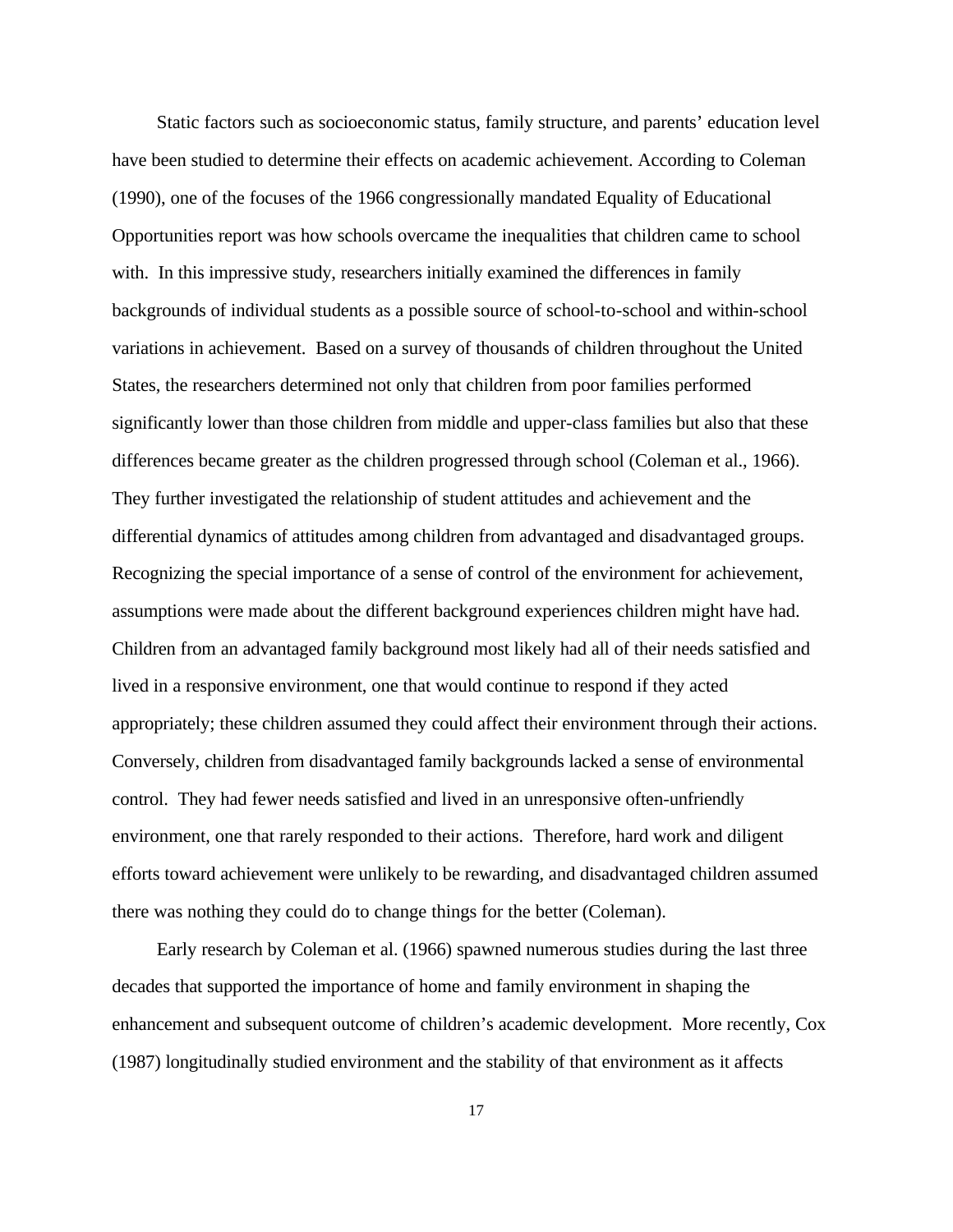academic attainment and progress. Comparing a control group with a culturally and economically disadvantaged group, he established that an advantaged early home background had an immediate impact on early school performance and that the early level of attainment was positively related to later achievement levels, particularly in reading. However, Cox questioned if later academic difficulties of the disadvantaged group were actually a result of lack of early attainment or a lack of upward socioeconomic change. Gottfried (1984) summarized a group of longitudinal studies examining the relationship between home environment and early cognitive development of young children. He concluded that the majority of the studies reviewed supported the premise that early home environment related to later intellectual development because of the environment's stability. When the home environment was unstable and continued to lack sufficient intellectual stimulus and guidance over time, a cumulative learning deficit occurred. This echoes the issues of constancy and consistency cited in the earlier work of Bloom (1964). Other early research showed a correlation between family socioeconomic status and children's performance on mental tests (Deutsch, 1973; Hess, 1970).

In looking at low income families, Snow, Barnes, Chandler, Goodman, and Hemphill (1991) noted that psychological stress, financial stress, and disorganization in the family system varied inversely to children's literacy performance. They cited additional studies that noted although low-income mothers often had high goals for their children, "The most highly stressed low-income women simply did not have the resources of time, money, contacts, or knowledge to provide their children with the time and attention they recognized as necessary" (p. 88). In contrast, Snow et al. pointed out that while it is generally assumed that family stress produces negative consequences for children's academic and social functioning, the actual nature and severity may vary with the attributes of both the child and the family. In studying the effects of process variables and socioeconomic status, a University of California study concluded that parental input may reduce the proportion of low achievers, but it cannot completely overcome the disadvantages of low income (Benson, Buckley, & Medrich, 1980).

18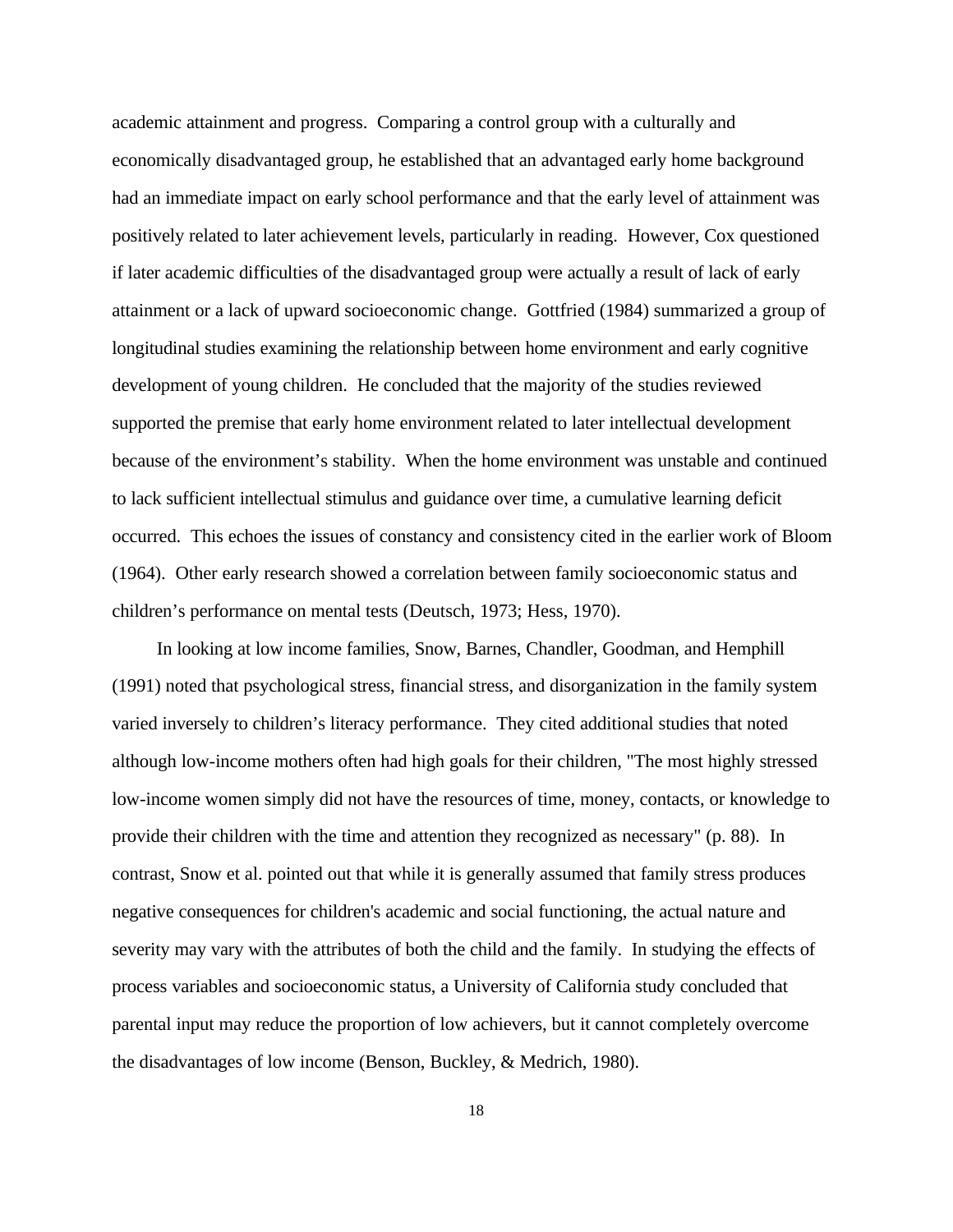Current research suggested that economic levels alone do not determine school failure or success. Actually, a wide range in the nature and quantity of literacy practices across socioeconomic groups has been documented (Baker, Scher, & Mackler, 1997; Beals & DeTemple, 1993; Purcell-Gates, 1996; Shapiro, 1995). Hart and Risley (1995) determined that although poor uneducated families provided much the same array of language experiences as middle-class educated families, the quantity of verbal interaction was much less. They concluded that minimal quantity of verbal interaction constituted a risk factor to children in relation to lower vocabulary scores with associated lower reading outcomes.

Baker, Serpell, and Sonnenschein (1995) noted income-related differences when investigating joint storybook reading. In their study, 90% of preschool children from middleincome families reported daily book reading activity, whereas 52% of low-income families did so. Auerbach (1995) refuted the assumption that all homes of low-income children are literacy impoverished, that they contain few reading materials, and that parents neither read to themselves nor to their children. Reviewing earlier studies, she concluded that even when daily survival was a struggle, literacy was an integral part of daily life. Children of low-income families are often exposed to elaborate narratives during the course of their everyday lives that in turn provide experiences that nurture a high level of familiarity with the structural organization of stories (Snow et al., 1998). Psychologists, anthropologists, and linguists have noted that children of society's poorest families participate fully in the language of their culture, although they may use written language differently (McGill-Franzen & Arrlington, 1991).

Using a large national sample of preschoolers, Zill, Collins, West, and Hausken (1995) surveyed parents to determine specific accomplishments and difficulties of their children and to investigate five family risk factors similar to those previously named in the present study. These included (a) mother having less than a high school education, (b) low economic status, (c) mother not speaking English as a primary language, (d) mother being unmarried at the time of the child's birth, and (e) single-parent households. The researchers established that over half of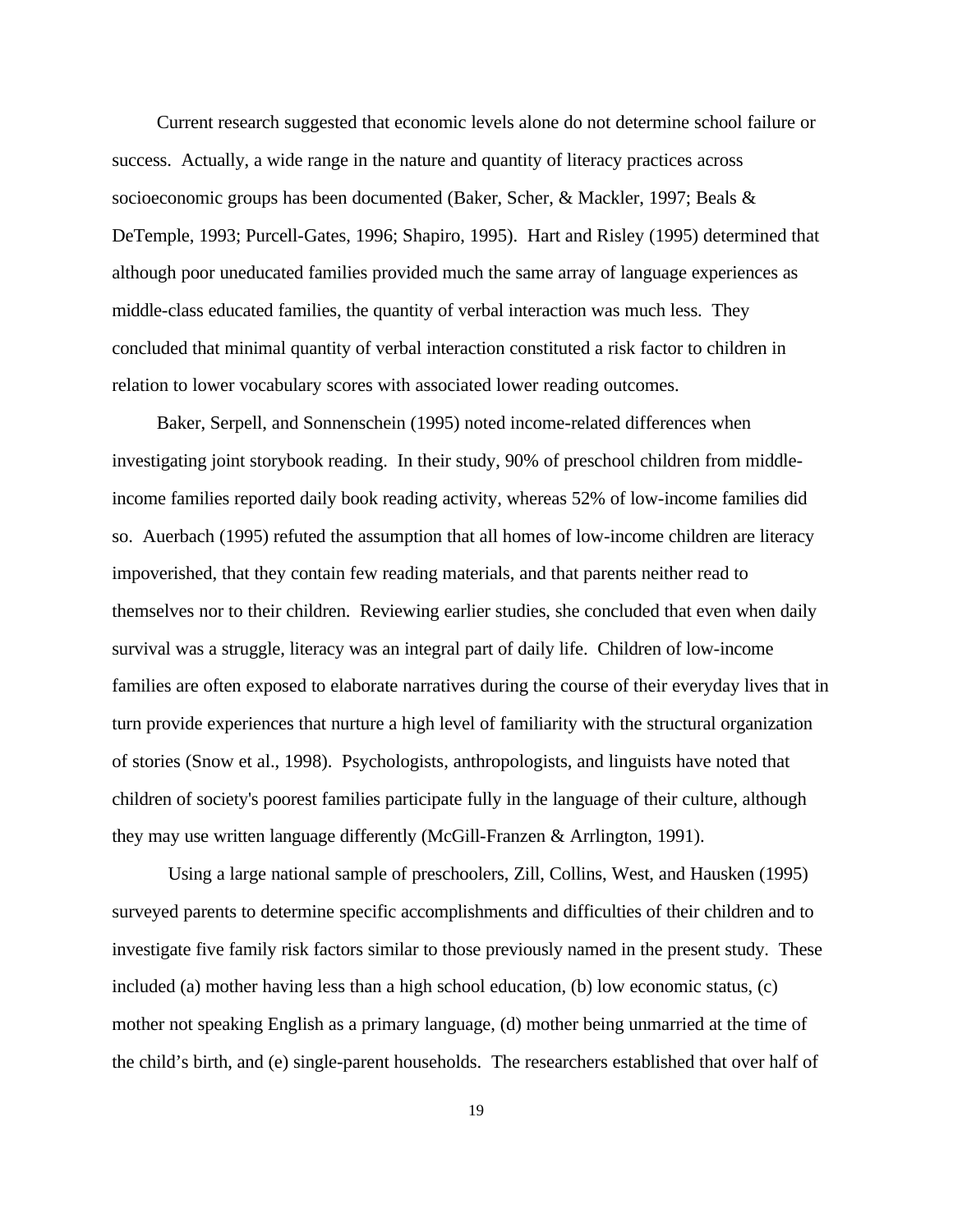the preschoolers were affected by at least one risk factor with 15% affected by three or more. All five factors were determined to have some relationship with both the preschooler's accomplishments and difficulties, although relationship patterns varied across developmental domains. The research did not support the view that low family income was the primary factor contributing to lack of educational success. Instead, the risk factors of poor maternal educational background, minority language status, and single-parent family structure were often as good and sometimes better predictors of the preschoolers' accomplishments and difficulties.

Research findings regarding the influence of family structure on academic performance have been mixed. Data reveal that one in five children lives in a single-parent family (*America's Smallest School*, 1999). Recognizing from the outset that the majority of reviewed research on single-parent families related to female-headed single-parent families, early reviews of singleparent research by Herzog and Sudia (1973) suggested that a father's absence was a contributory but not a primary factor in lowering school achievement. Shinn (1978) refuted these contentions citing outmoded research and stating that more recent investigations showed significant detrimental effects of a father's absence on children's intellectual performances. Data analyzed from the 1986 National Assessment of Educational Progress showed that third graders living with only one parent scored considerably lower than third graders living with both parents (Natriello, McDill, & Pallas, 1990). In contrast, Larson (1989) compared characteristics of children who were teacher-rated as "low risk" and "high risk" and determined no significant relationship between family intactness and degree of risk for academic failure. When examining the effect of family structure on children's academic performance, care must be taken about making generalizations; parental education, age, and socioeconomic status may have significant influence. In addition, stereotypes about two-parent and one-parent homes may actually interfere with the academic expectations of the teacher. Other studies iterate the strong connection between single-parent (often mother-only) families and low socioeconomic status and the apparent link to lower school performance (Lee, 1993).

20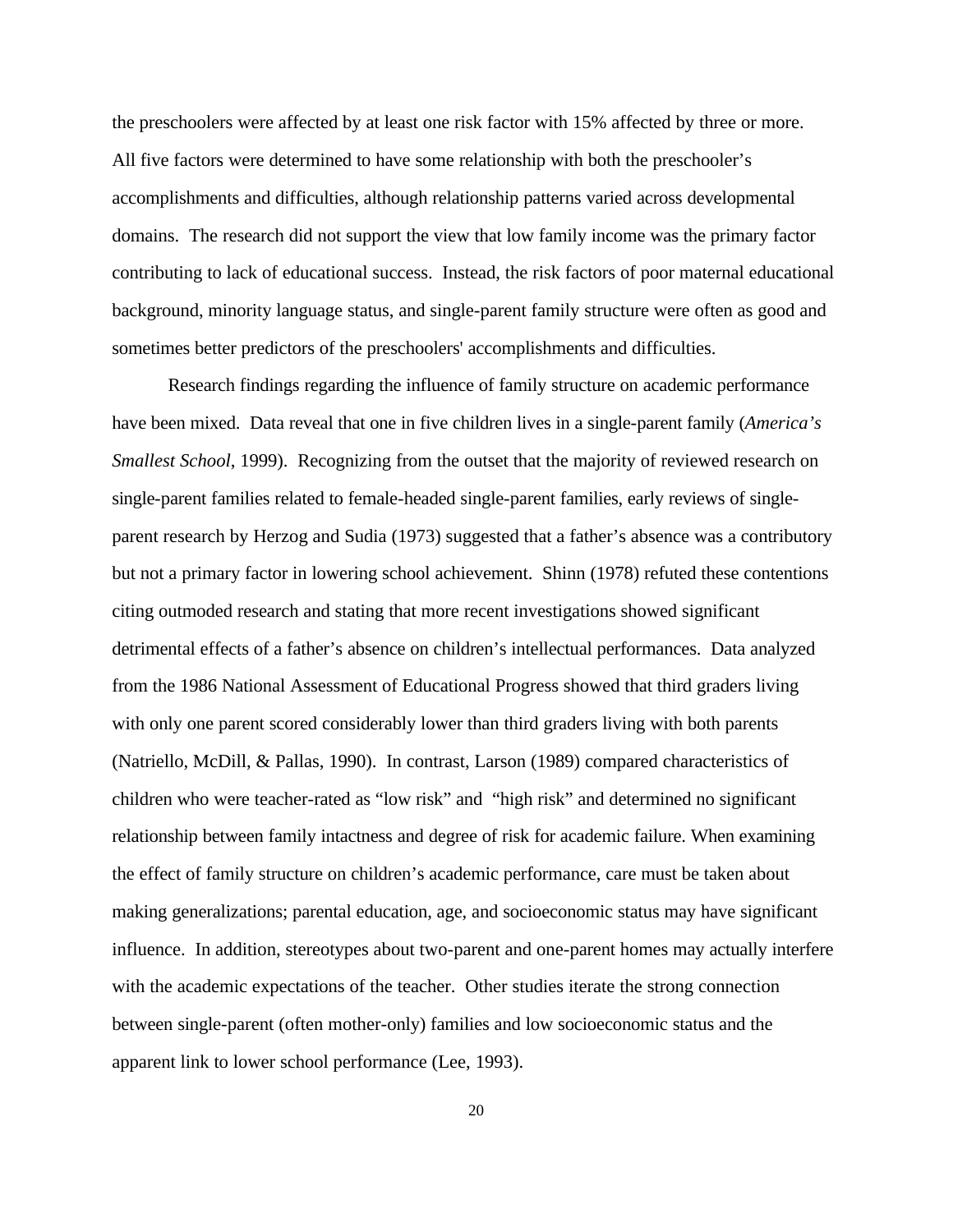Milne (1989) stressed the importance of process variables. "Family structures are not inherently good or evil per se; what is important is the ability of the parent(s) to provide proeducational resources for their children--be they financial, material, or experiential" (p. 58). She concluded it was evident that living in a two-parent household was a benefit. Although no differences between the two-parent and one-parent households reached significance, virtually no evidence suggested that living in a one-parent household was beneficial. According to Milne, meta analyses conducted by several researchers in 1981 and 1987 concluded that children in twoparent families obtained higher achievement test results than children of one-parent families, although overall differences were small. The 1981 study indicated differences generally less than a year; the conclusion was similar in the 1987 study with the average difference for the two groups being from three to seven months. Research by Dornbusch, Ritter, Leiderman, Roberts, and Fraleigh (1987) indicated that children from single-parent families are more likely to be given early autonomy, and early autonomy was associated with behavior problems and poor school performance.

Longitudinal studies have shown that parents' educational levels have an important impact on children's achievement (Davie, Butler, & Goldstein, 1972), and higher levels of adult education have a positive bearing on both the educational future and the income level of the children in a family (DeBruin-Parecki, Paris, & Siedenburg, 1997). Traditional research has shown that the children of mothers with higher levels of education have greater early success and generally stay in school longer (Sticht, 1988; Sticht & McDonald, 1990). In a limited study of 49 predominately middle-class preschoolers, Mills (1983) concluded that in investigating fathers' education, mothers' education, and family income, the only factor significantly related to school academics was the father's educational level. Results further indicated that the father's higher educational level promoted a richer quality of parent and child verbal interaction and a greater variety of stimulatory activities. In contrast, Snow et al. (1991) noted that the mother's educational level and her aspirations for her offspring had more influence on children's

21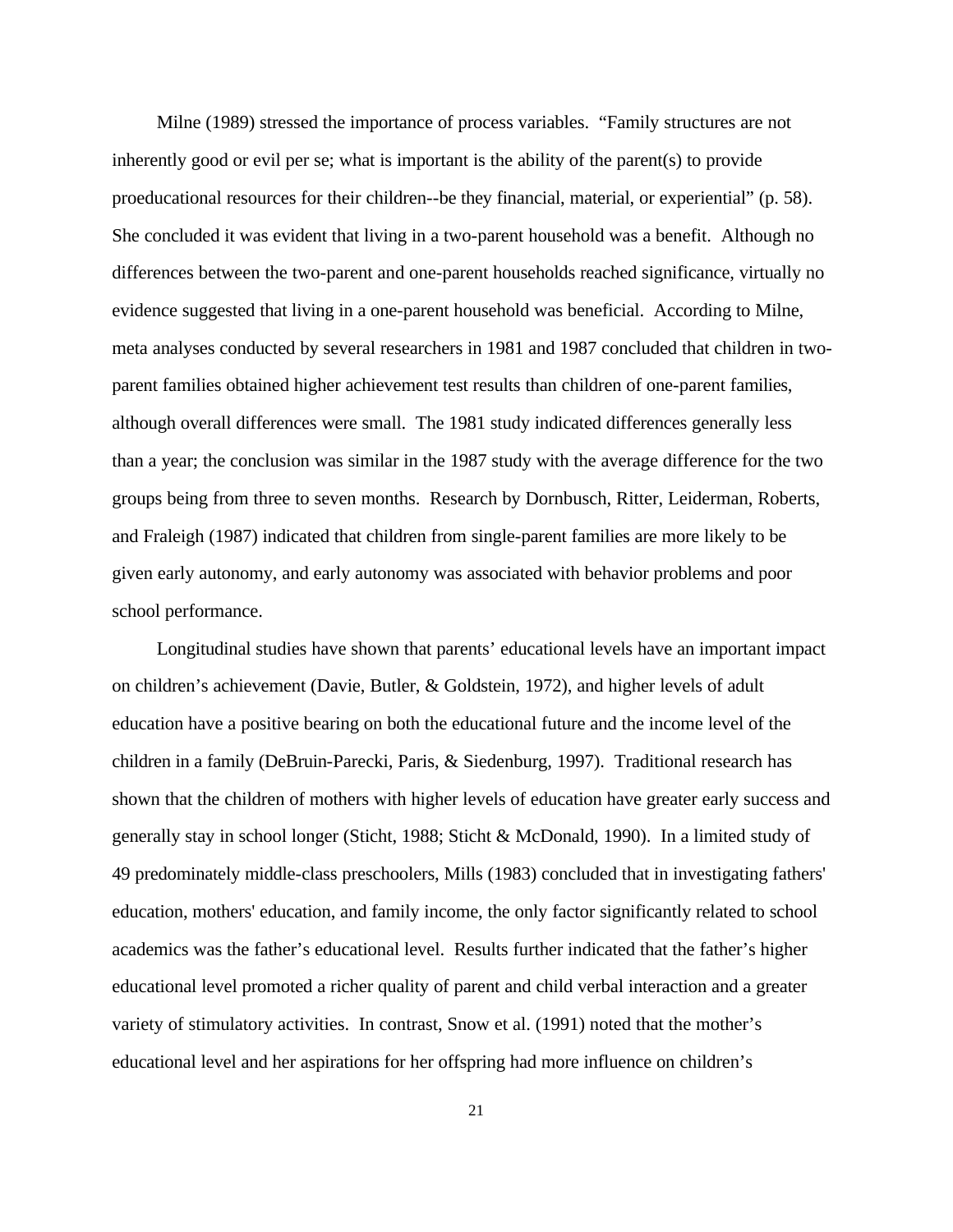achievement than did the educational level and aspirations of the father. In the Snow et al. study, the mothers were the ones who helped with homework, selected reading materials, read bedtime stories, and enforced television viewing rules. Similarly, Leibowitz (1977) verified that the mother's educational level was a better predictor of a child's achievement in school than was the father's educational level.

Educational attainment of the parents also appears to affect parental beliefs about the behaviors and attributes their children may need to succeed in kindergarten. West, Hausken, and Collins (1995) concluded that parents with higher educational levels were generally more informed about age-appropriate expectations and the accommodations of individual differences. Harris and Knudsen-Lindauer (1988) reported similar findings in that parents in lower socioeconomic groups generally placed greater emphasis on observable and concrete skills of independence and self-sufficiency rather than the abstract development of emotional and receptive language domains. The researchers concluded that this could be attributed to less formal education and limited access to educational materials.

Statistics cited by Wright, Hauskin, and West (1994) from the National Center for Education Statistics in 1993 confirmed the impact of the three identified nonprocess variables in this study: (a) family income, (b) family structure, and (c) parents' educational level. The percentage of preschool children living in poverty that was regularly read to by a family member was lower (68%) than for children not living in poverty (81%). The children living in poverty were less likely to have visited a library (29% vs. 43%) and to have been told a story (37% vs. 42%). Consequently, children from lower economic backgrounds were more likely to have been taught songs or music than their more affluent counterparts (41% vs. 35%). A relationship also existed between the mother's level of education and whether children were read to or told a story on a regular basis. Mothers with at least a high school education or General Educational Development diploma (GED) were more likely to read to their children than those mothers who were less educated (81% vs. 59%); the same held true for storytelling (42% vs. 35%) and visits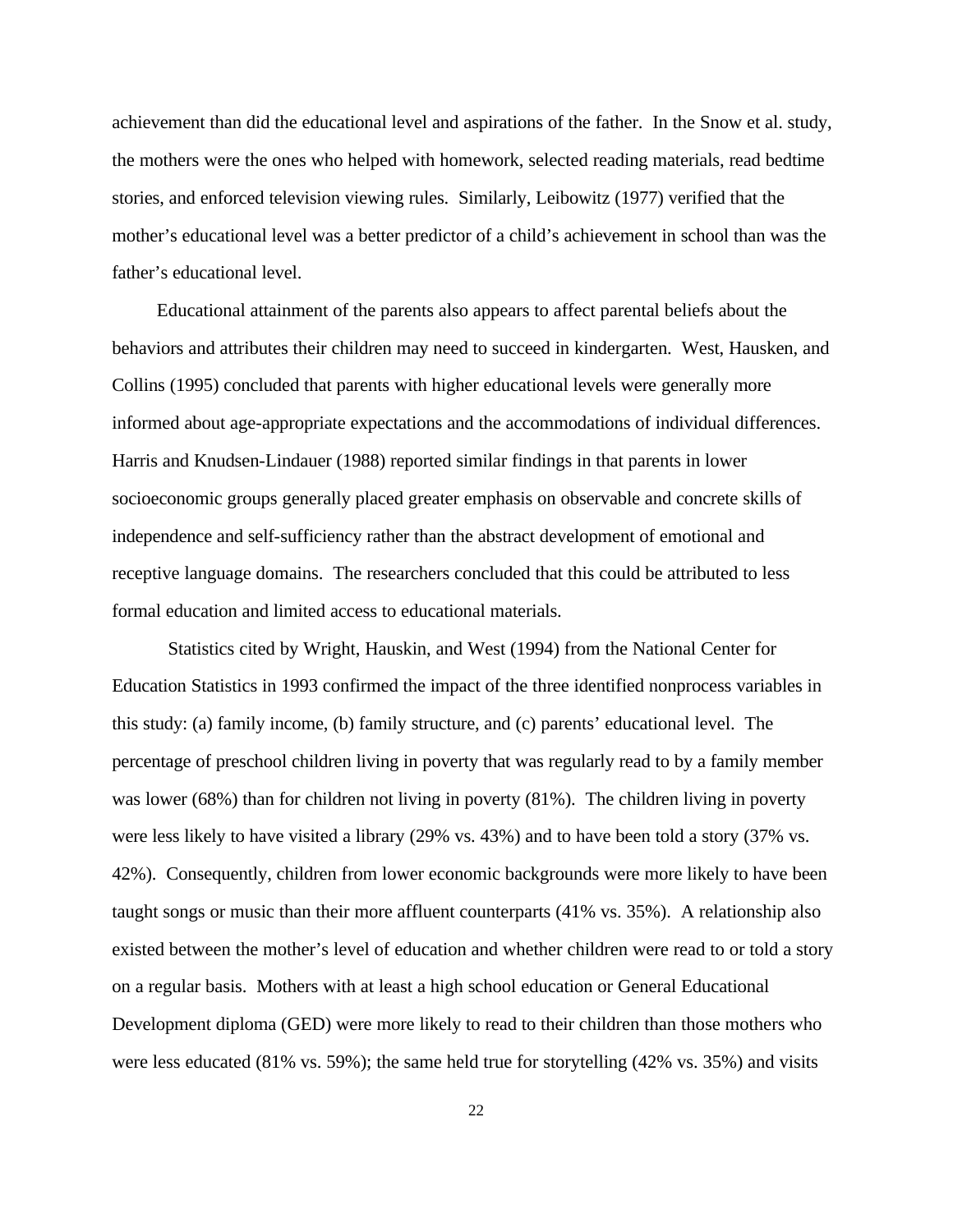to the library (43% vs. 24%). Additional statistics indicated that having two parents was linked to more frequent family-child interactions. Children from two-parent households were more likely to have been read to (81% vs. 70%) and to have visited a library (43% vs. 32%) than their counterparts from single-parent families (Wright et al.).

### *Process Variables: Literacy Activities, Learning Tools, and Television Viewing*

Research has shown that differences in student learning cannot be evaluated solely in terms of static factors. Studies from previous decades suggested that how parents rear their children might be more important than the parents' occupations, income, or educational levels (Marjoribanks, 1979; Snow et al., 1991; Teale, 1986). Some suggested that home learning environment had at least twice as great an effect on achievement as family socioeconomic status (Walberg, 1984a). Mavrogenes (1990) stated that although middle-income parents more successfully tend to encourage literacy than do low-income parents, parents' income is not the sole determinant in early literacy. He further added, "Most things that parents can do to encourage reading and writing involve time, attention, and sensitivity rather than money. All parents can learn to foster children's literacy" (p. 4).

Bus and van Ijzendoorn (1995) studied the attachment relationship between parents and children of both high and low socioeconomic statuses as a useful concept to explain differences in the frequency of parent-preschooler interactive reading. They concluded, "Literacy is not the outcome of an environment enriched with written material but that it strongly depends on parental ability to involve young children in literacy experiences" (p. 1009). In interviewing and observing three families with parents who were unemployed high school dropouts, Genisio (1999) concurred by emphasizing the link between love and literacy as important in promoting academic readiness and an early interest in reading. Additional studies have indicated that children have more positive school experiences and academic success when parents are actively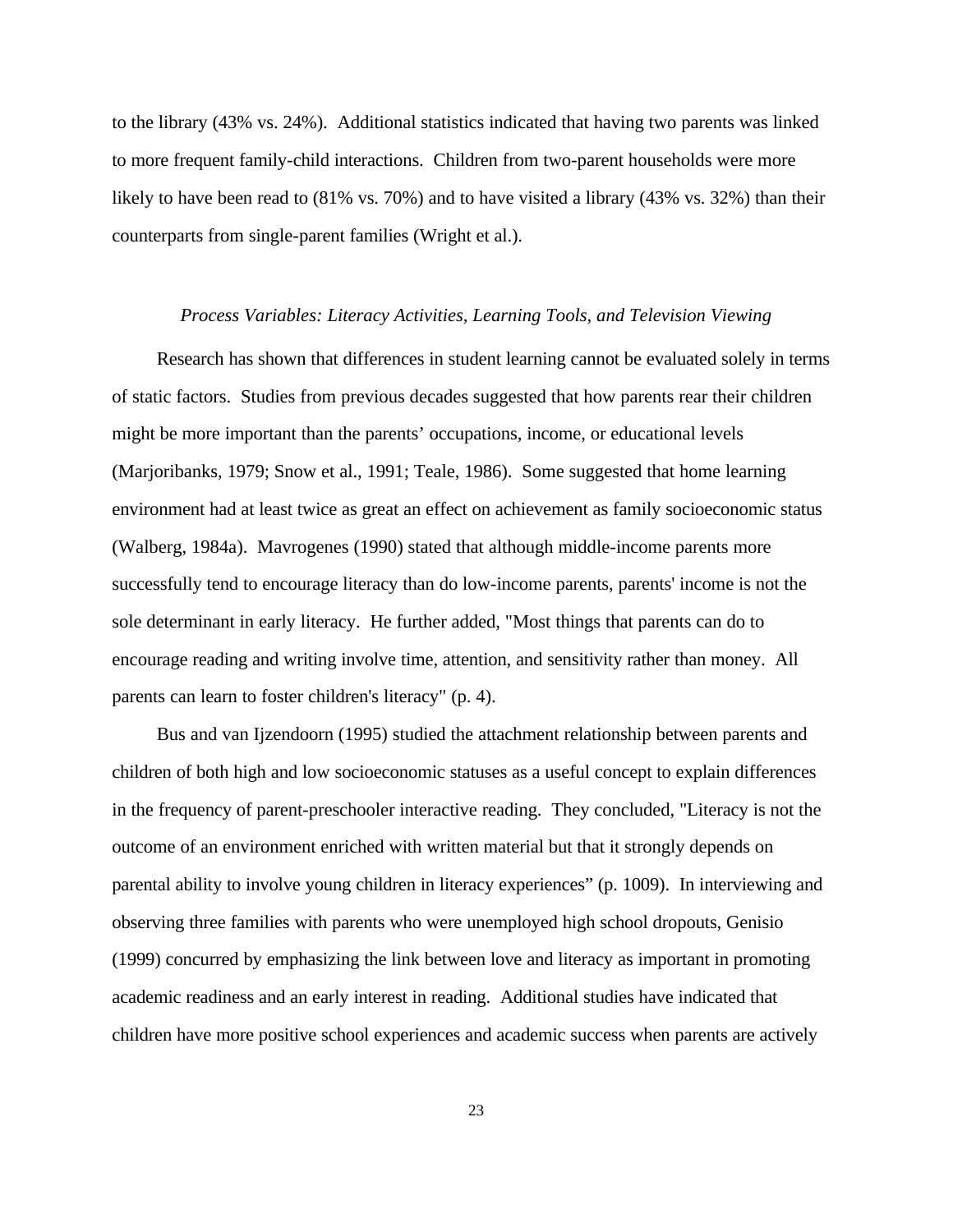involved in their children's learning and demonstrate continued interest in their progress (Entwisle, 1979; McLoyd, 1990; Snow, 1983).

As stated in Mattox (1995), Henderson and Burla reviewed research literature and determined the following characteristics of a stimulating home environment: (a) establishment of a daily family routine that includes regular bedtimes and regular study times; (b) monitored nonschool activities including television viewing; (c) modeled values of learning, self-discipline, and work ethics, particularly through the use of home learning tools; (d) expression of high but realistic achievement expectations; (e) encouragement of children's development and progress in school; (f) stimulation of reading and writing, including family discussion times; and (g) facilitation of the use of community resources, including such things as trips to the library, cultural events, and music lessons. What families do together actually matters. Values, habits, and relational dynamics are all at work within the family environment.

Economists who study the development of human resources have determined that there are surprisingly large differences in the amount of time that parents invest in their children. Studies with preschool children showed the reported value of parental care and time invested in children differed as much as five times from family to family (Hill & Stafford, 1974). These vast differences contribute to the understanding of children's varying capacities to profit from school and other educational experiences. Through research on samples of adults, Walberg and Tsai (1983) discovered strong cumulative advantages of stimulating educational experiences in families and schools. Their experiences predicted adult knowledge much more decisively than either adult effort or motivation; the research further showed that those adults who had early educational experiences at home gained knowledge at faster rates throughout their adult lives.

Through a synthesis of research findings, Iverson and Walberg (1982) suggested that process characteristics are more closely linked to student achievement than parental social status; specifically, they concluded that ability and achievement are more closely linked to the sociopsychological environment and intellectual stimulation within the home than to parents'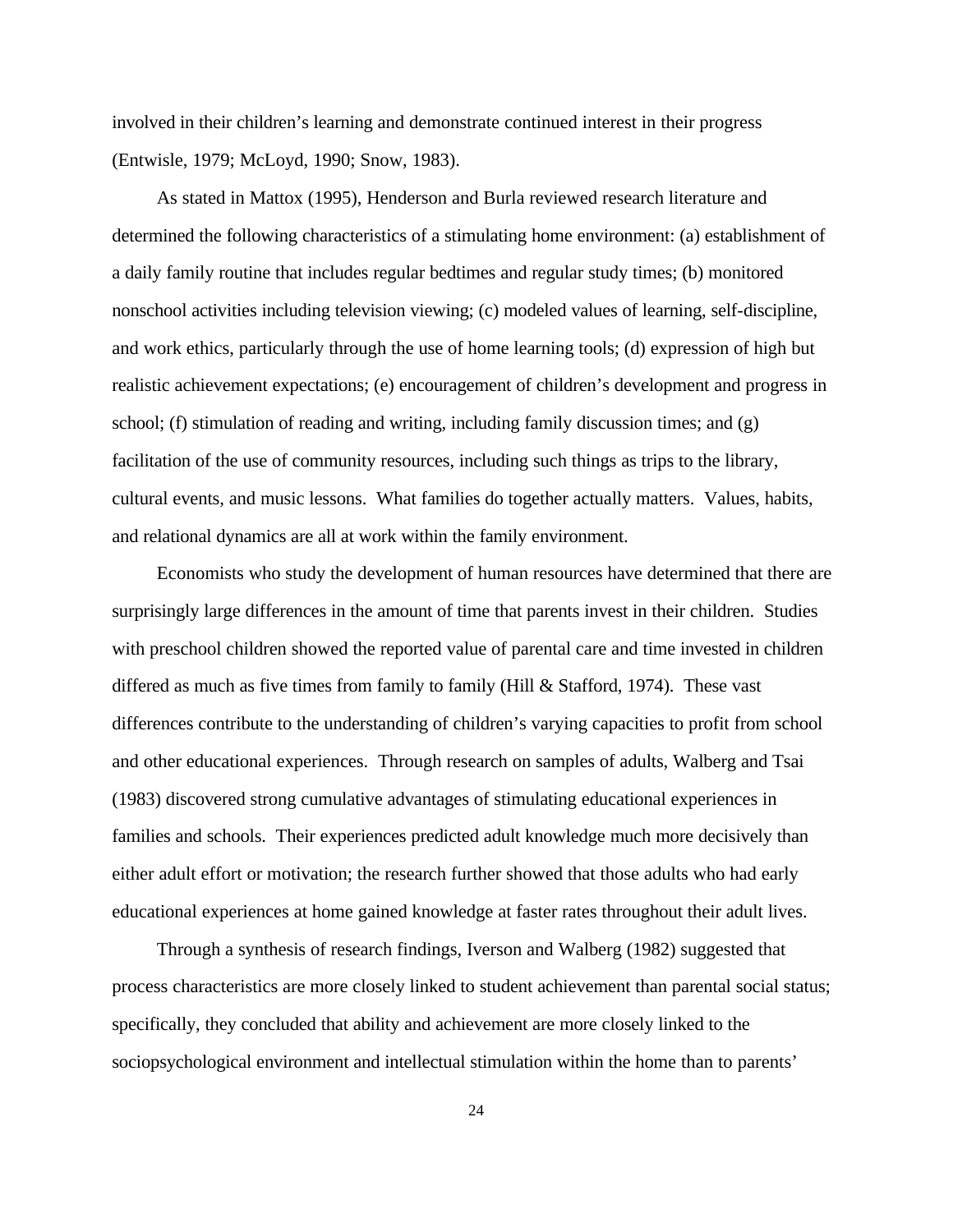occupation or educational level. Using a "process view" describes educationally relevant factors in the home better than any other method. Based on meta-analysis of 200 studies, White (1982) concluded that socioeconomic status might be an indirect measure of home atmosphere and correlated weakly  $(r = .22)$  with academic achievement whereas childrearing practices (reading to children, taking children to the library, etc.) more directly influence student achievement (r = .55). White commented, "It may be *how* parents rear their children . . . and not the parents' occupation, income, or education that really makes the difference" (p. 471). Teale (1986) used a naturalistic inquiry of home background and literacy development that corroborated this position; he contended that literacy must be considered a social process as well as a cultural practice. Similarly, Bevevino (1988) concluded that what a parent actually does with children is a much more important factor than is socioeconomic status, level of education, or occupation.

Several specific characteristics have been linked with early literacy development. These include: (a) a rich literacy environment where parents purchase books for their children, take them to the library, and subscribe to a variety of magazines and newspapers; (b) an environment conducive to early writing, where paper, pencils, and crayons are available, children's early attempts at writing and drawing are supported, and where children see parents writing for functional purposes; (c) well organized and scheduled daily activities and responsibilities with predictable eating and sleeping times; and (d) a warm accepting atmosphere with shared reading and open conversation (Barclay, Benilli, & Curtis, 1995).

Comer (1984) stated, "The child is, in large part, a product of the teaching, modeling, and moderating (interpreting and utilizing the environmental stimuli) skills of the household" (pp. 324-325). A child's identification with parents and other family members provides an avenue for intellectual, speech and language, moral, social, psychological, emotional, and academic development. Cox (1987) determined that a child's receptive oral vocabulary is impacted by the quality of home experiences and verbal interactions between parent and child. Likewise, a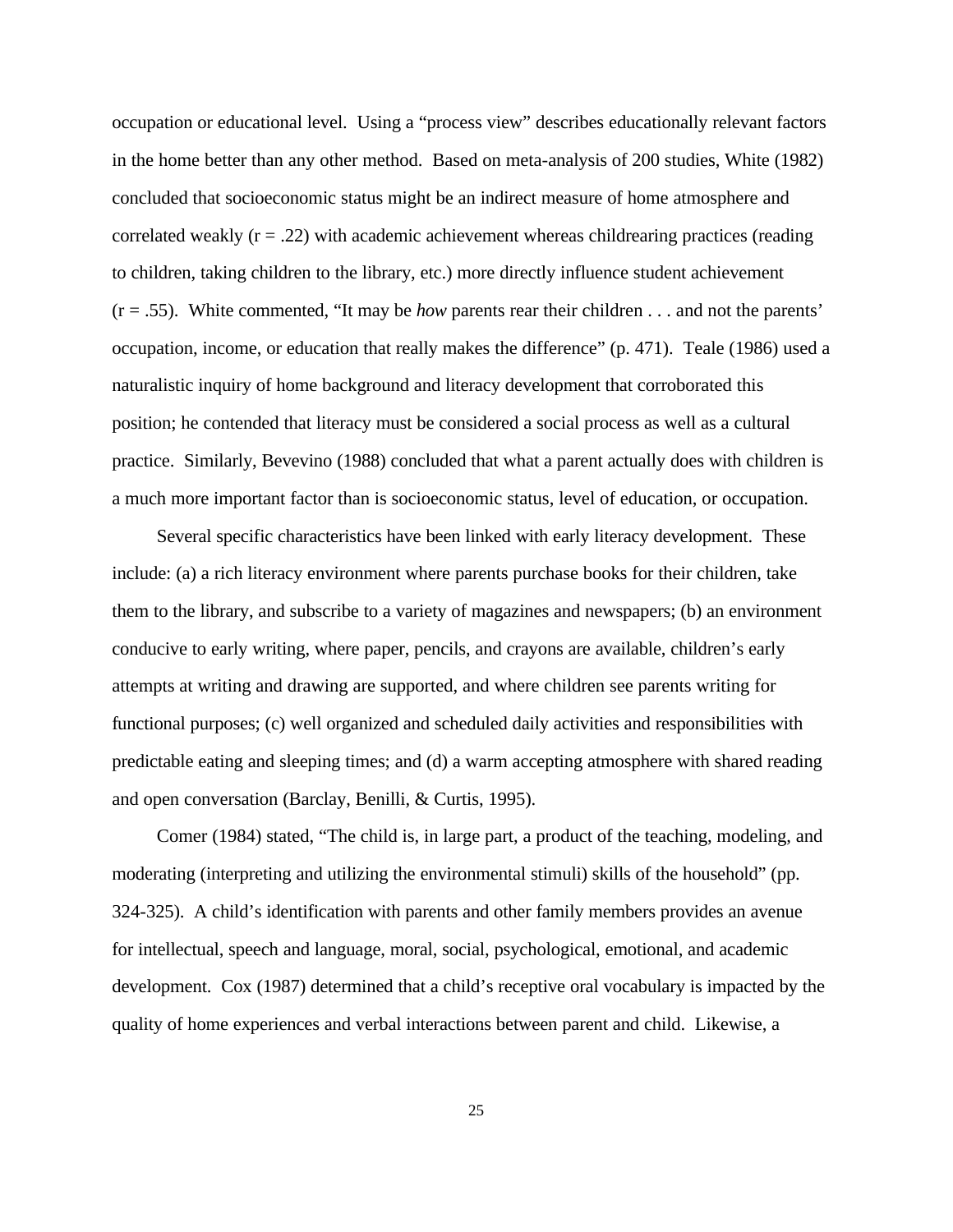child's motivation to learn and ability to concentrate is influenced by the degree of parental encouragement and extent of his experiences of similar learning tasks at home.

Several studies have suggested that family atmosphere rather than family structure is most predictive of academic failure or drop out (Snow et al., 1991; Stroup & Robins, 1972). In studying two-parent and single-parent families, Clark (1983) noted that firm rules, parental interest in a child's academic program, parent-child interaction through activities such as reading and word games, and a parent's optimistic assertive approach to life were key ingredients of academic achievement. Two-parent and single-parent families with these attributes produced higher academic achieving children than did two-parent and single-parent families that lacked these characteristics. Through a synthesis of empirical studies of academic learning, Walberg (1984a) concluded that parents directly or indirectly influence the eight chief determinants of cognitive, affective, and behavioral learning. Of particular interest to this study is the importance of an academically stimulating home environment and a minimum exposure to lowgrade television programming. Walberg further concluded that the curriculum of the home predicted academic achievement twice as well as the family's socioeconomic status. This "curriculum" was defined as including (a) informed parent and child conversations about everyday events, (b) encouragement and discussion of leisure reading, (c) television monitoring, (d) establishment of long-term goals, and (e) expression of affection and concern for the child's personal and academic growth. Goldenberg (1989) used case studies to determine that assertive parental involvement and parental encouragement significantly influenced student achievement. His observations and interviews suggested that parents could positively influence children's motivation and reading skills acquisition that in turn resulted in higher reading group placement for the children.

Parent-child communication has often been recognized as a positive component of the home environment (Dornbusch & Wood, 1989; Epstein, 1991; Goldenberg, 1989; Hess & Holloway, 1984; Snow et al., 1998). In studies of younger children, Hess and Holloway noted a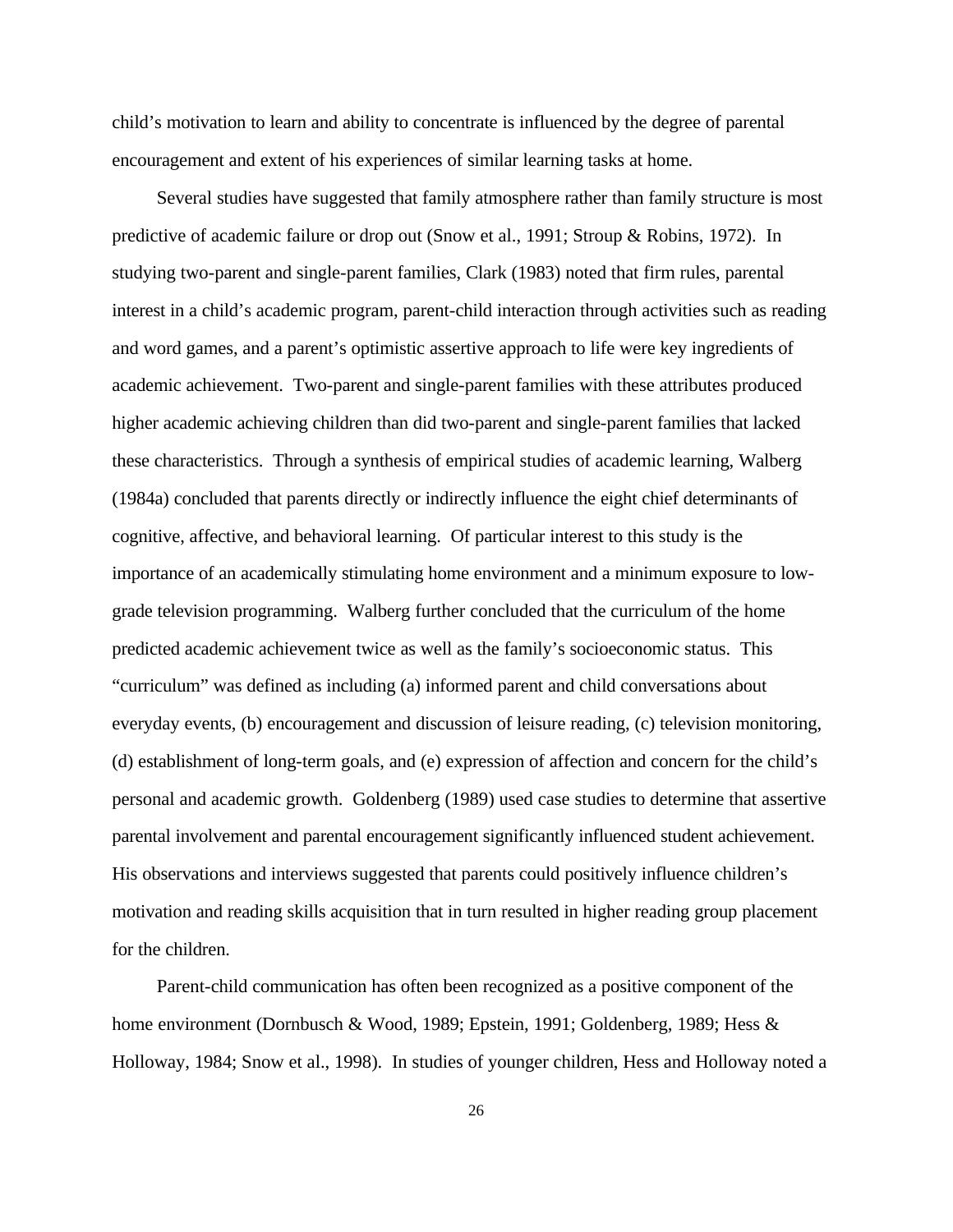significant association between verbal communication in the home and school achievement. Better school performance was found among those students who participated in mealtime conversations and who were more often asked informative questions by their parents. Observations in an early study by Jensen (1967) yielded similar conclusions. He noted that:

Crude socioeconomic variables, such as income, occupation, and neighborhood, do not correlate as highly with intelligence and educability as do ratings of more psychological variables, such as whether the parents read to the children during the preschool years, whether the family eats together, whether children are brought into the conversation at the dinner table, and other features of parent-child interaction, especially involving verbal behavior. (p. 11)

In reviewing Snow and Dickinson's *Home-School Study of Language and Literacy Development*, Lynn (1997) confirmed that children who are exposed to more words and more unusual words during their conversations with adults generally tend to develop larger vocabularies. The study noted that for many children the richest opportunities for exposure to new and different words came during mealtimes.

Home observations and interviews by Snow et al. (1991) indicated that children who spent time interacting with adults had an advantage over those who spent the majority of their time with siblings, peers, or both. Also important is the use of conversation to build "shared histories" between parent and child (Snow, 1983). This "literate" approach to information involves asking the child questions about past-shared events in establishing shared permanent histories.

Mills (1984) linked a child's academic success with a positive self-concept. He theorized that self-concept is learned through interactions with parents and family members and developed as children continually interacted with their environment; feelings and perceptions of self are thus formed. The greater amount of success that is experienced by children, the better their self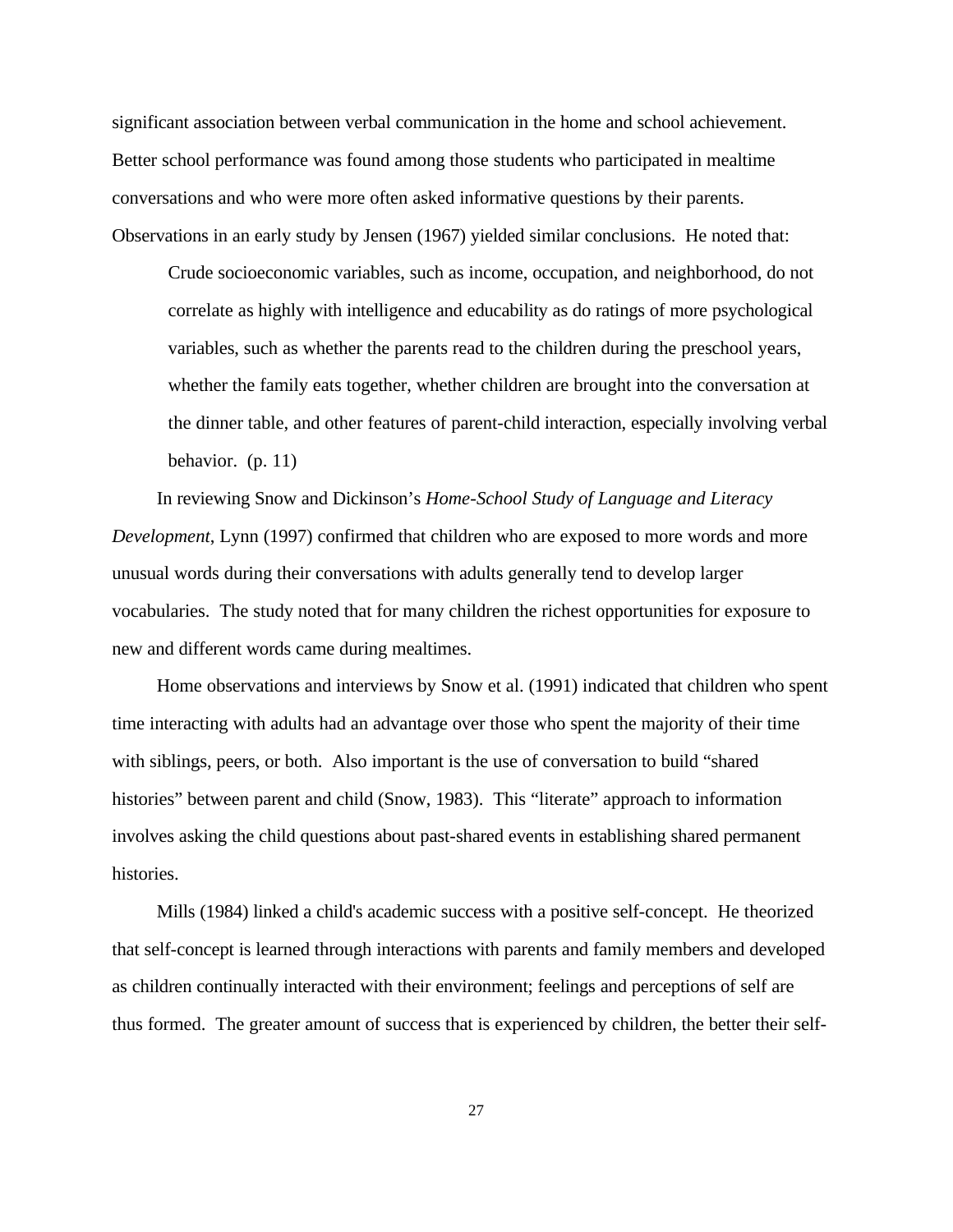concepts, which in turn results in increased academic readiness. Likewise, Coleman (1990) noted the strong relationship between attitudes, self-concept, and achievement.

Studies across ethnic groups have revealed similar findings. In examining the relationship of home environment and motivational orientation of higher and lower achieving Puerto Rican children, analyses revealed statistically significant differences in both environment and motivation between the high and low achievers. Post-hoc analysis revealed that family involvement accounted for a significant amount of variance in achievement. Mothers of high achieving students also had higher expectations for both their children and themselves; they had higher parental reinforcement of aspirations and had knowledge of their child's educational progress (Soto, 1989). A study of Korean adolescents determined that self-concept was a mediating variable between home environment and academic achievement. Results did not support the commonly held view that home environment directly affects academics. Instead, Song and Hattie (1984) suggested that social status factors have indirect effect on self-concept through family psychological characteristics; in turn, academic self-concept strongly affected academic achievement.

The relationship of home environment and reading has often been of interest to researchers. According to Anderson, Scott, and Wilkerson (1985), reading aloud to children was discovered to be the single most important activity for building a knowledge base for future success in reading. Reading to children has been shown to contribute directly to early literacy development (Brock & Dodd, 1994; Teale, 1984, 1986; Weinberger, 1996; Wells, 1982). Using longitudinal data, Durkin (1966) and Clark (1976) independently reached similar conclusions. They reported a positive relationship between the onset and reading skill level of children with the availability of reading materials, the child's observation of an adult reading, and parent and child reading together. Clark observed as a feature in most homes "an interest in their children's progress coupled with encouragement of independence of choice" (p. 102). In particular, Durkin iterated the importance of "the presence of parents who spend time with their children; who read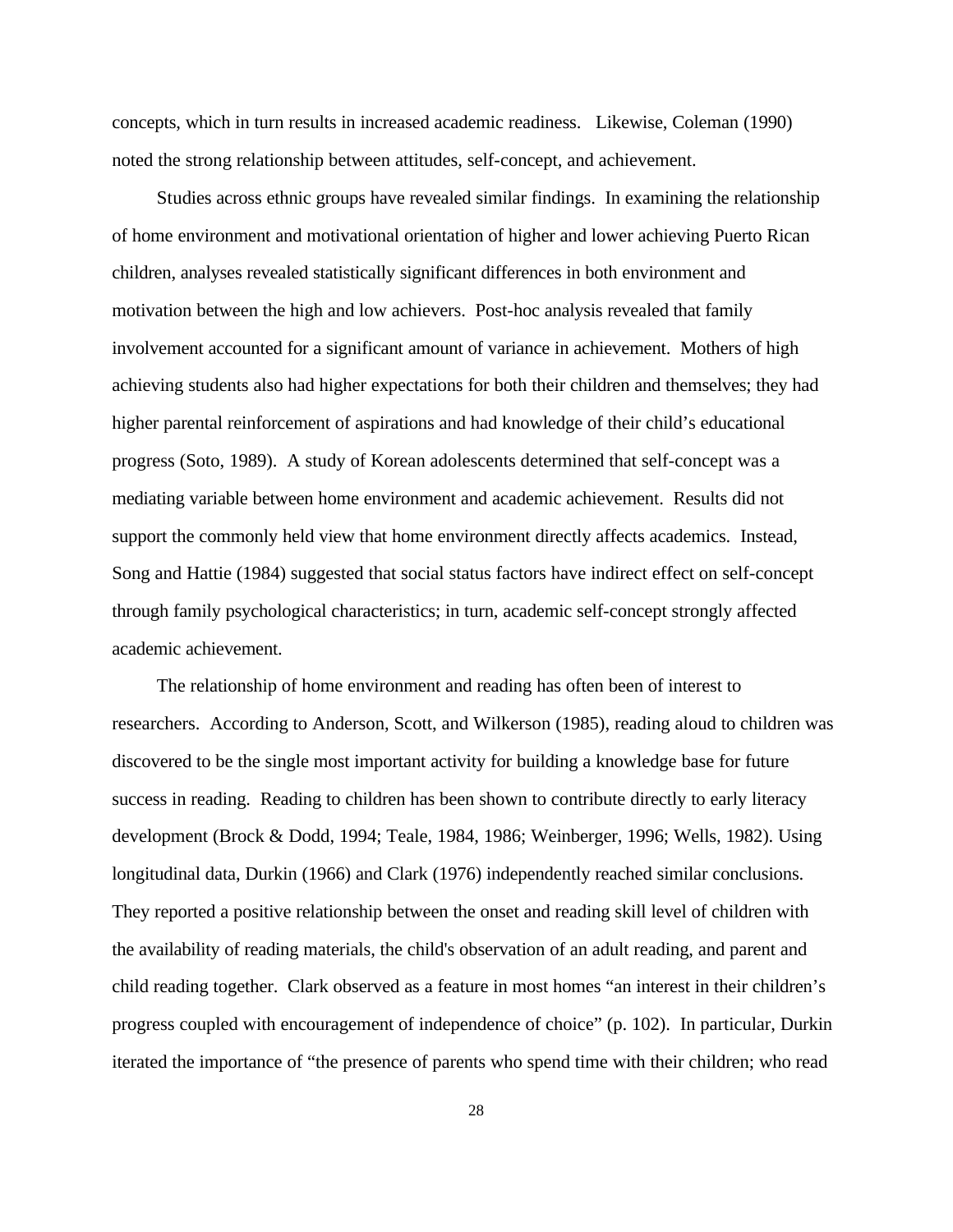to them; who answer their questions and their requests for help; and who demonstrate in their own lives that reading is a rich source of relaxation, information, and contentment" (p. 136). In a longitudinal study, Epstein (1991) indicated that parental involvement such as listening to children read and jointly participating in learning activities at home had a significant positive effect on elementary students' achievement. He discovered significant increases over time specifically in reading skills. Whitehurst, Arnold, Epstein, and Angell (1994) also noted significant gains in children's reading skills when parents were more responsive and "dialogic" during shared reading times.

Similarly, studies by Tizard, Schofield, and Hewison (1982) iterated the importance of joint learning activities in the home environment. In their two-year study to assess the effects of parental involvement in the teaching of reading, the natural settings experiment provided evidence for a causal relationship between parents listening to their children read and actual reading attainment. Children who read to their parents on a regular basis made more significant reading gains than did children who received an equivalent amount of extra reading instruction from school specialists. Particularly interesting were their findings that low parental literacy skills did not detract from the results, suggesting that the supportive atmosphere provided by the parents may be more important than any transfer of skills. Christenson (1990) concluded that parental support was positively associated with children's academic achievement. She subsequently characterized support as "encouraging school work, listening to children read, participating in learning activities at home, providing rewards for improvement on daily in-class assignments, and providing opportunities and supplies for learning at home" (p. 506). Additional studies indicated that children learn about both reading and writing through direct experiences and also from observing others who read and write (Smith, 1981a; Smith 1981b; Teale, 1982; Weinberger, 1996). Auerbach (1989) concluded that:

Indirect factors including frequency of children's outings with adults, number of maternal outings, emotional climate of the home, amount of time spent interacting with adults,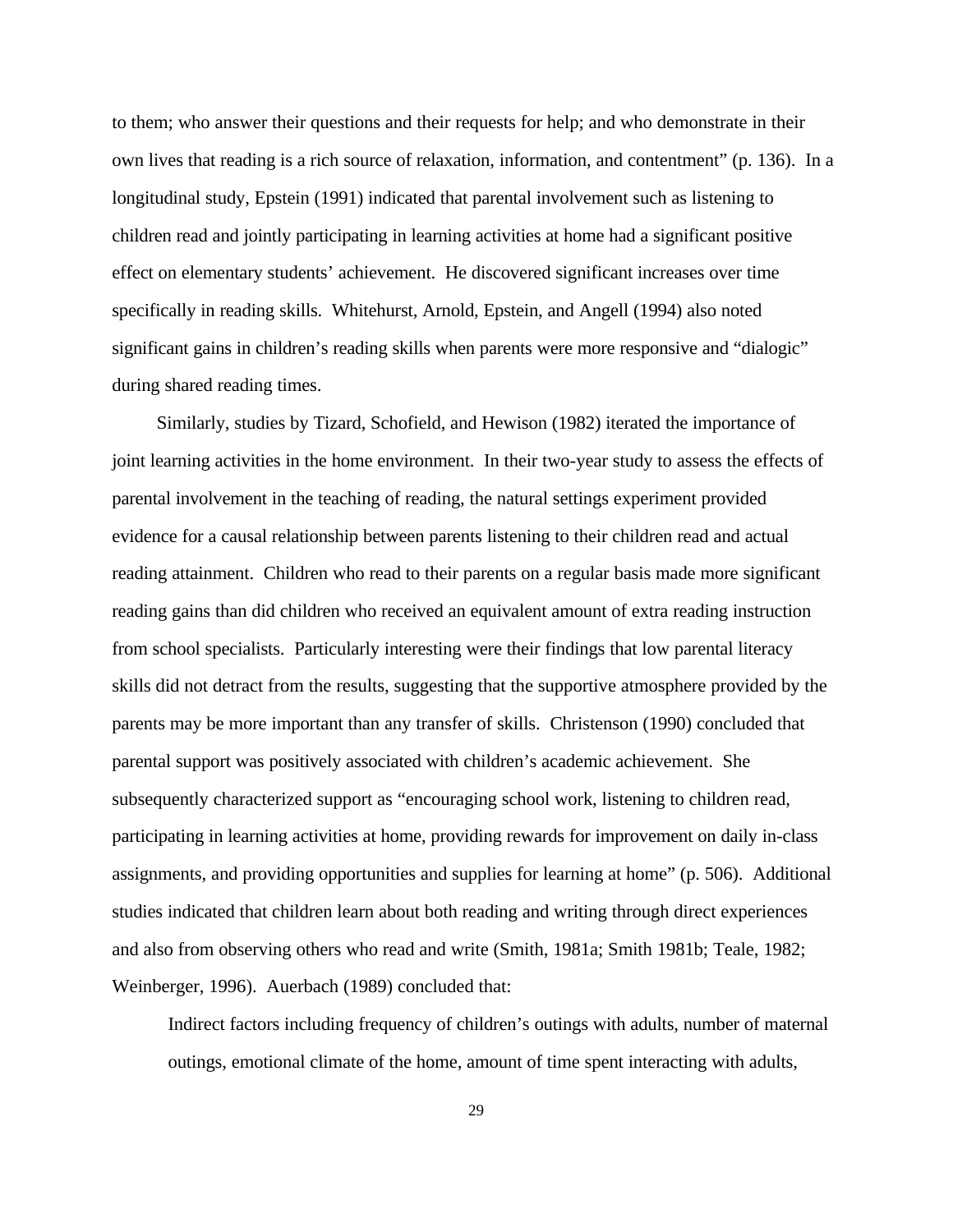level of financial stress, enrichment activities, and parental involvement with the schools had a stronger effect on many aspects of reading and writing than did direct literacy activities, such as help with homework. (p. 172)

Wolfgang and Stakenas (1985) investigated toy contents of preschoolers' home environments as a predictor of cognitive development. Results demonstrated a strong positive relationship and further suggested that different toys and play forms were related to different kinds of cognitive development. Importantly, the researcher acknowledged that measures could not be based solely on the number of toys in the home, but that the parent-child relationship must also be considered. In-home observations revealed how toys were really used during play and what parents actually did to facilitate or impede cognitive development as they interacted with their children. Maternal involvement, appropriate play items, and opportunities for a variety of stimulation in academic behaviors were determined by Gottfried (1984) to have the highest correlation with children's cognitive performance in middle-income families. A strong correlation between a stimulating literacy and material environment and academic success was also confirmed by Snow et al. (1991) and Walberg (1984b, 1984c). Zeavin (1997) noted the importance of physical environment with space for large motor learning and stressed that "Children's movement is not only a manifestation of physical well-being, but along with sensory experience is the foundation of intellectual functions" (p. 76). According to Snow et al. (1991), "provisions of literacy" are vital to children's acquisition of reading. In the early years, these provisions include reading to children, encouraging children to read aloud, and providing library experiences. They also established that the provision of literacy experiences was a powerful predictor variable in their original study and subsequently was related at significant levels to student achievement four years later in the areas of word recognition, vocabulary, and reading comprehension.

Clark (1976) and Bradley and Caldwell (1978) reported a significant relationship between the availability of learning tools and resources in the home and the child's academic success in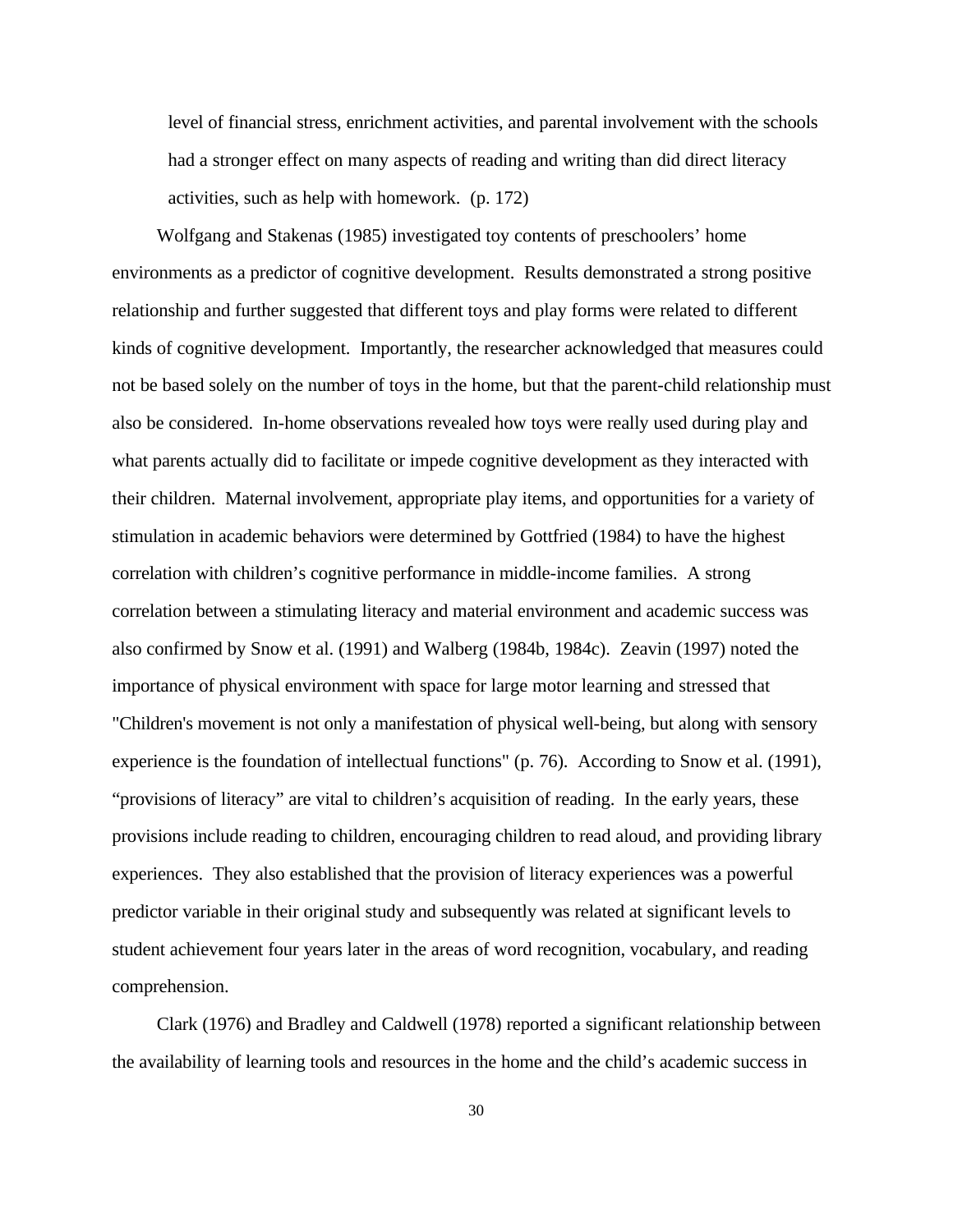school. In writing about a "hyperlearning revolution," Perelman (1992) strongly advocated the importance of home learning tools. In his book, *School's Out*, Perelman used survey data to determine that the number of learning tools (e.g. typewriter, calculator, encyclopedias, more than 50 books, etc.) in the home environment was a much stronger predictor of student academic achievement than parental expectations. He boldly added "Learning tools are not just a coincidence of family status--they are tools that help produce more learning . . . that the kids of well-off families have more access to effective learning tools . . . is at least as notable as the issue of access to supposedly 'effective' schools'" (pp. 190-191). He further added, "Actually the point of this whole book is that tools are far more important than school" (p. 191). In the assessments of the National Assessment of Educational Progress (NAEP), school achievement was consistently related to the number of reading materials in the home. Unfortunately, the number and availability of reading materials found in the home environment has declined during the last twenty years (*America's Smallest School*, 1999).

With the introduction and ongoing popularity of television, its influence and the importance of parental monitoring of content and viewing times have become issues. Televisions are commonplace in homes across America. In 1998, Nielsen Media Research (Landon, 1999) indicated that 98% of United States households owned at least one television, and each day in each household, the television was turned on an average of 7 hours and 12 minutes. Nielsen also discovered that in 1998, 74% of American homes had more than one television and 74% had cable TV service.

Statistics on television viewing are overwhelming. Babies as young as nine months watch television approximately 90 minutes per day (Wilson & Christopher, 1992). The average American child watches three to five hours of television each day. The typical child entering kindergarten and first grade watches television approximately 16 hours per week. By fourth grade, television-viewing increases, reaching a peak of 28 hours per week for middle school students (Gunter & McAleer, 1990). Most researchers agree that three or more hours of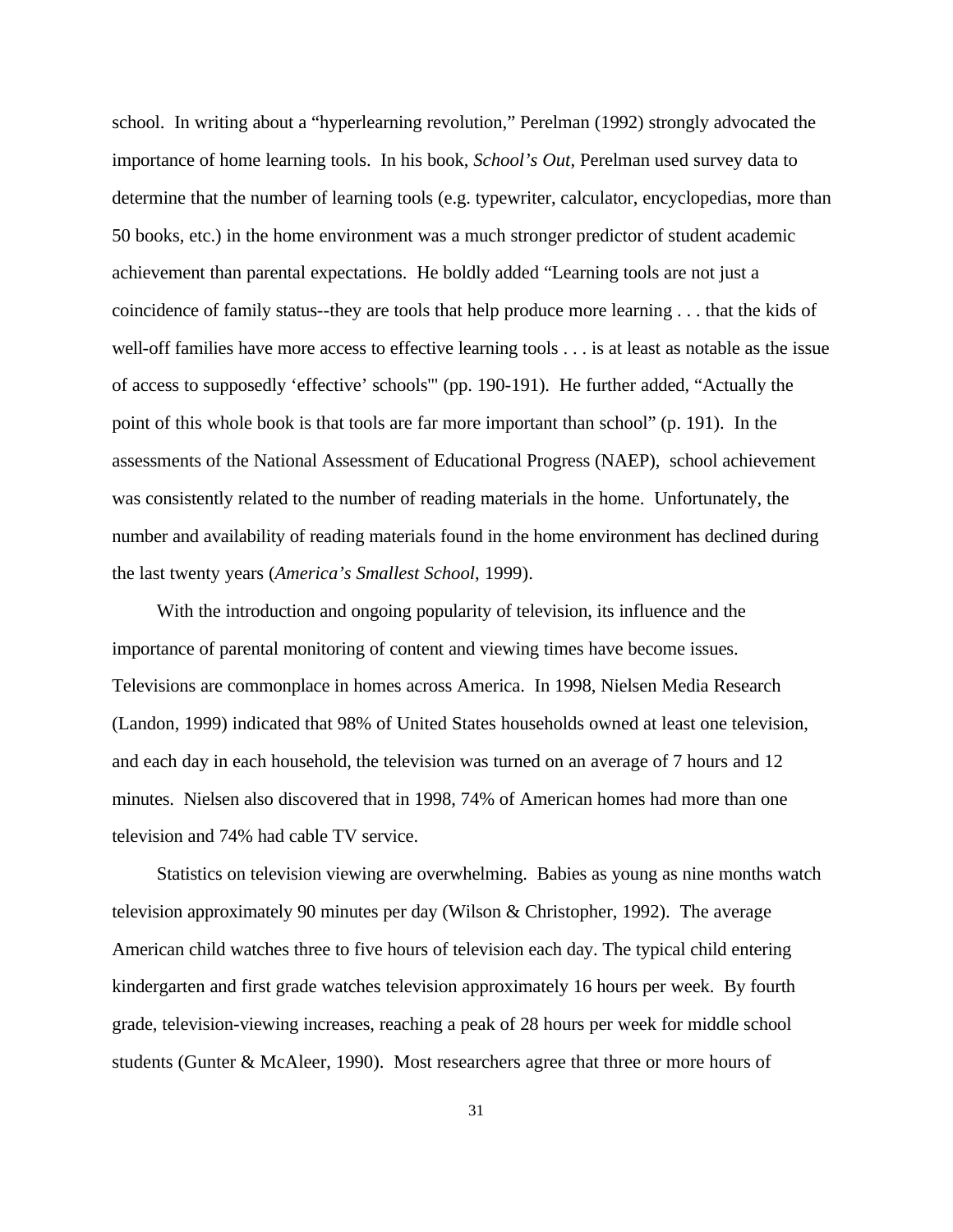television viewing per day are excessive (Prawd, 1995). By high school graduation, the majority of American school children have spent more time in front of the television than in the school classroom. According to a 1999 report by the Canadian Paediatric Society, the average child spends more time watching television than participating in any other activity with the exception of sleeping (*Children and the Media*, 1999). The 1992 NAEP Trends in Academic Progress report showed that at age 9, 13, and 17, students reported an overall increase in their daily amount of television viewing over the past decade with no changes in family rules about watching television since 1986 ("Achievement Stalls," 1994).

Television represents a powerful social and educational influence on today's children; whether this influence is positive or negative continues to be a topic of debate. It is often conceded that although television has the capability to be a powerful educational force, it has been used primarily as an entertainment tool. Most preschool children enjoy programming designed especially for them including cartoons and educational shows such as *Sesame Street* and *Mr. Rogers' Neighborhood* (Demers, 1989). However, by first grade, viewing interests change, with 45% of first graders preferring comedies considered adult programming (Rosengren & Windahl, 1989). America's children watch programs designed for adult viewing audiences about 80% of the time (Charren & Sandler, 1983).

Neuman (1991) conducted extensive research in the area of television and its effects. She analyzed the role of television based on three premises. The first focuses on the issue of displacement and the assumption that television viewing takes time away from other activities; in the case of children, these include such activities as free play and reading. The second premise suggests that television has changed the way that people learn--from active two-way communication to more passive engagement. The third premise reflects concern for television's effect on behavior, particularly addressing occurrences of violence and aggression.

Research results on the effects of television viewing on achievement and readiness are mixed. Early studies investigating the relationship between television and academic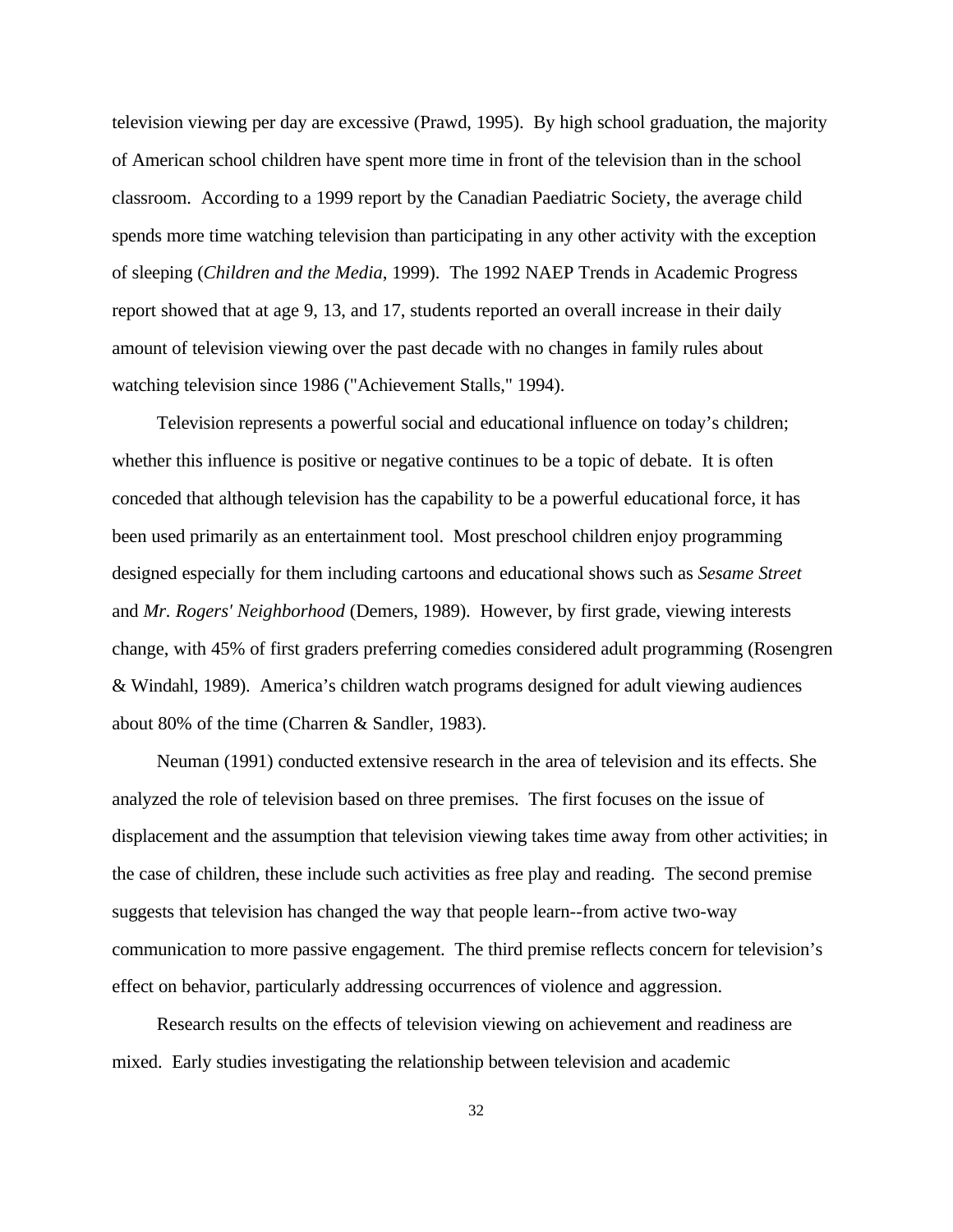performance typically noted little or no evidence supporting detrimental effects of television viewing. A meta-analysis conducted by Williams, Haertel, Haertel, and Walberg (1982) on the impact of leisure television watching on school achievement indicated no significant relationship. These results were substantiated by Neuman (1988). Other research has been more contradictory (Clarke & Kurtz-Costes, 1997). Some researchers agree that extensive television viewing can slow the acquisition of reading skills, impair social development, and lower overall school performance (Gunter & McAleer, 1990). A two-year Canadian study showed a strong decrease in all areas of reading ability, social interaction, and creativity. The study also noted that children who watched more television were less obedient (Gunter & McAleer). Looking at 10 to 12 year olds, American researchers determined that children who read more and watched television less had higher IQ's and were more imaginative (Charren & Sandler, 1983). Writing ability has correlated both significantly and negatively with television viewing hours (Gunter & McAleer). By studying 70 preschoolers, Haines (1984) determined significant correlations between hours of television viewing and eye-hand coordination. As television viewing time increased, eye-hand coordination decreased. Her small study could have serious implications for successful primary school performances for incoming kindergarten students. Using data from a statewide reading assessment in Connecticut, Neuman and Powda (1982) analyzed patterns of reading and television viewing behavior of over 7,500 students in grades 4, 8, and 11. They discovered negative relationships between reading achievement and viewing at all grade levels, with low test scores at all grade levels associated with students' viewing more than four hours daily. The NAEP consistently finds that students who watch long hours of television have lower school proficiencies, although these assessments do not establish a significant causal relationship (*America's Smallest School*, 1999). Specifically, preschoolers' television watching has been studied; the amount of preschool television viewing was inversely related to both academic achievement and sociability in the first grade (Burton, Calonico, & McSeveney, 1979). Other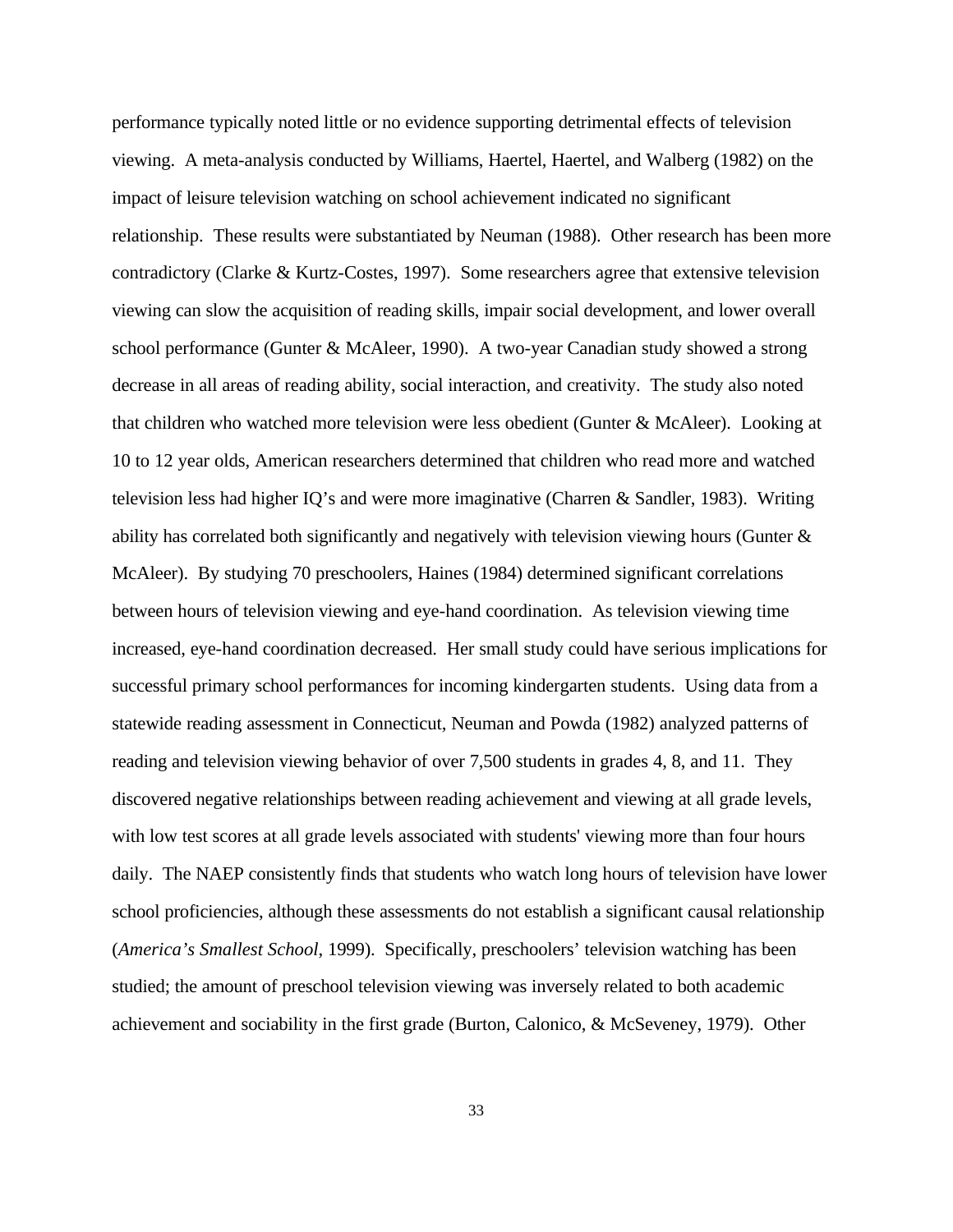studies have not shown a significant relationship between grades and television viewing (Childers & Ross, 1973; Hagborg, 1995; Wiggins, 1987).

Slavenas (1984) cited both positive and negative effects of television viewing. A primary concern related to the displacement theory is the question--specifically, what is a child not doing during the hours spent watching television? Obviously, children are not playing, talking, running, exploring, and questioning. This directly conflicts with Piaget's well-known findings that small children need to be active and learn best by doing, not just watching or listening. Van Evra (1990) echoed a similar concern.

Closely tied to television viewing are the aforementioned nonprocess factors: the education level of the parents, socioeconomic status, and family structure. Home environment characteristics can be closely linked to television viewing in that environments rich in learning opportunities, parental encouragement, and family interaction may indirectly discourage children from becoming heavy television viewers. Designing their research around this premise, Clarke and Kurtz-Costes (1997) studied 30 African-American preschoolers and their parents, who were determined to be low-income parents. They discovered that children who watched more television had poorer academic skills than their peers who watched less television. Interestingly, further analyses confirmed that for this small sample of Black children, literacy activities in the home were unrelated to reading scores obtained on the Metropolitan Readiness Test. Theoretically, a negative relationship between education-related home characteristics and television viewing substantiated previous research findings that supported the displacement theory. Several studies noted a statistically significant negative relationship between television viewing time and socioeconomic status (Hagborg, 1995; Morgan & Gross, 1980; Potter, 1987; Zuckerman, Singer, & Singer, 1980).

Children from lower income families with less education tend to watch more television, as it is often the only form of entertainment in the home. Research has shown that the educational level of the mother is inversely related to the number of hours children watch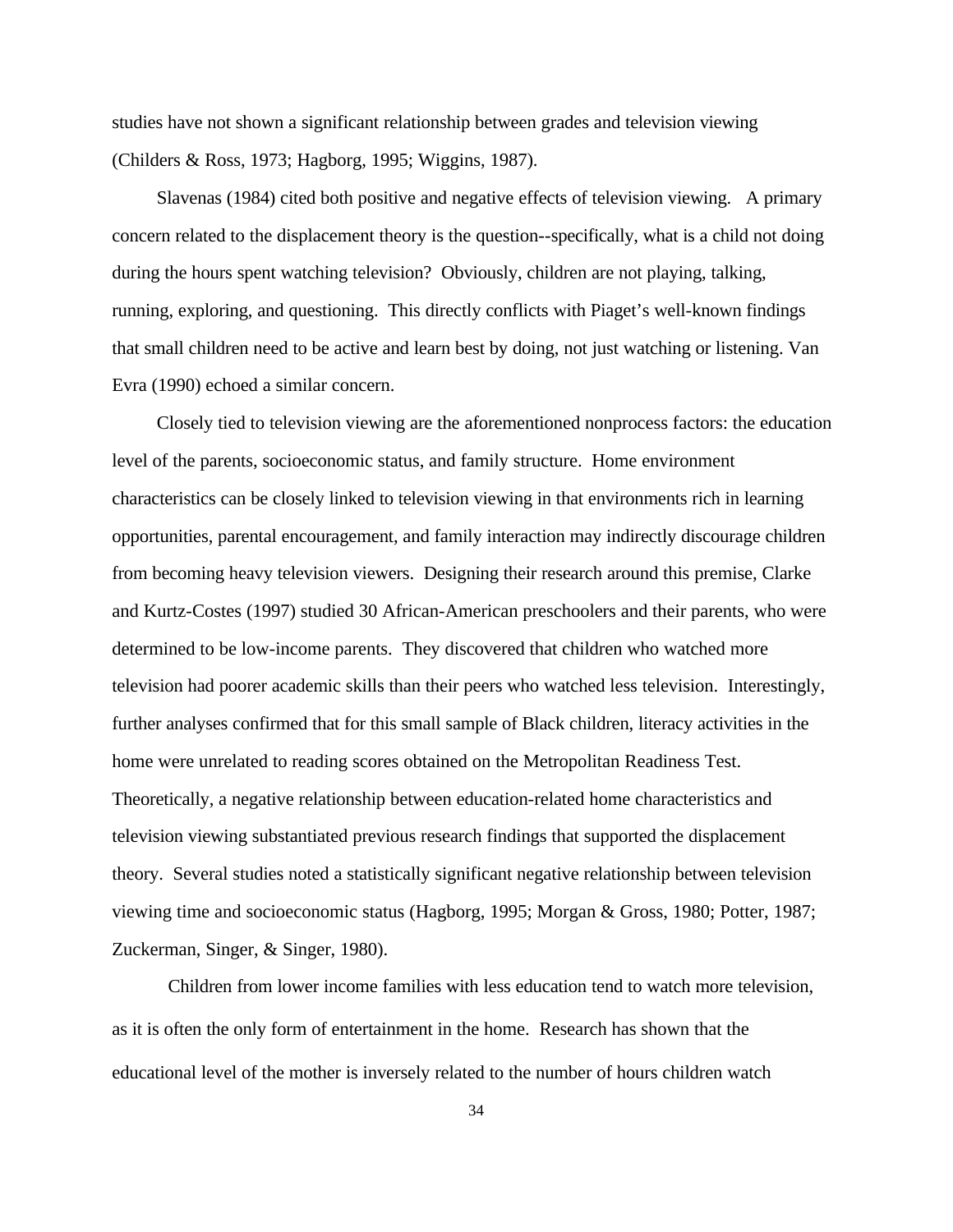television (Burton et al., 1979; Medrich, 1979). Lower income families and those in which mothers have less education also comprise the majority of constant television households--those in which the television is turned on for most of the day whether or not anyone is watching (Medrich). Also impacting television-viewing habits is the increasing number of "latchkey kids," those going home after school to households where no parent is present (Haines, 1984). Research suggests that children whose parents have defined rules and guidelines concerning television viewing achieve at significantly higher levels in both math and reading (Ridley-Johnson, Cooper, & Chance, 1982). Unfortunately, when no parent is present, there is no one to monitor when or what a child watches. Only about one third of parents attempt to control the amount of their children's television viewing. Many parents actually encourage it as a form of babysitting (Haines).

### *Summary*

Weston (1989) succinctly stated, "Parents are a child's first teachers, and families are their first, and most enduring, school" (p. 2). Morrow (1995) supported this view:

Parents are the first teachers their children have, and they are the teachers that children have for the longest time. Parents or other caregivers are potentially the most important people in the education of their children. Research supports a strong link between the home environment and children's acquisition of school-based literacy. (pp. 6-7)

The research reviewed in this chapter iterates the complexities involved in examining the effects of family demographics and structure on children's readiness and achievement in addition to the effects of family processes or ways parents generally interact with their children and working relationships within the family. The results of significant research have been described, and relevant studies pertaining to the variables used in this study have been cited. Numerous factors appear to relate directly and indirectly and in both simple and more complex ways to

35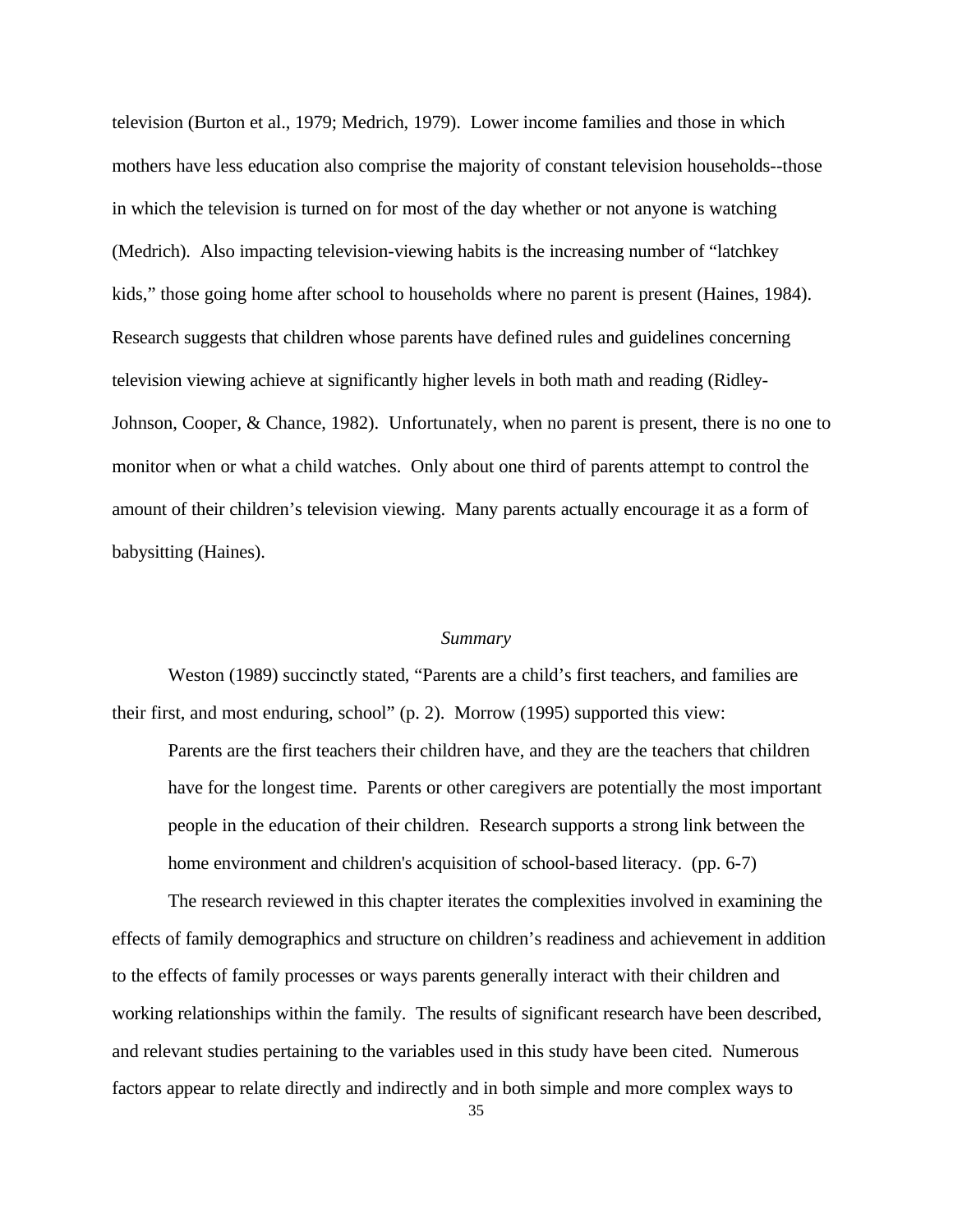school readiness. The relationship between school readiness and family income, family structure, parents' educational levels, amount of children's television viewing, availability of learning tools, and home literacy activities are further examined in this study.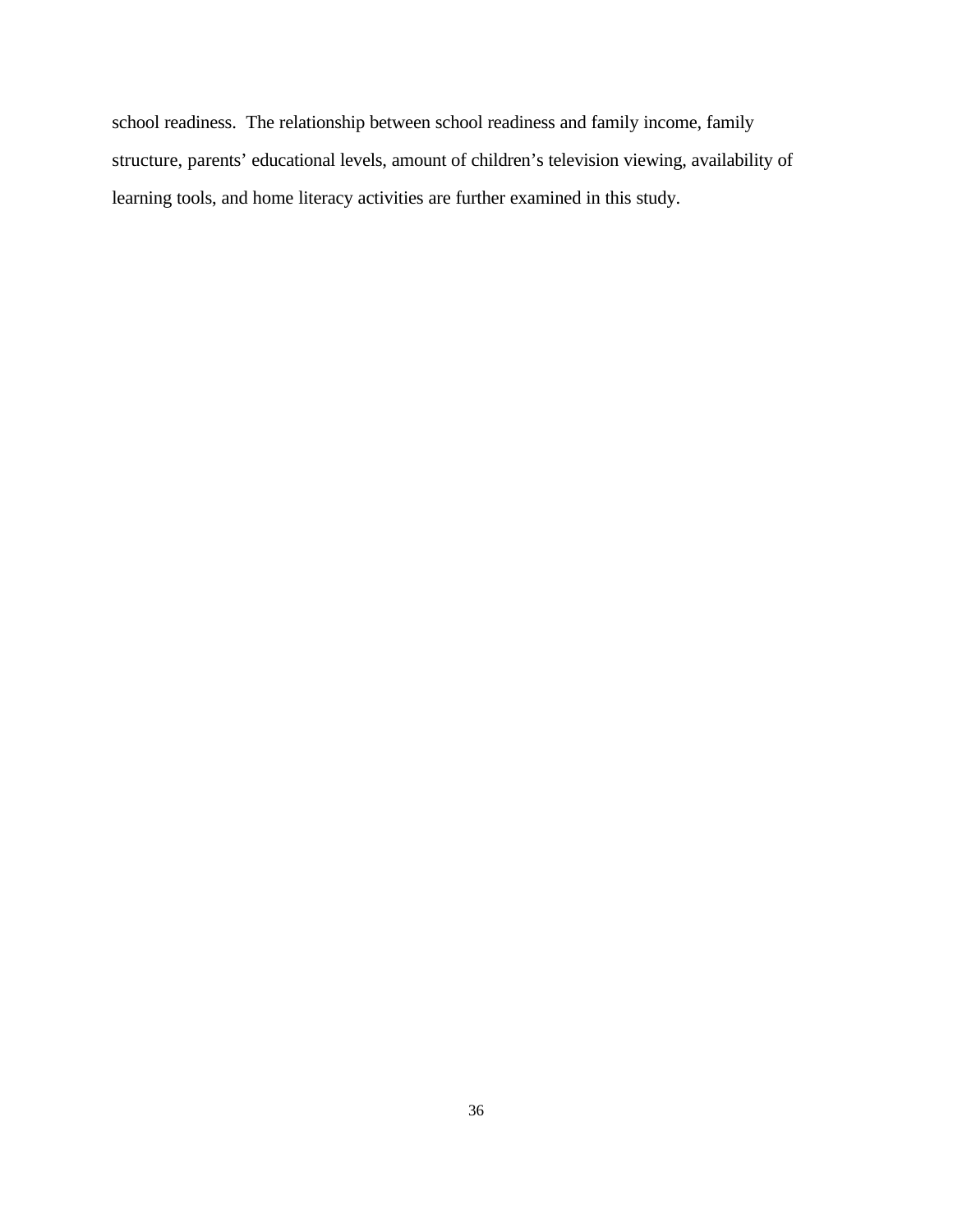# CHAPTER 3 **METHODOLOGY**

The purpose of this study was to investigate the relationship of family environment and school readiness of children entering school in a rural East Tennessee county. Six broad areas for study were identified, including three nonprocess factors: family income, family structure, and parents' education and three process factors: participation in literacy activities, availability of home learning tools, and amount of children's television viewing.

Although the majority of previous studies and research agree that family characteristics and home environment affect school readiness and academic achievement, many questions remain as earlier works emphasize the complexities inherent in such a study. The selected variables relate both directly and indirectly in various ways to school success or the lack thereof. Many intricate relationships have been hypothesized or found to exist among the variables identified in this study. This chapter includes information on the research design, sample, population, instrumentation, data collection, and data analysis used in this research.

## *Research Design*

A correlational research design was chosen for this study because the researcher is attempting to discover relationships, if any, between the designated variables. Correlational research is defined by Gall, Borg, and Gall (1996) as "a type of investigation that seeks to discover the direction and magnitude of the relationship among variables through the use of correlational statistics" (p.756). This method may also be called ex-post-facto research because "Causes are studied after they presumably have exerted their effects on another variable" (Gall et al., p. 381).

37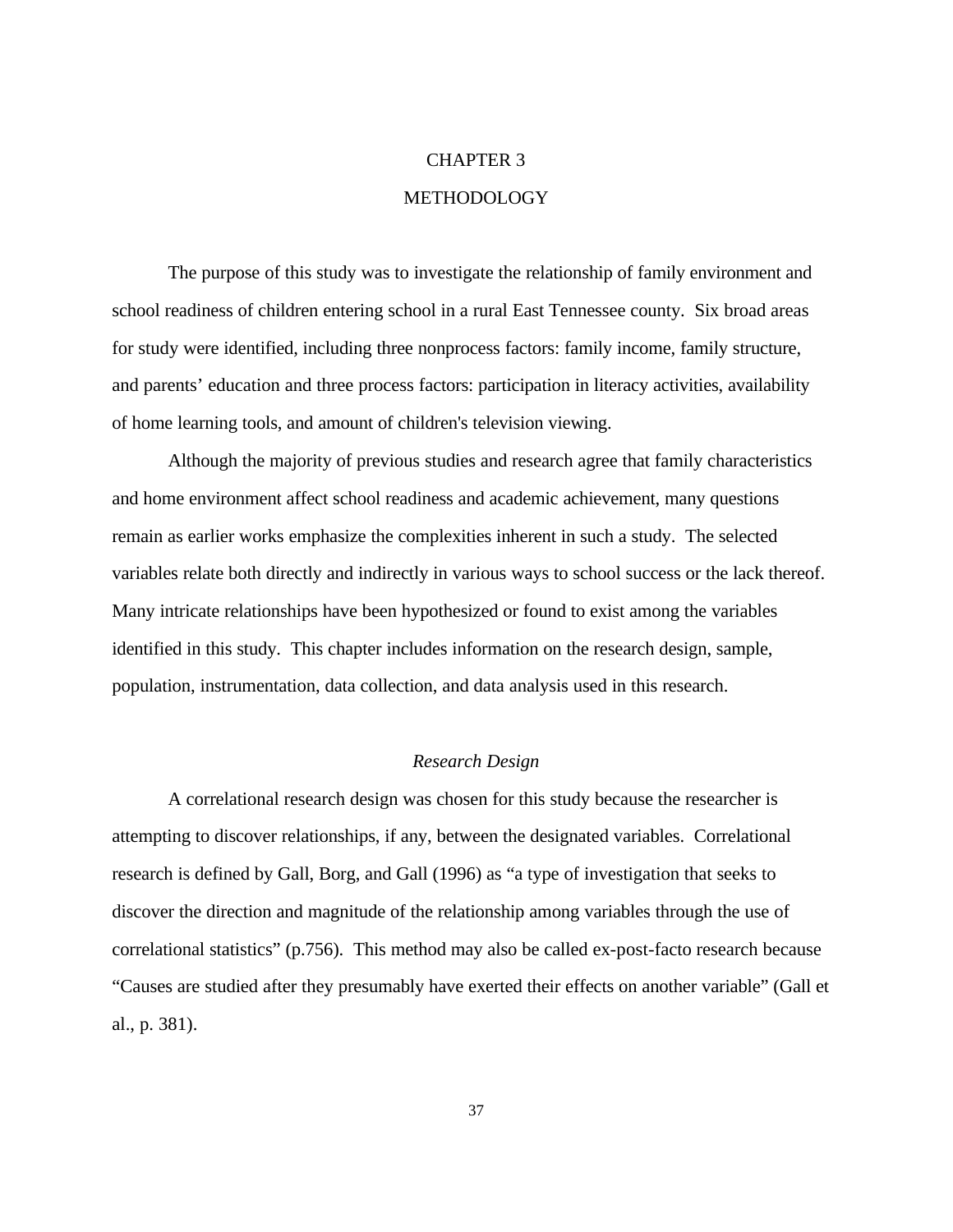Correlational statistics can be used to explore cause-and-effect relationships between variables, but the obtained results generally do not lead to strong conclusions. Correlational coefficients are best used to measure the degree and direction (i.e., positive or negative) of the relationship between two or more variables and to explore possible causal factors. (Gall et al., p. 414)

Therefore, by examining these statistics, the researcher will be able to infer, but not prove, causality. The emphasis on making inferences rather than justifying causality concurs with the argument of Teale (1986) that a shortcoming of research on the effects of family environment is its design. "Children are tested in, for example, various aspects of literacy development (usually referred to as reading readiness) and their achievement levels are then correlated with particular home background characteristics. Such research provides no direct evidence for cause-effect relations" (p. 174).

#### *Population*

The study's population was taken from parents and incoming kindergarten students enrolling in schools located in a generally rural county of East Tennessee known primarily for its growing tourist industry and significant in-migration of seasonal residents. Several grade configurations exist within the 20-school public education system. State mandated kindergarten programs are available in each of the four primary and four elementary schools within the county. Students are eligible to attend kindergarten if their fifth birthday falls on or before October 1 of the school year.

## *Sample*

Convenience cluster sampling was selected for use in this study because of availability and feasibility of selecting naturally occurring groups in the population. For the purpose of this study, the sample consisted of incoming kindergarten students who participated in the annual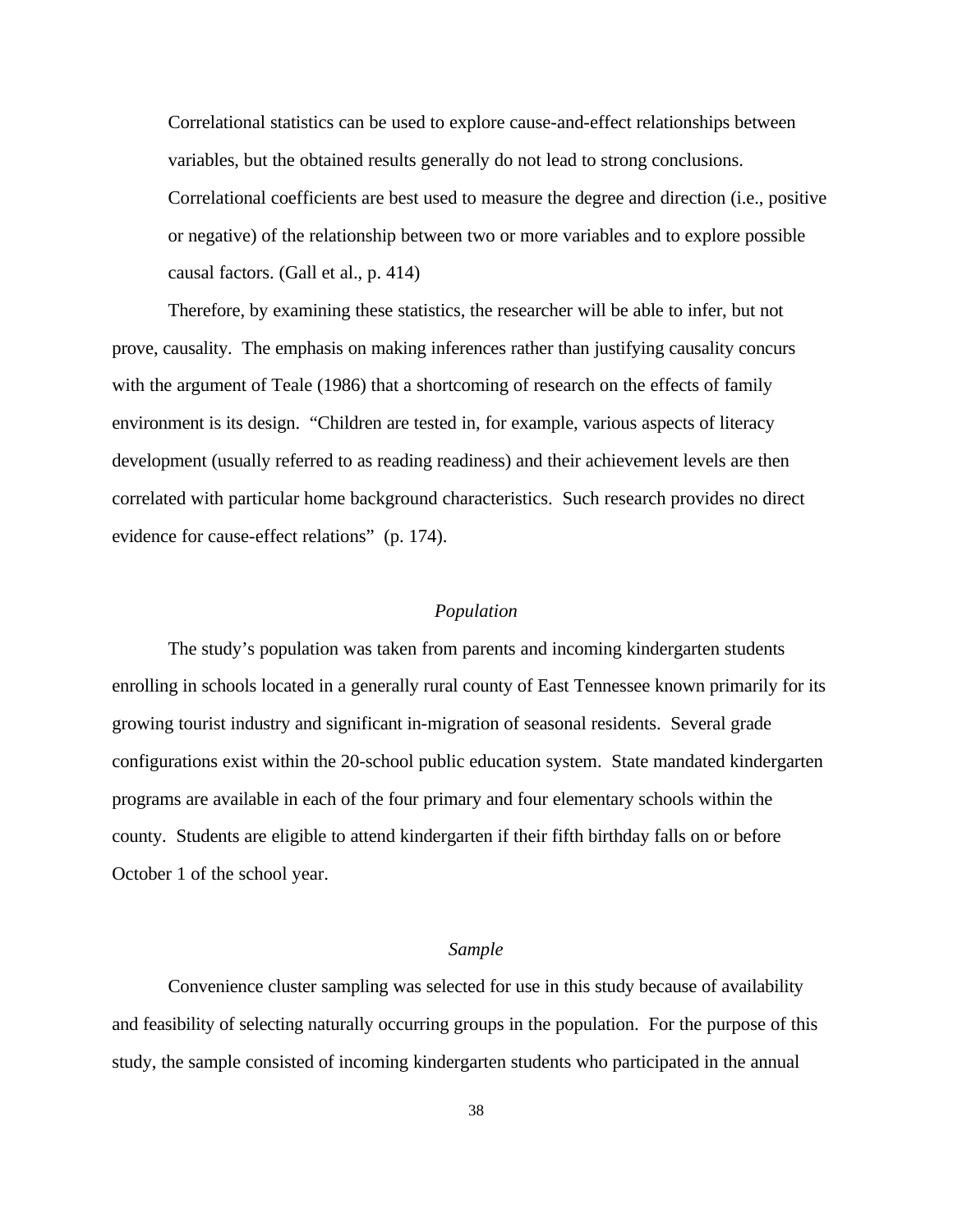spring kindergarten preregistration and *Brigance* screening in four geographically diverse schools within the system. Each site represented different size and school configurations: one small K-8 school, one mid-sized K-4 school, one mid-sized K-3 school, and one large K-2 school. Together, these four schools annually house approximately 50% of the total 800**+** kindergarten students in the county. It is the belief of this researcher that the selected schools, which are located in different geographical regions of the county, fairly represent the broad spectrum of students found in this area.

#### *Instrumentation*

The *Brigance K Screen* was used to determine entering kindergarteners' readiness for school. Adapted from the lengthy *Brigance Diagnostic Inventory of Early Development*, the *Brigance K* tests the following:

- 1. general knowledge and comprehension (identification of body parts, color recognition, following directions);
- 2. speech and language (personal data responses, picture vocabulary, syntax and fluency);
- 3. gross motor skills (standing, walking, hopping);
- 4. fine motor skills (draws a shape, draws a person);
- 5. math (counts by rote, numerals in sequence);
- 6. readiness (visual discrimination, recites alphabet, recognition of lower case letters;
- 7. basic reading (auditory discrimination); and
- 8. manuscript writing (prints personal data).

Both criterion- and norm-referenced, the *Brigance K* provides information not only about the child's mastery of critical readiness skills but also about how the child's performance compares with that of other children.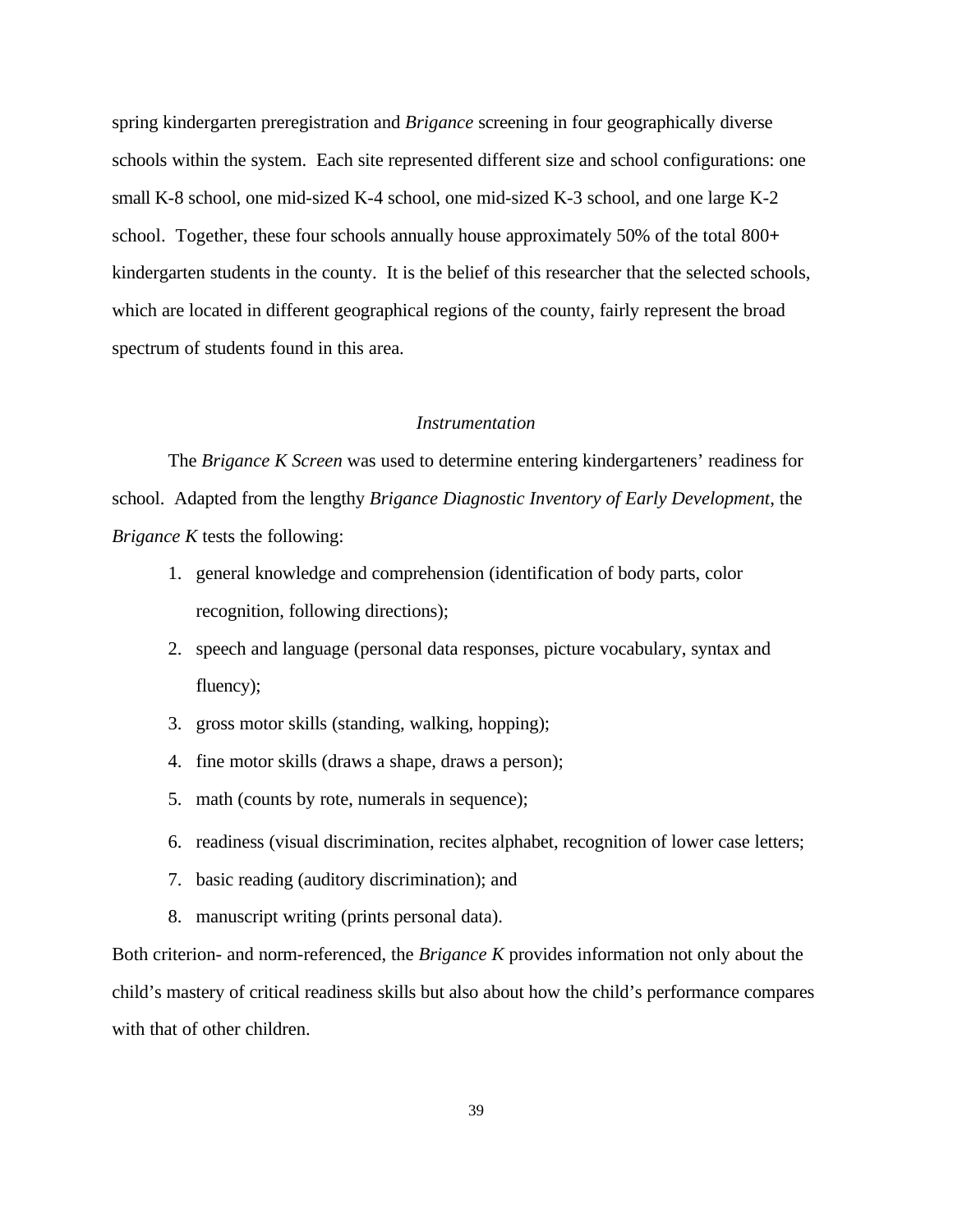An independent study by Glascoe (1995) concluded that the *Brigance Screens* have a high degree of internal consistency (.81-.99), excellent test-retest reliability (<3 months 86%, >3 months 82%), and outstanding interrater reliability (97%). A summary of the validity research revealed substantial content validity; items were taken from research and other measures then selected by a pool of psychologists and educators. The *Brigance Screens* have excellent concurrent validity and are highly correlated with diagnostic measure of intelligence, academics, development, and teacher/examiner ratings. In addition, the *Brigance Screens* have substantial predictive validity. Additional studies provide support for these conclusions.

Based on Glascoe's (1995) validation study, separate cut-offs are identified for younger and older children within each form. The optimum cut-offs that best discriminate children with and without difficulties on the *Brigance K Screen* are as follows: ages 4-9 to 5-2<83 and ages 5- 3 to 5-8<92. The *Brigance* is administered by kindergarten teachers to the incoming kindergarten students during appointed screening times in the spring.

The second instrument used in this research study was a self-reported parent survey. Incorporating 18 questions in a closed-form multiple-choice format, it also contained one openended and three short answer questions. In addition to a survey of demographic information including family income, family structure, and parents' educational background, the survey addressed home environment issues and family characteristics. The parent letter, informed consent, and parent survey were given to the parent or primary caretaker of each incoming kindergarten student at the four selected school sites.

### *Data Collection Planning*

Initially, a letter was sent to the Director of Schools (see Appendix A) requesting permission to collect data from selected school sites within the system. The principal at each site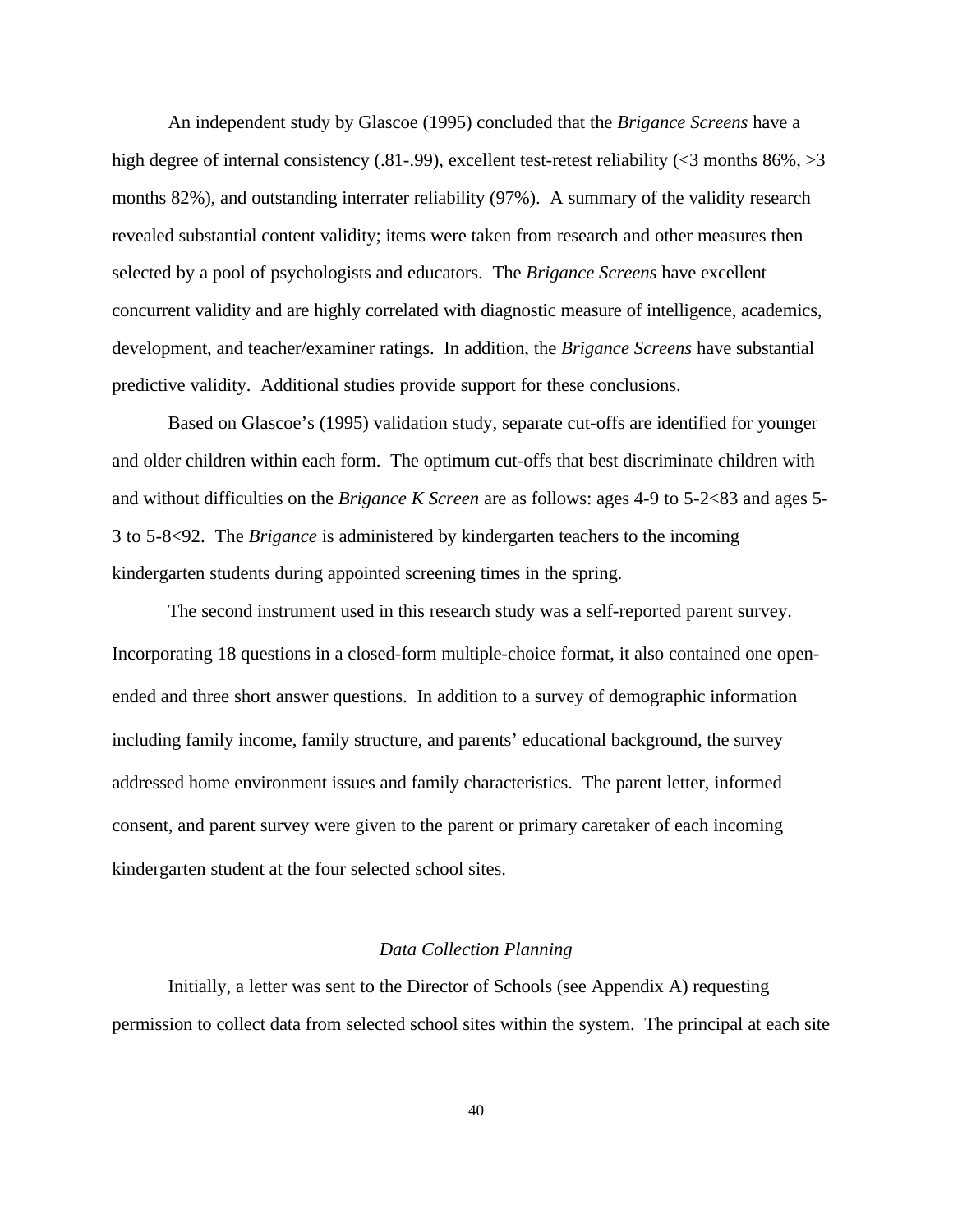received a letter of intent, explaining the purpose of the study and asking permission to survey parents and access *Brigance* scores (see Appendix B).

A letter was given to the parents of each incoming kindergarten student at the selected sites (see Appendix C). The letter accompanied the Informed Consent (see Appendix D), explained the purpose of the study, and asked for parents' assistance in completing the parent questionnaire (see Appendix E). Parents were assured that all information would be confidential. Questions and concerns about the study and questionnaires were addressed as needed. The researcher made special efforts to obtain the parents' truthful cooperation in response to the questionnaire by informing them that there were no right or wrong answers to the questions and that response accuracy was important for research purposes.

The *Brigance K Screen* was administered to incoming students by kindergarten teachers during the April 2002 countywide kindergarten screening. At that time, *Brigance* student data sheets with scores were completed for each kindergarten student entering school during August 2002, with one copy given to the parent and one copy placed in the child's cumulative record.

Parents were asked to complete the survey as their children were administered the *Brigance K Screen* in an adjacent area. After each child completed the screening process, the *Brigance* score was individually explained to the parents by the screening coordinator during a private exit conference. At this time, parents returned the consent form and the completed survey. The screening coordinator noted the total *Brigance* score in the upper right corner of the corresponding survey after each conference.

#### *Data Analysis*

This study describes the demographics and family/home characteristics of incoming kindergarten students and their parents through descriptive analysis. This study also investigates the relationship between characteristics of family environment and school readiness of kindergarten children entering school in a rural East Tennessee county. From research question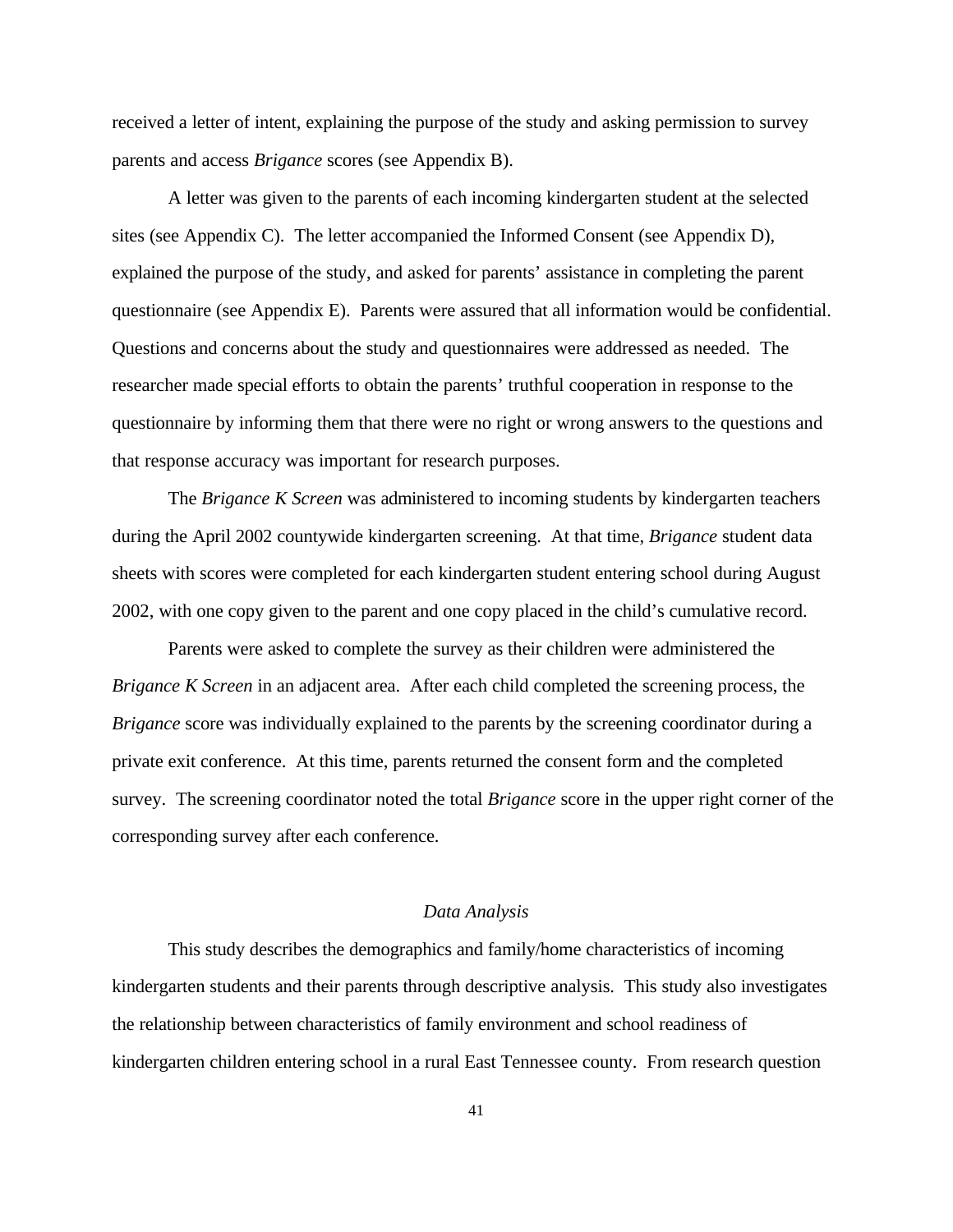2, eighteen hypotheses were developed and analyzed. From research question 3, an additional five hypotheses were developed.

Ho21: There is no significant relationship between family structure and school readiness. Ho22: There is no significant relationship between father's level of education and school readiness.

Ho23: There is no significant relationship between mother's level of education and school readiness.

Ho24: There is no significant relationship between family income and school readiness.

Ho2<sub>5</sub>: There is no significant relationship between preschool care and school readiness.

 $Ho2<sub>6</sub>$ : There is no significant relationship between reading to a child and school readiness.

Ho27: There is no significant relationship between the child "reading" to a parent and school readiness.

Ho28: There is no significant relationship between participation in family teaching/learning activities and school readiness.

Ho29: There is no significant relationship between participation in educational outings and school readiness.

Ho2<sub>10</sub>: There is no significant relationship between family mealtime and school readiness.

Ho2<sub>11</sub>: There is no significant relationship between meal conversation and school readiness.

Ho2<sub>12</sub>: There is no significant relationship between frequency of television viewing and school readiness.

Ho213: There is no significant relationship between duration of television viewing and school readiness.

 $Ho2<sub>14</sub>$ : There is no significant relationship between involvement with educational toys or hobbies and school readiness.

Ho2<sub>15</sub>: There is no significant relationship between the number of home educational tools and school readiness.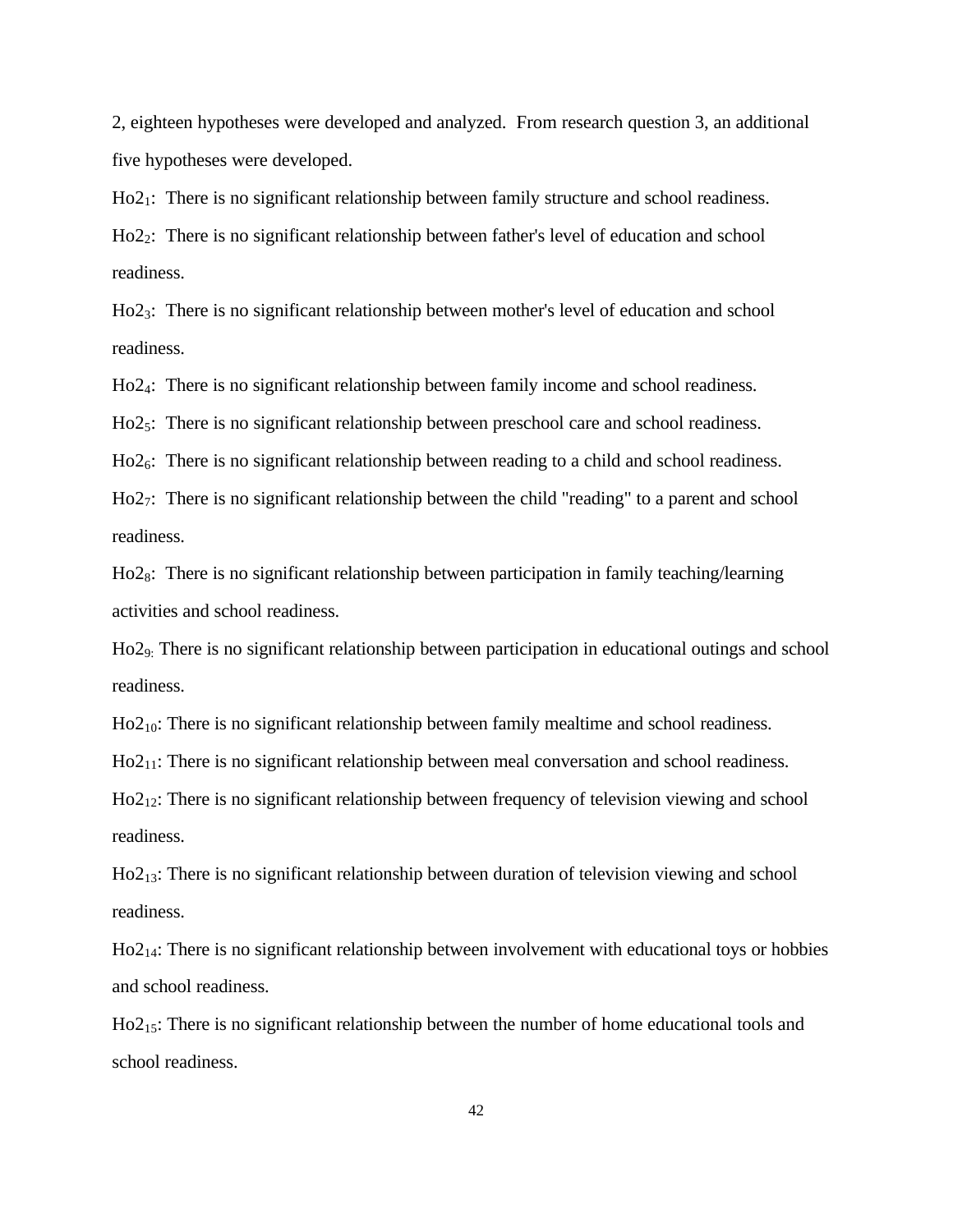Ho216: There is no significant relationship between the availability of a home computer and school readiness.

 $Ho2<sub>17</sub>$ : There is no significant relationship between the number of children's books in the home and school readiness.

Ho2<sub>18</sub>: There is no significant relationship between the frequency of new book acquisition or library loans and school readiness.

Ho31: There is no significant difference in the *Brigance* scores of prekindergarten students from two-parent homes and those from other home situations.

Ho32: There is no significant difference in the *Brigance* scores of prekindergarten students from homes with different annual income levels.

Ho33: There is no significant difference in the *Brigance* scores of prekindergarten students based on the father's level of education.

Ho34: There is no significant difference in the *Brigance* scores of prekindergarten students based on the mother's level of education.

Ho35: There is no significant difference in the *Brigance* scores of prekindergarten students who stayed at home with a parent prior to school entry and those from other preschool situations.

In answer to research question 1, descriptive analyses in the form of frequency tables were used to describe basic demographics and family characteristics. Research question 2 was analyzed using two correlational analyses. Kendall's tau-b was used to identify and explore the possible relationships between the ordinal predictor variables (family characteristics) and the dependent variable (*Brigance* score). Cramer's V was used to analyze the hypotheses that explored the association between nominal variables and the *Brigance* scores. Research question 3 was analyzed using analyses of variance (ANOVAs) and independent samples t-tests. A hierarchical multiple regression was used to analyze the effects of selected independent variables on the Brigance scores in response to research question 4.

43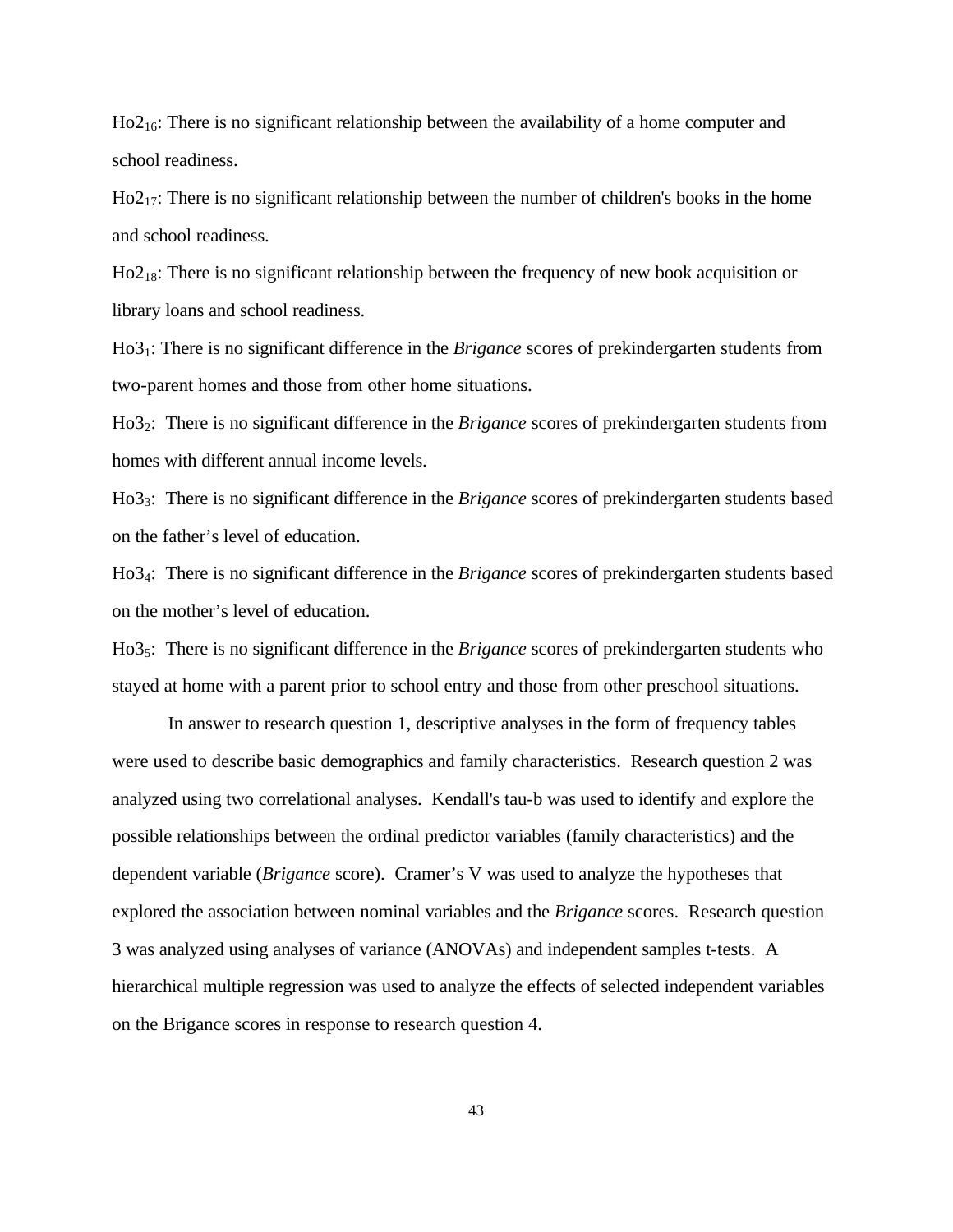This chapter included information about the research design, population and sample, instrumentation, and analysis of data. Chapter 4 presents an analysis of data, and chapter 5 includes the findings, conclusions, and recommendations for further consideration.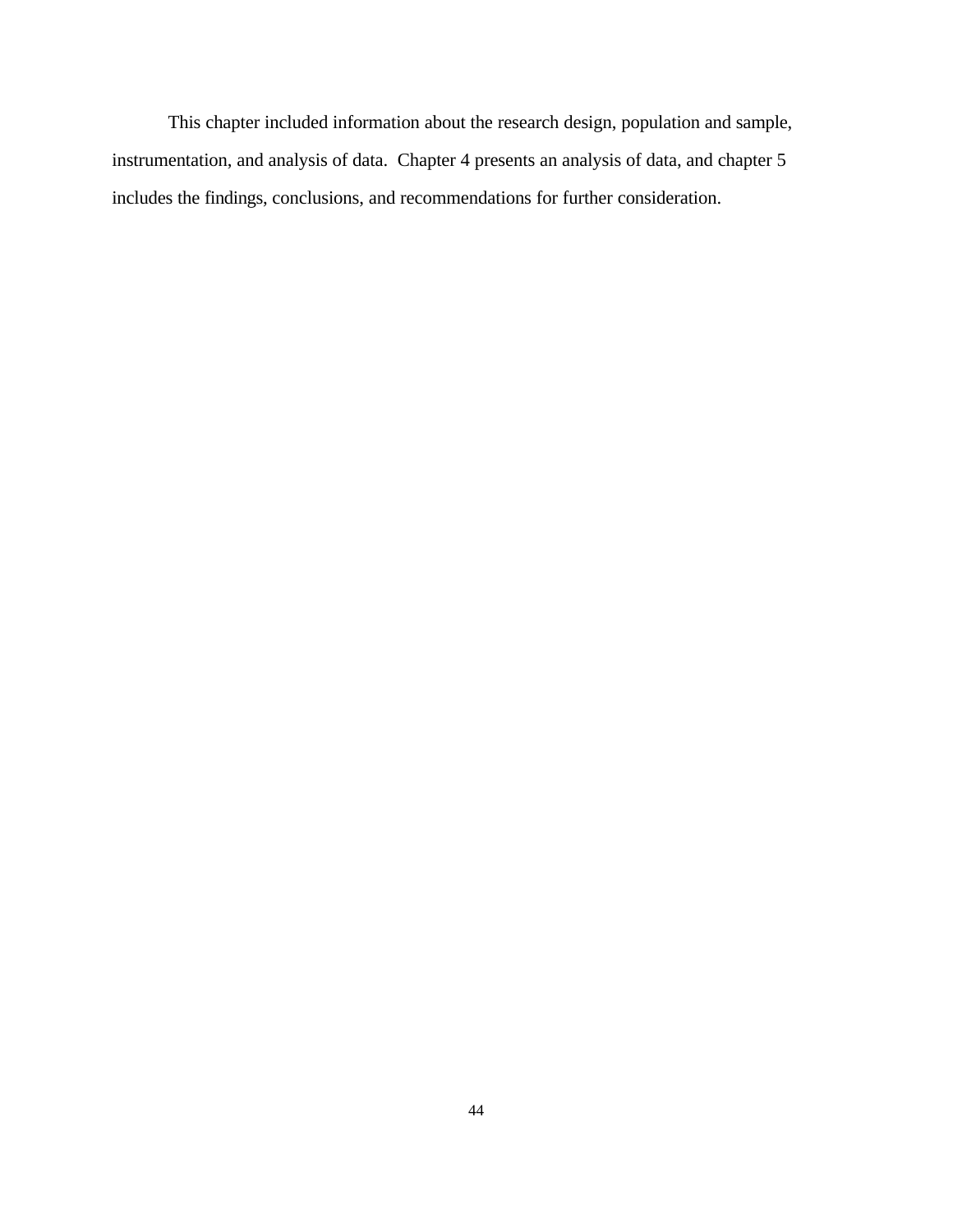#### CHAPTER 4

### ANALYSIS OF DATA

The importance of a rich, stimulating home learning environment in the early years of a child's cognitive development cannot be underestimated. Because of the family's extraordinary influence and the evolving home environment in today's society, a study of school readiness and its relationship to specific family environment factors is significant. The purpose of this study was to investigate the relationship between family environment and school readiness of children entering kindergarten in a rural East Tennessee county.

Four research questions evolved as the primary focus of this investigation:

- 1. What are the characteristics of the study's participants and their home environments?
- 2. What is the relationship between specific home/family characteristics and kindergarten readiness?
- 3. Are there differences in the total *Brigance* scores of prekindergarten students from different socioeconomic status groups?
- 4. To what extent can socioeconomic status, literacy activities, and learning resources be used to predict kindergarten readiness?

Data were gathered from self-reported parent surveys and *Brigance K* Screen results. For research question 1, simple descriptive statistics comprised an important framework for initial analysis of data. From research question 2, 18 hypotheses were developed and statistically analyzed using Cramer's V and Kendall's tau-b. Five null hypotheses emerged from question 3; t-tests for independent samples and analyses of variance (ANOVAs) were used for analysis of the data. Question 4 was analyzed through a hierarchical multiple regression.

The study's population consisted of parents and their incoming kindergarten students preregistered in four schools in a rural East Tennessee county. The schools are identified as A,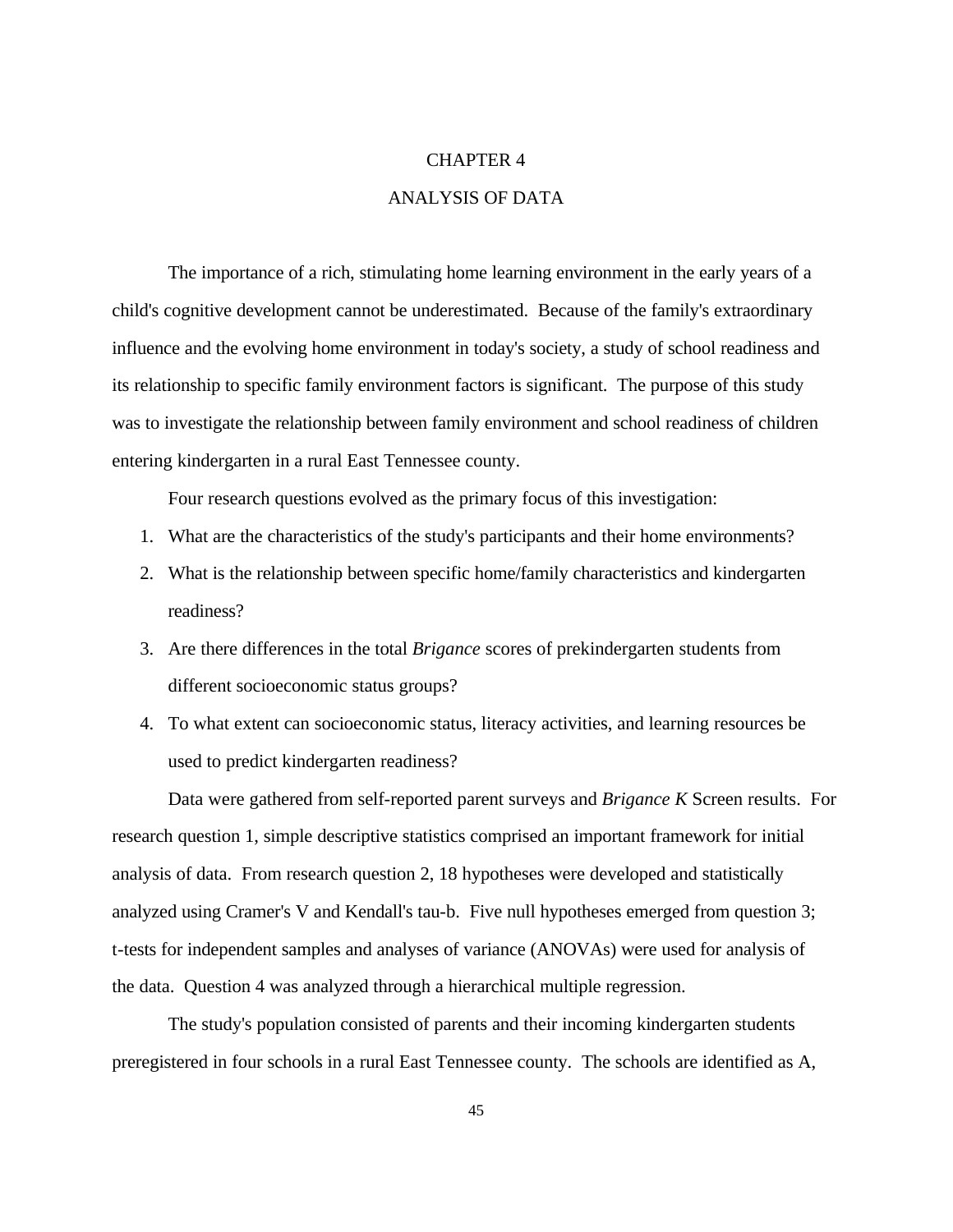B, C, and D. During the annually scheduled spring kindergarten registration, *Brigance K Screens* were administered to 342 students, and parent surveys were distributed. In addition to basic demographic information, the parent survey gathered information regarding home environment including family activities and educational materials within the home. Three hundred thirty-eight parents signed consent forms agreeing to participate in the study. The overall survey return and subsequent student participation rate was 99.1%. The number of participants by school is shown in Table 1.

#### Table 1

| School       | n screened | n study participants | $\frac{0}{0}$ |
|--------------|------------|----------------------|---------------|
| A            | 139        | 138                  | 99.3          |
| B            | 93         | 92                   | 98.9          |
| $\mathsf{C}$ | 24         | 24                   | 100           |
|              | 86         | 84                   | 97.6          |
|              |            |                      |               |

*Number of Study Participants by School*

Possible scores on the *Brigance K Screen* range from 0-100. Overall in this study, the minimum *Brigance* score obtained was 45.5 and the maximum score was 100. Therefore, the range of scores was 54.5. The mean score for all participating students was 88.43; the median score was 93.50. Out of 338 screened students, 37 (10.9%) scored a perfect 100 on the assessment instrument. A comparison of scores by school is shown in Table 2.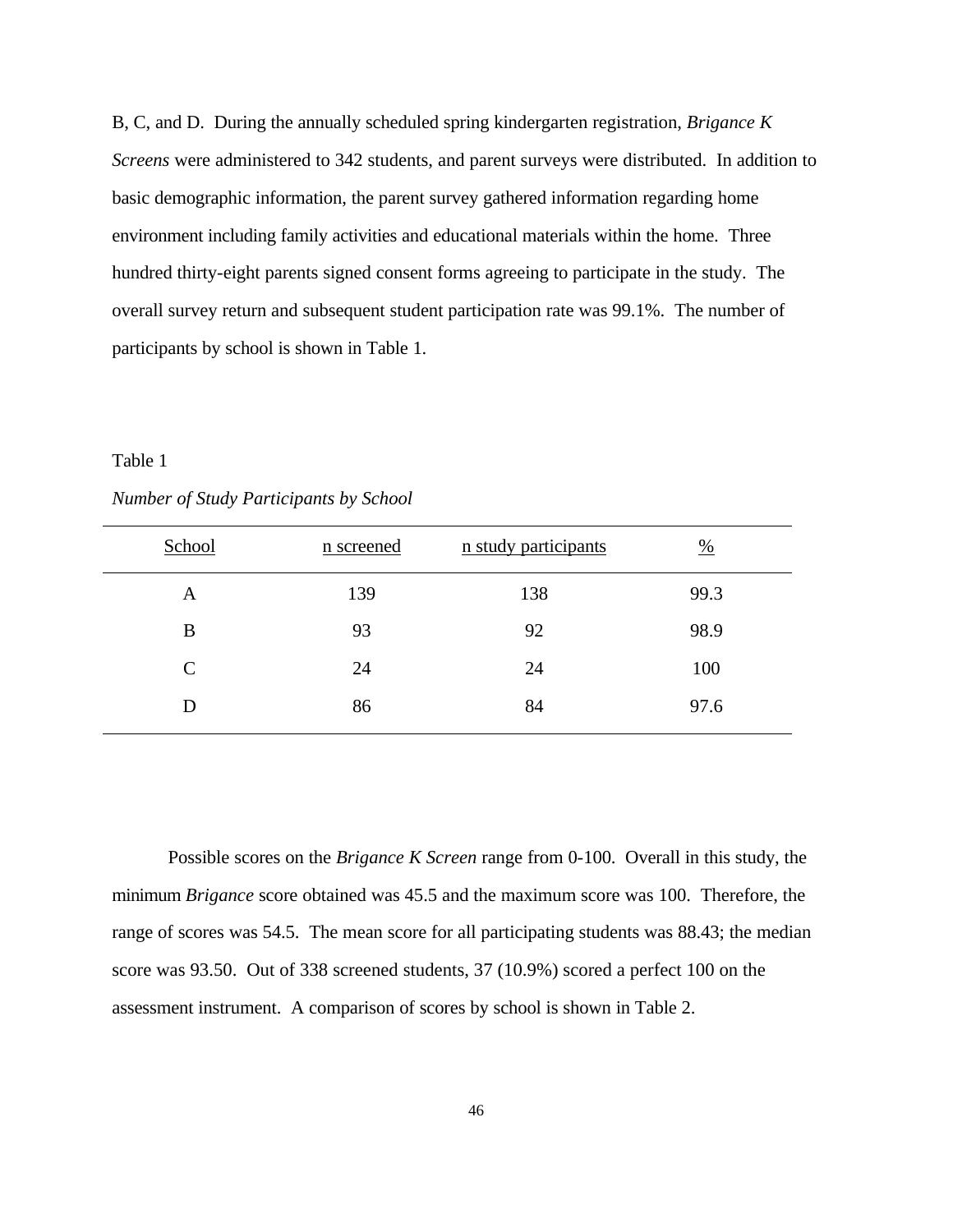| School      | $\underline{\mathbf{M}}$ | $\underline{n}$ | Mdn   | % of Total n |
|-------------|--------------------------|-----------------|-------|--------------|
| A           | 91.19                    | 138             | 94.50 | 40.8         |
| B           | 86.99                    | 92              | 92.75 | 27.2         |
| $\mathbf C$ | 85.40                    | 24              | 96.25 | 7.1          |
| D           | 86.33                    | 84              | 90.00 | 24.9         |
| Total       | 88.43                    | 338             | 93.50 | 100.0        |

*Mean and Median Scores on the Brigance K by School*

Distribution of scores is shown in Table 3.

# Table 3

# *Frequency Distribution of Brigance K Screen Scores*

|                | $\underline{\mathbf{f}}$ | $\frac{0}{0}$ |
|----------------|--------------------------|---------------|
| $45.5 - 50.0$  | 6                        | 1.8           |
| $50.5 - 60.0$  | 11                       | 3.0           |
| $60.5 - 70.0$  | 19                       | 5.7           |
| $70.5 - 80.0$  | 34                       | 10.2          |
| $80.5 - 90.0$  | 58                       | 17.4          |
| $90.5 - 100.0$ | 210                      | 62.3          |
| Total          | 338                      | $100.4*$      |

\*Total valid % >100 due to rounding error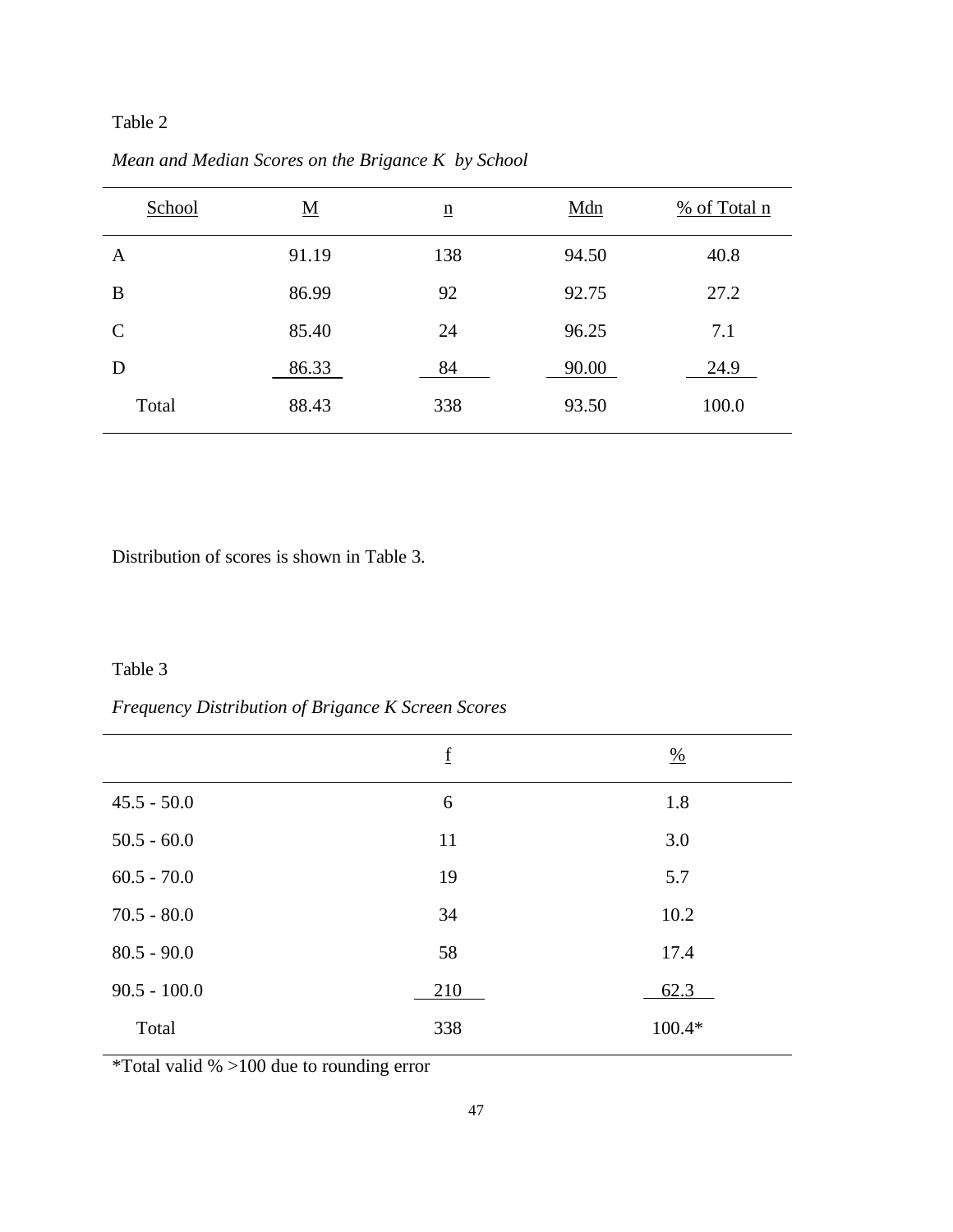#### *Research Question 1*

What are the characteristics of the study's participants and their home environments?

When reflecting on significant family characteristics, three specific socioeconomic factors were selected for consideration: family structure, parents' educational level, and family income. Parents' occupation was also considered an important family characteristic. As shown in Table 4, 79.5% of the incoming kindergarten children lived with both parents. In one-parent families, 57 (17%) lived with the mother while 5 (1.5%) lived with the father. A small number (seven) lived with grandparents or in other situations.

#### Table 4

| <b>Child Lives with</b> | f              | $\frac{0}{0}$ |
|-------------------------|----------------|---------------|
| Both parents            | 267            | 79.5          |
| One parent - mother     | 57             | 17.0          |
| One parent - father     | 5              | 1.5           |
| Grandparents            | $\overline{2}$ | .6            |
| Other                   | 5              | 1.5           |
| Total                   | 336            | $100.1*$      |

*Frequency Table: Survey Responses to "My Child lives With"*

\*Total valid % >100 due to rounding error

Table 5 indicates that the majority of fathers and mothers had a high school diploma, 43.8% and 41.5% respectively. Over one fourth (26.7%) of the fathers had from 1 to 4 years of college, while 30.1% of the mothers had some college experience. Thirteen percent of the fathers attended graduate or professional school while 17.6% of the mothers had advanced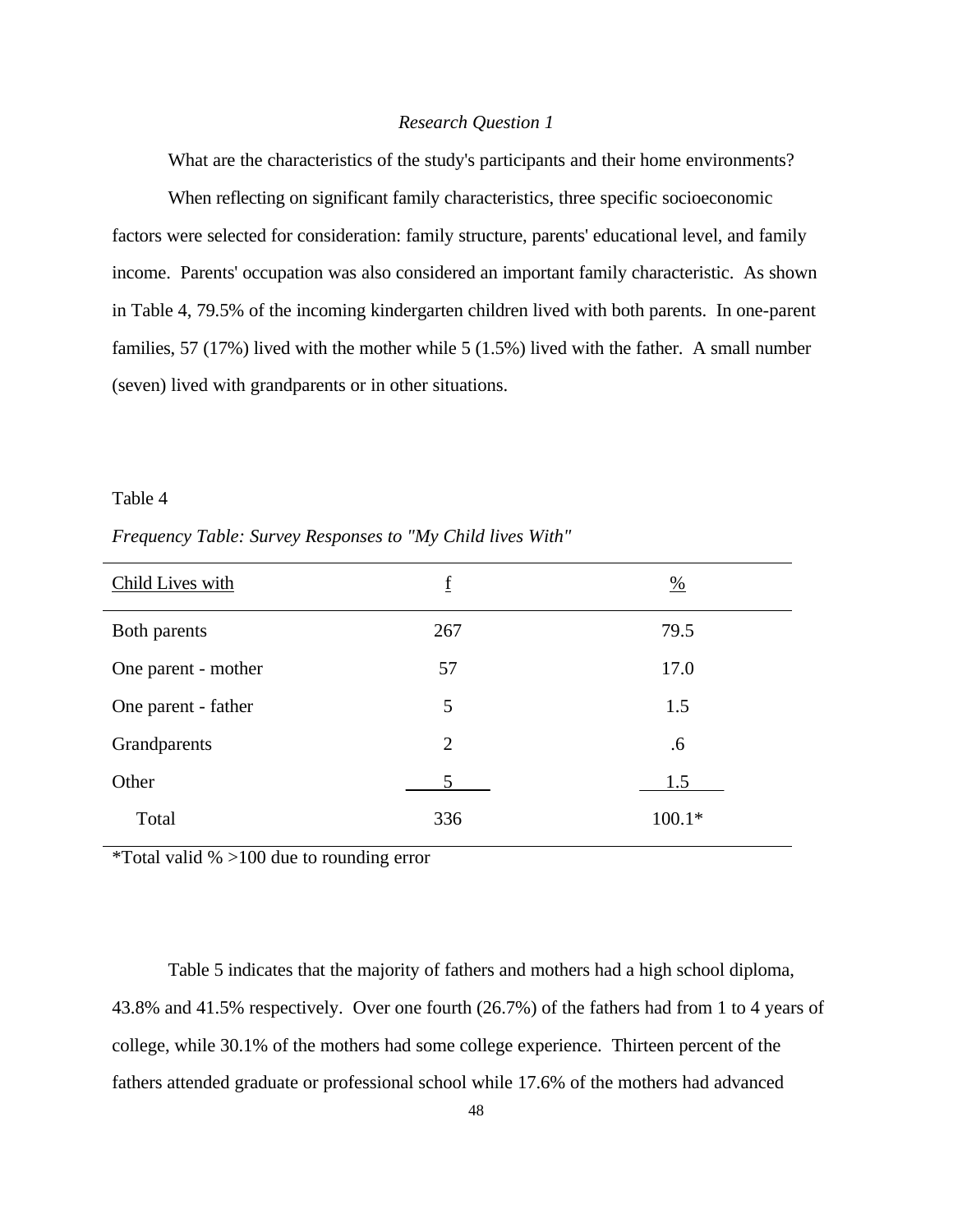educational experience. Three percent of the surveyed parents had an eighth grade or below education.

# Table 5

|                       | <b>Father's Education</b> |               |     | <b>Mother's Education</b> |
|-----------------------|---------------------------|---------------|-----|---------------------------|
|                       | $\underline{\mathbf{f}}$  | $\frac{0}{0}$ | f   | $\frac{0}{0}$             |
| Graduate/professional | 44                        | 13.2          | 59  | 17.6                      |
| 1-4 years of college  | 89                        | 26.7          | 101 | 30.1                      |
| High school graduate  | 146                       | 43.8          | 139 | 41.5                      |
| Some high school      | 49                        | 14.7          | 31  | 9.3                       |
| 8th grade or below    | 5                         | 1.5           | 5   | 1.5                       |
| Total                 | 333                       | 99.9*         | 335 | 100.0                     |

\* Total valid % < 100 due to rounding error

Disclosure of annual family income was an optional survey item. However, 286 (84.6%) chose to respond. Over one third (34.6%) of the parents reported an annual income of between \$20,000 and \$40,000. Eighty-two (28.7%) of the respondents reported incomes in excess of \$50,000. Eight percent of the parents had yearly incomes of \$10,000 or less. Table 6 shows the frequencies of each income increment.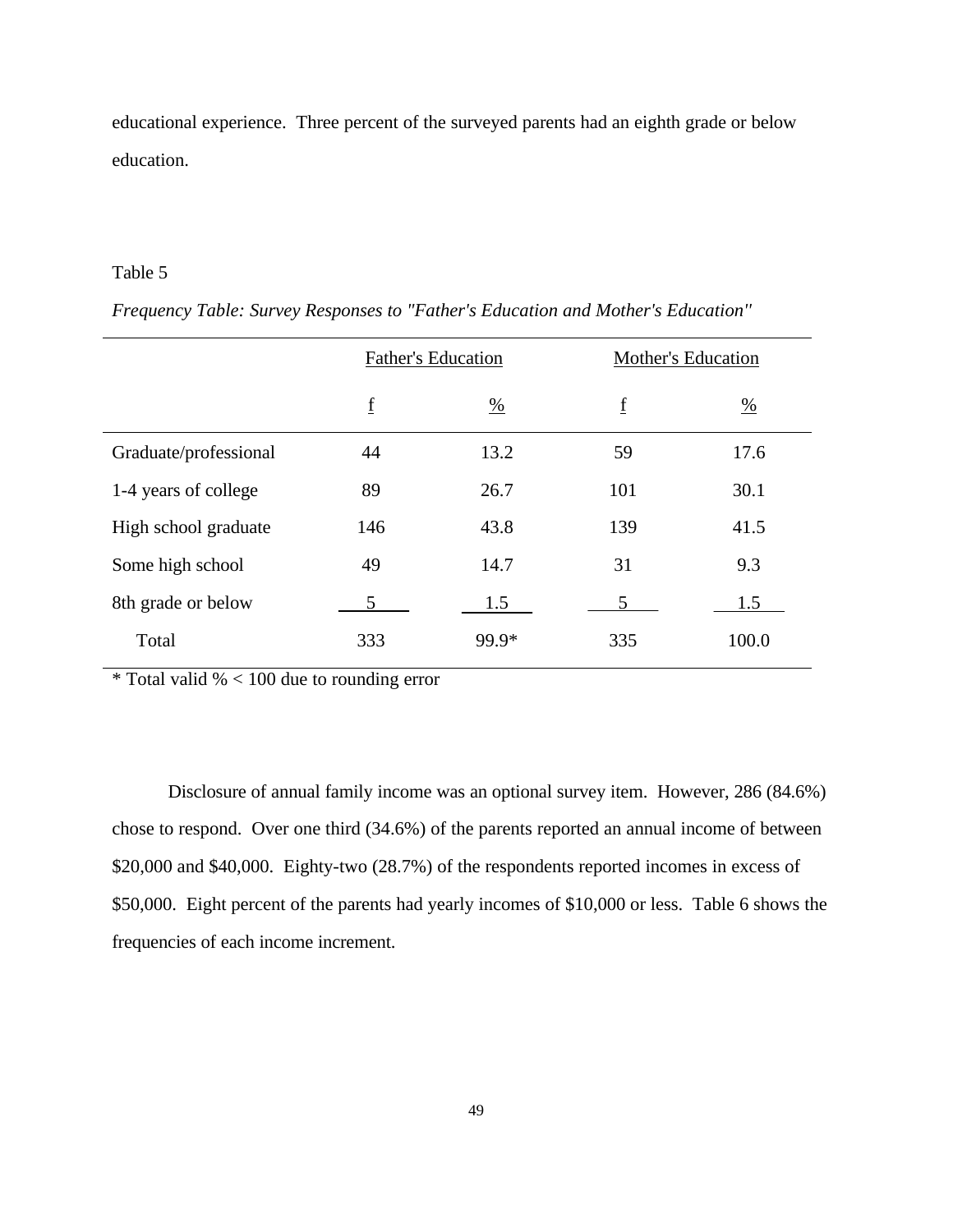| <b>Family Income</b> | f   | $\frac{0}{0}$ |
|----------------------|-----|---------------|
| \$10,000 or less     | 23  | 8.0           |
| $$10,000 - $20,000$  | 44  | 15.4          |
| $$20,000 - $40,000$  | 99  | 34.6          |
| $$40,000 - $50,000$  | 38  | 13.3          |
| Over \$50,000        | 82  | 28.7          |
| Total                | 286 | 100.0         |

*Frequency Table: Survey Responses to "Approximate Family Income"*

Parent surveys showed that approximately one fourth of fathers were employed in skilled trades (25.3%). As one might expect in a tourist-oriented county, many parents worked as store managers and in sales related and personal service (housekeeping, leisure activity) occupations. Only eight fathers were reported as being unemployed, retired, or disabled. Ninety-two (28.2%) mothers were characterized as "stay at home" mothers. Twelve fathers (3.9%) and 28 mothers (8.6%) were reported as professionals in their occupational fields. Table 7 shows occupation frequencies for both fathers and mothers.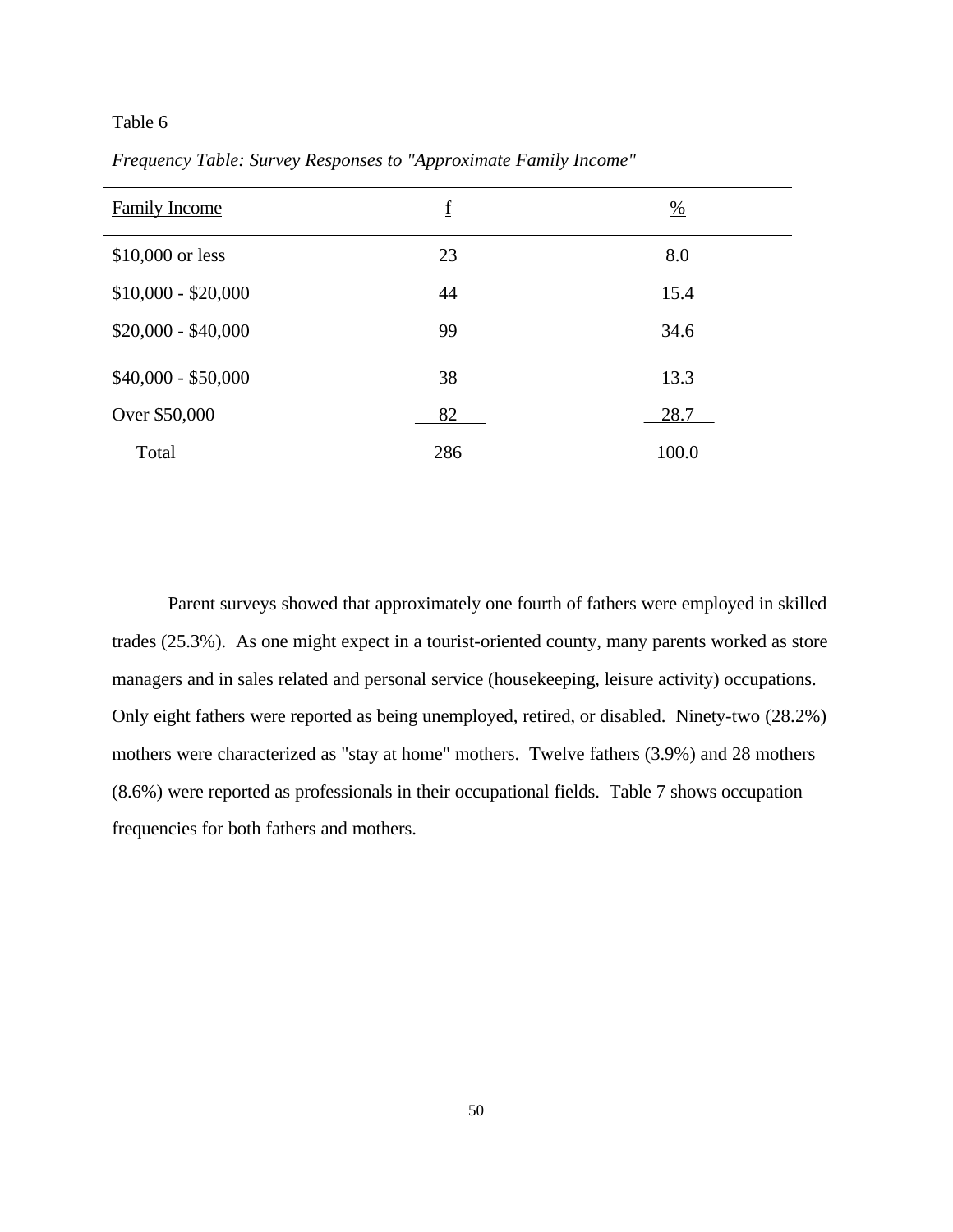|                         |                          | <b>Father's Occupation</b> |                          | <b>Mother's Occupation</b> |
|-------------------------|--------------------------|----------------------------|--------------------------|----------------------------|
|                         | $\underline{\mathbf{f}}$ | $\frac{0}{0}$              | $\underline{\mathbf{f}}$ | $\frac{0}{0}$              |
| Professional            | 12                       | 3.9                        | 28                       | 8.6                        |
| Semi-professional/tech. | 33                       | 10.7                       | 20                       | 6.1                        |
| Managerial              | 48                       | 15.6                       | 33                       | 10.1                       |
| Administrative/clerical | 11                       | 3.6                        | 42                       | 12.9                       |
| Law enforcement         | 12                       | 3.9                        | $\mathfrak{2}$           | 0.6                        |
| Skilled trades          | 78                       | 25.3                       | 11                       | 3.4                        |
| <b>Sales</b>            | 36                       | 11.7                       | 30                       | 9.2                        |
| Personal service        | $\overline{4}$           | 1.3                        | 52                       | 16.0                       |
| Machine/transportation  | 34                       | 11.0                       | $\overline{2}$           | $\cdot$ 1                  |
| Unskilled trades        | 12                       | 3.9                        | $\overline{2}$           | $\cdot$                    |
| Stay at home mother     | $\overline{0}$           | $\overline{0}$             | 92                       | 28.2                       |
| Unemployed              | 6                        | 1.9                        | $\boldsymbol{0}$         | $\boldsymbol{0}$           |
| Self-employed (not      |                          |                            |                          |                            |
| otherwise specified)    | 18                       | 5.8                        | 7                        | 2.1                        |
| Retired                 | $\mathbf{1}$             | $\cdot$ 3                  | $\overline{0}$           | $\boldsymbol{0}$           |
| Disabled                | $\mathbf{1}$             | $\cdot$ 3                  | $\boldsymbol{0}$         | $\boldsymbol{0}$           |
| Student                 | $\mathbf 1$              | $\cdot$ 3                  | 5                        | $1.5\,$                    |
| Military service        |                          | .3                         | $\boldsymbol{0}$         | $\boldsymbol{0}$           |
| Total                   | 308                      | 99.8*                      | 326                      | 98.8*                      |

*Frequency Table: Survey Responses to "Father's Occupation and Mother's Occupation"*

Total valid % < 100 due to rounding error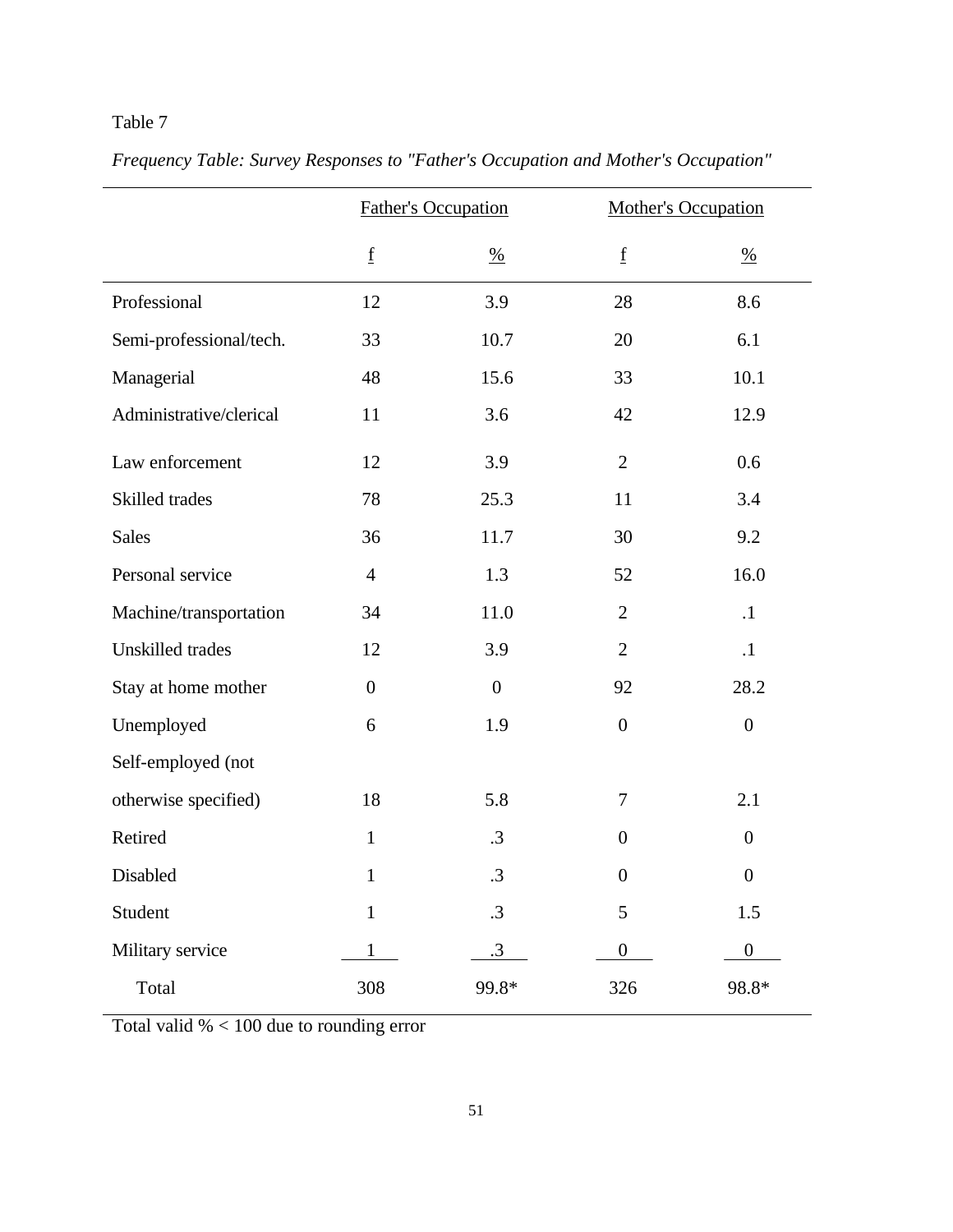Table 8 describes types of preschool care afforded the children in this study. Almost one third of the respondents (32.8%) reported that their child stayed at home with his or her parent prior to kindergarten entry. The second most frequently used form of preschool care was licensed professional childcare (24.3%). Sixty-five (19.2%) of the incoming kindergartners attended a Head Start program. Similar numbers of children were cared for in a home setting (10.4%) or a church day care (11.5%).

#### Table 8

*Frequency Table: Survey Responses to "Prior to Kindergarten Entry, What Best Describes Your Child's Situation?"* 

| f   | $\frac{0}{0}$ |
|-----|---------------|
| 111 | 33.3          |
| 35  | 10.5          |
| 82  | 24.6          |
| 39  | 11.7          |
| 65  | 19.5          |
|     | .3            |
| 333 | 99.9*         |
|     |               |

\*Total valid % < 100 due to rounding error

The parent survey indicated that the respondents took an active role in various literacy activities with their preschool children. Over half of the parents (52.1%) reported that they read to their children a few times a week. Similarly, 50.4% of the parents reported that the children "read" (i.e. pointed out pictures and told a story about them) to them a few times a week. Over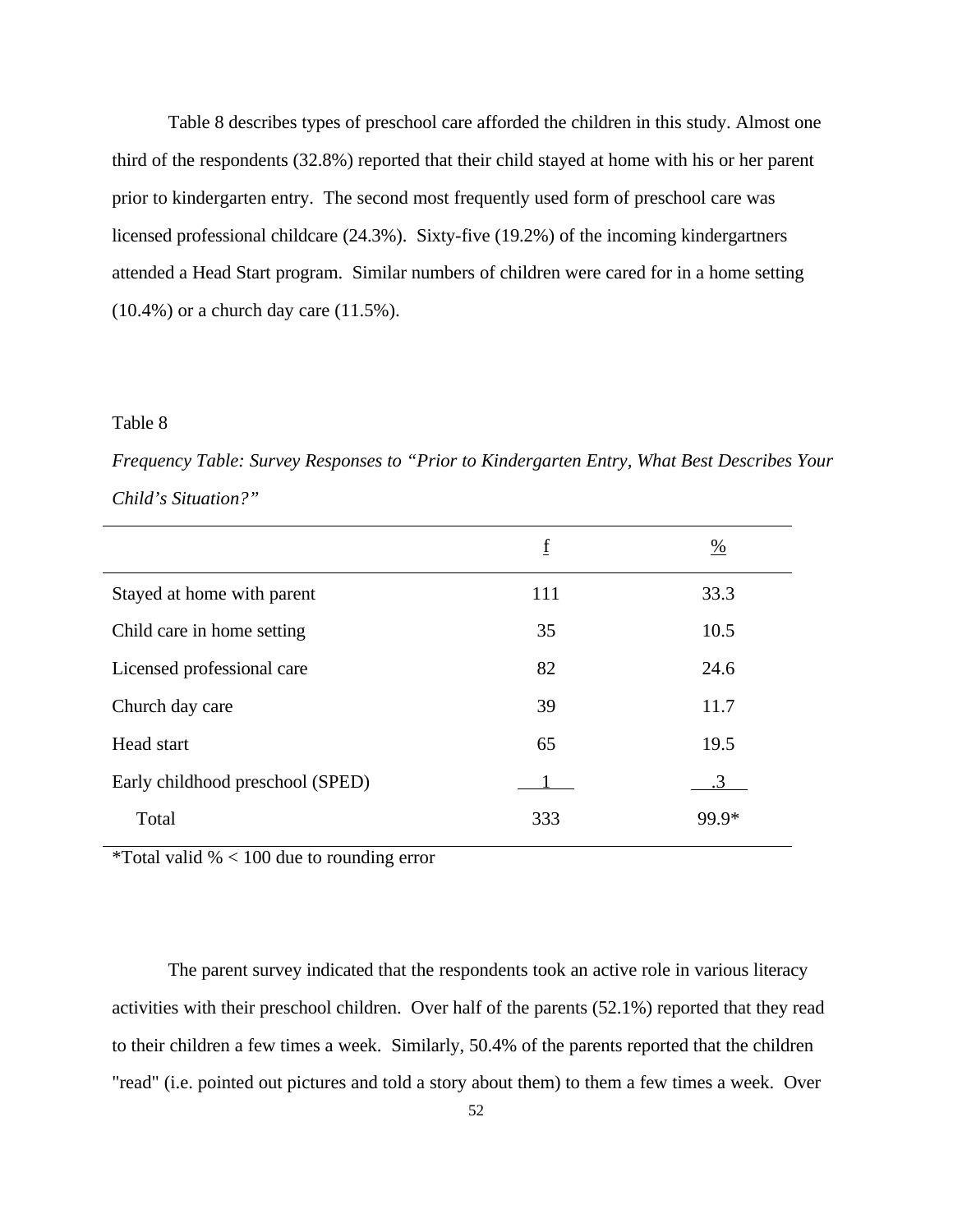one third (34.3%) of the respondents said that they read to their child everyday. Almost one fourth (24.6%) responded that the child "read" to them everyday. Educational games and activities were often shared between parent and child on a daily basis (65.4%) or a few times a week (29.9%). Table 9 reflects the response frequencies.

#### Table 9

*Frequency Table: Survey Responses to "How Often Do You Read to Your Child? How Often Does Your Child Read to You? How Often Do You Play With or Teach Your Child?"*

|                   | Reads to Child           |                | Child "Reads"            |               | Educational<br>Activities |               |
|-------------------|--------------------------|----------------|--------------------------|---------------|---------------------------|---------------|
|                   | $\underline{\mathbf{f}}$ | $\frac{0}{0}$  | $\underline{\mathbf{f}}$ | $\frac{0}{0}$ | $\underline{\mathbf{f}}$  | $\frac{0}{0}$ |
| Everyday          | 116                      | 34.3           | 83                       | 24.6          | 221                       | 65.4          |
| Few times a week  | 176                      | 52.1           | 170                      | 50.4          | 101                       | 29.9          |
| Once a week       | 22                       | 6.5            | 30                       | 8.9           | 9                         | 2.7           |
| Few times a month | 24                       | 7.1            | 30                       | 8.9           | 6                         | 1.8           |
| Rarely, or never  | 0                        | $\overline{0}$ | 24                       | 7.1           |                           | $\cdot$ 3     |
| Total             | 338                      | 100.0          | 337                      | 99.9*         | 338                       | $100.1*$      |

 $*$  Total valid % < and > 100 due to rounding error

Based on survey results, 28.1% of the incoming students participated in educational outings a few times a month. These trips might include visiting the public library, a zoo, an aquarium, a museum, or any other place with education value. Seventy-one children (21.1%) took educational trips about once a month while 85 children (25.3%) enjoyed outings every few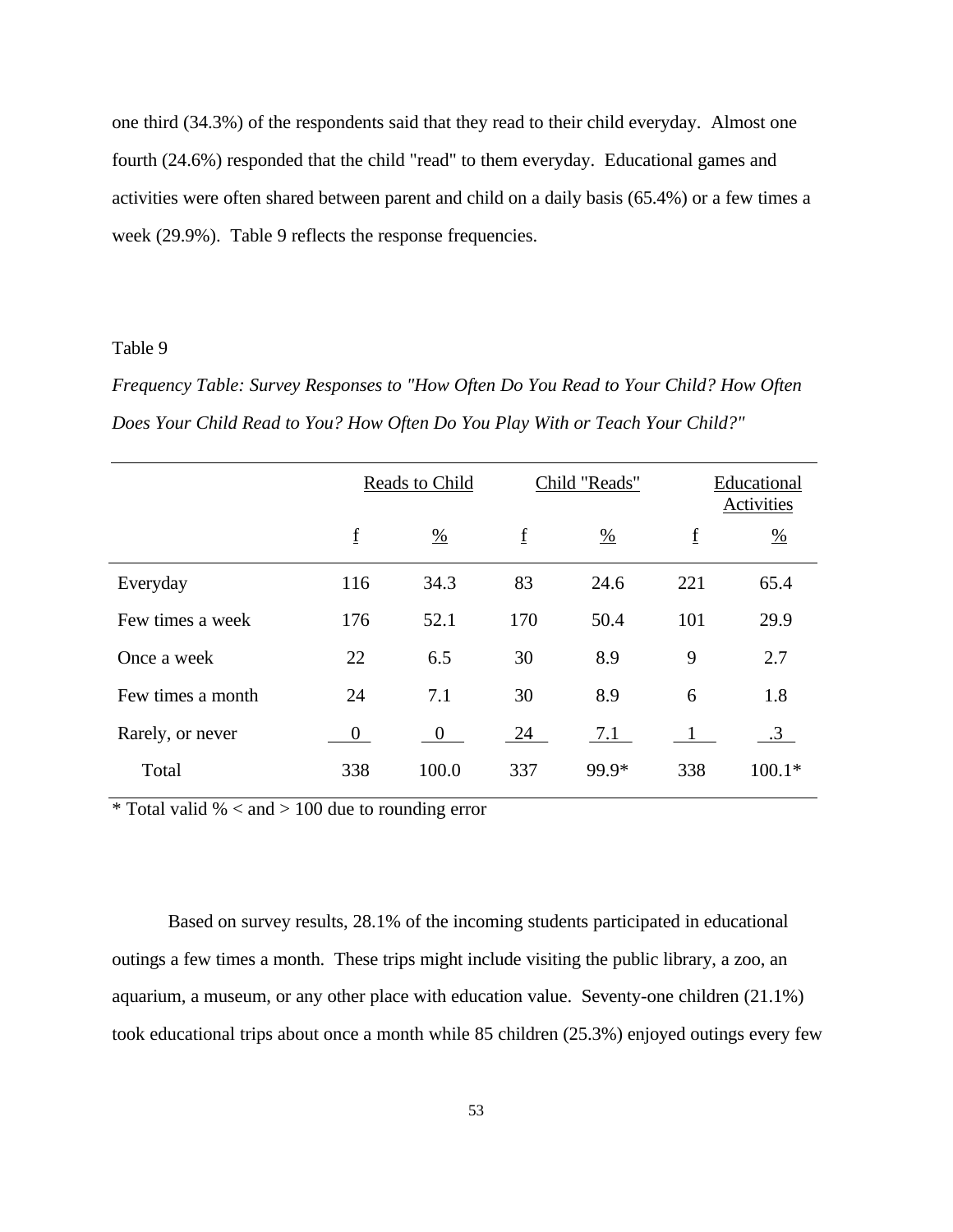months. Forty-six parents (13.7%) reported taking their children on trips with educational value about once a week. These results are shown in Table 10.

#### Table 10

*Frequency Table: Survey Responses to "How Often Does Your Child Visit the Public Library, a Zoo, an Aquarium, a Museum, or Other Place With Education Value?"*

|                     | f   | $\frac{0}{0}$ |
|---------------------|-----|---------------|
| About once a week   | 46  | 13.7          |
| A few times a month | 95  | 28.3          |
| About once a month  | 71  | 21.1          |
| Every few months    | 85  | 25.3          |
| 1-2 times a year    | 39  | 11.6          |
| Total               | 336 | 100.0         |

Also considered in the category of literacy activities was the time spent together by families at the dinner table. A majority of parents (233) reported that the family dined together on a daily basis (68.9%). Even more (296) recorded that while eating together, there was some talk by the entire family (88.1%). Eighty-seven respondents (25.7%) said that their family ate together a few days a week. Twenty-six parents (7.7%) said that the children did most of the talking during meals. Tables 11 and 12 reflect the frequency of families eating together and the conversation patterns respectively.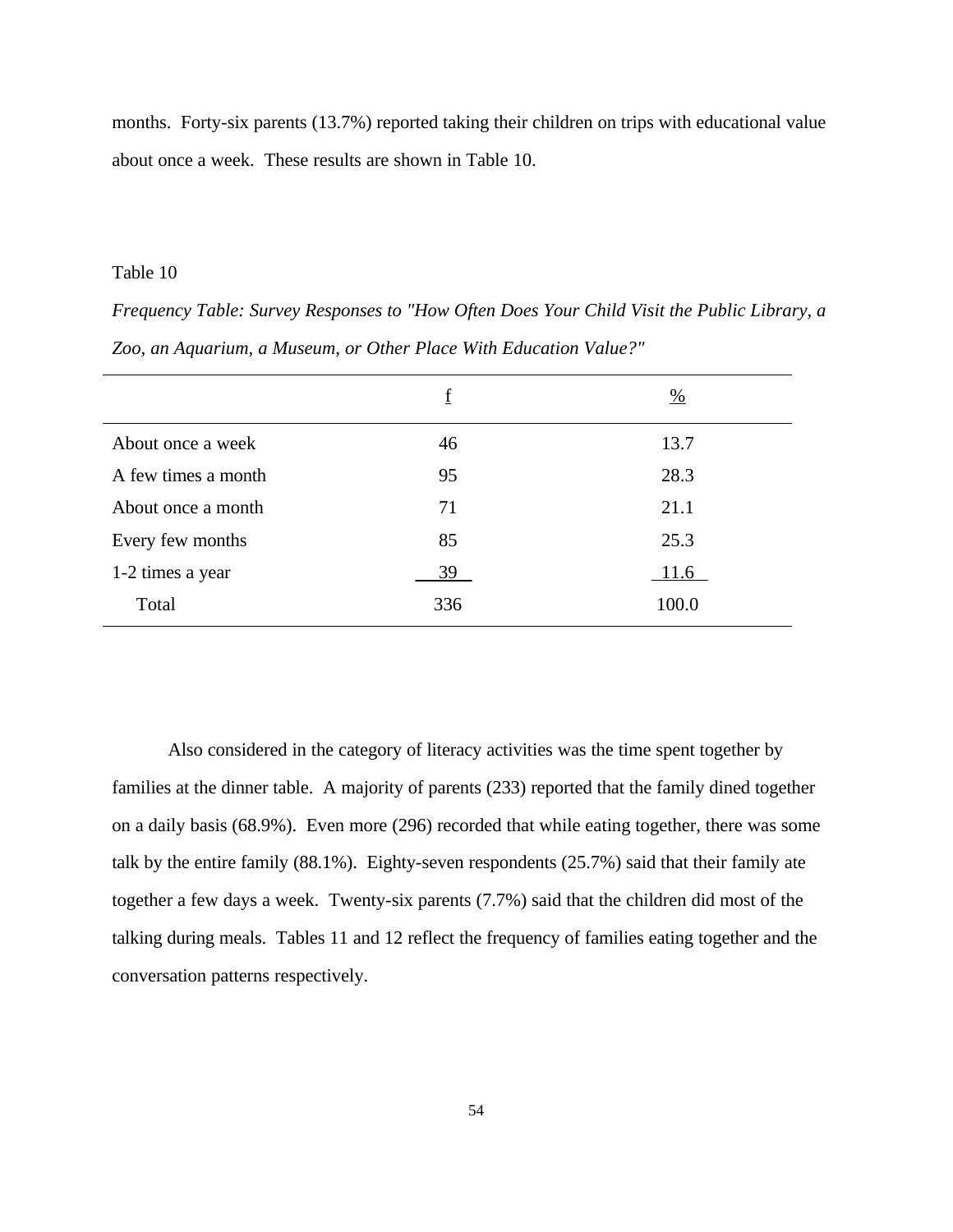*Frequency Table: Survey Responses to "How Often Does Your Family Sit Down for a Meal Together?"*

|                       | f              | $\frac{0}{0}$ |
|-----------------------|----------------|---------------|
| Everyday              | 233            | 68.9          |
| Few times a week      | 87             | 25.7          |
| About once a week     | 11             | 3.3           |
| Few times a month     | $\overline{4}$ | 1.2           |
| Does not eat together |                |               |
| Total                 | 338            | 100.0         |
|                       |                |               |

### Table 12

*Frequency Table: Survey Responses to "When Your Family Eats Together, Who Does the Talking?"*

|                              | f   | $\frac{0}{0}$ |
|------------------------------|-----|---------------|
| Talk by entire family        | 296 | 88.1          |
| Talk, mostly by adults       | 7   | 2.1           |
| Child does most talking      | 26  | 7.7           |
| Limited or no talking        | 6   | 1.8           |
| Family does not eat together |     | .3            |
| Total                        | 336 | 100.0         |

In the parent survey, two questions were specifically related to aspects of television viewing. As shown in Table 13, an overwhelming majority of parents (315) indicated that their children watched some amount of television every day (93.5%). Only one parent reported rare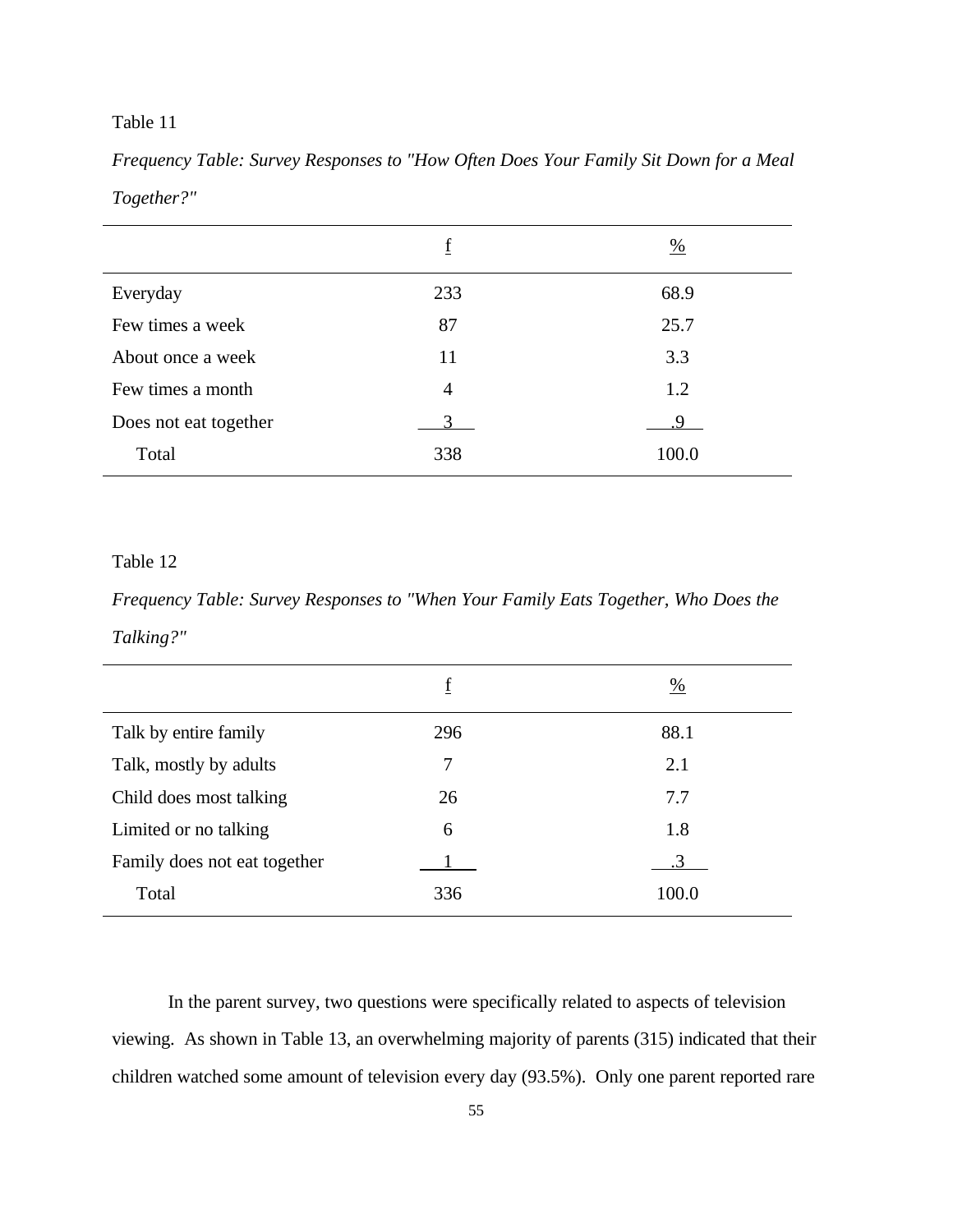or no use of the television. The survey also revealed that 128 children (38.1%) watched television for 2 hours and 91 children (26.9%) for 3 hours on an average weekday. Sixty-one children (18.2%) watched television for 4 or more hours as shown in Table 14.

# Table 13

|                      | f              | $\frac{0}{0}$  |
|----------------------|----------------|----------------|
| Everyday             | 315            | 93.5           |
| Few days a week      | 21             | 6.2            |
| About once a week    | $\overline{0}$ | $\overline{0}$ |
| Few times a month    | $\Omega$       | $\theta$       |
| Rarely, almost never |                | $\cdot$ 3      |
| Total                | 337            | 100.0          |
|                      |                |                |

*Frequency Table: Survey Responses to "How Often Does Your Child Watch Television?"*

## Table 14

*Frequency Table: Survey Responses to "On an Average Weekday, How Many Hours of Television Will Your Child Watch?"*

|                 | f   | $\frac{0}{0}$ |
|-----------------|-----|---------------|
| 4 or more hours | 61  | 18.2          |
| 3 hours         | 91  | 27.1          |
| 2 hours         | 128 | 38.1          |
| 1 hour          | 54  | 16.1          |
| None            | 2   |               |
| Total           | 336 | $100.1*$      |

 $*$  Total valid % > 100 due to rounding error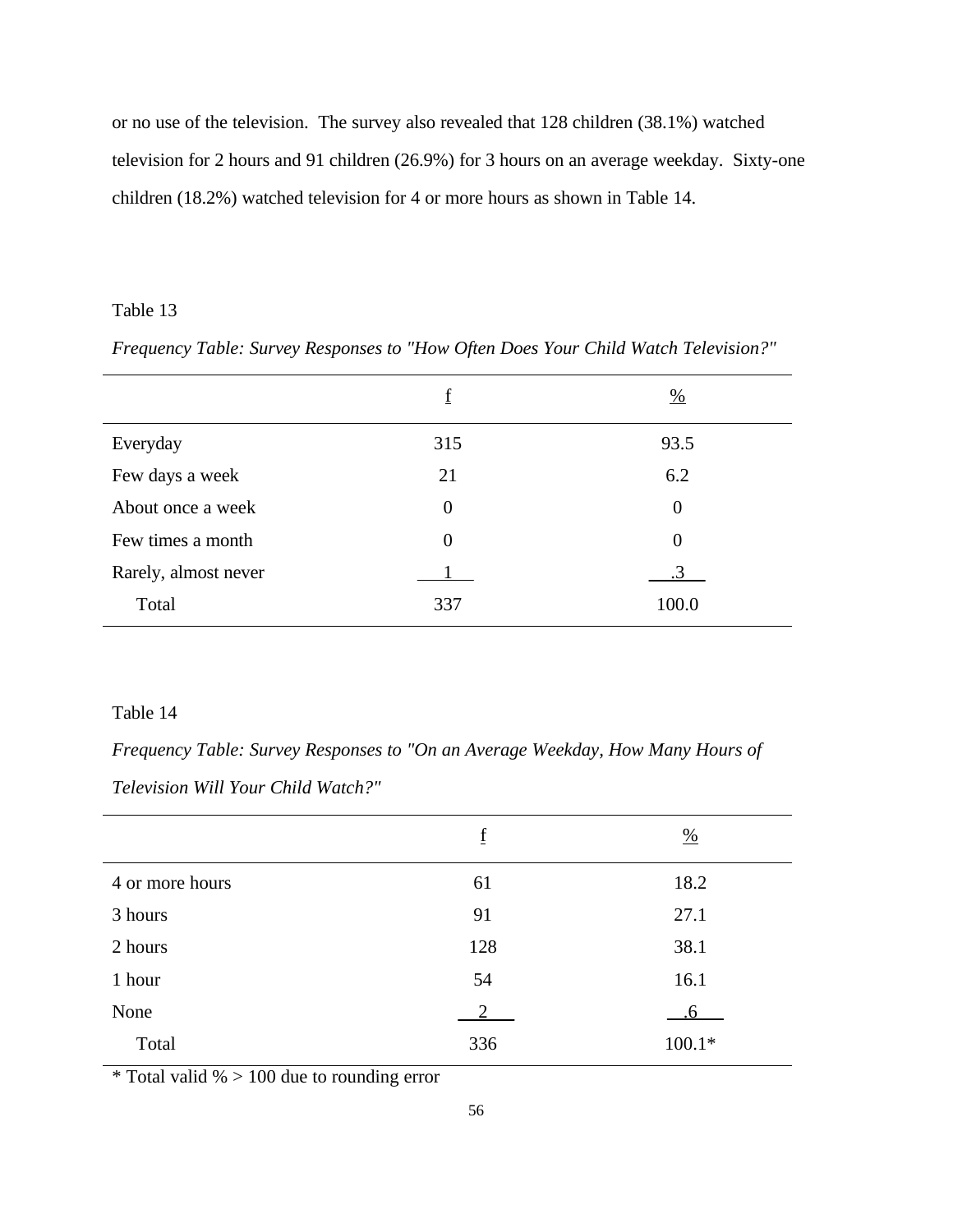Four questions in the parent survey related to learning tools: child interaction with educational toys and hobbies, number of specifically named educational materials in the home, number of children's books, and frequency of new book purchases and library loans. Based on the survey, 198 respondents (58.8%) reported that their children were involved with educational toys or hobbies every day during the year before kindergarten screening. Additionally, 116 parents (34.4%) replied that their youngsters played with toys or participated in hobbies of some educational value a few days a week. Combined, this accounted for 93.2% of the total 337 children who were screened (Table 15).

# Table 15

*Frequency Table: Survey Responses to "How Often Over the Past Year Has Your Child Been Involved With Toys or Hobbies That You Feel Have Educational Value?"*

|                      | f   | $\frac{0}{0}$ |
|----------------------|-----|---------------|
| Everyday             | 198 | 58.8          |
| Few times a week     | 116 | 34.4          |
| Once a week          | 12  | 3.6           |
| Few times a month    | 8   | 2.4           |
| Rarely, almost never | 3   | .9            |
| Total                | 337 | $100.1*$      |

\*Total valid  $\% > 100$  due to rounding error

As shown in Table 16, only 15 parents (4.5%) reported having none of the specifically named educational resources in their home. In contrast, 134 respondents (39.8%) had 2 to 3 materials. Thirty percent (101) of parents had all 5 materials including an encyclopedia,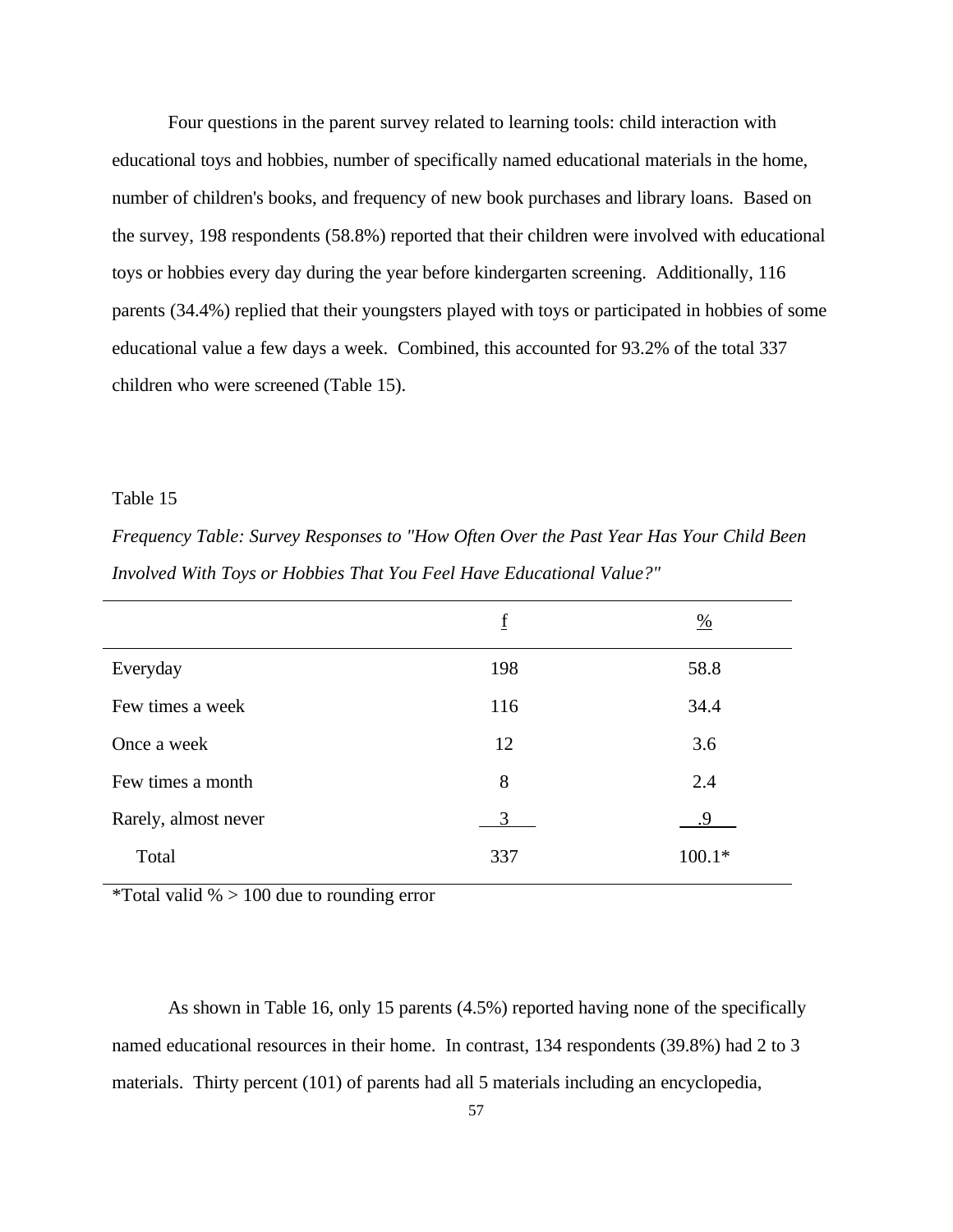dictionary, almanac, atlas, and computer in their home. As indicated in Table 17, the specific availability of computers was corroborated by a later survey question that indicated that out of 332 respondents, 264 (79.5%) of the surveyed participants had a computer in their home.

## Table 16

*Frequency Table: Survey Responses to "Of the Following Materials - Encyclopedia, Dictionary, Almanac, Atlas, Computer - How Many Do You Have in Your Home?"*

|                   | $\underline{f}$ | $\frac{0}{0}$ |
|-------------------|-----------------|---------------|
| All of the above  | 101             | 30.0          |
| $\overline{4}$    | 56              | 16.6          |
| $2 - 3$           | 134             | 39.8          |
| 1                 | 31              | 9.2           |
| None of the above | 15              | 4.5           |
| Total             | 337             | $100.1*$      |

\*Total valid  $\% > 100$  due to rounding error

## Table 17

## *Frequency Table: Survey Responses to Availability of Home Computer*

|                |           | $\frac{0}{0}$     |
|----------------|-----------|-------------------|
| Yes            | 264       | 79.5              |
| N <sub>o</sub> | <u>68</u> | $\frac{20.5}{\ }$ |
| Total          | 332       | 100.0             |

A majority of survey respondents (73.9%) reported that the number of children's books in their homes was 40 or more. Considering that an additional 48 parents (14.2%) reported the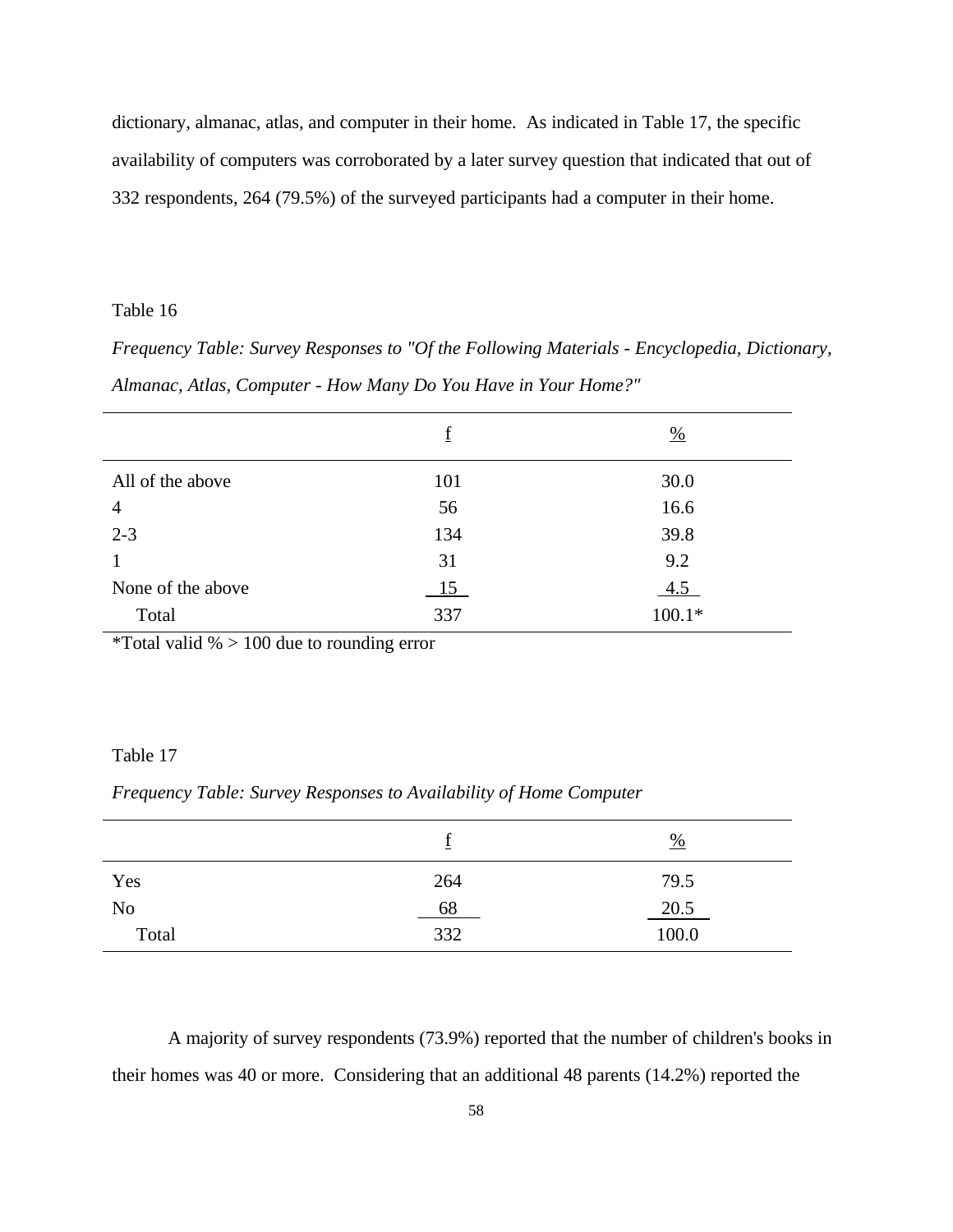availability of between 30 to 40 books in the home, this would suggest the possibility of abundant exposure to print materials for the incoming kindergarten children. As reported in Table 18, only 2 parents recorded fewer than 10 books in their homes.

## Table 18

*Frequency Table: Survey Responses to "How Many Children's Books Do You Have in Your Home?"*

| <b>Children's Books</b> | f              | $\frac{0}{0}$ |
|-------------------------|----------------|---------------|
| Over 50                 | 249            | 73.9          |
| $30 - 40$               | 48             | 14.2          |
| $20 - 30$               | 29             | 8.6           |
| $10 - 20$               | 9              | 2.7           |
| Fewer than 10           | $\overline{2}$ | .6            |
| Total                   | 337            | 100.0         |

As shown in Table 19, most respondents borrowed books from the library or bought books for their children a few times a month (45.2%) or once a month (34.8%). Only three parents reported purchasing new books or borrowing from the library two times or fewer per year.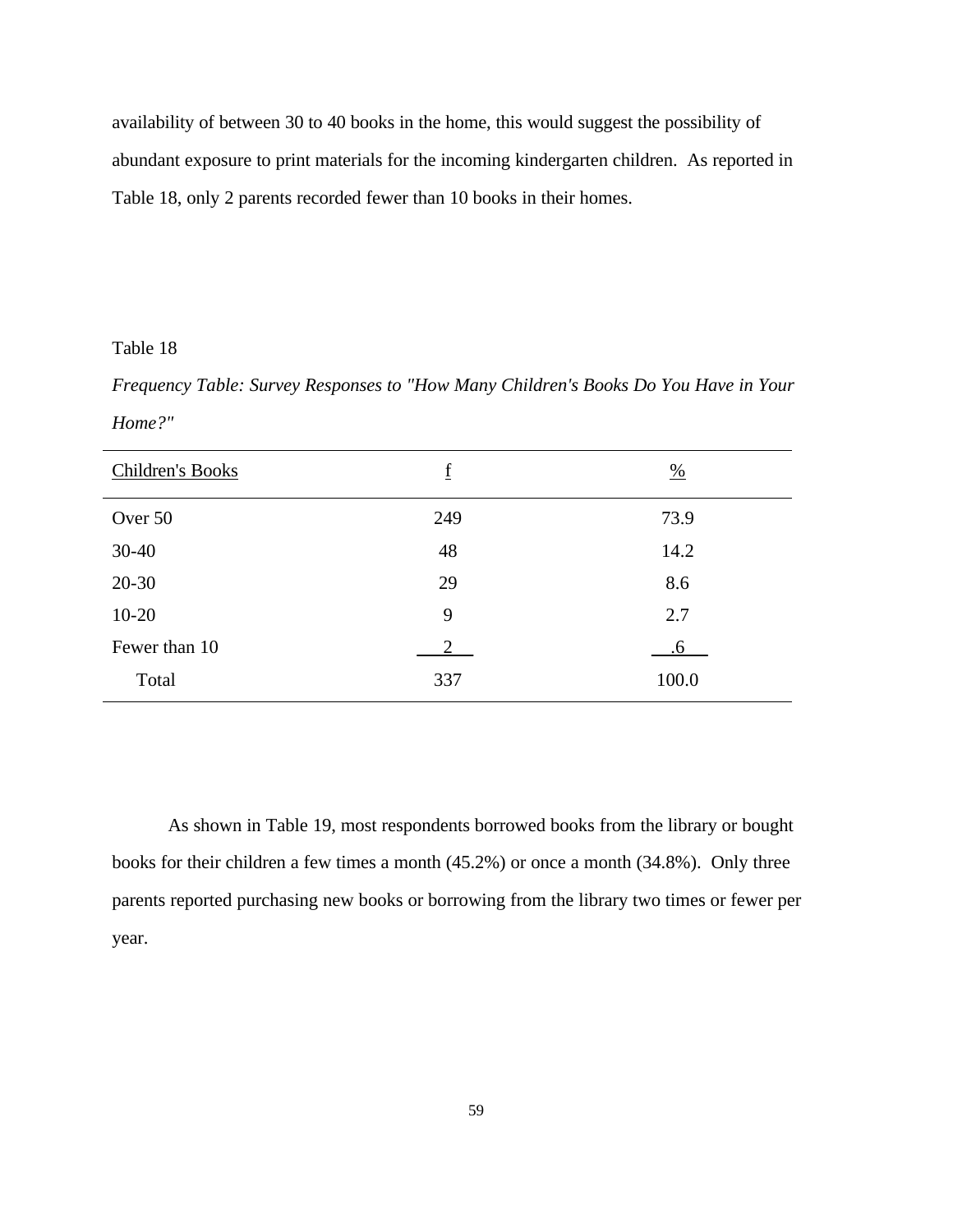*Frequency Table: Survey Responses to "How Often Does Your Child Get a New Book From the Store or Library?"*

|                        | f   | $\frac{0}{0}$ |
|------------------------|-----|---------------|
| Every week             | 35  | 10.4          |
| Few times a month      | 152 | 45.2          |
| About once a month     | 117 | 34.8          |
| Few times a year       | 29  | 8.6           |
| 2 times or less a year |     |               |
| Total                  | 336 | 99.9*         |

\* Total valid % < 100 due to rounding error

Parent responses to the open-ended question, "What do you think is the most important thing you have done to prepare your child for school?" substantiated the overall multiple-choice survey results. Rather than naming a single most important means of school preparation, parents often responded with several measures they considered important in preparing their child for school. Three hundred seven parents responded with 583 comments regarding preparation for school. Shared teaching and learning activities between parent and child were mentioned on 169 surveys (29.0%) as an important preparation for kindergarten. Reading to the child was named 107 times (18.4%) by parents as important preparation for school. Not previously measured in the multiple-choice format was the importance of a nurturing home environment, rich in conversation and interaction with both peers and adults; yet, it was cited 120 times (20.6%) by respondents in answer to the open-ended question. Different day care options were named as important methods of school preparation but with much less frequency. Table 20 lists the answers given by parents; they are categorized in descending order based on the frequency found in the written short answer.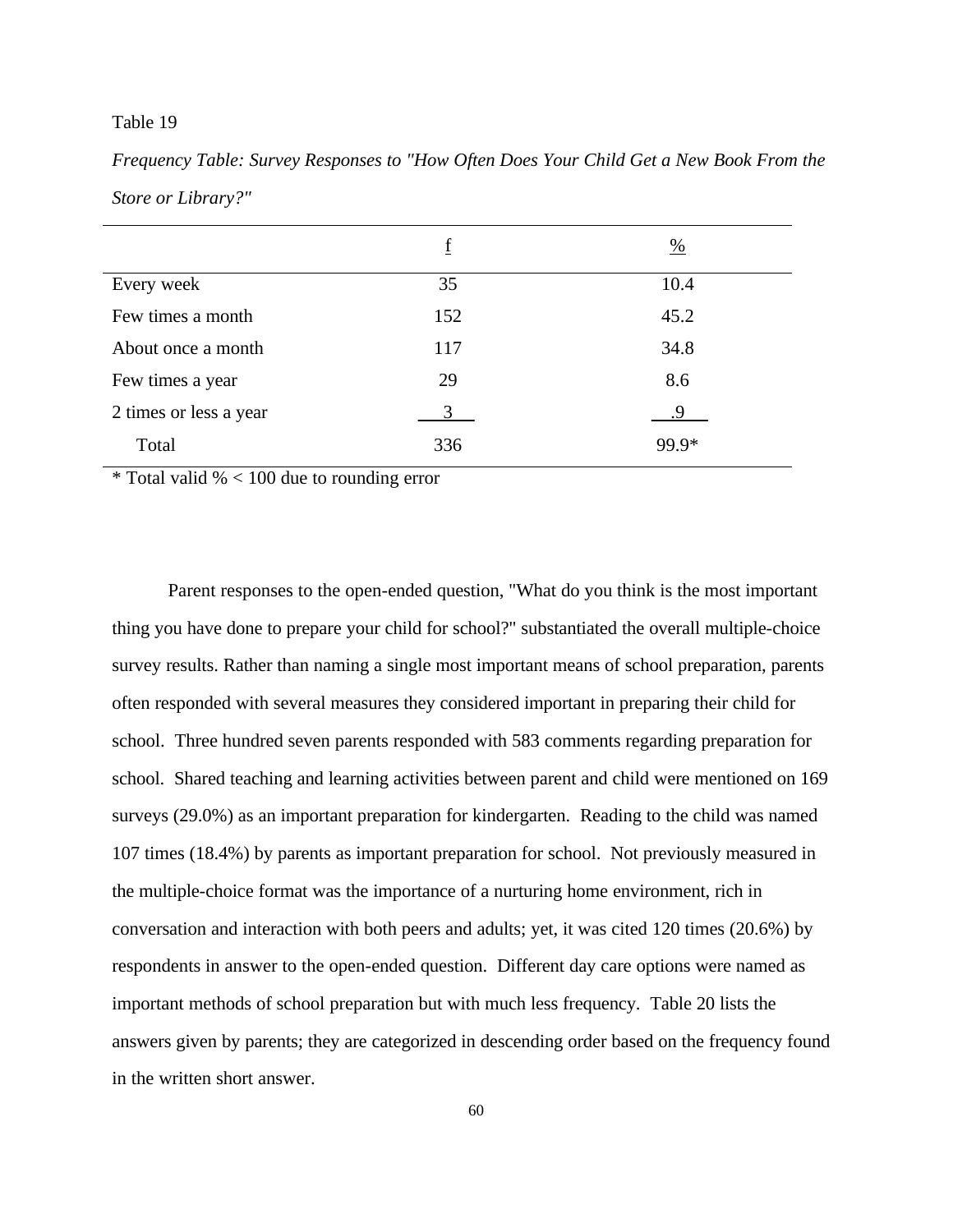*Frequency Table: Written Survey Responses to "What Do You Think Is the Most Important Thing You Have Done to Prepare Your Child for School?"*

|                              | $\underline{\mathbf{f}}$ | % of Total N |
|------------------------------|--------------------------|--------------|
| Teaching/learning activities | 169                      | 29.0         |
| Home environment             | 120                      | 20.6         |
| Reading to child             | 107                      | 18.4         |
| Educational preschool        | 39                       | 6.7          |
| Head start                   | 39                       | 6.7          |
| Day care/mother's day out    | 34                       | 5.8          |
| Computer                     | 26                       | 4.5          |
| Teaching self help skills    | 21                       | 3.6          |
| Older siblings               | 12                       | 2.1          |
| Stay at home mom             | 8                        | 1.4          |
| Church                       | $\overline{4}$           | .7           |
| Monitoring television        | 4                        | .7           |
| Total                        | 583                      | 100.0        |

#### *Research Question 2*

What is the relationship between specific home/family characteristics and kindergarten readiness?

From question 2, eighteen statistical hypotheses were developed and analyzed. Kendall's tau-b was used to measure the degree of association between the selected ordinal variables and school readiness. Cramer's V was used to test the relationship between the nominal independent variables and school readiness. In these analyses, the *Brigance* scores were broken into the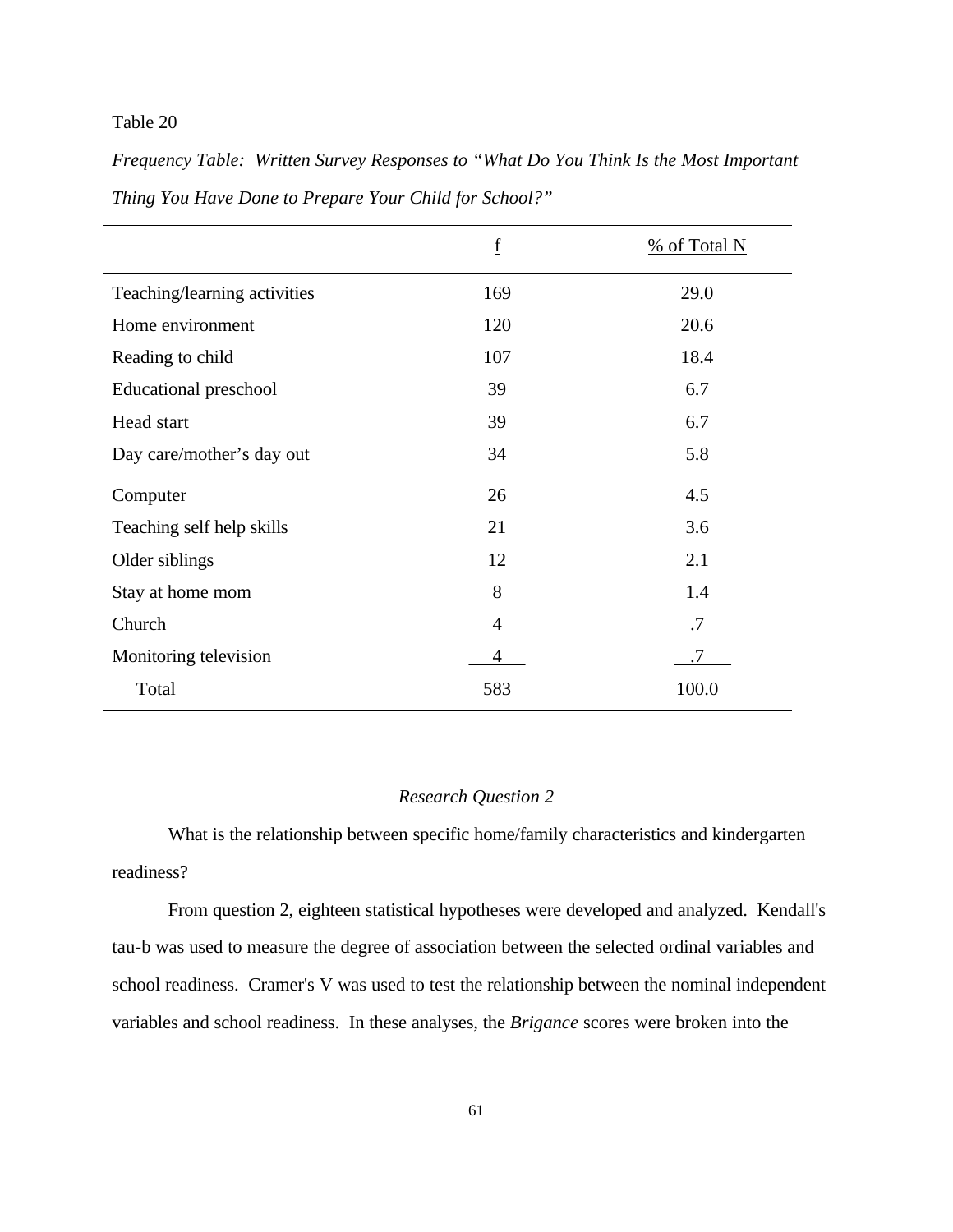following categories: 45.5-69.5; 70.0-79.5; 80.0-89.5; 90.0-100.0. The eighteen null hypotheses were as follows:

 $Ho2<sub>1</sub>:$  There is no significant relationship between family structure and school readiness.

 $Ho2<sub>2</sub>$ : There is no significant relationship between father's level of education and school readiness.

Ho23: There is no significant relationship between mother's level of education and school readiness.

Ho24: There is no significant relationship between family income and school readiness.

 $Ho2<sub>5</sub>$ : There is no significant relationship between preschool care and school readiness.

 $Ho2<sub>6</sub>$ : There is no significant relationship between reading to a child and school readiness.

Ho27: There is no significant relationship between the child "reading" to a parent and school readiness.

Ho28: There is no significant relationship between participation in family teaching/learning activities and school readiness.

Ho29: There is no significant relationship between participation in educational outings and school readiness.

Ho2<sub>10</sub>: There is no significant relationship between family meal time and school readiness.

Ho2<sub>11</sub>: There is no significant relationship between meal conversation and school readiness.

Ho2<sub>12</sub>: There is no significant relationship between frequency of television viewing and school readiness.

 $Ho2<sub>13</sub>$ : There is no significant relationship between duration of television viewing and school readiness.

 $Ho2<sub>14</sub>$ : There is no significant relationship between involvement with educational toys or hobbies and school readiness.

Ho2<sub>15</sub>: There is no significant relationship between the number of home educational tools and school readiness.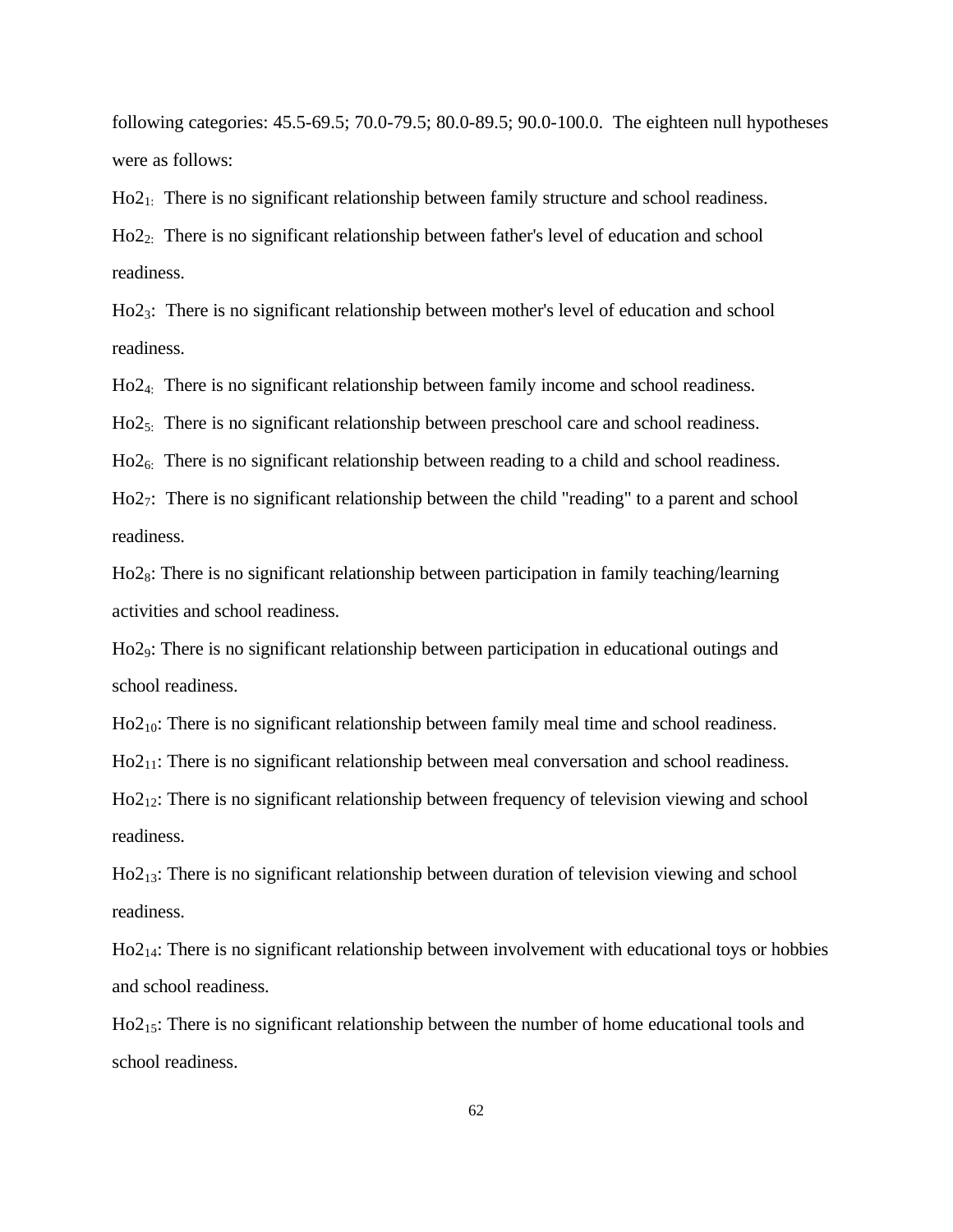Ho2<sub>16</sub>: There is no significant relationship between the availability of a home computer and school readiness.

Ho2<sub>17</sub>: There is no significant relationship between the number of children's books in the home and school readiness.

Ho218: There is no significant relationship between the frequency of new book acquisition or library loans and school readiness.

The following analyses will serve to answer research question 2. The significance tests are summarized and shown in Table 21.

## Table 21

# *Correlations of Each Independent Variable and School Readiness*

| Variable                                      | $\underline{\mathbf{n}}$ | $tau$ -b | Cramer's V | $\mathbf{p}$ |
|-----------------------------------------------|--------------------------|----------|------------|--------------|
| Family structure<br>(2-parent vs. other)      | 336                      |          | $.193**$   | .000         |
| Father's education                            | 333                      | $.267**$ |            | .000         |
| Mother's education                            | 335                      | $.247**$ |            | .000         |
| Family income                                 | 286                      | $.295**$ |            | .000         |
| Preschool care<br>(home with parent vs other) | 333                      |          | $.176**$   | .001         |
| Parent reads to child                         | 338                      | $.141**$ |            | .004         |
| Child "reads" to parent                       | 337                      | .028     |            | .578         |
| Teaching/learning activities                  | 338                      | .042     |            | .417         |
| <b>Educational outings</b>                    | 336                      | $.161**$ |            | .001         |
| Family meal time                              | 338                      | .033     |            | .519         |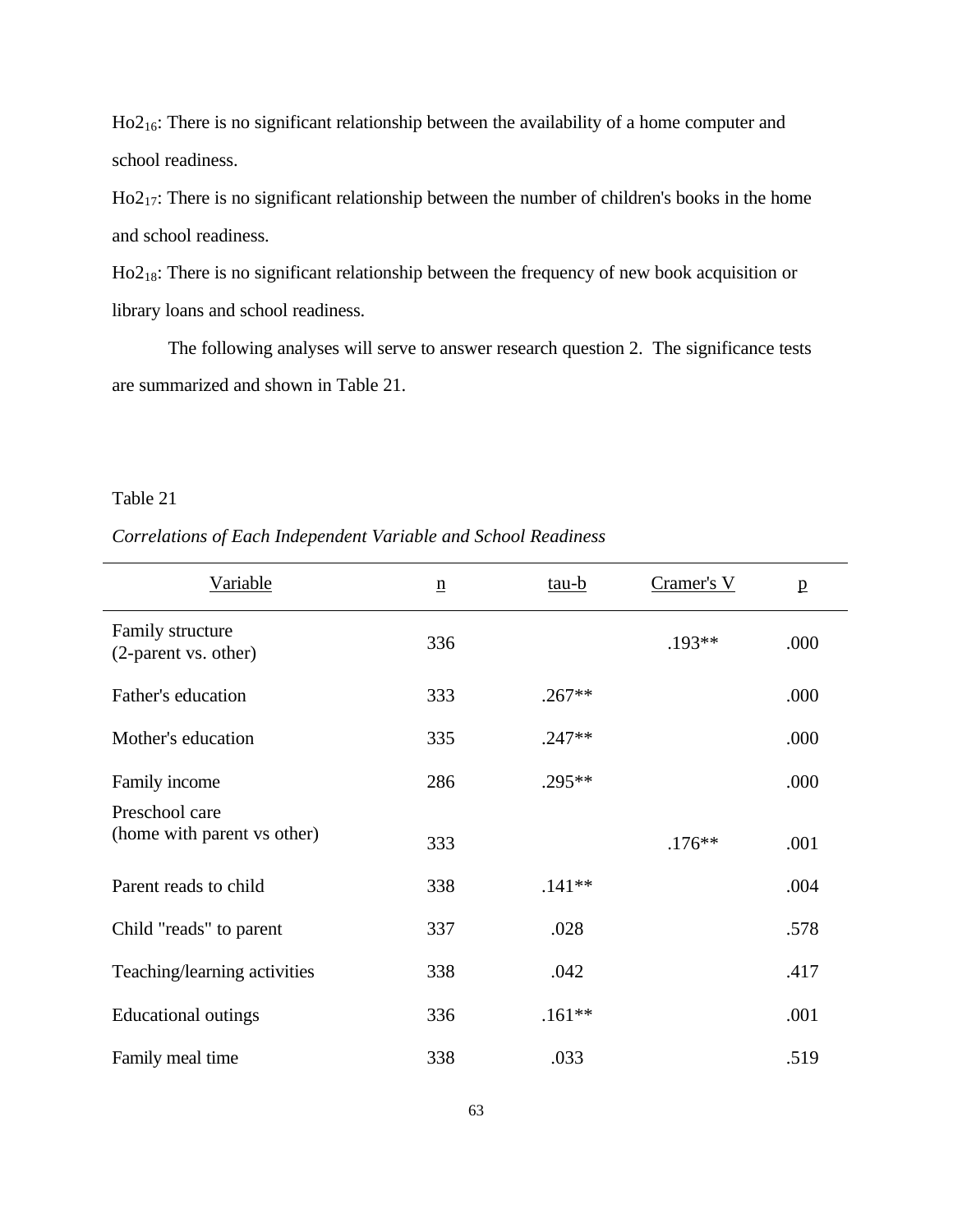#### Table 21 (continued)

| Variable                          | $\underline{n}$ | tau-b     | Cramer's V | $\mathbf{p}$ |
|-----------------------------------|-----------------|-----------|------------|--------------|
| Meal conversation                 | 336             |           | $.164**$   | .008         |
| Television viewing<br>(frequency) | 337             | $-.045$   |            | .356         |
| Television viewing<br>(duration)  | 336             | $-.144**$ |            | .002         |
| Educational toys/hobbies          | 337             | .019      |            | .723         |
| <b>Educational</b> tools          | 337             | $.137**$  |            | .008         |
| Home computer                     | 332             | $.127*$   |            | .028         |
| Number of children's books        | 337             | $.170**$  |            | .002         |
| New books/library loans           | 336             | .080      |            | .127         |

\*statistically significant at .05

\*\*statistically significant at .01

Out of 18 null hypotheses, only 6 were retained. Based on the analyses, there was no relationship between the *Brigance* scores and the following variables: child "reads" to parent, participation in family teaching/learning activities, frequency of family meal times, frequency of television viewing, child's involvement with educational toys or hobbies, and the frequency of new book acquisition. Significant positive correlations existed between the remaining variables and *Brigances* scores with the exception of the duration of television viewing. A negative correlation indicated that as the number of viewing hours increased, children's *Brigance* scores significantly decreased ( $p = .01$ ). As a whole, the identified nonprocess variables directly corresponding to socioeconomic factors (family structure, parents' education, and family income) were more strongly related to higher *Brigance Screens* than were the identified process variables.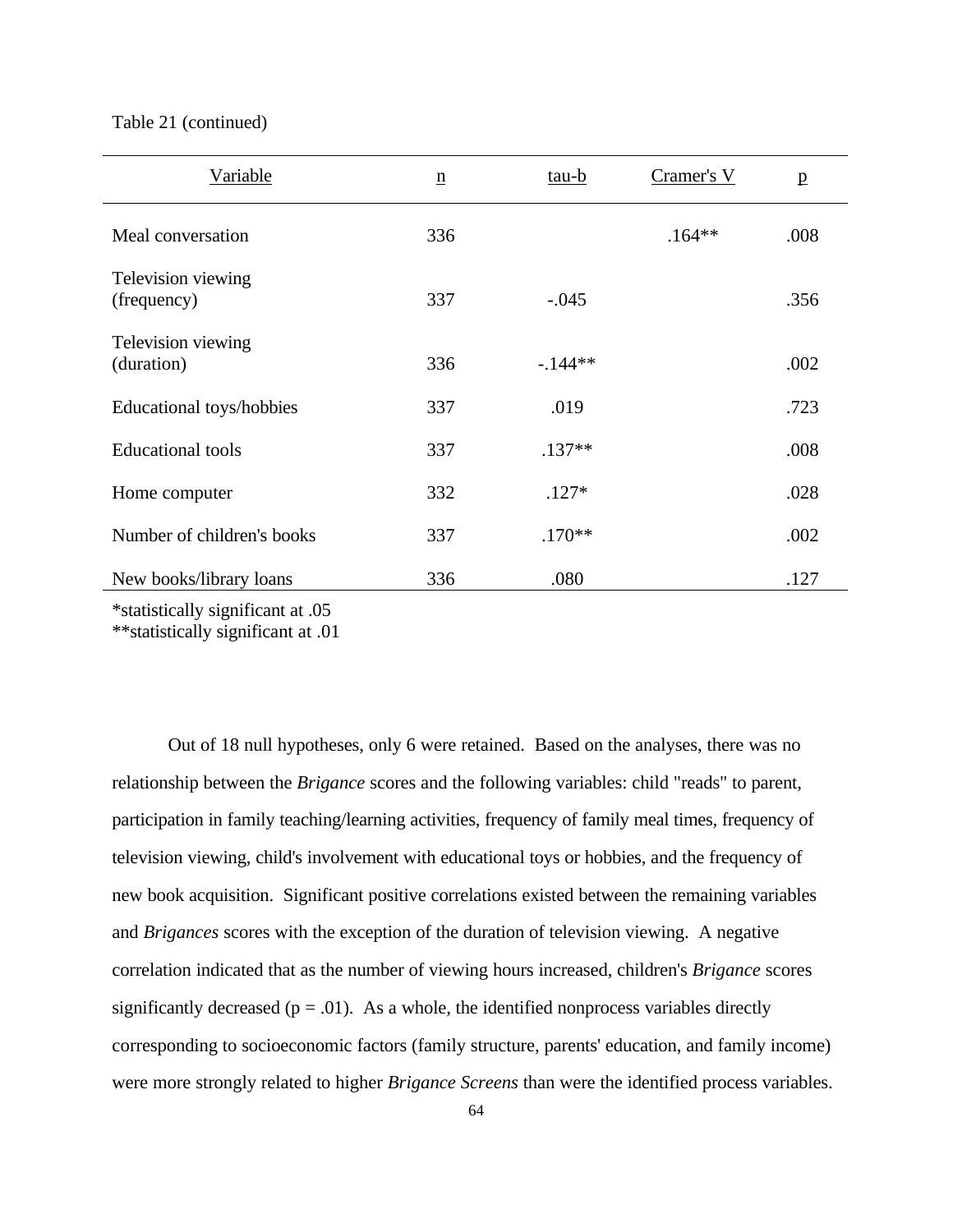#### *Research Question 3*

Are there differences in the total *Brigance* scores of prekindergarten students from different socioeconomic status groups?

Four socioeconomic variables were identified in the course of this study including family structure (2-parent family vs. other situations) and family income (annual incomes of \$10,000. or below, \$10,000-\$20,000, \$20,000-\$40,000, \$40,000-\$50,000, and \$50,000. and above). Also included as socioeconomic variables were father and mother's education (graduate or professional school, 1-4 years of college, high school graduate, some high school, and  $8<sup>th</sup>$  grade or below). In addition, type of preschool care the child received was included in this analysis (stayed at home with parent, or other child care including care in home setting, licensed child care center, church day care, and Head Start). Therefore, from research question 3 emerged five null hypotheses for analysis:

Ho31: There is no significant difference in the *Brigance* scores of prekindergarten students from two-parent homes and those from other home situations.

Ho32: There is no significant difference in the *Brigance* scores of prekindergarten students from homes with different annual income levels.

Ho33: There is no significant difference in the *Brigance* scores of prekindergarten students based on the father's level of education.

Ho34: There is no significant difference in the *Brigance* scores of prekindergarten students based on the mother's level of education.

Ho35: There is no significant difference in the *Brigance* scores of prekindergarten students who stayed at home with a parent prior to school entry and those from other preschool situations.

In comparing differences, an independent samples t-test was used to test  $H<sub>03<sub>1</sub></sub>$  and  $H<sub>03<sub>5</sub></sub>$ . A one-way analysis of variance (ANOVA) was used to investigate the differences in  $H<sub>032</sub>$ ,  $H<sub>033</sub>$ , and Ho34. Each hypothesis test is presented below.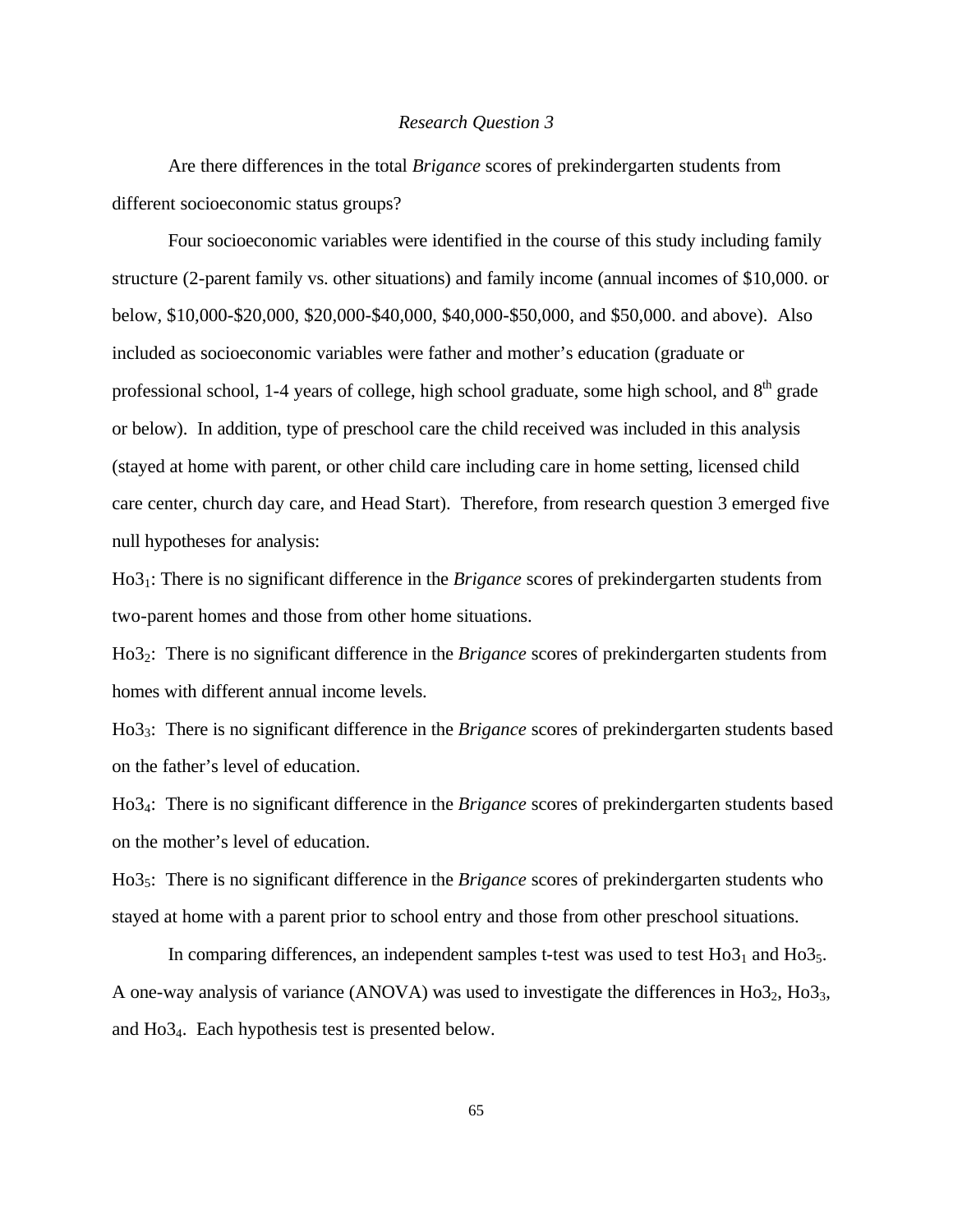Ho31: There is no significant difference in the *Brigance* scores of prekindergarten students from two-parent homes and those from other home situations ( $p = .00$ ).

As shown in Table 22, there was a statistically significant difference in the mean scores of those children who lived in two-parent homes and those who lived in other family structures such as single mother, single father, grandparent, or other. The null hypothesis was rejected. Children from two-parent homes scored an average 89.61 on the *Brigance* compared to 83.61 for those children in other family structures.

#### Table 22

*t-test Comparison of Means by Family Structure*

| <b>Family</b><br><b>Structure</b> | $\underline{n}$ | <u>М</u> | <b>SD</b> |      | p    |
|-----------------------------------|-----------------|----------|-----------|------|------|
| Other situation                   | 69              | 83.61    | 13.24     | 3.64 | .00. |
| 2-parent home                     | 267             | 89.61    | 11.93     |      |      |

Ho32: There is no significant difference in the *Brigance* scores of prekindergarten students from homes with different annual income levels.

An analysis of variance (ANOVA) was used to determine if children from higher income homes scored more proficiently on the *Brigance K Screen*. The results shown in Table 23 indicate that at the extreme limits of the income range, a significant difference was found with an overall  $E=14.28$ ,  $p = .00$ . Children from homes with annual incomes of over \$50,000 scored an average of over 13 points higher on the *Brigance* than those children from homes with annual incomes of \$10,000 or less. The null hypothesis was rejected.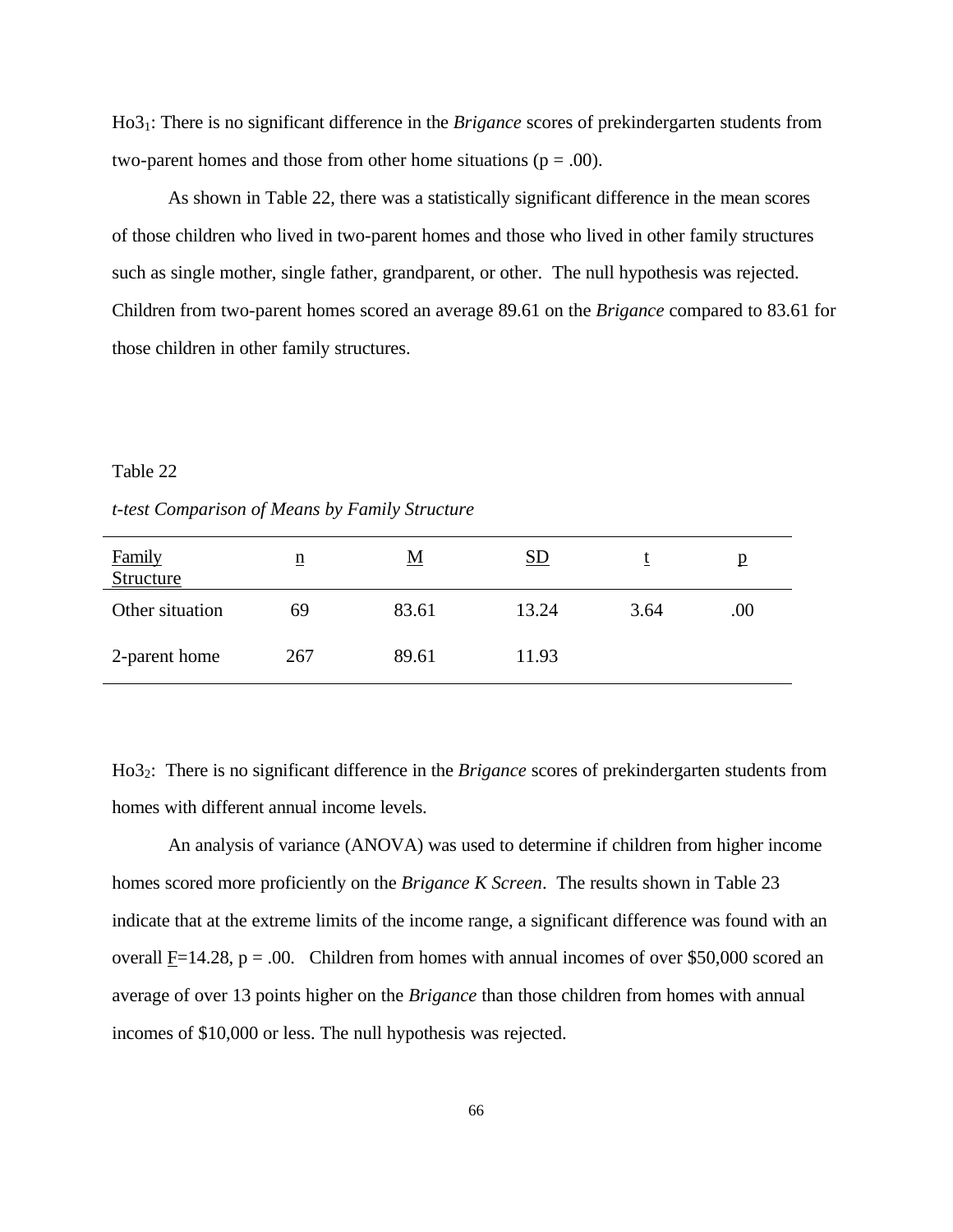| Income                  | $\underline{n}$ | $\underline{\mathbf{M}}$ | SD    | E     | p   | <b>Tukey LSD</b><br>PostHoc<br>Comparison |
|-------------------------|-----------------|--------------------------|-------|-------|-----|-------------------------------------------|
| $(1)$ \$10,000 or below | 23              | 80.89                    | 17.55 | 14.28 | .00 | < 3,4,5                                   |
| $(2)$ \$10,000-\$20,000 | 44              | 79.75                    | 14.04 |       |     | < 3,4,5                                   |
| $(3)$ \$20,000-\$40,000 | 99              | 89.06                    | 11.07 |       |     | > 1,2 < 5                                 |
| $(4)$ \$40,000-\$50,000 | 38              | 90.33                    | 10.70 |       |     | > 1,2                                     |
| $(5)$ Over \$50,000     | 82              | 93.92                    | 7.24  |       |     | > 1,2,3                                   |

*Analysis of Variance (ANOVA) Comparison of Means of Brigance K Screen by Income Level*

Ho33: There is no significant difference in the *Brigance* scores of prekindergarten students based on the father's level of education.

Ho34: There is no significant difference in the *Brigance* scores of prekindergarten students based on the mother's level of education.

An analysis of variance (ANOVA) was again used to determine if parents' education level was reflected in the *Brigance* scores of the incoming students, and once again, the null hypothesis was rejected. Children whose father had attended graduate or professional school obtained an average score of 93.68 while children whose father had an 8<sup>th</sup> grade or below education scored an average 76.50 ( $F=10.56$ ,  $p=.00$ ). Children's scores increased with the amount of education that the fathers had completed. Results were similar in regard to the mother's educational status. The children with mothers who had attended graduate or professional school had average scores ( $M = 93.19$ ) that were almost 20 points higher than their counterparts whose mothers had an  $8<sup>th</sup>$  grade education or less (M = 73.80). Both null hypotheses were rejected. Results are shown in Tables 24 and 25.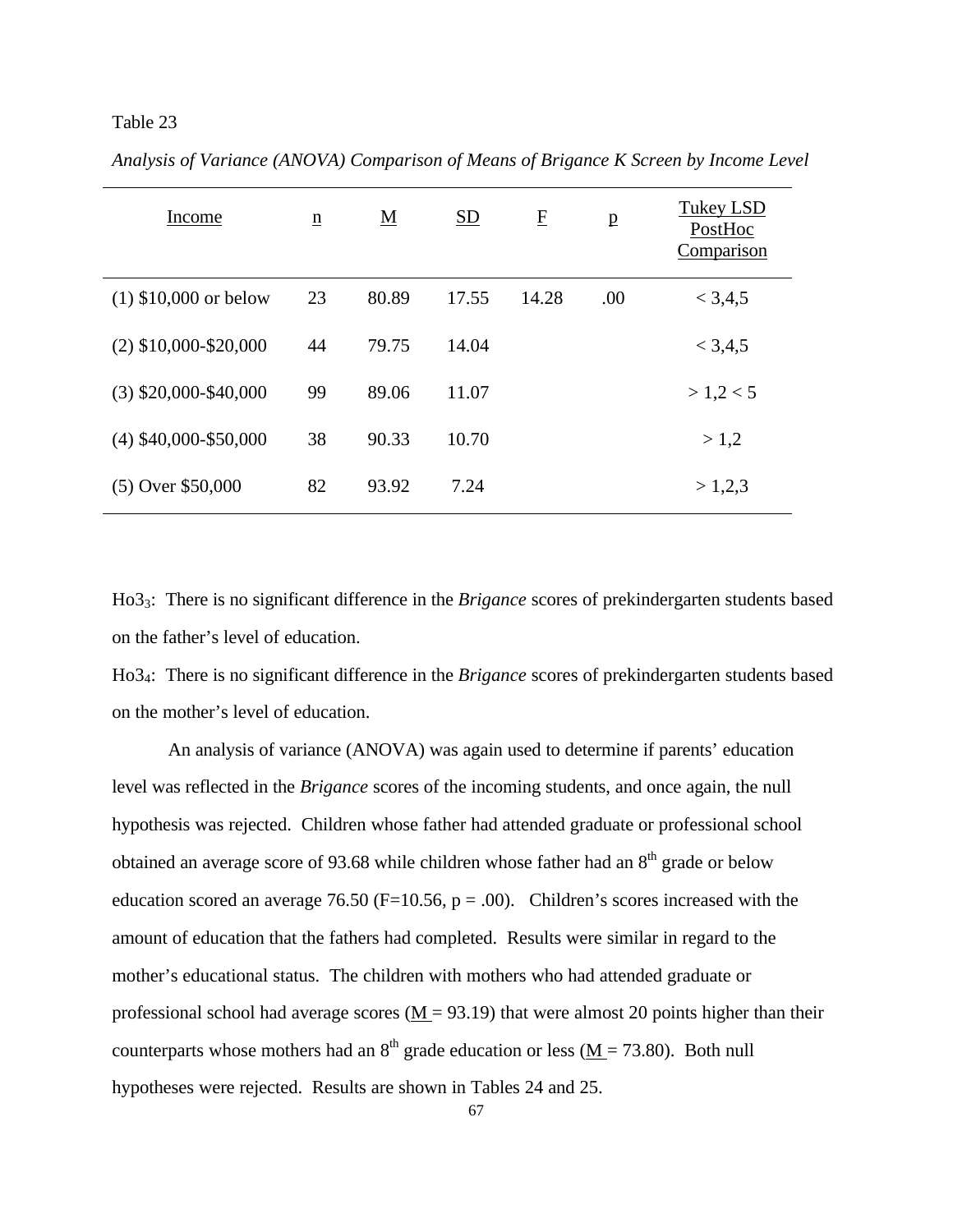*Analysis of Variance (ANOVA) Comparison of Means of Brigance K Screen by Father's Educational Level.*

| <b>Educational Level</b>  | $\underline{n}$ | <u>M</u> | SD    | $\overline{E}$ | p   | Tukey LSD<br>PostHoc<br>Comparison |
|---------------------------|-----------------|----------|-------|----------------|-----|------------------------------------|
| (1) 8th grade or below    | 5               | 76.50    | 25.34 | 10.56          | .00 | $<$ 3, 4, 5                        |
| (2) Some high school      | 49              | 81.09    | 15.72 |                |     | $<$ 3, 4, 5                        |
| (3) High school graduate  | 146             | 87.90    | 11.15 |                |     | >1, 2 < 4, 5                       |
| $(4)$ 1-4 years college   | 89              | 91.96    | 9.81  |                |     | > 1, 2, 3                          |
| (5) Graduate/professional | 44              | 93.68    | 8.87  |                |     | > 1, 2, 3                          |

# Table 25

*Analysis of Variance (ANOVA) Comparison of Means of Brigance K Screen by Mother's Educational Level.*

| <b>Educational Level</b>  | $\underline{n}$ | M     | SD    | $\mathbf{F}$ | $\mathbf{p}$ | Tukey LSD<br>PostHoc<br>Comparison |
|---------------------------|-----------------|-------|-------|--------------|--------------|------------------------------------|
| (1) 8th grade or below    | 5               | 73.80 | 15.44 | 11.52        | .00          | $<$ 3, 4, 5                        |
| (2) Some high school      | 31              | 77.76 | 17.99 |              |              | $<$ 3, 4                           |
| (3) High school graduate  | 139             | 87.90 | 11.80 |              |              | > 1,2 < 5                          |
| $(4)$ 1-4 years college   | 101             | 90.33 | 10.98 |              |              | > 1, 2, 3                          |
| (5) Graduate/professional | 59              | 93.19 | 7.73  |              |              | > 1, 2, 3                          |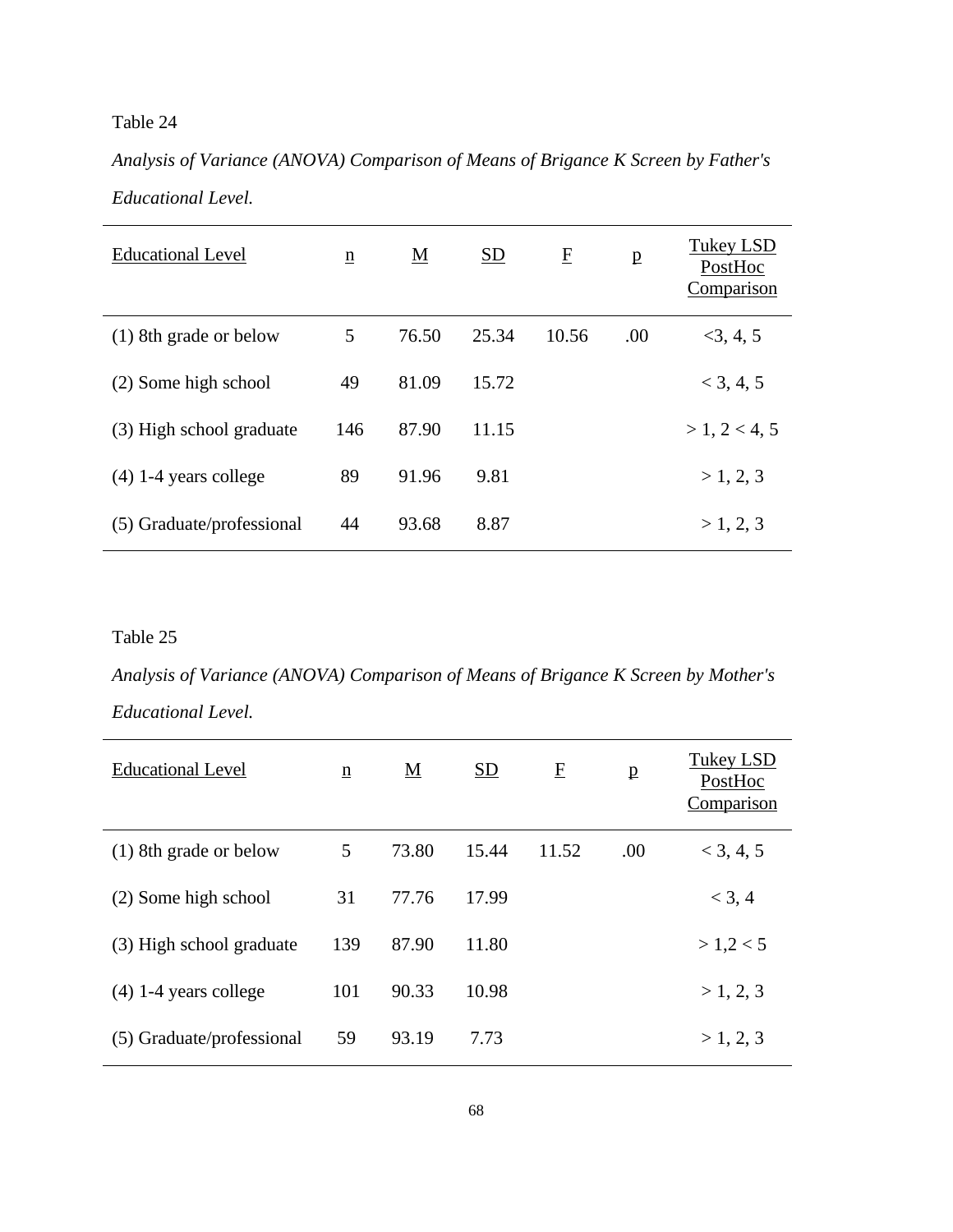Ho35: There is no significant difference in the *Brigance* scores of prekindergarten students who stayed at home with a parent prior to school entry and those from other preschool situations.

Table 26 shows that there was a significant difference between the means of the two groups. The mean for those children who had preschool experiences outside of the home was significantly higher ( $M = 90.51$ ) than that of the children who stayed at home with a parent prior to school entry  $(M = 84.87)$ . The null hypothesis was rejected.

#### Table 26

*t-test Comparison of Means by Preschool Care*

| Preschool Care   | n   | М     | $_{\rm SD}$ |      | p   |
|------------------|-----|-------|-------------|------|-----|
| Other situations | 221 | 91.51 | 10.56       | 4.08 | .00 |
| Stayed at home   | 111 | 84.87 | 14.16       |      |     |

### *Research Question 4*

To what extent can socioeconomic status, literacy activities, and learning resources be used to predict kindergarten readiness?

A hierarchical multiple regression analysis was used to answer research question 4. The regression analyzed the effects of three independent variables (socioeconomic status, learning tools, and literacy activities) on the dependent variable (*Brigance* score). The factors in each variable were those identified as significant in the correlation analyses. Family structure, the family's income, father's education, and mother's education were considered important socioeconomic predictors in model one. Literacy activities included in model two were time spent by a parent reading to the child (everyday, few times a week, once a week, few times a month, rarely almost never), shared teaching/learning activities ("teaching" the child everyday,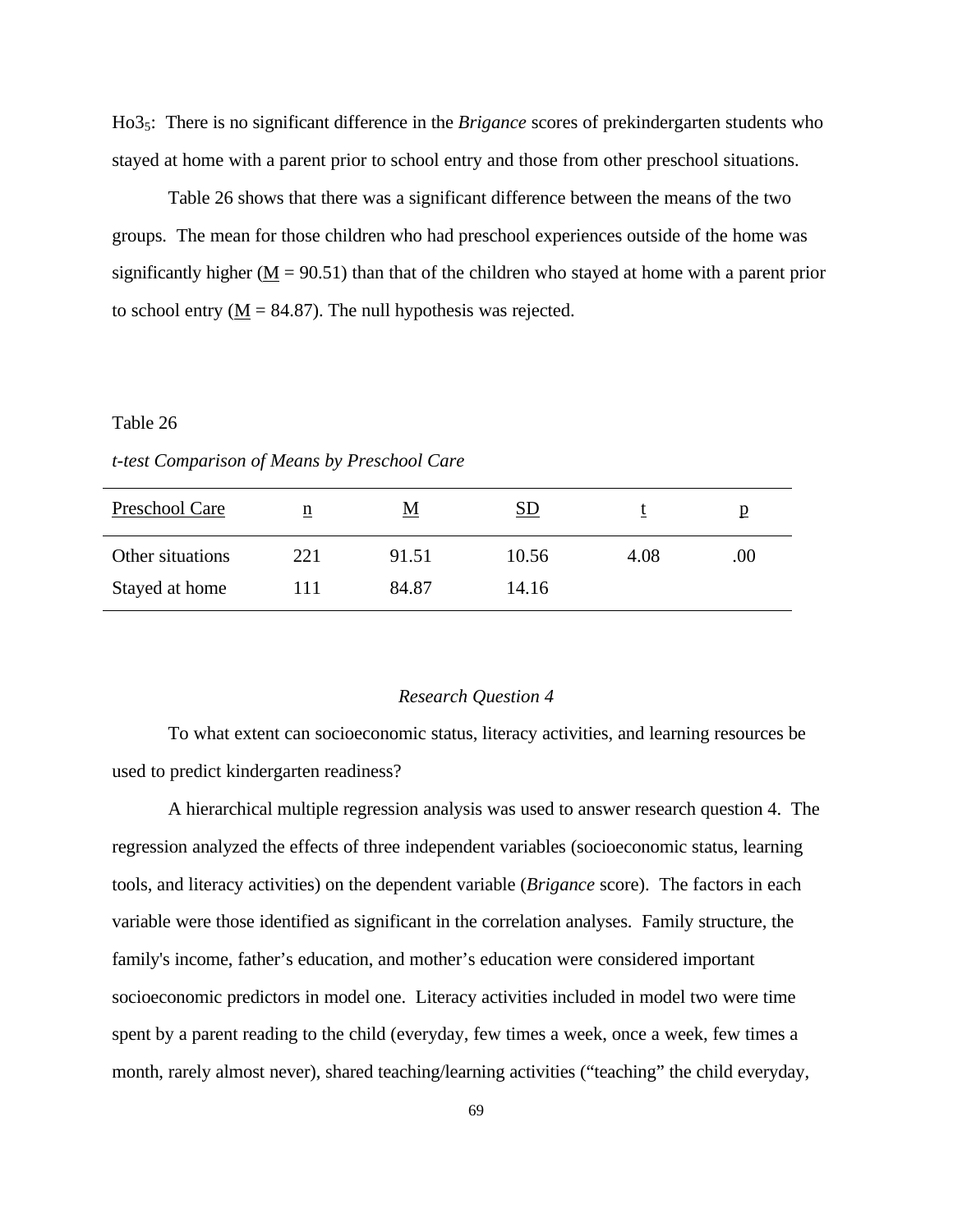few times a week, once a week, few times a month, rarely almost never), educational outings (visits to educational venues once a week, few times a month, once a month, every few months, 1-2 times yearly), and conversation during meals (talk by entire family, mostly adult talk, mostly child talk, limited or no talk, family does not eat together). The availability of a home computer, number of specific learning resources, and number of children's books in the home were considered significant as learning resources and were included in model three. For the purpose of this study, the regression was a three-step process. The first step tested the effect of the socioeconomic variable on the *Brigance* scores. The second step tested the effect of the socioeconomic variable and the literacy activity variable. Finally, the third step added the effect of the learning resource variable with both the socioeconomic and literacy activity variables. Table 27 shows a comparison of the effects of the independent variables (socioeconomic status, literacy resources and literacy activities) on the dependent variable (*Brigance* scores).

#### Table 27

*Hierarchical Multiple Regression Analysis of the Effects of Independent Variables on Brigance Scores*

|                            | Socioeconomic<br>Predictors |             |              | Socioeconomic and<br><b>Resource Predictors</b> |             |              | Socioeconomic,<br>Resource, and<br><b>Activity Predictors</b> |             |        |
|----------------------------|-----------------------------|-------------|--------------|-------------------------------------------------|-------------|--------------|---------------------------------------------------------------|-------------|--------|
|                            | $\underline{b}$             | <b>Beta</b> | $\mathbf{p}$ | $\underline{b}$                                 | <b>Beta</b> | $\mathbf{p}$ | <u>b</u>                                                      | <b>Beta</b> | p      |
| Socioeconomic<br>Variables |                             |             |              |                                                 |             |              |                                                               |             |        |
| Family income              | 68.90                       | .24         | $.00*$       | 1.89                                            | .20         | $.00*$       | 1.63                                                          | .17         | $.01*$ |
| Family structure           | $-.70$                      | $-.04$      | .51          | $-.41$                                          | $-.02$      | .70          | $-.90$                                                        | $-.05$      | .38    |
| Father's education         | 2.25                        | .17         | $.01*$       | 1.91                                            | .15         | $.02*$       | 2.41                                                          | $-19$       | $.00*$ |
| Mother's education         | 1.49                        | .11         | .07          | 1.01                                            | .08         | .24          | .61                                                           | .05         | .47    |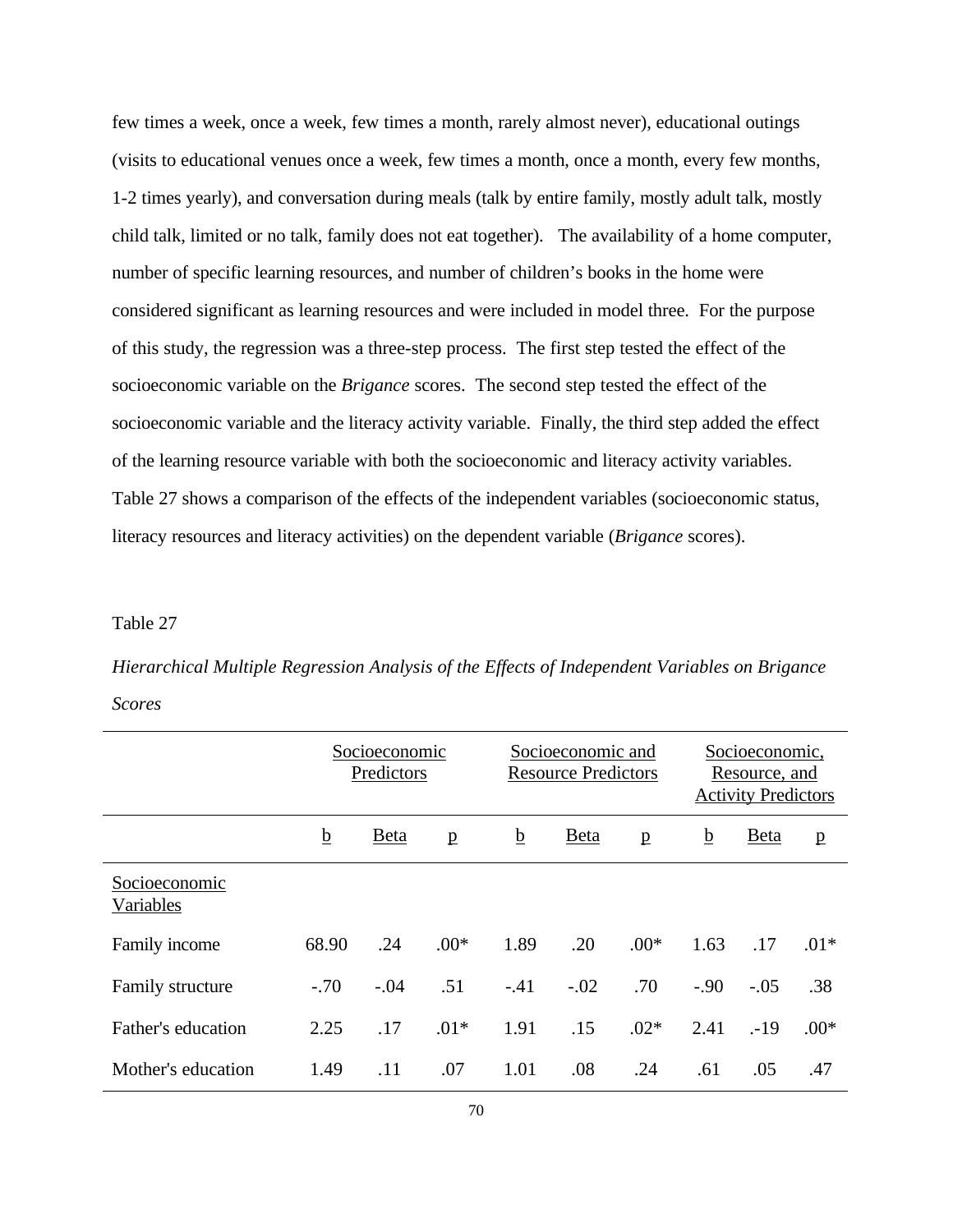## Table 27 (continued)

|                                                | Socioeconomic<br>Predictors           |             |              |                 | Socioeconomic and<br><b>Resource Predictors</b> |              | Socioeconomic,<br>Resource, and<br><b>Activity Predictors</b> |                                      |              |  |
|------------------------------------------------|---------------------------------------|-------------|--------------|-----------------|-------------------------------------------------|--------------|---------------------------------------------------------------|--------------------------------------|--------------|--|
|                                                | $\underline{b}$                       | <b>Beta</b> | $\mathbf{p}$ | $\underline{b}$ | <u>Beta</u>                                     | $\mathbf{p}$ | $\underline{b}$                                               | <u>Beta</u>                          | $\mathbf{p}$ |  |
| Literacy resources<br><b>Variables</b>         |                                       |             |              |                 |                                                 |              |                                                               |                                      |              |  |
| Home computer                                  |                                       |             |              | $-.21$          | $-.01$                                          | .91          | $-.73$                                                        | $-.03$                               | .69          |  |
| Number of books                                |                                       |             |              | 2.53            | .17                                             | $.00*$       | 1.39                                                          | .10                                  | $-11$        |  |
| <b>Educational</b> tools                       |                                       |             |              | .88             | .08                                             | .20          | $-.43$                                                        | .04                                  | .52          |  |
| <b>Literacy activities</b><br><b>Variables</b> |                                       |             |              |                 |                                                 |              |                                                               |                                      |              |  |
| Parent reads                                   |                                       |             |              |                 |                                                 |              | 1.00                                                          | .07                                  | .22          |  |
| <b>Educational outings</b>                     |                                       |             |              |                 |                                                 |              | 1.21                                                          | .13                                  | $.03*$       |  |
| Mealtime conversation                          |                                       |             |              |                 |                                                 |              | 1.73                                                          | .11                                  | .06          |  |
| $\sim$                                         | $R^2 = .18$<br>$F = 15.20$<br>$p=.00$ |             |              |                 | $R^2 = .22$<br>$F = 15.20$<br>$p = .00$         |              |                                                               | $R^2 = .25$<br>$F = 8.73$<br>$p=.00$ |              |  |

\*statistically significant at the .05 level

Table 27 shows that socioeconomic variables accounted for 18% of the variance of *Brigance* scores among incoming kindergarten students in this study ( $R^2 = .18$ ). Family income and father's education were statistically significant ( $p = .00$  and  $p = .01$  respectively). When literacy resources were added in the second regression model, the percentage of variance increased to 22% ( $\mathbb{R}^2 = .22$ ); while statistically controlling for the socioeconomic factors, only the number of children's books in the home was statistically significant ( $p = .00$ ). Family income and father's education remained significant. The availability of a home computer and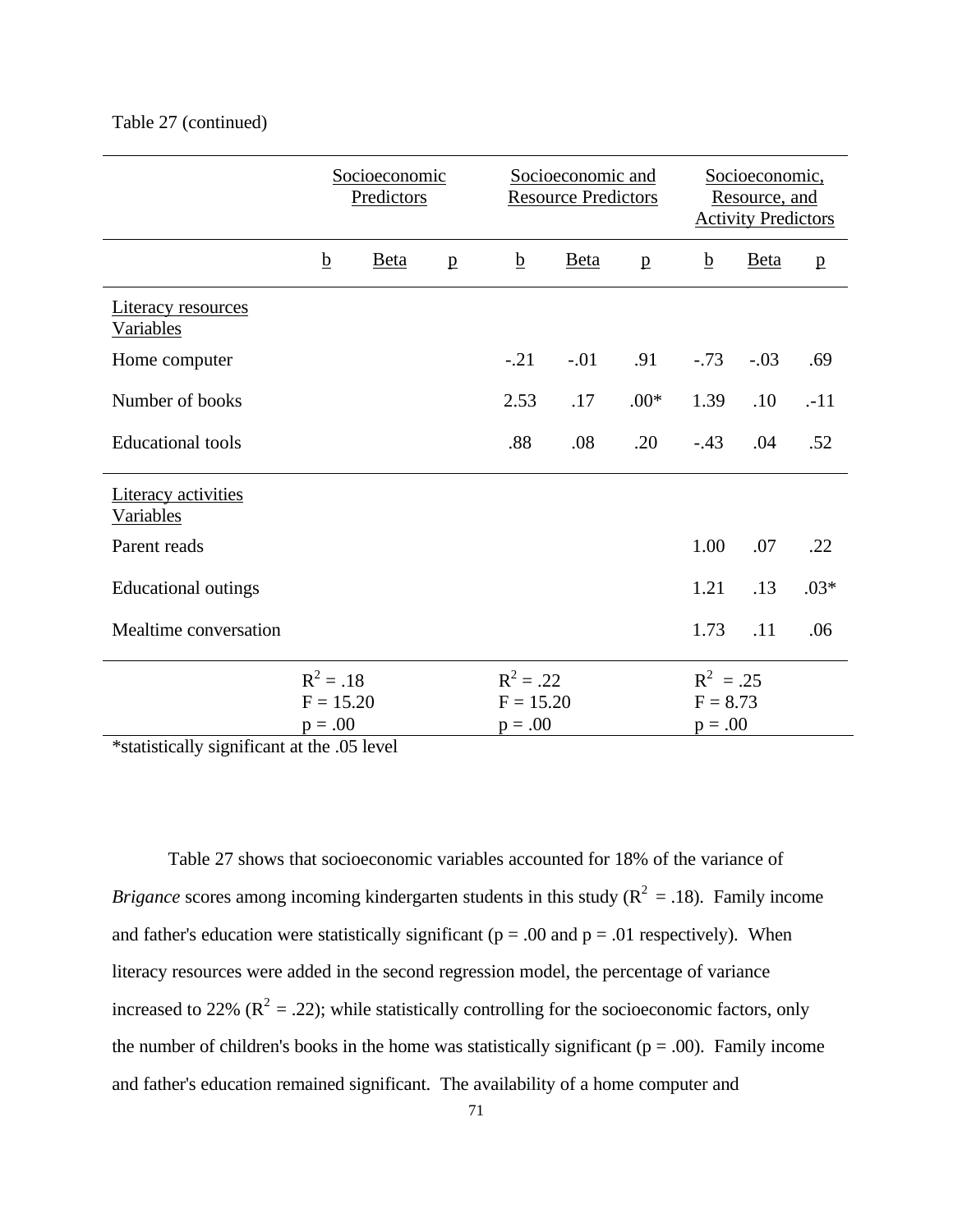educational tools had no impact. When literacy activity variables were added in the third regression model, educational outings were statistically significant along with family income and father's education. The percentage of variance in the *Brigance* increased another 3% ( $R^2 = .25$ ). The multiple regression showed that the identified socioeconomic factors most significantly impacted the *Brigance* scores, although resource and activity predictors could account for 7% of the variance in scores. The socioeconomic and literacy resource variables together had more impact on the *Brigance* scores than the socioeconomic variable alone; likewise, the three combined three variables impacted the scores even more significantly.

This chapter included an analysis of data. In Chapter 5, the findings are summarized and interpreted and from the analysis, conclusions are made. In addition, recommendations for further consideration are included.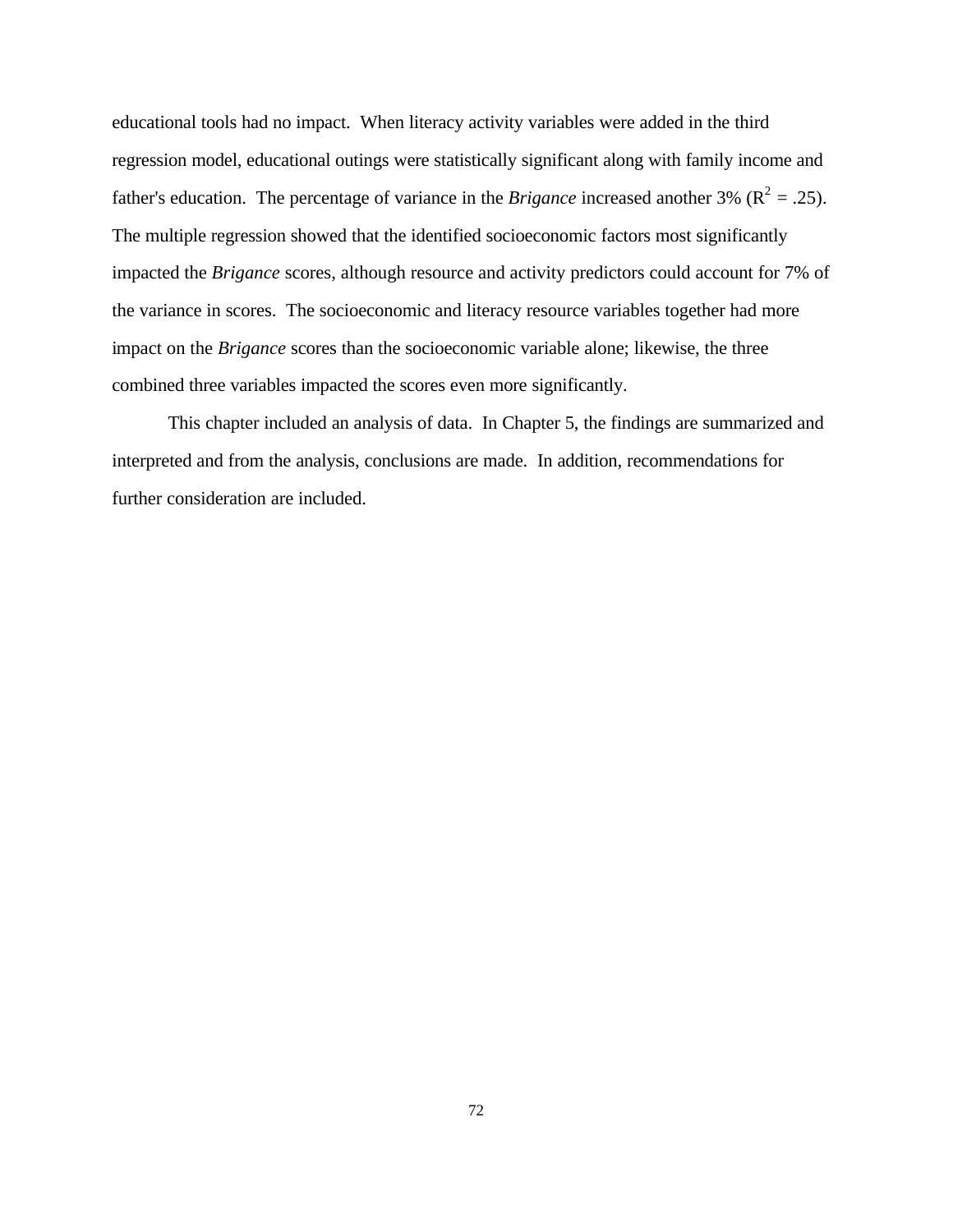#### CHAPTER 5

### FINDINGS, CONCLUSIONS, AND RECOMMENDATIONS

The purpose of the study was to investigate the relationship between family environment and school readiness of children entering kindergarten. The study's population consisted of parents and their children who were incoming kindergarten students preregistered in four schools in a rural East Tennessee county. The 4 selected schools were geographically and structurally diverse: small K-8, mid-sized K-4, mid-sized K-3, and large K-2. Each year the 4 schools house approximately 50% of the 800+ kindergarten students in the county. Although 342 preschool children were screened, 4 parents chose not to participate. Therefore, 338 parents signed consent forms to participate in the study. Data were examined through analysis of self-reported parent surveys and *Brigance K Screen* results.

The parent questionnaire surveyed demographic information and home environment issues. Primarily incorporating a multiple-choice format, it also contained one open-ended and three short-answer questions. Parents were asked to complete the survey as their children were assessed during the annual prekindergarten screening days in the spring prior to kindergarten enrollment. The *Brigance K Screen* is routinely administered to all incoming kindergarten students before entry into the county system. It is both criterion and norm-referenced and provides information not only about the child's mastery of critical readiness skills but also about how the child's performance compares with that of other children.

The findings of the study were analyzed using the Statistical Package for the Social Sciences (SPSS) software program, which is designed to analyze and display data (Gall et al., 1996). Although analyses were done to identify relationships between variables, the findings were basically descriptive in nature. The data were initially analyzed using frequency tables to identify basic demographic information or patterns. Kendall's tau-b and Cramer's V were used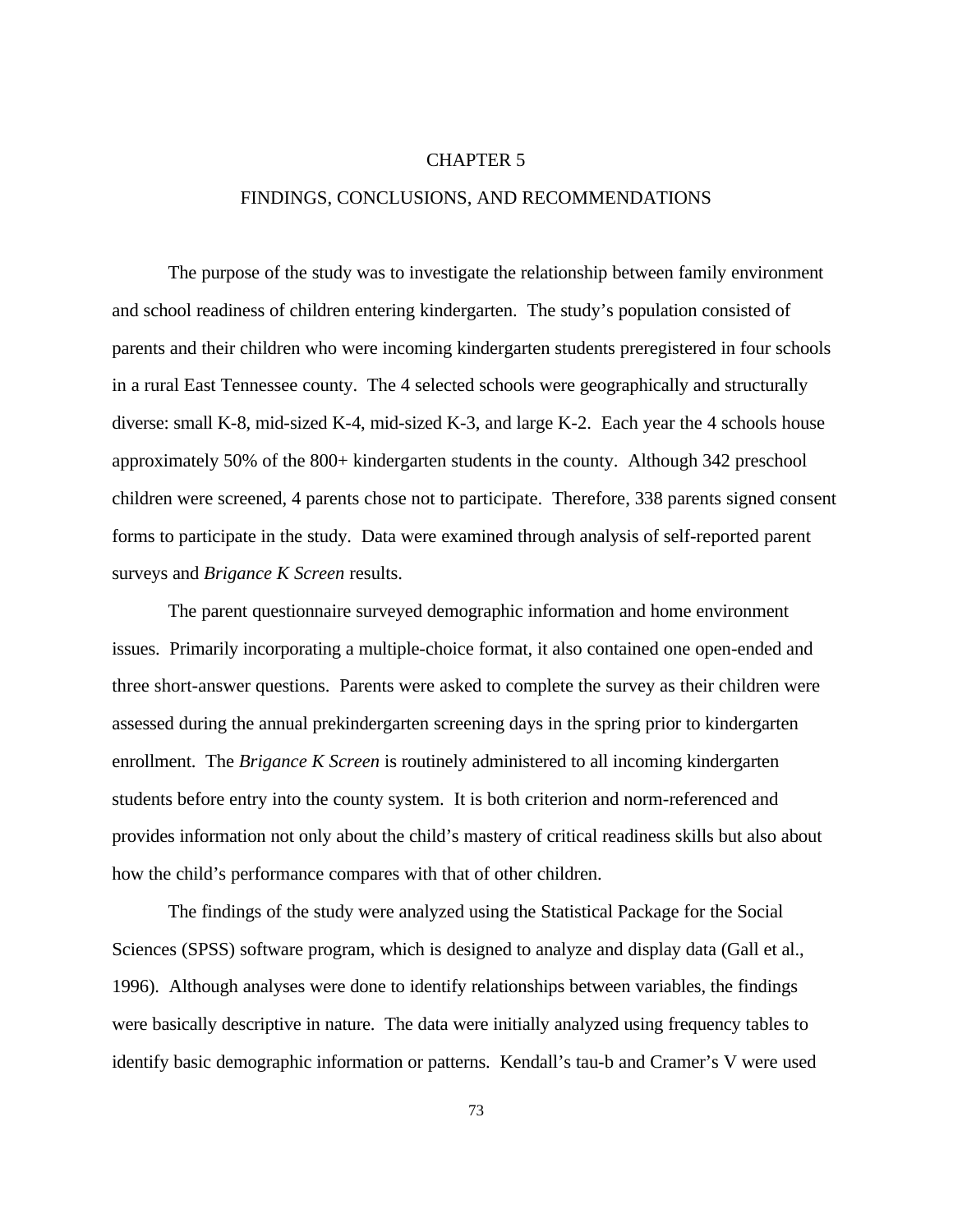to examine the relationships between the dependent variable (*Brigance* scores) and independent variables. One-way analyses of variance (ANOVAs) and t-tests were used to analyze the differences in test scores between groups. Finally, a hierarchical multiple regression analysis was used to analyze the effects of socioeconomic status, learning tools, and literacy activities on *Brigance* scores.

#### *Findings*

With 338 participants, the participation and survey return rate for the study was excellent at 99.1%. The mean score of the *Brigance* for all participating students was 88.43. A difference of less than five points existed between the means of the highest and lowest achieving schools. The findings were summarized as responses to the four basic research questions.

### *Research Question 1*

What are the characteristics of the study's participants and their home environments?

Frequency distributions indicated that a majority (79.5%) of the preschool children lived in a two-parent home. Most parents had a high school diploma or some college experience. Over one third of the parents disclosed an income of between \$20,000 and \$40,000. Frequency tables showed the most common occupation for fathers was a skilled trade, and almost one third of mothers stayed at home with the children. Most women who worked outside the home maintained administrative or clerical positions or worked in personal service jobs such as hotel housekeeping. The overall description of occupational status was reinforced by the question regarding preschool experiences in that almost one third of the respondents reported that their child stayed at home with a parent prior to school entry.

The parent survey indicated that over one half of the parents read to their child and the child "read" to them a few times a week. Educational activities and teaching games were initiated on a daily basis by over 65% of the respondents. Parent responses to the open-ended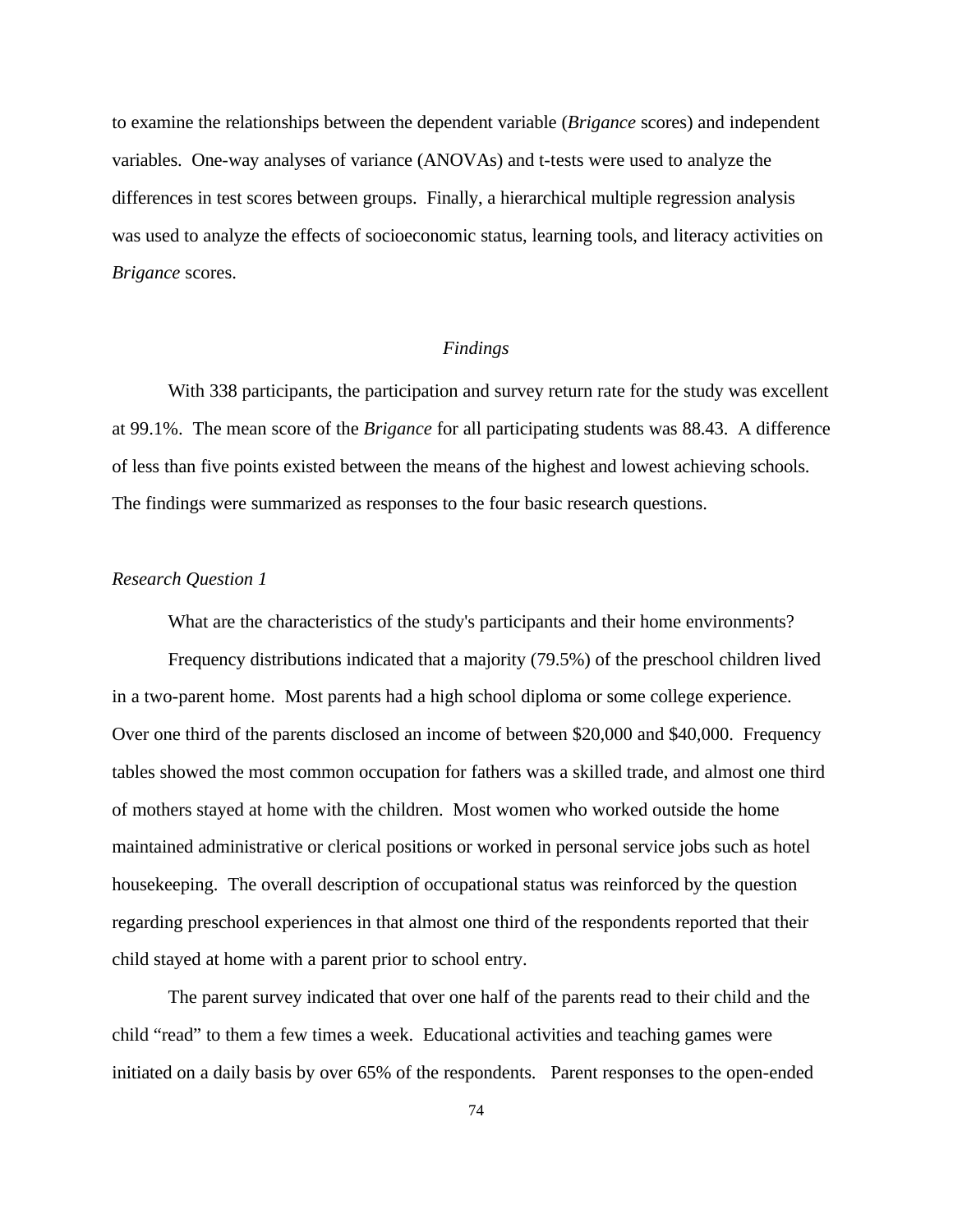question regarding the most important thing done to prepare their child for school strongly reinforced these statistics. The importance of teaching/learning activities was mentioned most, at 169 times; reading to the child was the third most frequent reply with 107 responses. The highest frequencies of educationally related outings were distributed between a few times a month (28.3%), about once a month (21.1%), and every few months (25.3%), which accounted for almost 75% of the responses. Over two-thirds of the families dined together daily, and 88.1% of those eating together experienced shared conversations by the entire family.

Survey results indicated that television remains an integral part of the home environment with 315 (93.5%) parents reporting that their children watched some television everyday. Over one third of the incoming students watched an average of two hours of television on a typical weekday. This was less that the three to five hours suggested by earlier studies (Gunter & McAleer, 1990).

Educational toys and hobbies were an everyday pastime for over half of the incoming students. An additional third of the respondents indicated that educational play took place a few days a week. Almost 40% of the surveyed homes had two to three of the educational tools that included an encyclopedia, dictionary, almanac, atlas, and computer. Almost 80% of the parents reported having a home computer. Children's books were an important component of the family environment with 88.1% reporting 30 or more books in the home. Over 45% of the children acquired a new book from the store or library a few times a month.

Parent comments to the open-ended question about preparation for school were most revealing with 120 responses emphasizing a factor not addressed in the multiple-choice format- the importance of a warm caring environment. Typical comments included the importance of "together time," "a secure and loving home environment," "being supportive," and "respect." Remarks also included the significance of "manners," "caring," "talking and answering questions about everything," and "self-confidence." Another emphasized "teaching him to be kind, honest, and loving." One parent took advantage of the "teachable moments in everyday life." Parent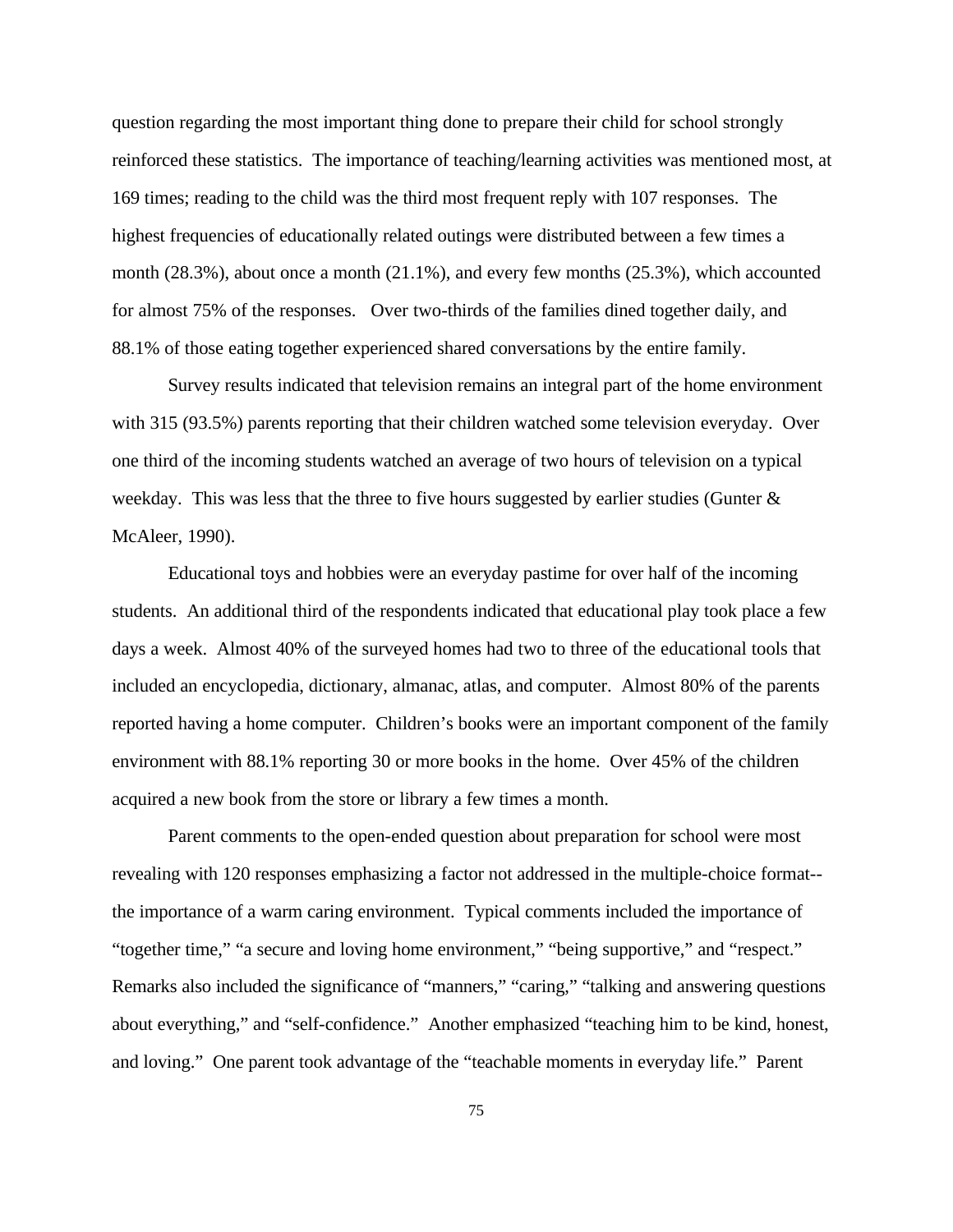comments supported earlier research findings that pinpointed the importance of a home environment characterized by a warm accepting atmosphere with shared reading and open conversation (Barclay, Benilli, & Curtis, 1995; Snow, et al., 1991).

### *Research Question 2*

What is the relationship of specific home and family characteristics to kindergarten readiness?

The analysis of relationships in this study indicated that family income was more closely related to success on the *Brigance K Screen* than any other variable; there was a positive relationship between family income and *Brigance* scores (r = .295). Generally, students with higher *Brigance* scores came from families with higher incomes. Next in importance were the levels of fathers' education and mothers' education. These findings support previous studies that found certain nonprocess (socioeconomic) factors relate more significantly to school success than the factors identified in this study as process variables. Socioeconomic factors including family income, family structure, and parents' education do play a statistically significant role in the school readiness of kindergarten children. In addition, the importance of parents' reading to their children, educational outings, two-way conversation at mealtime, availability of certain educational tools--including a computer, and the number of children's books in the home are also indicators of student success. A significant negative correlation was found between the duration of television viewing and *Brigance* scores; increased television viewing time was significantly related to lower test scores.

### *Research Question 3*

Are there differences in the total *Brigance* scores of prekindergarten students from different socioeconomic status groups?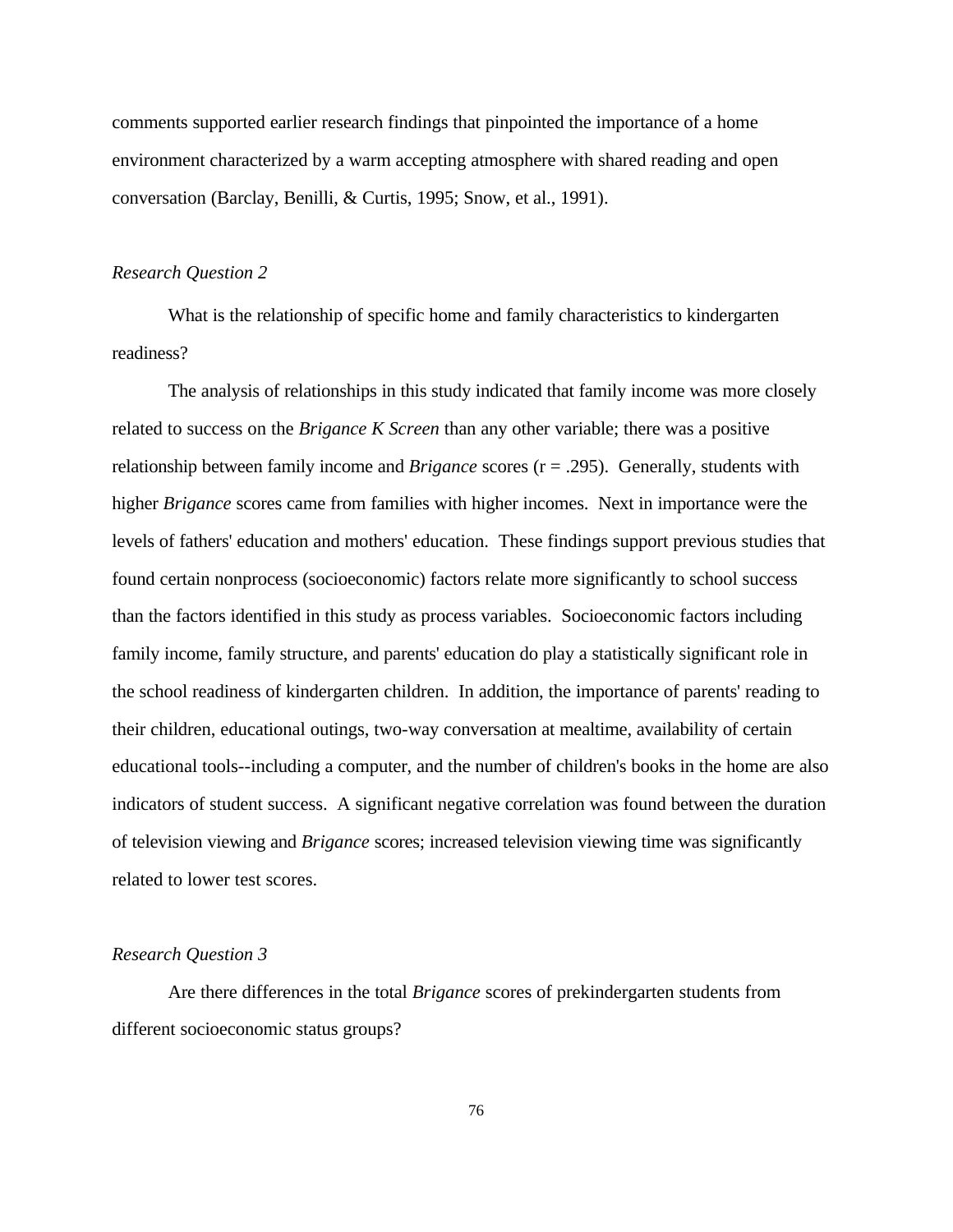Each of the five null hypotheses was rejected. Children from two-parent homes scored significantly higher on the *Brigance* than those from other home situations. Interestingly, those children who had preschool experiences outside of the home scored significantly higher than those who stayed at home with a parent prior to kindergarten entry. In addition, students with higher scores came from families with higher incomes. Finally, there were statistical differences in scores of students based on the parents' education level. Children whose parents had attained higher levels of education generally scored higher than those whose parents were less educated.

#### *Research Question 4*

To what extent can socioeconomic status, literacy activities, and learning resources be used to predict kindergarten readiness?

The multiple regression reinforced the statistical significance and magnitude of the relationship between socioeconomic factors and school readiness. Socioeconomic variables had the strongest impact on *Brigance* scores, but literacy tools and literacy activities also accounted for variance in the scores. This contrasted with earlier studies that suggested home environment rather than socioeconomic status predicted student achievement (Iverson & Walberg, 1982; Walberg, 1984a; White, 1982).

## *Conclusions*

As we travel through the 21st century, we must continue to realize the importance of all aspects of the home environment as they relate to the academic success of our children. As with earlier endeavors during the last two decades, the findings in this study are mixed. However, two conclusions are clear.

First, the results of the study iterated the correlation between socioeconomic factors such as family income, parents' education, and family structure to school readiness that has been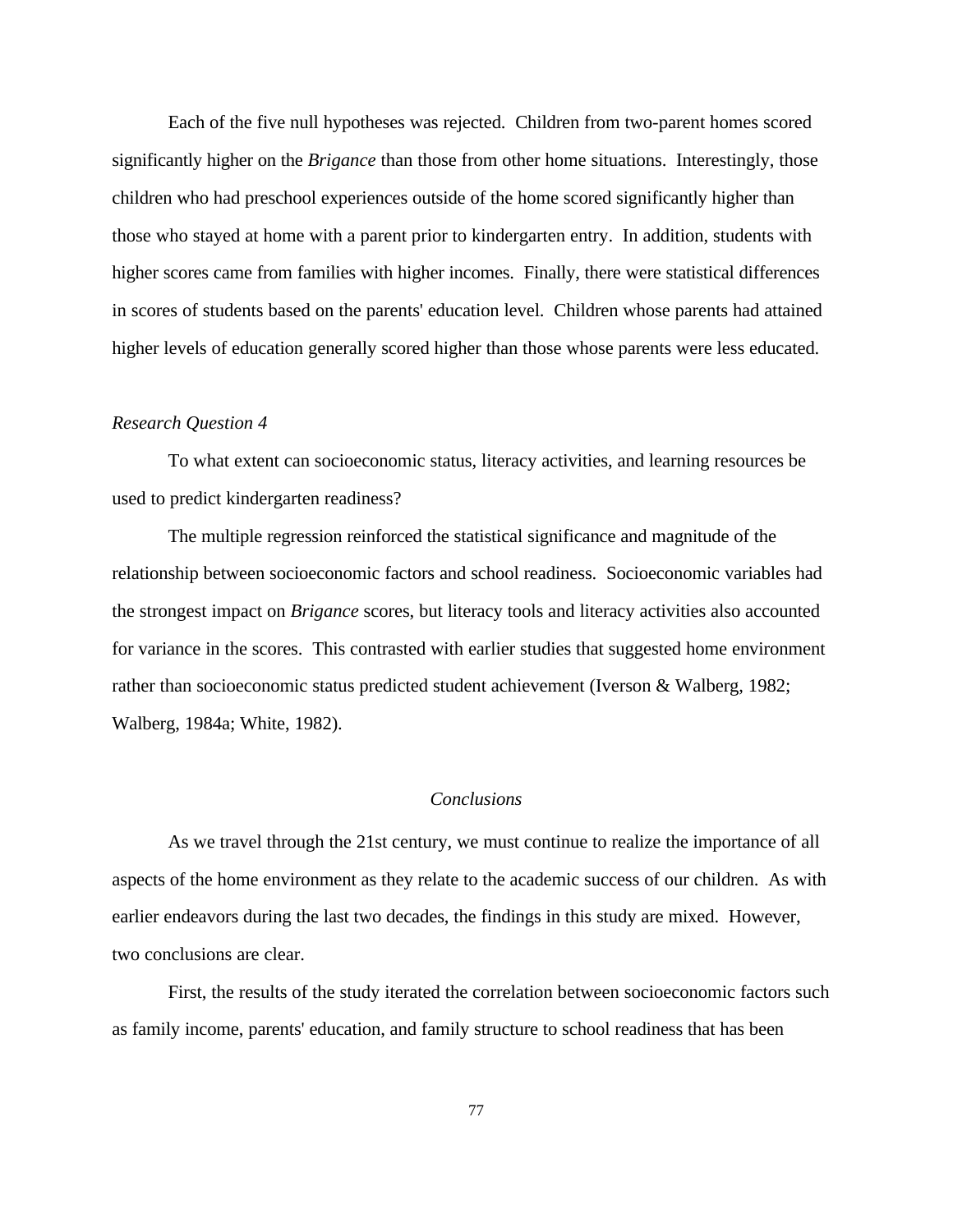frequently summarized in earlier findings. Socioeconomic factors do play a significant role in the school readiness of kindergarten students.

Secondly, home environment is still vitally important to a child's academic development. Reading and playing educational games with a child, enjoying educationally oriented outings, two-way conversation with adults and peers, and the availability of books and other educational tools--including a computer, were all important aspects of the home environment that significantly contributed to school readiness. Therefore, the conclusion drawn by Mattox (1995) remains quite relevant: What families actually do really matters. Values, habits, and relational dynamics are all at work within the family environment.

In many respects, it is unfortunate that family income has such a pervasive influence on the readiness of kindergarten children. Financial issues can either directly or indirectly affect many aspects of the home environment. Annual family income often dictates the availability of computers, books, and other educational tools within the home. It also influences the type of preschool care a child receives. Family income indirectly affects the amount of time that parents spend with their child. Parents who must labor extended hours, work second or third shifts, or hold two jobs just to make enough money to feed and clothe the family may find it difficult or impossible to spend time on a family outing, enjoy a meal together, or play and read. Generally, lower income parents are also less educated. This represents a complex and unyielding cycle that is disheartening to many educators. However, at the same time, it presents a challenge to public schools to set goals and raise expectations for all students to succeed academically, regardless of socioeconomic status.

Although schools cannot effect transformation in a family's socioeconomic situation, they can promote positive change in many of the process variables mentioned in this study through improved parent education and intervention programs, early childhood education, and relevant teacher education programs. Other community agencies can be called upon to guide and assist parents in providing optimal educational environments for their preschoolers.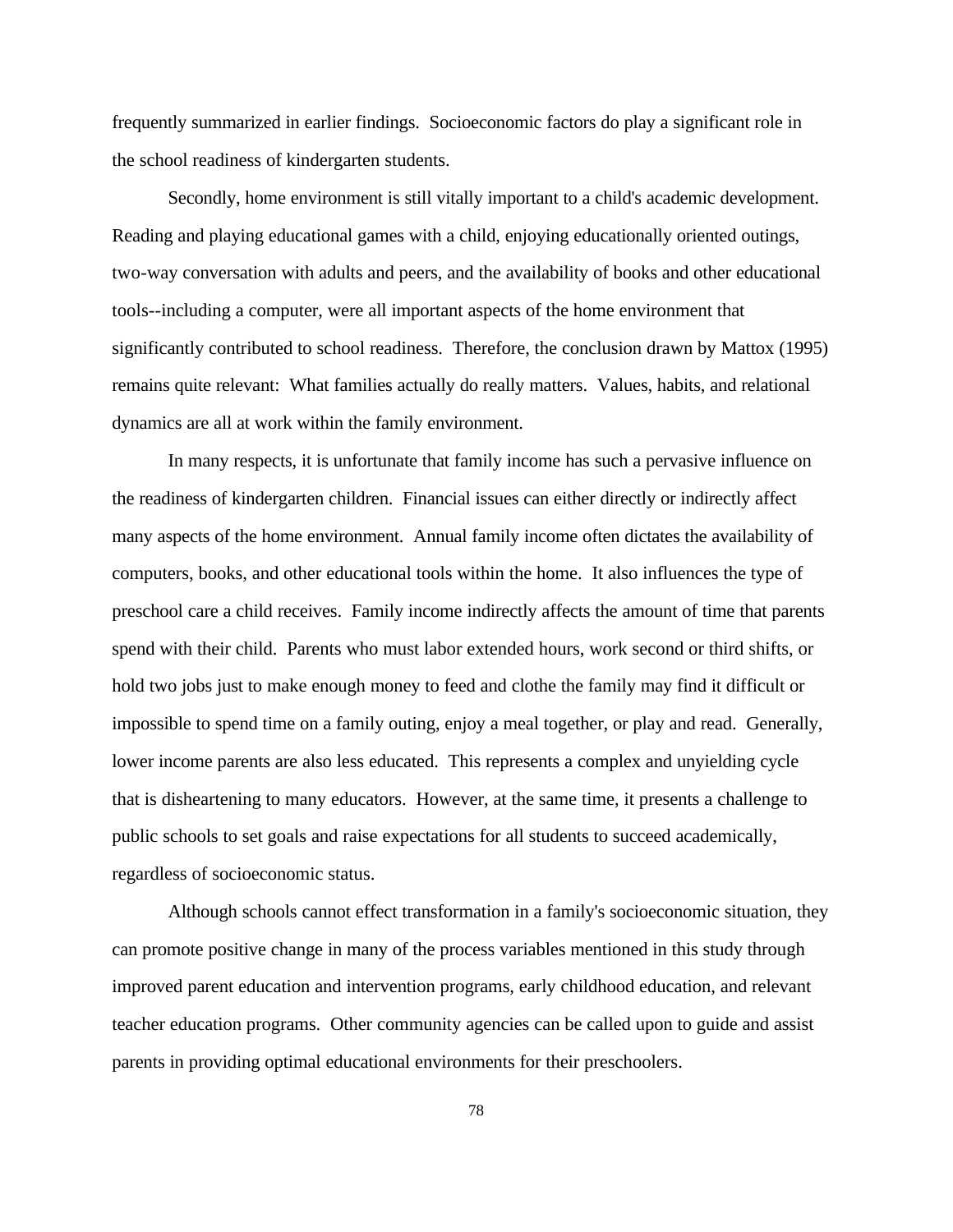Importantly, as society bemoans the idea of a breakdown in family units, it was especially interesting to read parent comments that spoke directly to the importance of family togetherness, mutual respect, two-way conversation, and the importance of character traits such as honesty and kindness. As they work and interact with parents, perhaps educators and other community agencies can also promote the importance of these characteristics and qualities to the overall development of children.

It should be noted that this study was done in the aftermath of the September 11, 2001, terrorist attack on the United States. This horrific event has seemingly led to a resurgence of patriotism with an added emphasis on family, personal character, values, and good citizenship. It is uncertain if this tragedy affected parent comments; however, the current world situation obviously represents a real life opportunity for the educational community to build on these important character traits.

#### *Recommendations*

- 1. A naturalistic inquiry or direct observation of the home environment and family characteristics would present a different variation of this research. In addition to being more insightful, this method would eliminate sole reliance upon parental perceptions and memory as a data source.
- 2. Proximal (face to face) interviews would provide an additional variation of this research. This method would minimize any problems with lack of reading skills or lack of understanding on the part of the parent.
- 3. An additional open-ended question asking parents what could be done to assist them as they prepare their child for school could provide additional ideas and opinions for schools and community agencies to consider.
- 4. Further correlation studies involving the same variables could be conducted with larger samples of preschoolers from various geographical locations to determine whether or not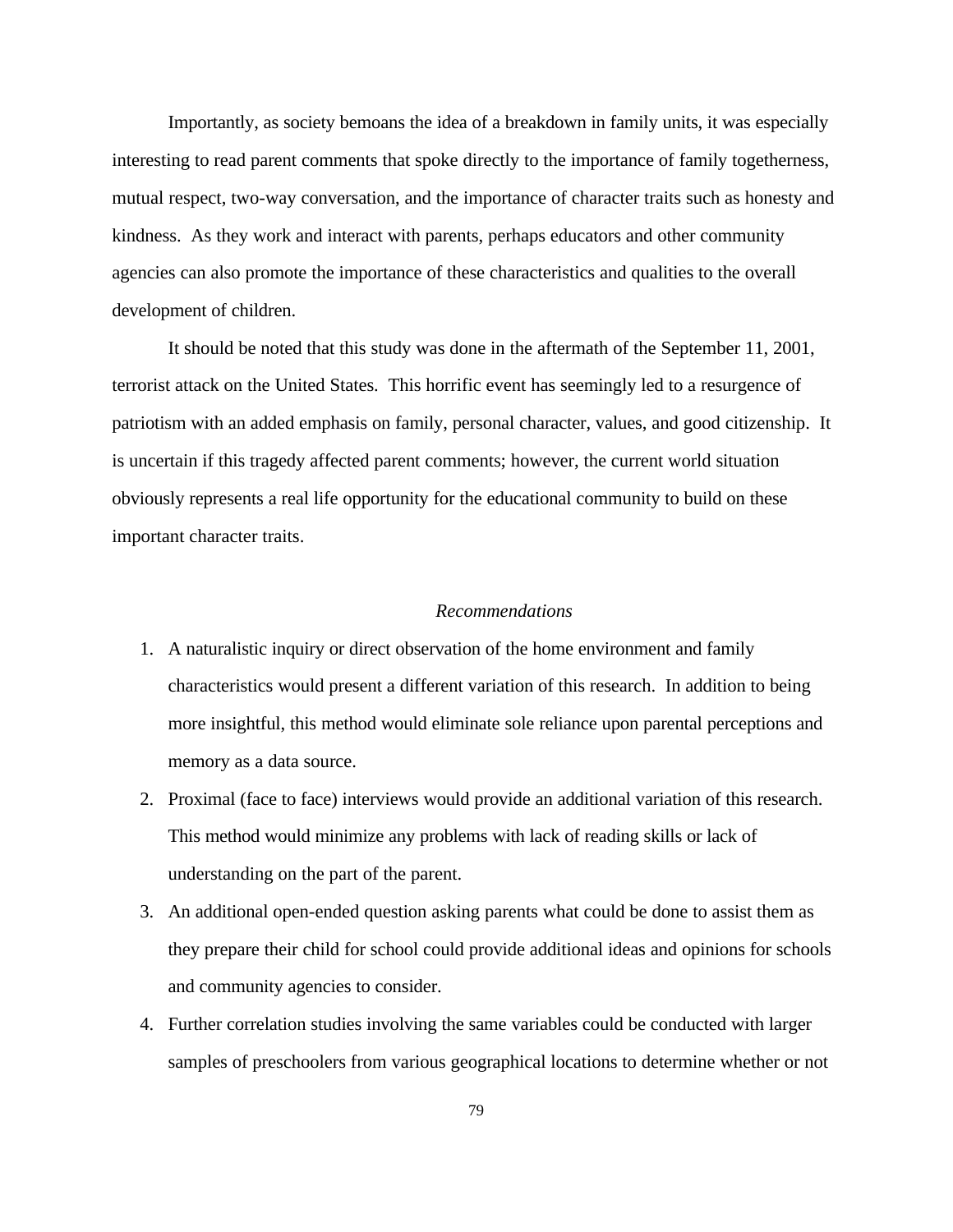the results from this sample can be generalized to the larger population. It would be particularly interesting to compare percentages of two-parent families and "stay at home" moms in other samples from various locations.

- 5. As several of the home characteristic variables were found to be significantly related to readiness for kindergarten, it is recommended that educators consider more thoroughly the home environment of the students and possible early intervention strategies. More time and money should be allocated to educating parents about the importance of the home environment and school readiness. Educators should encourage parents to invest more time reading to their children and sharing educational activities with them. An abundance of reading materials should be made available to a child throughout his or her life. If parents are not able to financially afford a variety of books, educators should strongly promote use of the community library. Educators should also strongly encourage parents to monitor the amount of time children watch television.
- 6. Schools should make every effort to engage parents in an educational partnership by providing various opportunities for parent involvement. This can be done even prior to official school entry through community-oriented activities. Recognizing that not all parents have regular working hours, activity days and times should be flexible.
- 7. With the acknowledgment that family ethos is constantly changing and that specific family and home characteristics are closely aligned with school readiness and later school achievement, it is recommended that educators continue to acquire and update knowledge in this area.

80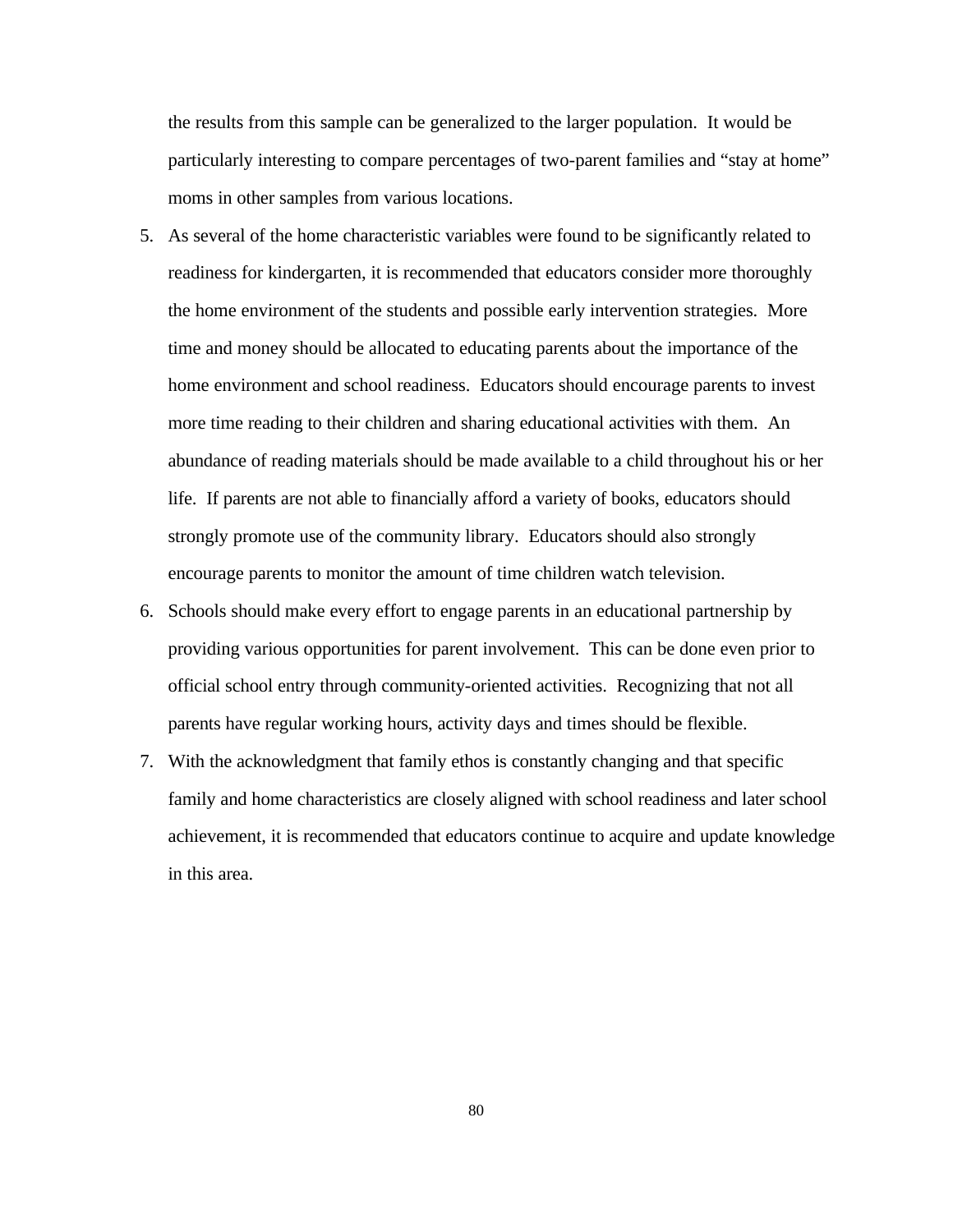#### REFERENCES

Achievement stalls while TV watching grows. (1994). *American Teacher, 79,* 17.

- *America's Smallest School: The Family.* (1999). Retrieved February 9, 2000, from http://www.ets.org/research/pic/sshighl.html
- Anderson, R. C., Scott, J. A., & Wilkerson, I. (1985). *Becoming a nation of readers: The report of the commission on reading.* Washington, DC: National Academy of Education.
- Auerbach, E. R. (1989). Toward a social-contextual approach to family literacy. *Harvard Educational Review, 59*, 165-181.
- Auerbach, E. R. (1995). Which way for family literacy: Intervention or empowerment? In L. M. Morrow (Ed.), *Family literacy: Connections in schools and communities* (pp. 11-27). New Brunswick, NJ: Rutgers University.
- Baker, L., Scher, D., & Mackler, K. (1997). Home and family influences on motivations for reading. *Educational Psychologist, 32*, 69-82.
- Baker, L., Serpell, R., & Sonnenschein, S. (1995). Opportunities for literacy learning in the homes of urban preschoolers. In L. M. Morrow (Ed.), *Family literacy: Connections in schools and communities* (pp. 236-252). New Brunswick, NJ: Rutgers University.
- Baker, L., Sonnenschein, S., Serpell, R., Scher, D., Fernandez-Fein, S., Munsterman, K., Hill, S., Goddard-Truitt, V., & Danseco, E. (1996). Early literacy at home: Children's experience and parents' perspectives. *The Reading Teacher, 50,* 70-72.
- Barclay, K., Benelli, C., & Curtis, A. (1995). Literacy begins at birth: What caregivers can learn from parents of children who read early. *Young Children, 50,* 24-28.
- Beals, D. E., & DeTemple, J. M. (1993). Home contributions to early language and literacy development. In D. Leu & C. Kinzer (Eds.), *Examining central issues in literacy research, theory and practice: Forty-second yearbook of the national reading conference* (pp. 207-216). Chicago: National Reading Conference.
- Benson, C. S., Buckley, S., & Medrich, E. (1980). Families as educators: Time use contributions to school achievement. In J. Guthrie (Ed.), *School finance policies and practices. The 1980s: A decade of conflict* (pp. 169-204). Cambridge, MA: Ballinger.
- Bevevino, M. (1988). The 87 percent factor. *The Delta Kappa Gamma Bulletin, 54,* 9-16.
- Bloom, B. S. (1964). *Stability and change in human characteristics.* New York: John Wiley & Sons.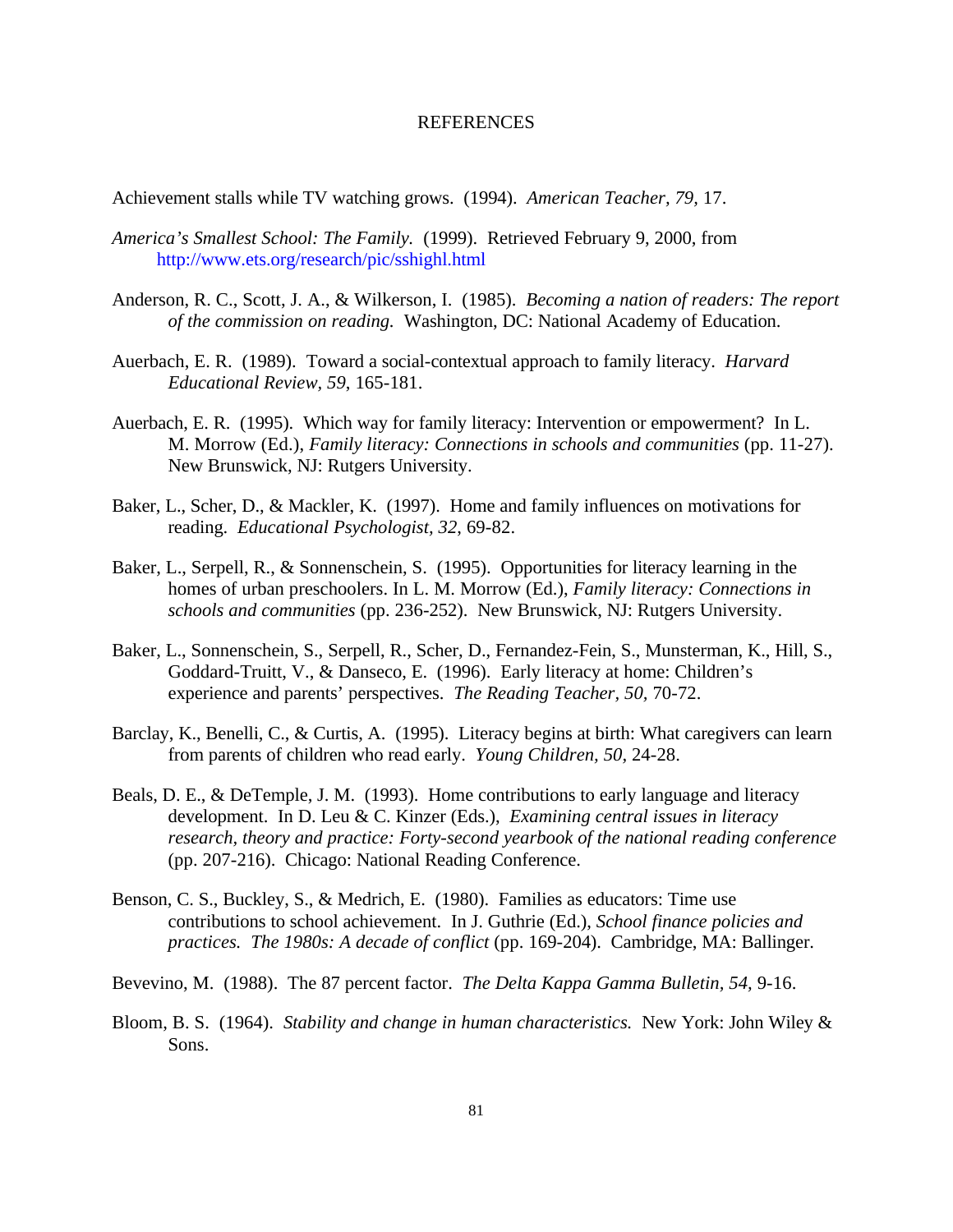- Bradley, R. H., & Caldwell, B. M. (1978). Screening the environment. *American Journal of Orthopsychiatry, 48,* 114-129.
- Brock, D. R., & Dodd, E. (1994). A family library: Promoting early literacy development. *Young Children, 49,* 16-21.
- Bruer, J. T. (1997). Education and the brain: A bridge too far. *Educational Researcher, 26,* 4- 16.
- Burns, M. S., Griffin, P., & Snow, C. E. (Eds.). (1999). *Starting out right: A guide to promoting children's reading success.* Washington, DC: National Academy Press.
- Burton, S. G., Calonico, J. M., & McSeveney, D. R. (1979). Effects of preschool television watching on first grade children. *Journal of Communication, 29,* 164-170.
- Bus, A. G., & van Ijzendoorn, M. H. (1995). Mothers reading to their 3-year-olds: The role of mother-child attachment security in becoming literate. *Reading Research Quarterly, 30,* 998-1014.
- Chall, J. S., & Snow, C. (1982). *Families and literacy: The contributions of out of school experiences to children's acquisition of literacy.* Washington, DC: National Institute of Education.
- Charren, P., & Sandler, M. W. (1983). *Changing channels: Living (sensibly) with television.* Reading, MA: Addison-Wesley.
- Childers, P. R., & Ross, J. (1973). The relationship between television and student achievement. *Journal of Educational Research, 66,* 317-319.
- *Children and the media.* (1999). Retrieved January 23, 2000, from http://www.cps.ca/english/statements/pp/pp99-01.htm
- Christenson, S. L. (1990). Differences in students' home environments: The need to work with families. *School Psychology Review, 19,* 505-517.
- Clark, M. (1976). *Young fluent readers: What can they teach us?* London: Heineman.
- Clark, R. M. (1983). *Family life and school achievement.* Chicago: University of Chicago Press.
- Clark, R. M. (1993). Homework-focused parenting practices that positively affect student achievement. In N. F. Chavkin (Ed.), *Families and schools in a pluralistic society* (pp. 61-83). Albany, NY: State University Press.
- Clarke, A. T., & Kurtz-Costes, B. (1997). Television viewing, educational quality of the home environment, and school readiness. *The Journal of Educational Research, 90,* 279-285.
- Coleman, J. S. (1990). *Equality and achievement in education.* Boulder, CO: Westview Press.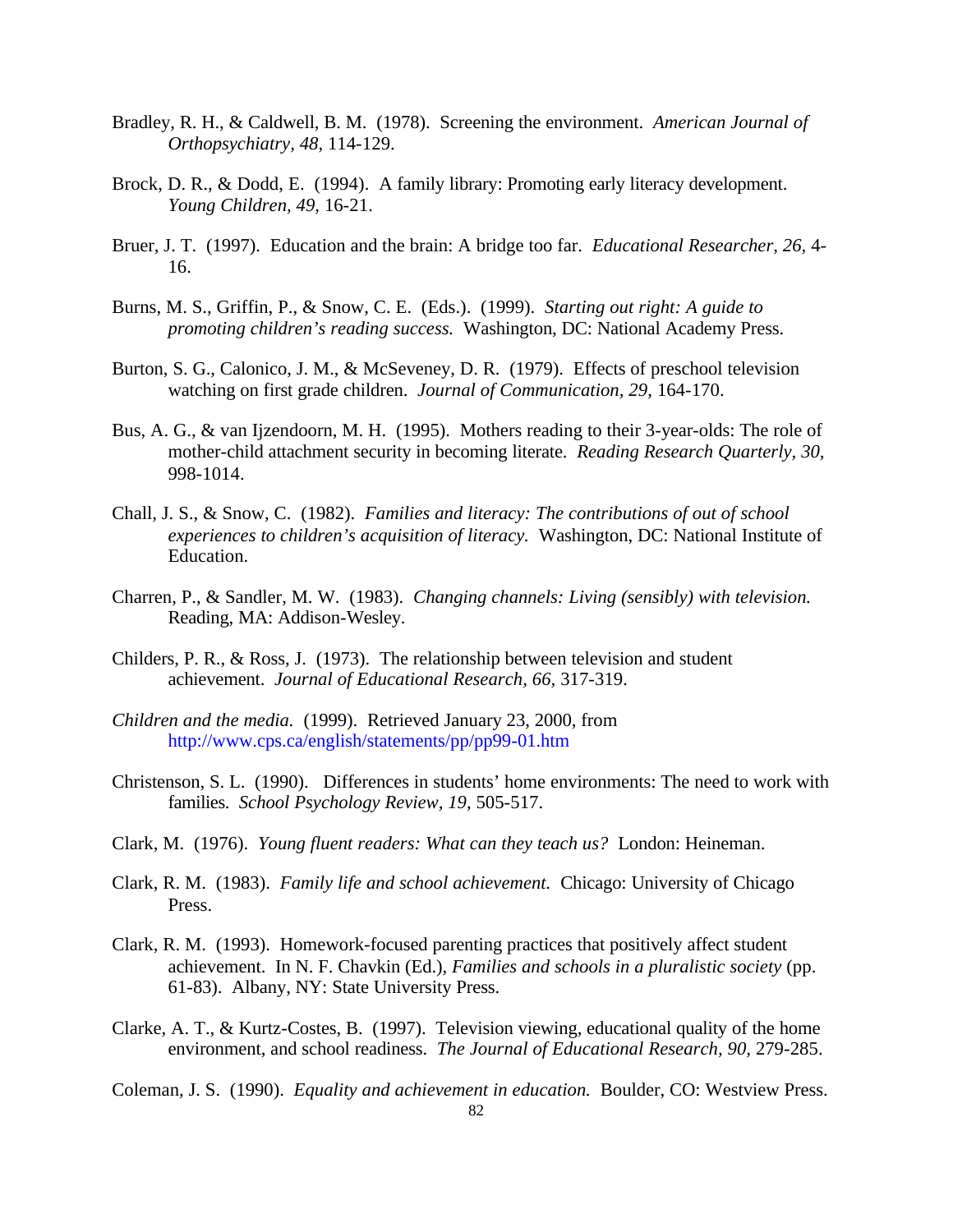- Coleman, J. S., Campbell, E., Hobson, C., McPartland, J., Mood, A. M., Weinfeld, R., & York, R. L. (1966). *Equality of educational opportunity.* Washington, DC: U. S. Government Printing Office.
- Comer, J. (1984). Home-school relationships as they affect the academic success of children. *Education and Urban Society, 16,* 323-337.
- Cox, T. (1987). Educational disadvantage: The bearing of the early home environment on children's academic attainment and social progress. *Early Childhood Development and Care, 27,* 219-237.
- Davie, R., Butler, N., & Goldstein, H. (1972). *From birth to seven.* London: Longman.
- DeBruin-Parecki, A., Paris, S. G., & Siedenburg, J. (1997). Family literacy: Examining practice and issues of effectiveness. *Journal of Adolescent and Adult Literacy, 40,* 596-604.
- Demers, D. P. (1989). *Breaking your child's TV addiction: A guide for parents.* Minneapolis, MN: Marquette.
- Deutsch, C. P. (1973). Social class and child development. In B. M. Caldwell & H. N. Ricciuti (Eds.), *Review of Child Development Research Vol. 3* (pp. 233-282). Chicago: University of Chicago Press.
- Dornbusch, S. M., Ritter, P. L., Leiderman, P. H., Roberts, D. F., & Fraleigh, M. J. (1987). The relation of parenting style to adolescent school performance. *Child Development, 58,* 1244-1257.
- Dornbusch, S. M., & Wood, K. (1989). Family processes and educational achievement. In W. J. Weston (Ed.), *Education and the American family: A research synthesis* (pp. 66-95). New York: New York University Press.
- Durkin, D. (1966). *Children who read early.* New York: Teachers College Press.
- Entwisle, D. R. (1979). The child's social environment and learning to read. In T. G. Waller & G. E. Mackinnon (Eds.), *Reading research: Advances in theory and practice Vol. 1* ( pp. 145-169). New York: Academic Press.
- Epstein, J. L. (1991). Effects of teacher practices and parent involvement on student achievement in reading and math. In S. Silvern (Ed.), *Literacy through family, community, and school interaction* (pp. 14-25). Greenwich, CT: JAI Press.
- Gall, M. D., Borg, W. R., & Gall, J. P. (1996). *Educational research: An introduction.* White Plains, NY: Longman.
- Genisio, M. H. (1999). What goes on at home? Conversations with three families that link love to literacy. *The Reading Teacher, 52,* 396-399.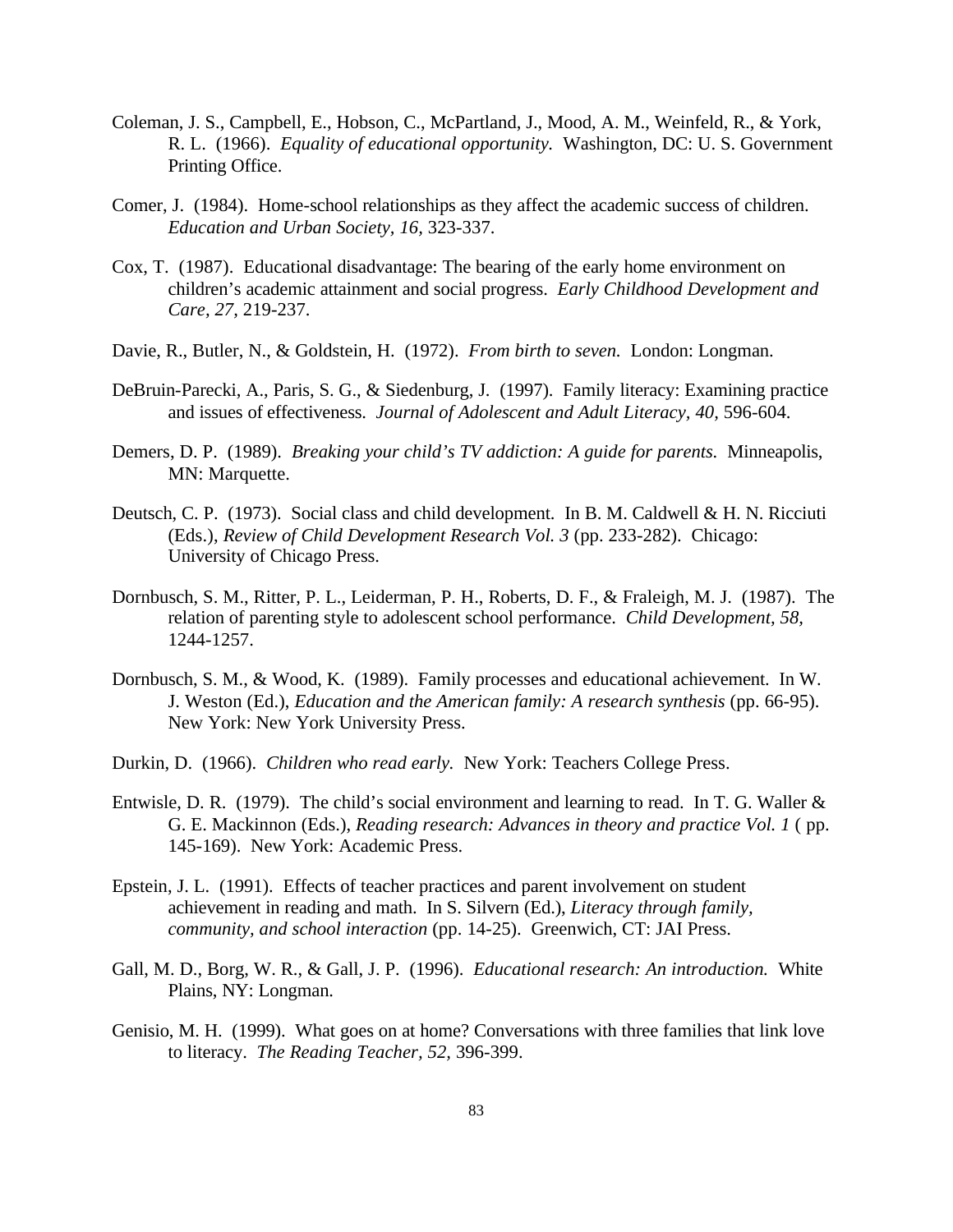- Glascoe, F. P. (1995). *A validation study and the psychometric properties of the Brigance screens.* North Billerica, MA: Curriculum Associates.
- Goldenberg, C. N. (1989). Parents' effects on academic grouping for reading. *American Educational Research Journal, 26,* 329-352.
- Gottfried, A. W. (Ed.). (1984). *Home environment and early cognitive development: Longitudinal research.* New York: Academic Press.
- Grissmer, D. W., Kirby, S., Berends, M., & Williamson, S. (1994). *Student achievement and the changing American family.* Santa Monica, CA: Rand.
- Gullo, D. F. (1990). The changing family context: Implications for the development of all-day kindergartens. *Young Children 47,* 35-39.
- Gunter, B., & McAleer, J. L. (1990). *Children and television: The one-eyed monster?.* London: Rutledge.
- Hagborg, W. (1995). High school student television viewing time: A study of school performance and adjustment. *Child Study Journal, 25,* 155-167.
- Haines, K. C. (1984). Eye-hand coordination as related to television watching among preschool children. *Early Childhood Development and Care, 13,* 391-397.
- Harris, K., & Knudson-Lindauer, S. (1988). Parental and teacher priorities for kindergarten preparation. *Child Study Journal, 18,* 61-73.
- Hart, B., & Risley, T. R. (1995). *Meaningful differences in the everyday experiences of young American children.* Baltimore: Paul H. Brookes.
- Herzog, E., & Sudia, C. (1973). Children in fatherless families. In B. Caldwell & H. Ricciuti (Eds.), *Review of Child Development Research 3* (pp. 141-232). Chicago: University of Chicago Press.
- Hess, R. D. (1970). Social class and ethnic influences on socialization. In P. H. Mussen (Ed.), *Carmichael's Manual of Child Psychology Vol. 2* (pp. 457-557). New York: Wiley.
- Hess, R. D., & Holloway, S. (1984). Family and school as educational institutions. In R. Park (Ed.), *Review of Child Development Research 7* (pp. 179-222). Chicago: University of Chicago Press.
- Hill, R. C., & Stafford, F. P. (1974). The allocation of time to preschool children and educational opportunity. *Journal of Human Resources, 9,* 323-341.
- Iverson, B. K., & Walberg, H. J. (1982). Home environment and student learning: A quantitative synthesis. *Journal of Experimental Education, 50,* 144-151.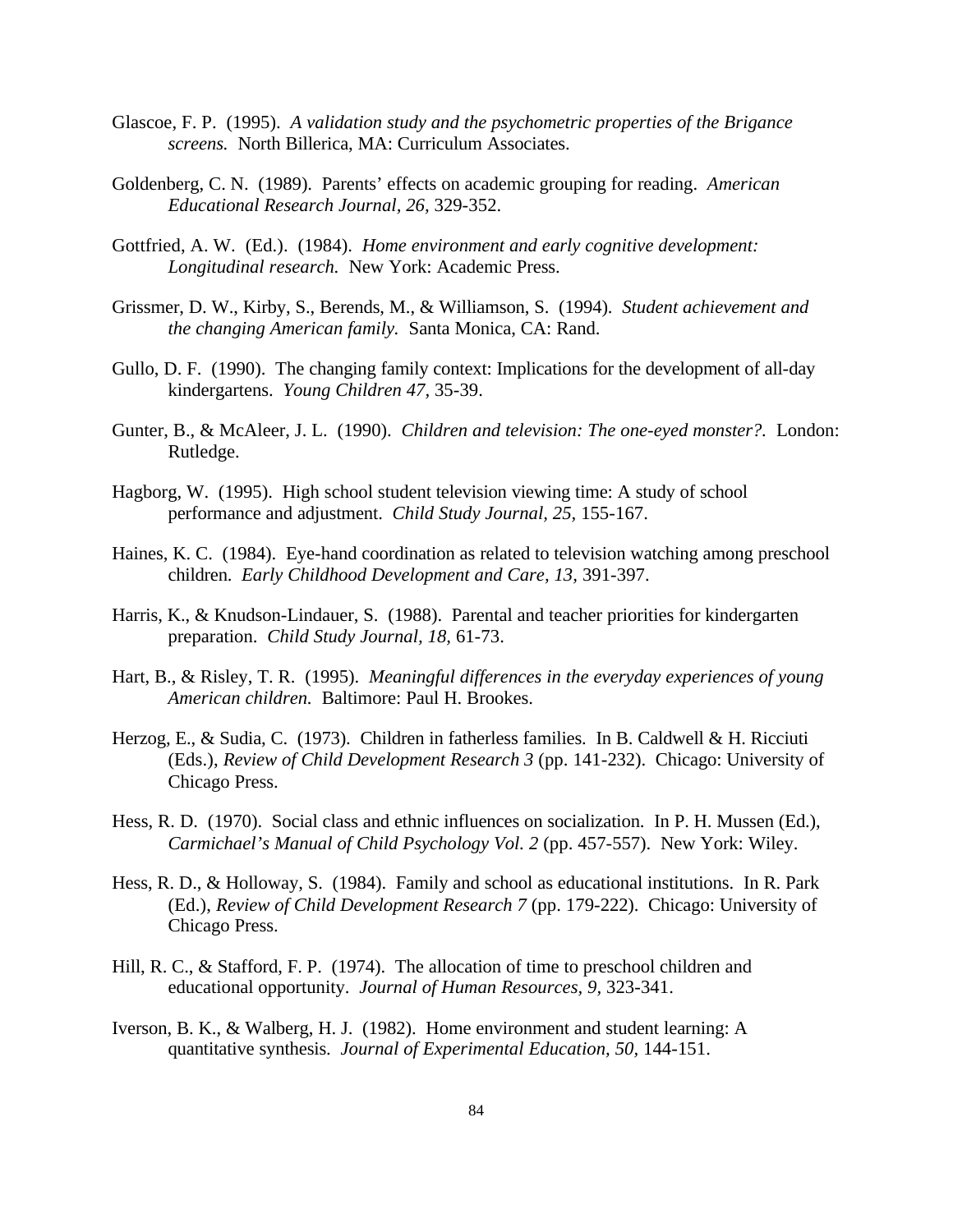- Jensen, A. R. (1967). The culturally disadvantaged: Psychological and educational aspects. *Educational Research, 10,* 4-20.
- Landon, J. (1999). *TV: The defining medium of the 20<sup>th</sup> century.* Retrieved November 6, 2000, from http://celebrate2000.juneauempire.com/stories/041599/tec\_tv medium.shtml
- Laosa, L. M. (1982). Introduction. In L. M. Laosa & I. E. Sigel (Eds.), *Families as learning environment for children* (pp. xi-xvii). New York: Plenum Press.
- Larson, K. A. (1989, March). *Early secondary school adjustment for at-risk and highest-risk students.* Paper presented at the annual meeting of the American Educational Research Association, San Francisco, CA.
- Lee, S. (1993). Family structure effects on student outcomes. In B. Schneider & J. Coleman (Eds.), *Parents, their children, and schools* (pp. 43-75). Boulder, CO: Westview.
- Leibowitz, A. (1977). Parental inputs and children's achievement. *Journal of Human Resources, 12,* 242-251.
- Lynn, L. (1997). *Language-rich home and school environments are key to reading success.* Retrieved October 1, 2000 from http://www.edletter.org/past/issues/1997 ja/language.shtml
- Marjoribanks, K. (1979). Family environments. In H. J. Walberg (Ed.), *Educational environments and effects* (pp. 15-37). Berkeley, CA: McCutchan.
- Mattox, W. R. (1995). *The one-house schoolroom: The extraordinary influence of family life on student learning.* Retrieved February 9, 2000, from http://www.fre.org/fampol/fp95ied.html
- Mavrogenes, N. A. (1990). Helping parents help their children become literate. *Young Children 45,* 4-9.
- McGill-Franzen, A., & Allington, R. (1991). Every child's right: Literacy. *The Reading Teacher, 45,* 86-90.
- McLoyd, V. C. (1990). The impact of economic hardship on Black families and children: Psychological distress, parenting, and socioemotional development. *Child Development, 61,* 311-346.
- Medrich, E. (1979). Constant television: A background to daily life. *Journal of Communication, 29,* 171-176.
- Mills, B. C. (1983). The effects of socioeconomic status on young children's readiness for school. *Early Childhood Development and Care, 11,* 267-274.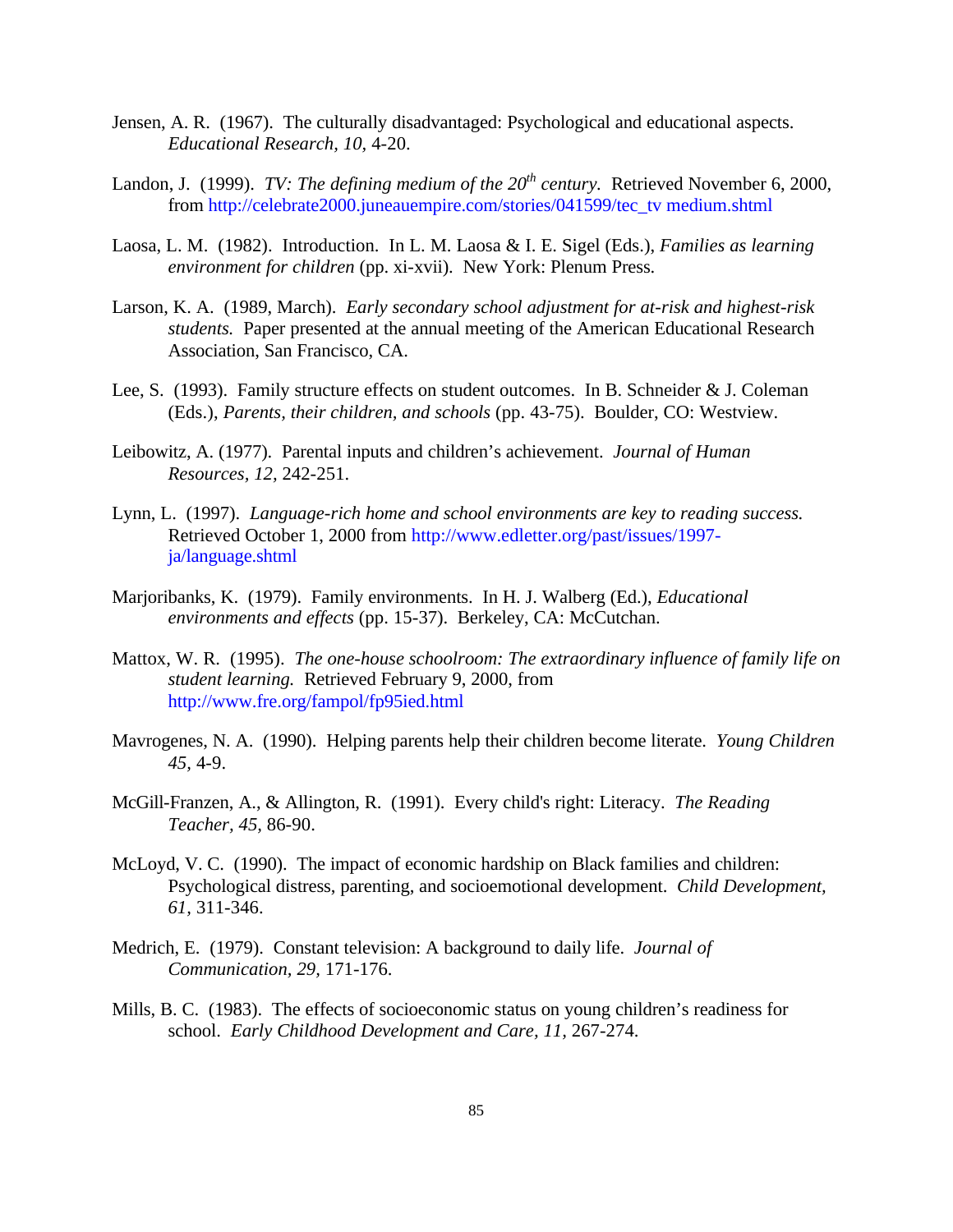- Mills, B. C. (1984). An investigation of the relationship of the self-concept and young children's readiness for school. *Early Childhood Development and Care, 14,* 177-187.
- Milne, A. (1989). Family structure and the achievement of children. In W. J. Weston (Ed.), *Education and the American family: A research synthesis* (pp. 32-65). Albany, NY: SUNY University Press.
- Morgan, M., & Gross, L. (1980). Television viewing, IQ, and academic achievement. *Journal of Broadcasting, 24,* 117-133.
- Morrow, L. M. (Ed.). 1995. *Family literacy: Connections in schools and communities.* New Brunswick, NJ: Rutgers University.
- Natriello, G., McDill, E. L., & Pallas, A. M. (1990). *Schooling disadvantaged children: Racing against catastrophe.* New York: Teacher's College Press.
- Neuman, S. B. (1988). The displacement effect: Assessing the relation between television viewing and reading performance. *Reading Research Quarterly, 23,* 415-440.
- Neuman, S. B. (1991). *Literacy in the television age: The myth of the TV effect.* Norwood, NJ: Ablex.
- Neuman, S. B., & Powda, P. (1982). Television viewing and reading achievement. *Journal of Reading, 25,* 666-671.
- Perelman, L. J. (1992). *School's out: Hyperlearning, the new technology, and the end of education.* New York: William Morrow.
- Potter, W. J. (1987). Does television viewing hinder academic achievement among adolescents? *Human Communication Research, 14,* 27-46.
- Prawd, L. (1995). The negative effects of television on children. *International Journal of Instructional Media, 22,* 255-262.
- Purcell-Gates, V. (1996). Stories, coupons, and the TV guide: Relationships between home literacy experiences and emergent literacy knowledge. *Reading Research Quarterly, 31,* 406-429.
- Ridley-Johnson, R., Cooper, H., & Chance, J. (1982). The relation of children's television viewing to school achievement and I.Q. *Journal of Education Research, 76*, 294-297.
- Rosengren, K. E., & Windahl, S. (1989). *Media matter: TV use in childhood and adolescence.* Norwood, NJ: Ablex.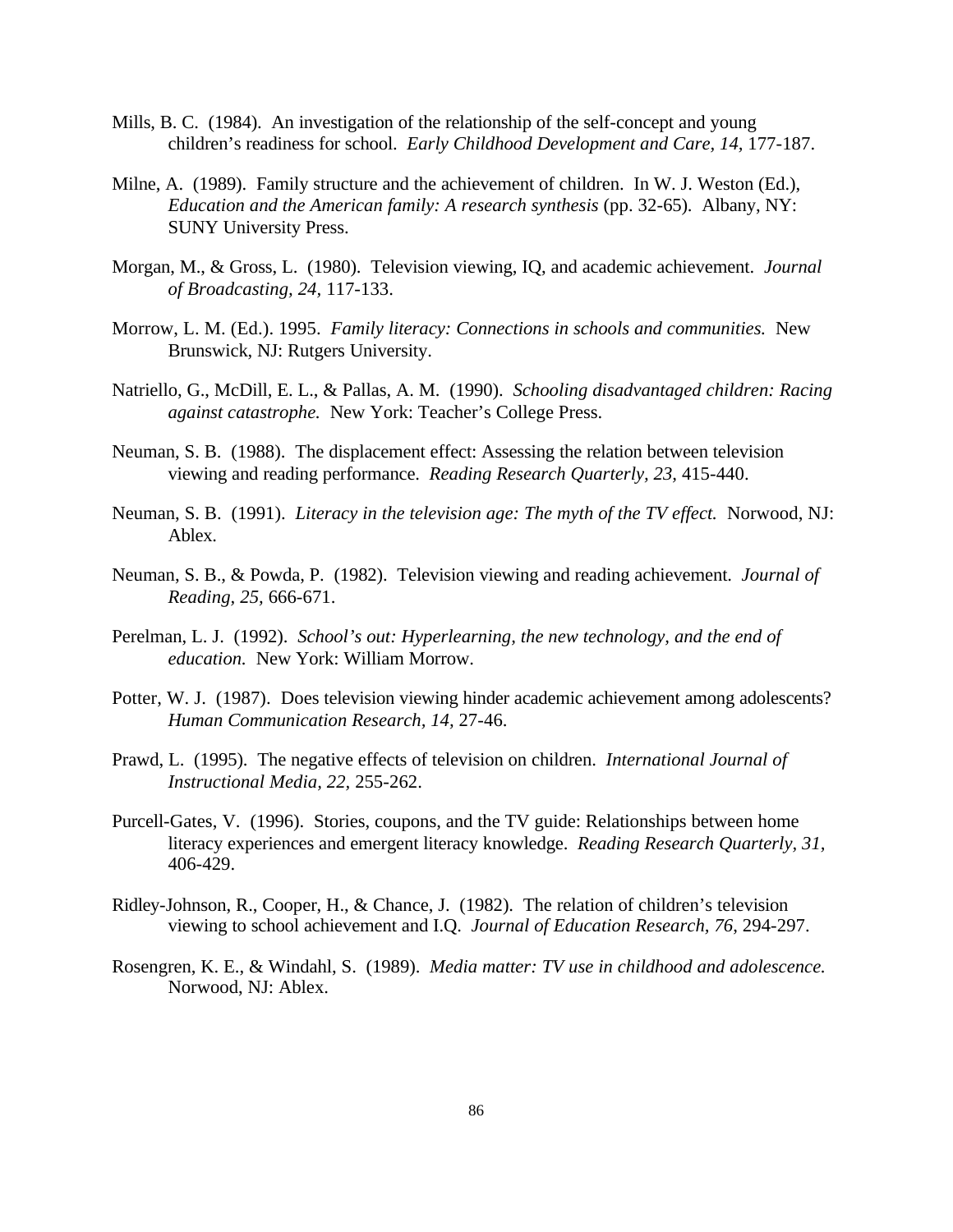- Shapiro, J. (1995). Home literacy environment and young children's literacy knowledge and behavior. In W. Linck & E. Sturtevant (Eds.), *Generations of literacy: Seventeenth yearbook of the College Reading Association* (pp. 288-300). Harrisburg, VA: College Reading Association.
- Shinn, M. (1978). Father absence and children's cognitive development. *Psychological Bulletin, 85,* 295-324.
- Slavenas, R. (1984). TV or not TV, is that the question? *Early Childhood Development and Care, 13*, 377-389.
- Smith, F. (1981a). Demonstrations, engagement and sensitivity: A revised approach to language learning. *Language Arts, 58,* 103-112.
- Smith, F. (1981b). Demonstrations, engagement, and sensitivity: The choice between people and programs. *Language Arts, 58,* 634-642.
- Snow, C. E. (1983). Literacy and language: Relationships during the preschool years. *Harvard Educational Review, 53,* 165-189.
- Snow, C. E., Barnes, W. S., Chandler, J., Goodman, I. F., & Hemphill, L. (1991). *Unfulfilled expectation: Home and school influence on literacy.* Cambridge, MA: Harvard University Press.
- Snow, C. E., Burns, M. S., & Griffin, P. (Eds.). (1998). *Preventing reading difficulties in young children.* Washington, DC: National Academy Press.
- Song, I., & Hattie, J. (1984). Home environment, self-concept, and academic achievement: A causal modeling approach. *Journal of Educational Psychology, 76,* 1269-1281.
- Soto, L. D. (1989). Relationship between home environment and intrinsic versus extrinsic orientation of higher achieving and lower achieving Puerto Rican children. *Educational Research Quarterly, 13,* 21-35.
- Stevenson, H. W., Lee, S., & Stigler, J. W. (1986). Mathematics achievement of Chinese, Japanese, and American children. *Science, 231,* 693-699.
- Sticht, T. G. (1988). Adult literacy education. In E. Z. Rothkopf (Ed.), *Review of Research in Education Vol. 15* (pp. 59-96). Itasca, IL: Peacock.
- Sticht, T. G., & McDonald, B. A. (1990). *Teach the mother and reach the child: Literacy across generations.* Geneva, Switzerland: International Bureau of Education.
- Stroup, A. L., & Robins, L. N. (1972). Elementary school predictors of high school dropout among Black males. *Sociology of Education, 45,* 212-222.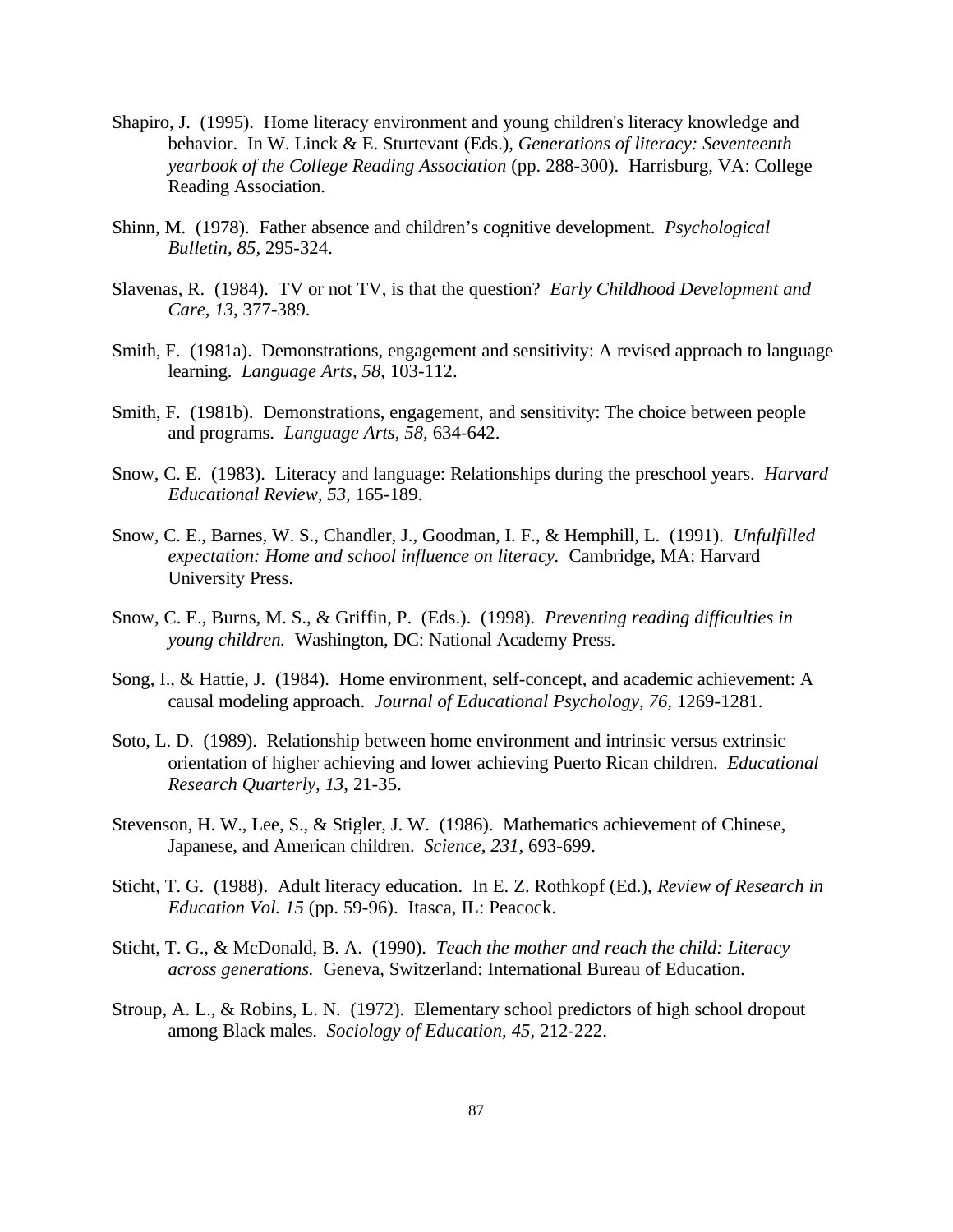- Teale, W. H. (1982). Toward a theory of how children learn to read and write naturally. *Language Arts, 59,* 555-570.
- Teale, W. H. (1984). Reading to young children: Its significance for literacy development. In H. Goelman, A. Oberg, & F. Smith (Eds.), *Awakening to literacy* (pp. 110-121). Exeter, NH: Heinemann Educational.
- Teale, W. H. (1986). Home background and young children's literacy development. In W. H. Teale and E. Sulzby (Eds.), *Emergent literacy: Writing and reading* (pp. 173-204). Norwood, NJ: Ablex.
- Teale, W. H., & Sulzby, E. (1986). Introduction: Emergent literacy as a perspective for examining how young children become writers and readers. In W. Teale & E. Sulzby (Eds.), *Emergent literacy: Writing and reading* (pp. vii-xxv). Norwood, NJ: Ablex.
- Tizard, J., Schofield, W., & Hewison, J. (1982). Collaboration between teachers and parents in assisting children's reading. *British Journal of Educational Psychology, 52,* 1-15.
- Tocci, C. M., & Englehard, G. (1991). Achievement, parental support, and gender differences in attitudes toward mathematics. *Journal of Educational Research, 84,* 280-286.
- Van Evra, J. (1990). *Television and child development.* Hillsdale, NJ: Lawrence Erlbaum.
- Walberg, H. J. (1984a). Families as partners in educational productivity. *Phi Delta Kappan, 65,* 397-400.
- Walberg, H. J. (1984b). Improving the productivity of America's schools. *Educational Leadership, 41,* 19-27.
- Walberg, H. J. (1984c). Synthesis of research on teaching. In M. C. Whittock (Ed.), *Handbook of Research on Teaching* (pp. 214-229). Washington, DC: American Educational Research.
- Walberg, H. J., & Tsai, S. (1983). Matthew effects in education. *American Educational Research Journal, 20,* 359-373.
- Weinberger, J. (1996). *Literacy goes to school: The parents' role in young children's literacy learning.* London: Paul Chapman.
- Wells, G. (1982). Story reading and the development of symbolic skills. *Australian Journal of Reading, 5,* 142-152.
- West, J., Hausken, E., & Collins, M. (1995). *Readiness for kindergarten: Parent and teacher beliefs.* Retrieved March 9, 2000 from http://nces.ed.gov/pubs/93257
- Weston, W. J. (1989). Introduction. In W. J. Weston (Ed.), *Education and the American family: A research synthesis* (pp. 1-3). New York: University Press.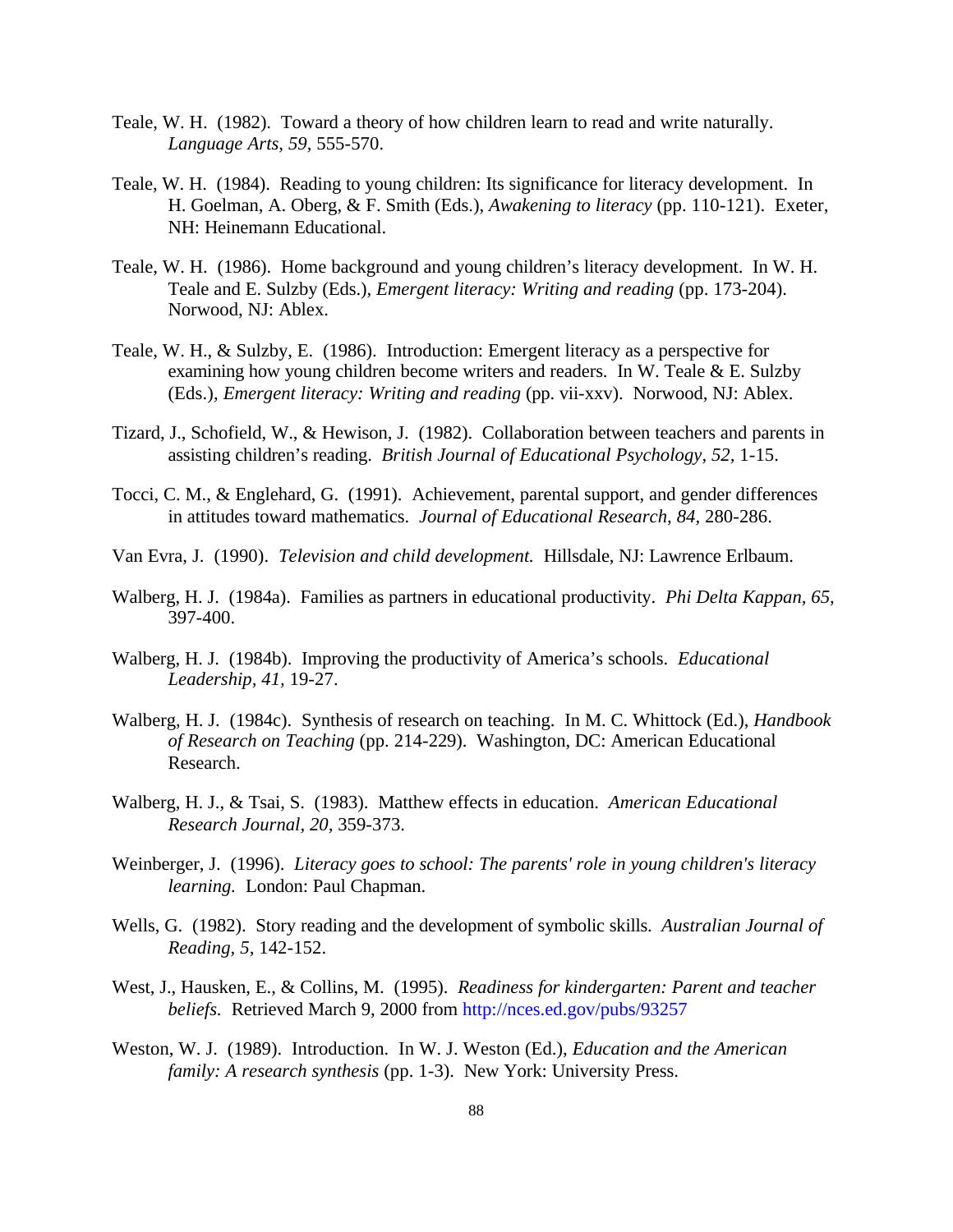- White, K. (1982). The relationship between socioeconomic status and academic achievement. *Psychological Bulletin, 91,* 461-481.
- Whitehurst, G. J., Arnold, D. S., Epstein, J. N., & Angell, A. L. (1994). A picture book reading intervention in day care and home for children from low-income families. *Developmental Psychology, 30,* 679-689.
- Wiggins, J. D. (1987). Self-esteem, earned grades, and television viewing habits of students. *School Counselor, 35,* 129-133.
- Williams, P.A., Haertel, E. H., Haertel, G. D., & Walberg, H. J. (1982). The impact of leisuretime television on school learning: A research synthesis. *American Educational Research Journal, 19,* 19-50.
- Wilson, P., & Christopher, F. S. (1992). The home-television environment: Implications for families. *Journal of Home Economics, 84,* 27-31.
- Wolfgang, C. H., & Stakenas, R. G. (1985). An exploration of toy content of preschool children's home environments as a predictor of cognitive development. *Early Childhood Development and Care, 19,* 291-307.
- Wright, D., Hausken, E., & West, J. (1994). *Family-child engagement in literacy activities: Changes in participation between 1991 and 1993.* Retrieved March 9, 2000 from http://nces.ed.gov/pubs/95689.html
- Zeavin, C. (1997). Toddlers at play: Environments at work. *Young Children, 52,* 72-77.
- Zill, N., Collins, M., West, J., & Hausken, E. (1995). Approaching kindergarten: A look at preschoolers in the United States. *Young Children 51,* 35-38.
- Zimilies, H., & Lee, V. (1991). Adolescent family structure and educational progress. *Developmental Psychology 27,* 314-320.
- Zuckerman, D. M., Singer, D. G., & Singer, J. L. (1980). Television viewing, children's reading, and related classroom behavior. *Journal of Communication 30,* 166-174.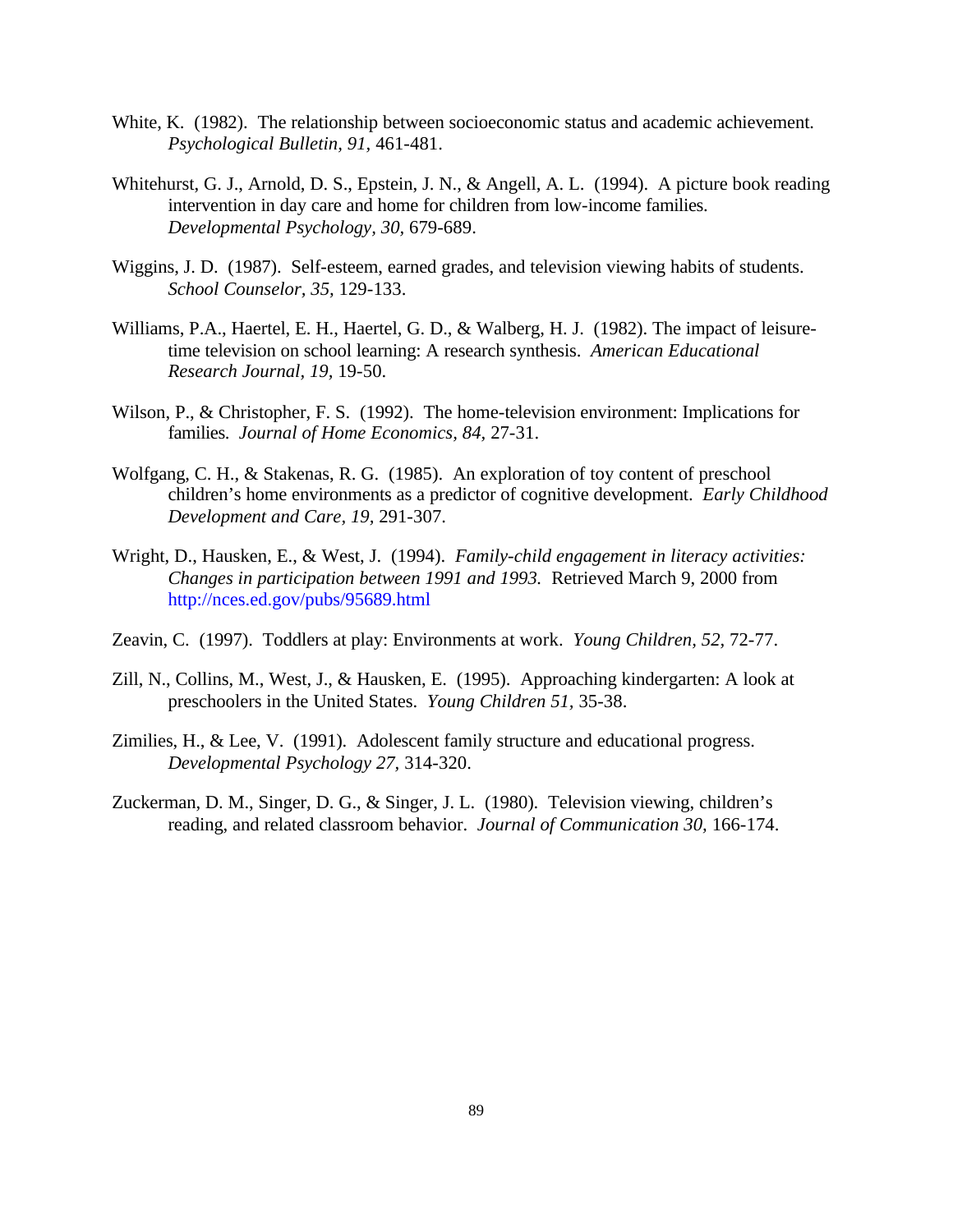### **APPENDICES**

## APPENDIX A

## Letter to Superintendent

Dear  $\Box$ 

(Director of Schools)

As part of the requirements toward the completion of a Doctor of Education degree at East Tennessee State University, I am planning to complete a study of how identified home and family characteristics are related to kindergarten readiness. Procedures will include analysis of parent responses to a questionnaire and kindergarten *Brigance* scores. This letter is to request your permission for N School, N School, N School, and N School to participate in this study.

As an educator, I feel it is important to address individual needs of our students. We can best accomplish this through an understanding of home environment. With the acknowledgement that family background is an important contributor to achievement outcomes, it becomes imperative that educators continue to acquire knowledge in this area. This particular study will contribute to current research by focusing on family characteristics and the home environment of the kindergarten child while attempting to determine factors that strongly correlate with school readiness. The study will have practical significance in updating previous research, which, in turn, may have implications for parent and teacher education. This study will also determine which characteristics of the home environment are most conducive to promoting school readiness, so that schools and other community agencies can guide and assist parents in providing optimal educational environments for their preschoolers.

Upon completion, I will be happy to share the results of my study with you.

I appreciate your consideration. If you have any further questions, do not hesitate to call me at NNNNNNN.

Sincerely,

Nancye C. Williams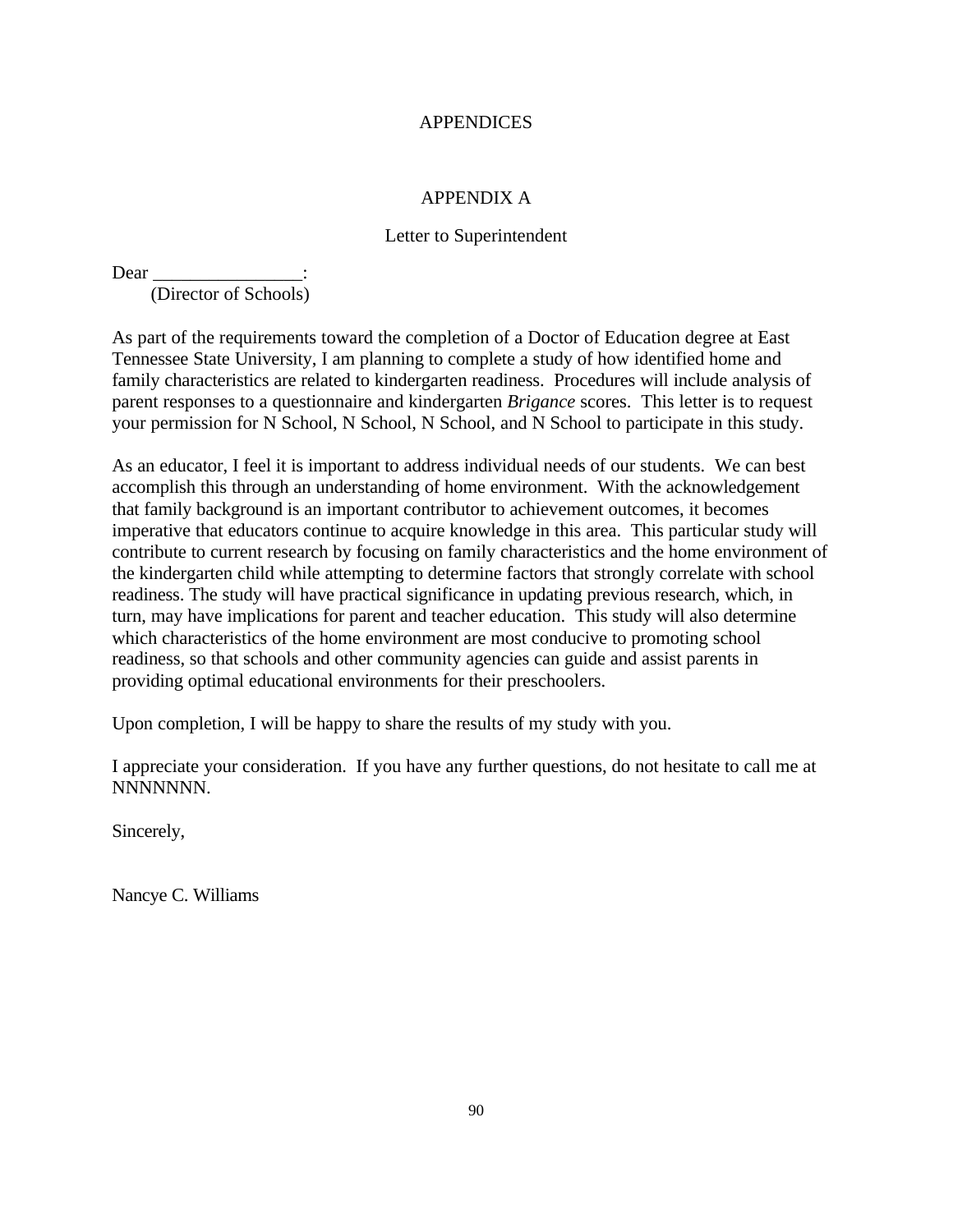## APPENDIX B

## Letter to Principal

Dear \_\_\_\_\_\_\_\_\_\_\_\_\_\_\_\_:

(Principal)

As part of the requirements toward the completion of a Doctor of Education degree at East Tennessee State University, I am planning to complete a study of how identified home and family characteristics are related to kindergarten readiness. Procedures will include analysis of parent responses to a questionnaire and kindergarten *Brigance* scores. This letter is to request your permission for (name of school) to participate in this study.

As an educator, I feel it is important to address individual needs of our students. We can best accomplish this through an understanding of home environment. With the acknowledgement that family background is an important contributor to achievement outcomes, it becomes imperative that educators continue to acquire knowledge in this area. This particular study will contribute to current research by focusing on family characteristics and the home environment of the kindergarten child while attempting to determine factors that strongly correlate with school readiness. The study will have practical significance in updating previous research, which, in turn, may have implications for parent and teacher education. This study will also determine which characteristics of the home environment are most conducive to promoting school readiness, so that schools and other community agencies can guide and assist parents in providing optimal educational environments for their preschoolers.

Upon completion, I will be happy to share the results of my study with you.

I appreciate your consideration. If you have any further questions, do not hesitate to call me at NNNNNNN

Sincerely,

Nancye C. Williams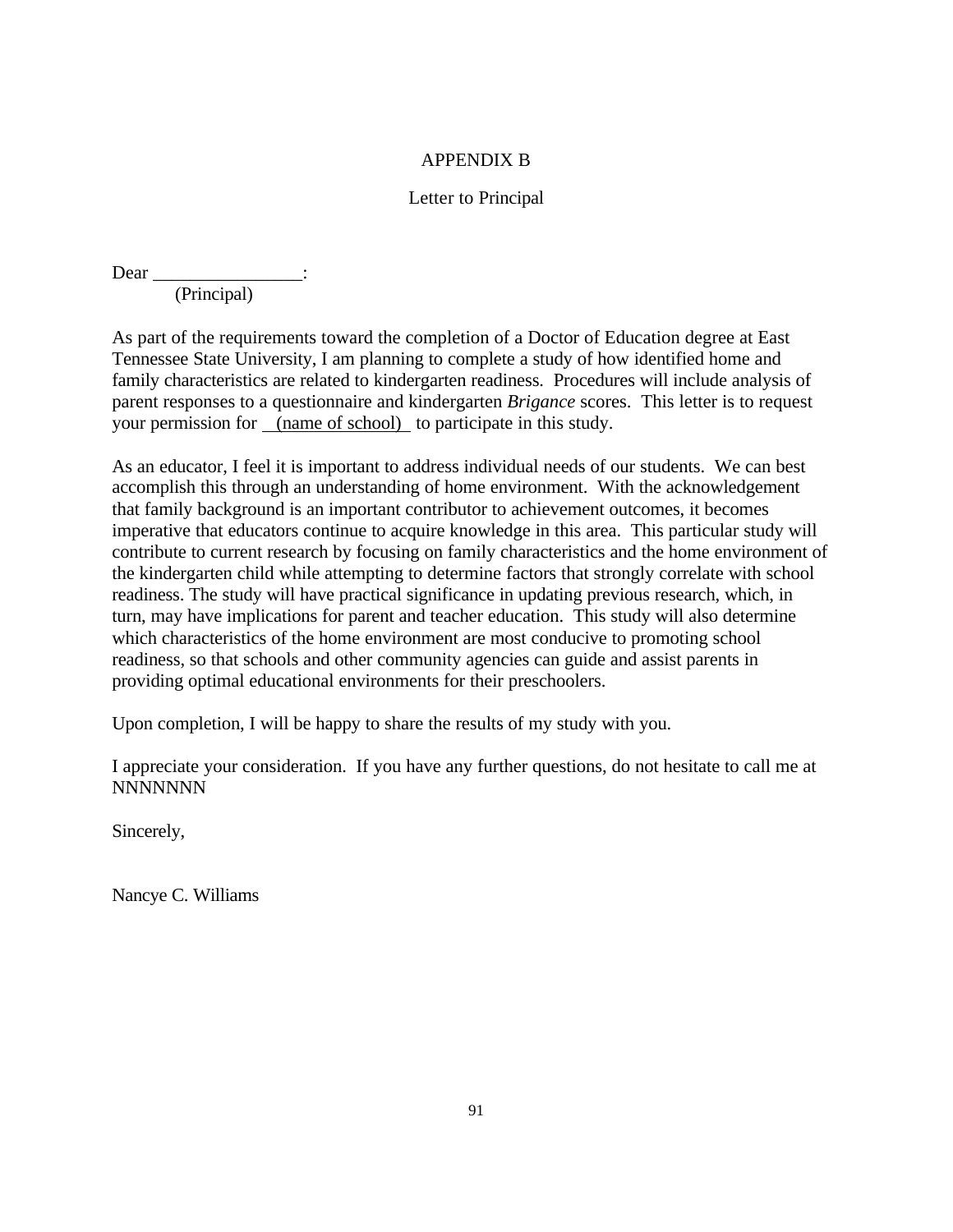## APPENDIX C

Letter to Parents

Dear : (Parent)

In order to meet the requirements for a doctoral degree from East Tennessee State University, I am currently doing a study about the relationship between home environment and readiness for kindergarten. I need your help!

Attached you will find two documents. The first is an Informed Consent, a required form that simply says you are willing to participate in the study. The second is a simple parent survey containing items about different aspects of the home environment. Would you please take time to complete the survey? Your survey will be matched with your child's PreK screening score (*Brigance*). Surveys and scores will be completely anonymous.

Your survey is very important to the success of this study, and I certainly appreciate your time and help! If you have any questions, please feel free to call me at NNNNNNN.

Sincerely,

Nancye C. Williams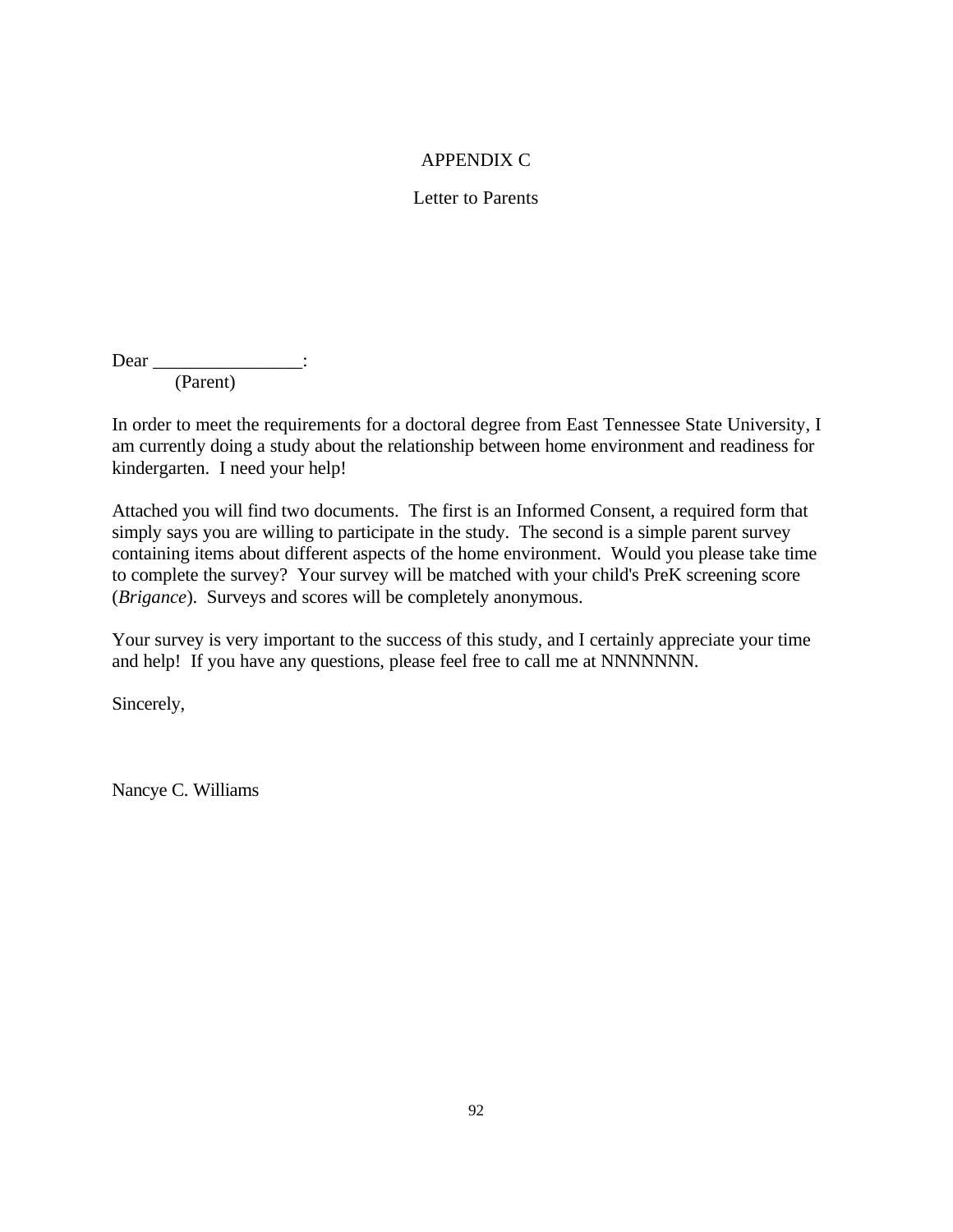### APPENDIX D

### Informed Consent

## **East Tennessee State University Veterans Affairs Medical Center**

## **INSTITUTIONAL REVIEW BOARD**

## **PRINCIPAL INVESTIGATOR**: Nancye C. Williams

## **TITLE OF PROJECT**: The Relationship of Home Environment and Kindergarten Readiness

PURPOSE: The purpose of this research study is to investigate the relationship between family environment and school readiness of children in kindergarten at selected schools in Sevier County. Similar research has been conducted in the past by other researchers throughout the country.

DURATION: The survey instrument is brief and should take only 5 to 10 minutes to complete.

PROCEDURES: The instrument to be used in this study is a simple instrument calling for participants to respond by circling multiple choice answers. The instrument does not request participants' names, but it does contain an identification number that is strictly to permit matching your survey form with your child's *Brigance* score. In no way will the identification number be used to determine participant identity.

POSSIBLE RISKS/DISCOMFORTS: No risks or discomforts should be associated with this research, nor is there any direct benefit or compensation to the volunteer participants. Any potential benefit to the participant would arise from that individual's reflection upon the items contained on the survey instrument and his or her personal reaction to those items. The study will have practical significance in updating previous research, which in turn may have implications for both parent and teacher education. This study will also provide information about which characteristics of the home environment are most conducive to promoting school readiness, so that schools and other community agencies can guide and assist parents in providing optimal educational environments for their preschoolers.

CONTACT FOR QUESTIONS: If you have any questions or concerns, please contact Nancye Williams at NNN-NNNN. You may also call the chairman of the Institutional Review Board at NNN-NNNN for any questions you may have about your rights as a research participant.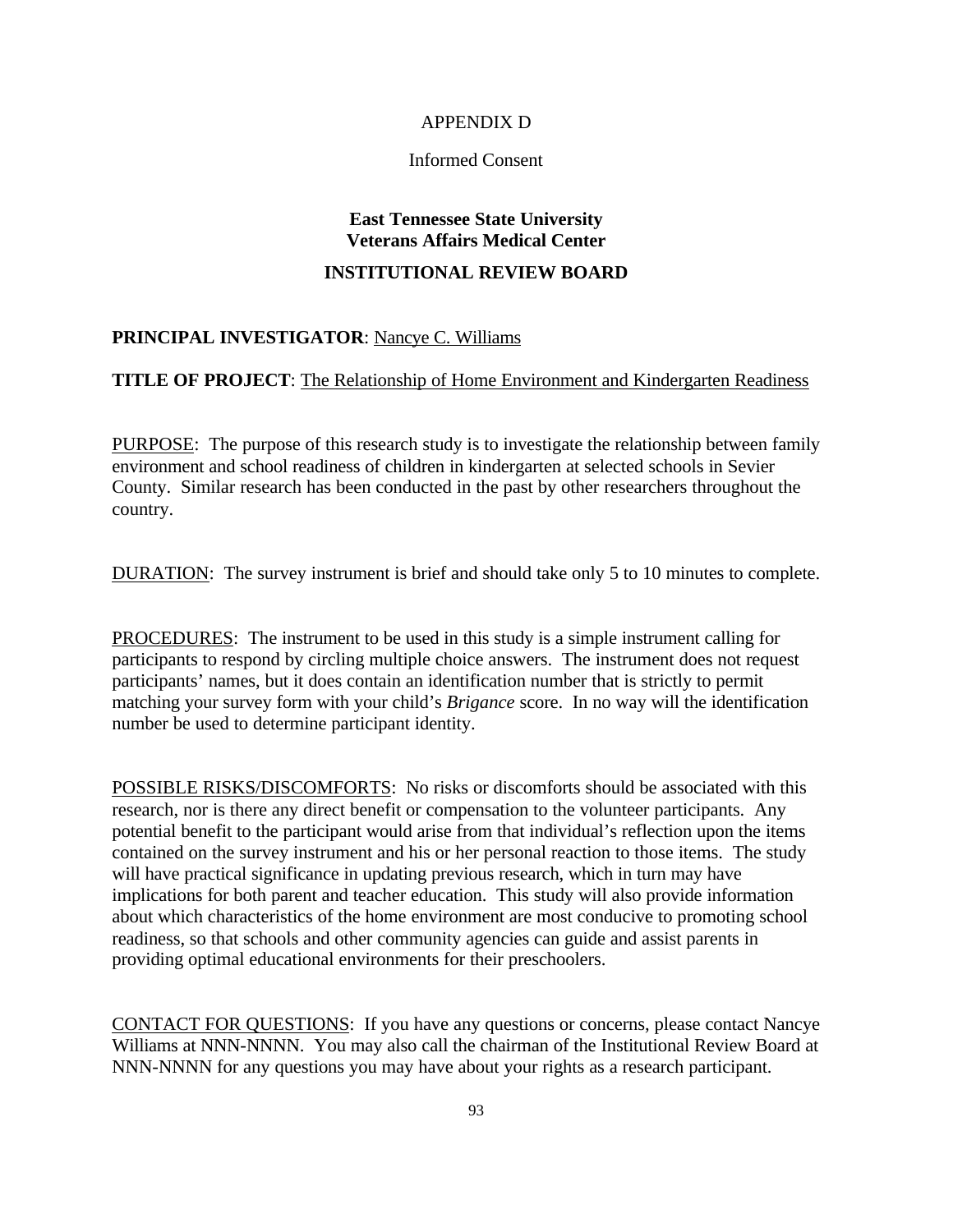CONFIDENTIALITY: Every attempt will be made to see that participants and test scores are kept confidential. A copy of the records from this study will be stored in the Educational Leadership and Policy Analysis Department for at least 10 years after the end of this research. The results of this study may be published and/or presented without naming you as a participant. Although your rights and privacy will be maintained, the Secretary of the Department of Health and Human Services, the East Tennessee State University/V.A. Medical Center Institutional Board, the Food and Drug Administration, and the ETSU Department of Educational Leadership and Policy Analysis have access to the study records. My records will be kept completely confidential according to current legal requirements. They will not be revealed unless required by law, or as noted above.

COMPENSATION FOR MEDICAL TREATMENT: East Tennessee State University (ETSU) will pay the cost of emergency first aid for any injury that may happen as a result of your being in this study. They will not pay for any other medical treatment. Claims against ETSU or any of its agents or employees may be submitted to the Tennessee Claims Commission. These claims will be settled to the extent allowable as provided under TCA Section 9-8-307. For more information about claims call the Chairman of the Institutional Review Board of ETSU at NNN-NNNN.

VOLUNTARY PARTICIPATION: The nature, demands, risks, and the benefits of the project have been explained to me as well as are known and available. I understand what my participation involves. Furthermore, I understand that I am free to ask questions and withdraw from the project at any time. I have read, or have had read to me, and fully understand this consent form. I sign it freely and voluntarily.

\_\_\_\_\_\_\_\_\_\_\_\_\_\_\_\_\_\_\_\_\_\_\_\_\_\_\_\_\_\_\_\_\_\_\_\_\_\_\_\_\_\_\_\_\_\_\_\_\_\_\_\_/\_\_\_\_\_\_\_\_\_\_\_\_\_\_ SIGNATURE OF VOLUNTEER PARENT OR GUARDIAN/ DATE

SIGNATURE OF INVESTIGATOR / DATE

\_\_\_\_\_\_\_\_\_\_\_\_\_\_\_\_\_\_\_\_\_\_\_\_\_\_\_\_\_\_\_\_\_\_\_\_\_\_\_\_\_\_\_\_\_/\_\_\_\_\_\_\_\_\_\_\_\_\_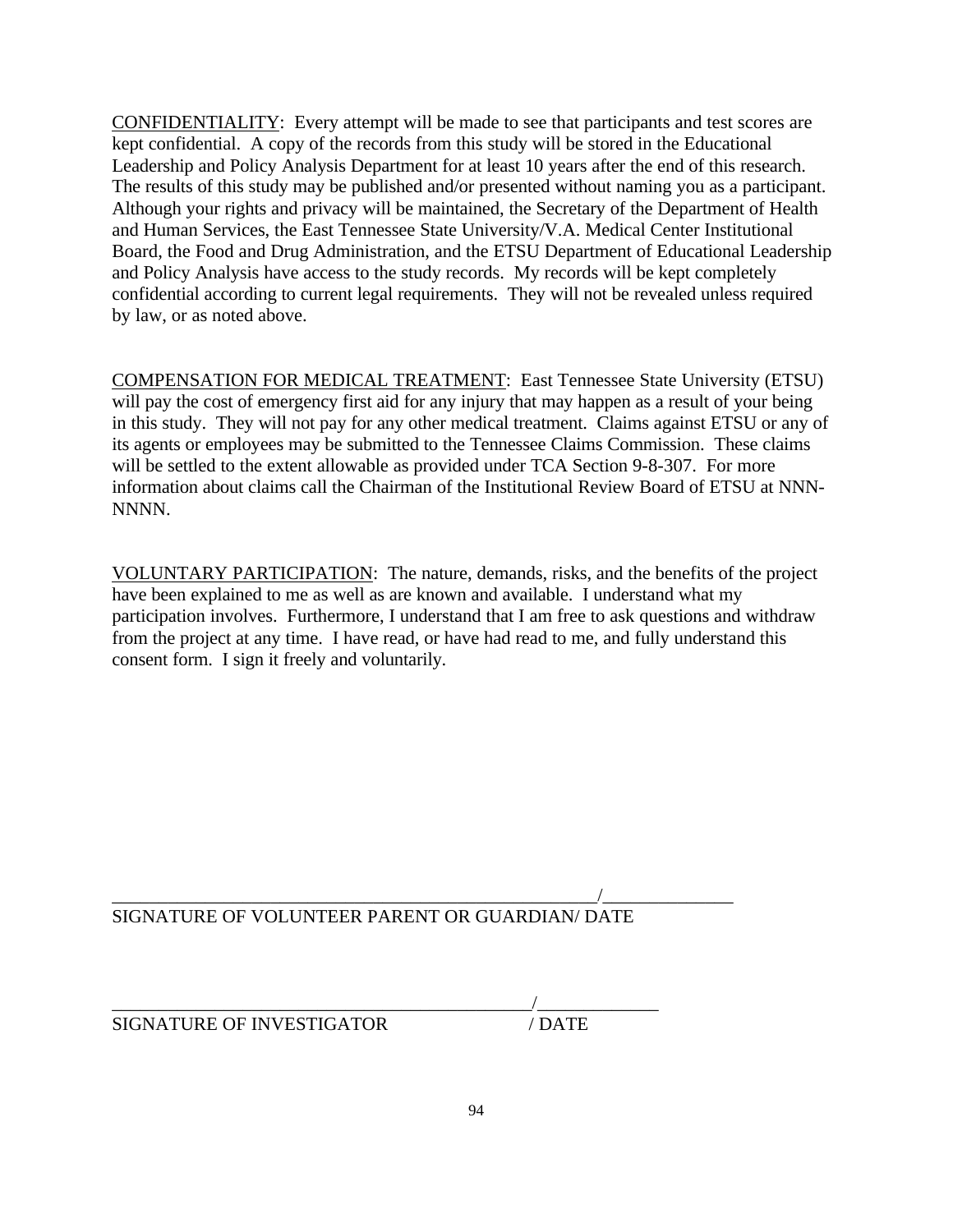## APPENDIX E

### Parent Questionnaire

Some studies have indicated that a child's home environment affects his/her school readiness. This questionnaire is an attempt to examine this influence. You can contribute to research on this topic by answering the following questions as carefully as possible. Because all families are different, there are no "right" or "wrong" answers. All responses are confidential and will not be part of any school records. By completing this survey, you give permission to correlate your answers with your child's Brigance scores. Please circle one response for each question.

How often do you read to your child?

- 1. everyday
- 2. a few times a week
- 3. once a week
- 4. a few times a month
- 5. rarely, almost never

How often does your child "read" to you? (For example, this could be by showing you pictures and telling a story about them.)

- 1. everyday
- 2. a few times a week
- 3. once a week
- 4. a few times a month
- 5. rarely, almost never

How often do you play with or "teach" your child? This could be writing, counting, playing games, etc.

- 1. everyday
- 2. a few times a week
- 3. once a week
- 4. a few times a month
- 5. rarely, almost never

How often does your child visit the public library, a zoo, an aquarium, a museum, or some place with educational value?

- 1. about once a week
- 2. a few times a month
- 3. about once a month
- 4. every few months
- 5. 1-2 times a year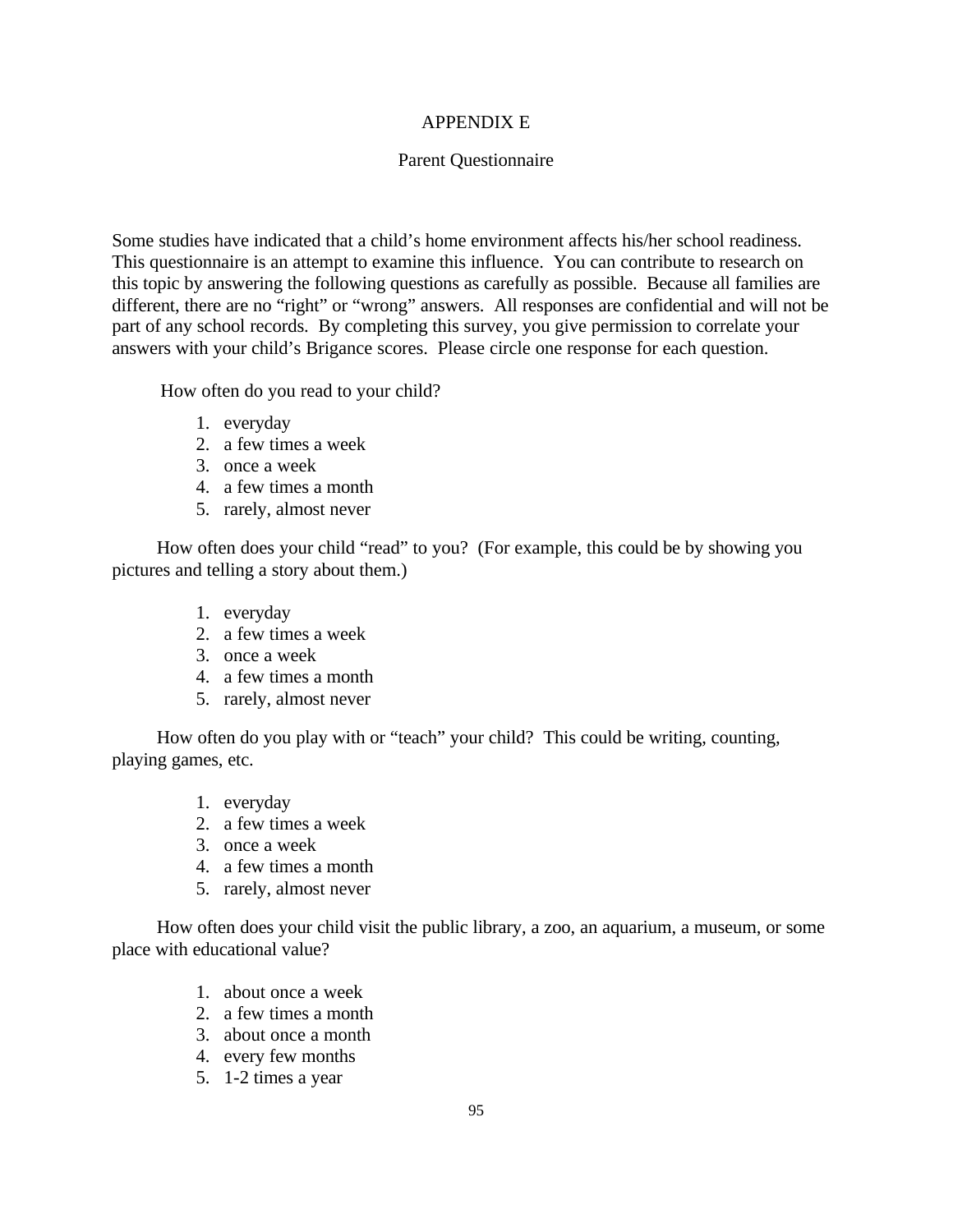How often does your family sit down for a meal together?

- 1. everyday
- 2. a few days a week
- 3. about once a week
- 4. a few times a month
- 5. family does not eat together

When your family eats dinner together, who does the talking?

- 1. some talk by the entire family
- 2. some talk, mostly by adults
- 3. child does most of the talking
- 4. limited or no talking at the table
- 5. family does not eat together

How often does your child watch television?

- 1. everyday
- 2. a few days a week
- 3. about once a week
- 4. a few times a month
- 5. rarely, or almost never

On an average weekday, how many hours of television will your child watch?

- 1. 4 or more hours
- 2. 3 hours
- 3. 2 hours
- 4. 1 hour
- 5. none

How often over the past year has your child been involved with toys or hobbies that you feel have educational value?

- 1. everyday
- 2. a few days a week
- 3. about once a week
- 4. a few times a month
- 5. rarely, or almost never

Of the following materials – encyclopedia, dictionary, almanac, atlas, computer – how many do you have in your home?

- 1. all of the above
- 2. 4
- 3. 2-3
- 4. 1
- 5. none of the above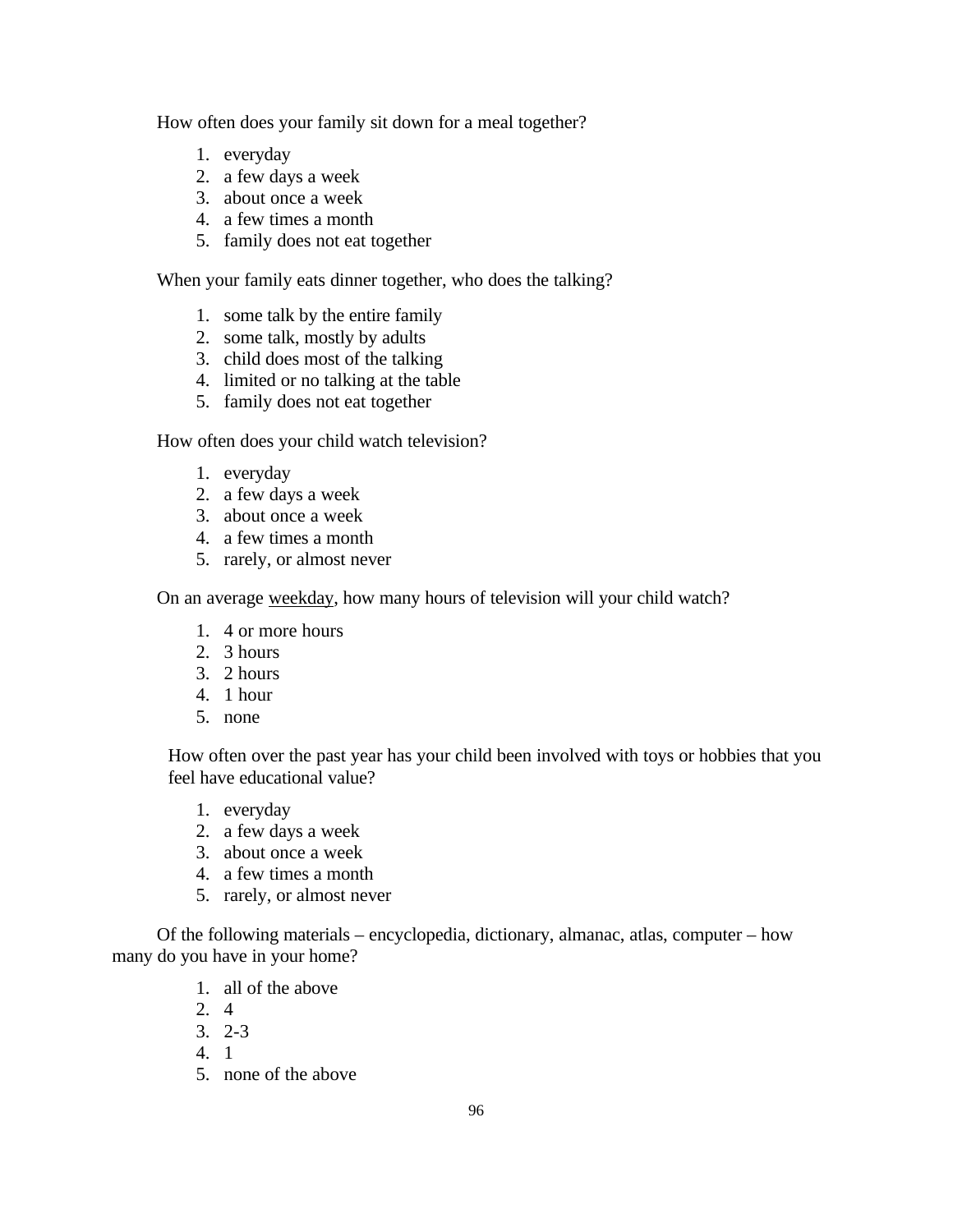How many children's books do you have in your home?

- 1. over 50
- 2. 30-40
- 3. 20-30
- 4. 10-20
- 5. fewer than 10

How often does your child get a new book from the store or library?

- 1. every week
- 2. a few times a month
- 3. about once a month
- 4. a few times a year
- 5. 2 times or less a year

## My child lives with

- 1. both parents
- 2. one parent mother
- 3. one parent father
- 4. grandparents
- 5. other

Father's education

- 1. graduate or professional school
- 2. 1-4 years of college
- 3. high school graduate
- 4. some high school
- 5.  $8^{\text{th}}$  grade or below

Mother's education

- 1. graduate or professional school
- 2. 1-4 years of college
- 3. high school graduate
- 4. some high school
- 5.  $8^{\text{th}}$  grade or below

Approximate family income: (OPTIONAL)

- 1. \$10,000 or below
- 2. \$10,000 to \$20,000
- 3. \$20,000 to \$40,000
- 4. \$40,000 to \$50,000
- 5. over \$50,000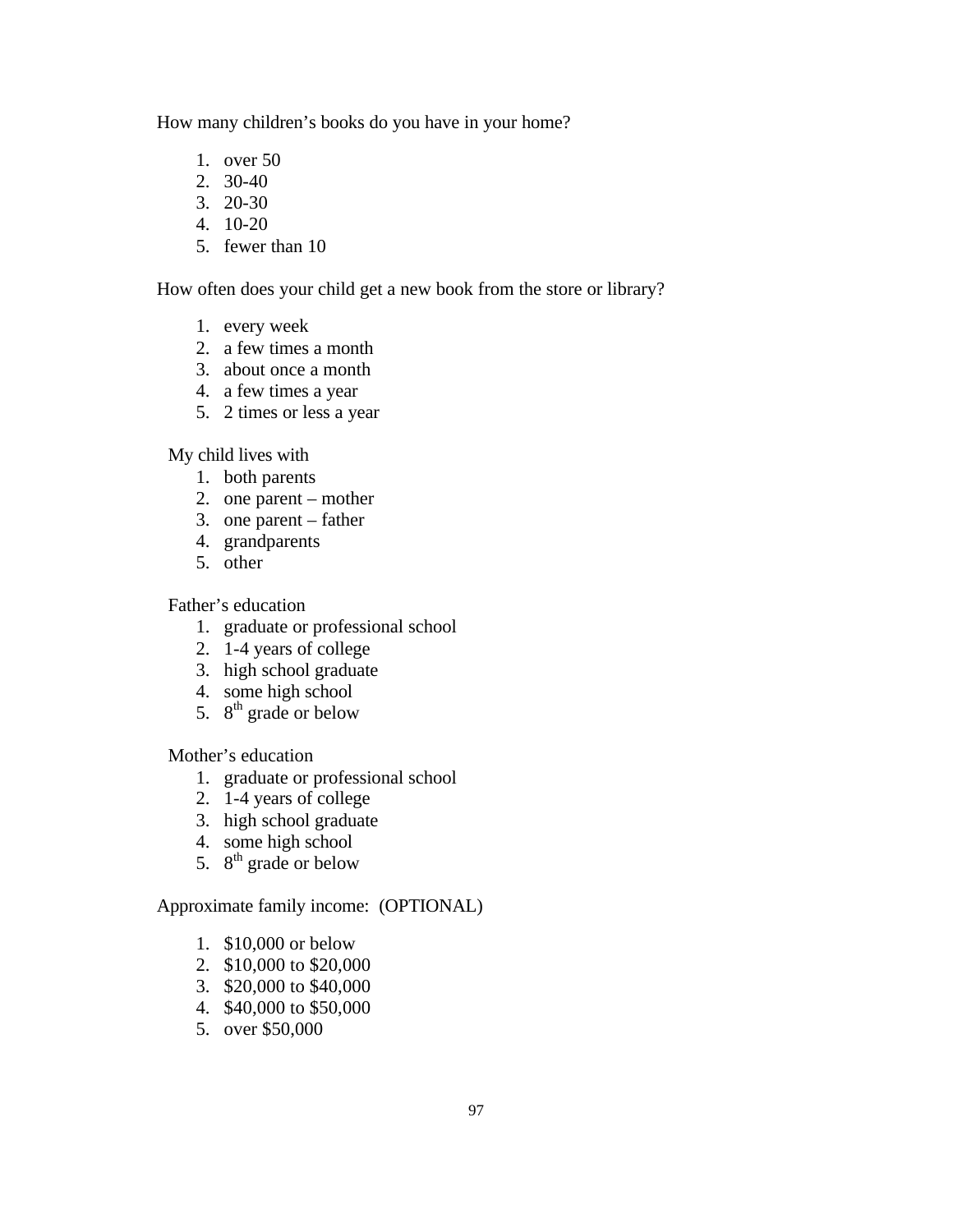Prior to kindergarten entry, what best describes your child's situation?

- 1. Stayed at home with parent
- 2. Child care in a home setting
- 3. Licensed professional child care center
- 4. Church day care
- 5. Head Start

Please complete the following:

Father's occupation:

Mother's occupation: \_\_\_\_\_\_\_\_\_\_\_\_\_\_\_\_\_\_\_\_\_\_\_\_\_\_\_\_\_\_

Ages of your children: \_\_\_\_\_\_\_\_\_\_\_\_\_\_\_\_\_\_\_\_\_\_\_\_\_\_\_\_

Do you have a computer in your home? Yes\_\_\_\_\_ No\_\_\_\_

What do you think is the most important thing you have done to prepare your child for school?

\_\_\_\_\_\_\_\_\_\_\_\_\_\_\_\_\_\_\_\_\_\_\_\_\_\_\_\_\_\_\_\_\_\_\_\_\_\_\_\_\_\_\_\_\_\_\_\_\_\_\_\_\_\_\_\_\_\_\_\_\_\_\_\_\_\_\_\_\_\_\_\_

\_\_\_\_\_\_\_\_\_\_\_\_\_\_\_\_\_\_\_\_\_\_\_\_\_\_\_\_\_\_\_\_\_\_\_\_\_\_\_\_\_\_\_\_\_\_\_\_\_\_\_\_\_\_\_\_\_\_\_\_\_\_\_\_\_\_\_\_\_\_\_\_

\_\_\_\_\_\_\_\_\_\_\_\_\_\_\_\_\_\_\_\_\_\_\_\_\_\_\_\_\_\_\_\_\_\_\_\_\_\_\_\_\_\_\_\_\_\_\_\_\_\_\_\_\_\_\_\_\_\_\_\_\_\_\_\_\_\_\_\_\_\_\_\_

\_\_\_\_\_\_\_\_\_\_\_\_\_\_\_\_\_\_\_\_\_\_\_\_\_\_\_\_\_\_\_\_\_\_\_\_\_\_\_\_\_\_\_\_\_\_\_\_\_\_\_\_\_\_\_\_\_\_\_\_\_\_\_\_\_\_\_\_\_\_\_\_

\_\_\_\_\_\_\_\_\_\_\_\_\_\_\_\_\_\_\_\_\_\_\_\_\_\_\_\_\_\_\_\_\_\_\_\_\_\_\_\_\_\_\_\_\_\_\_\_\_\_\_\_\_\_\_\_\_\_\_\_\_\_\_\_\_\_\_\_\_\_\_\_

\_\_\_\_\_\_\_\_\_\_\_\_\_\_\_\_\_\_\_\_\_\_\_\_\_\_\_\_\_\_\_\_\_\_\_\_\_\_\_\_\_\_\_\_\_\_\_\_\_\_\_\_\_\_\_\_\_\_\_\_\_\_\_\_\_\_\_\_\_\_\_\_

Thank you for your help.